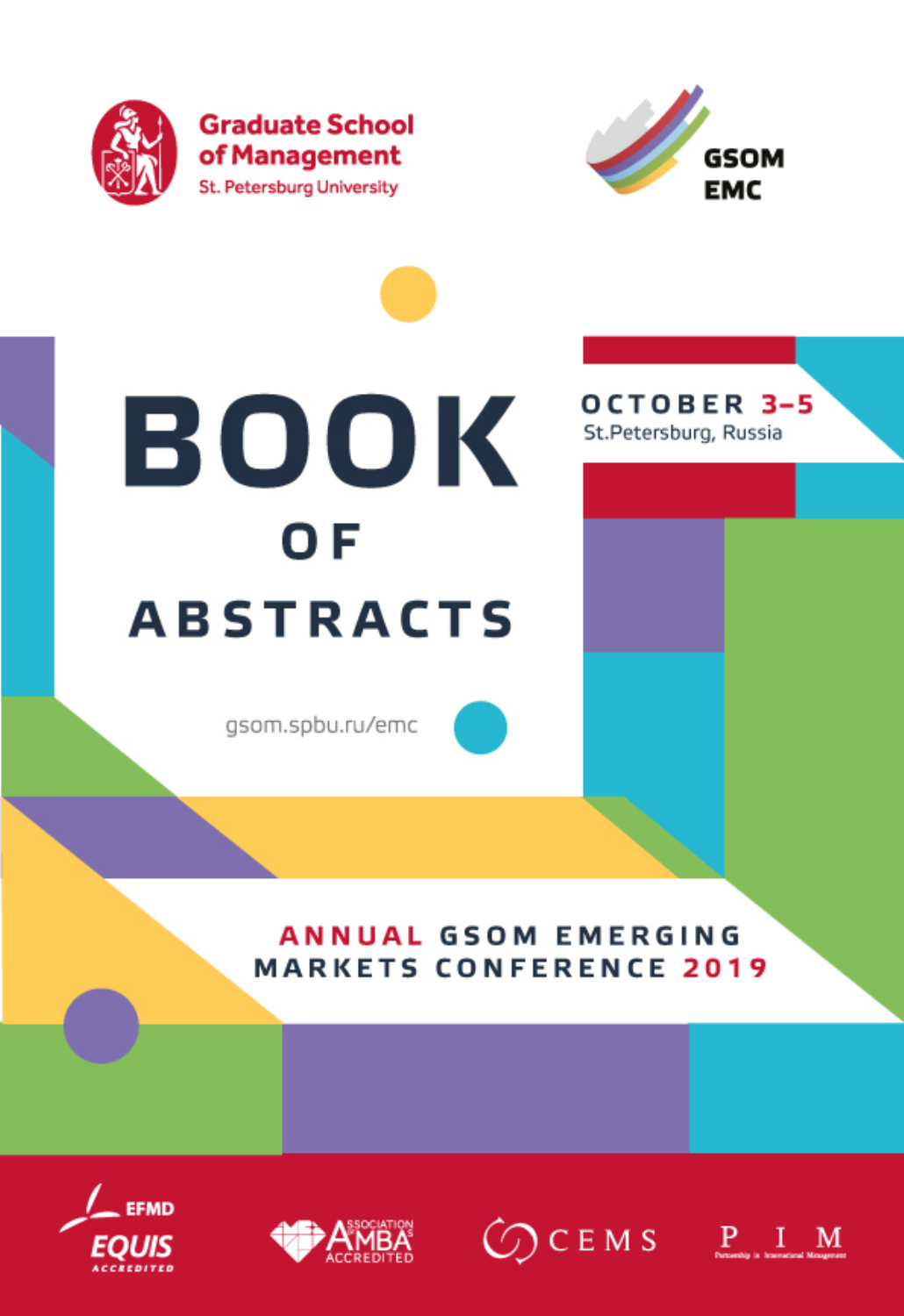# **Abstracts by Tracks:**

| <b>Business in Society: a Change of Paradigm</b>               |                                                                                                                                                                                                                                                    |                                                                                                                                                |  |
|----------------------------------------------------------------|----------------------------------------------------------------------------------------------------------------------------------------------------------------------------------------------------------------------------------------------------|------------------------------------------------------------------------------------------------------------------------------------------------|--|
| Yulia Aray                                                     | Graduate School of<br>Management St. Petersburg                                                                                                                                                                                                    | Firm's Internationalization and<br><b>CSR Disclosure: Does</b>                                                                                 |  |
| Anna Veselova                                                  | University, Russia<br>Graduate School of<br>Management St. Petersburg<br>University                                                                                                                                                                | <b>Context Matter?</b>                                                                                                                         |  |
| Tatiana Garanina<br>Desislava Dikova                           | University of Vaasa, Finland<br>Vienna University of<br>Economics and Business,<br>Austria                                                                                                                                                         |                                                                                                                                                |  |
| <b>Irina Bakhtina</b><br><b>Yury Blagov</b>                    | Graduate School of<br>Management St. Petersburg<br>University, Russia<br>Graduate School of<br>Management St. Petersburg<br>University, Russia                                                                                                     | <b>Building Circular Business</b><br>Models in Digital Age:<br>Teething Troubles as Shown<br>by the 'Loop' Circular<br><b>Delivery Service</b> |  |
| <b>Yury Blagov</b>                                             | Graduate School of<br>Management St. Petersburg<br>University, Russia                                                                                                                                                                              | The Search for a New Model<br>of Corporate Sustainability:<br>Evidence from the CSR<br><b>Strategies of Leading Russian</b><br>Companies       |  |
| <b>Anna Cepelova</b><br>Milan Dousa                            | Pavol Jozef Safarik University<br>in Kosice, Slovakia<br>Pavol Jozef Safarik University<br>in Kosice, Slovakia                                                                                                                                     | Rating of Eastern European<br>and Russian Cities in Terms of<br>the Concept of Sustainable<br>Development                                      |  |
| <b>Jiyang Dong</b><br>Guoli Chen<br>Frank Zhang<br>Jinshuai Hu | Graduate School of Business,<br>Nazarbeyev University,<br>Kazakhstan<br><b>INSEAD, Singapore</b><br>Business School, University of<br>Queensland, Australia<br>Institute for Financial &<br><b>Accounting Studies, Xiamen</b><br>University, China | An Asset-Assurance<br>Perspective of International<br>Acquisitions: Evidence from<br><b>Chinese Privately Controlled</b><br>Firms              |  |
| <b>Ekaterina Ivanova</b>                                       | IBS-RANEPA, Russia                                                                                                                                                                                                                                 | Pioneering Sustainable Female<br>Entrepreneurship in Russia-<br>the Case of Bio Food Lab                                                       |  |
| <b>Milind Kumar Jha</b><br>Rakesh Kumar Mishra                 | Indian Institute of Foreign<br>Trade, India<br>Indian Oil, India                                                                                                                                                                                   | <b>Ethical Dimensions of Digital</b><br><b>Marketing: Potential Research</b><br>Areas                                                          |  |
| <b>Anastasia Petrova-</b><br><b>Savchenko</b><br>Maria Sobol   | Graduate School of<br>Management St. Petersburg<br>University, Russia<br>Graduate School of<br>Management St. Petersburg                                                                                                                           | <b>Business and Society</b><br>Relationships in the 4th<br><b>Industrial Revolution Context:</b><br><b>Main Challenges</b>                     |  |
|                                                                | University, Russia                                                                                                                                                                                                                                 |                                                                                                                                                |  |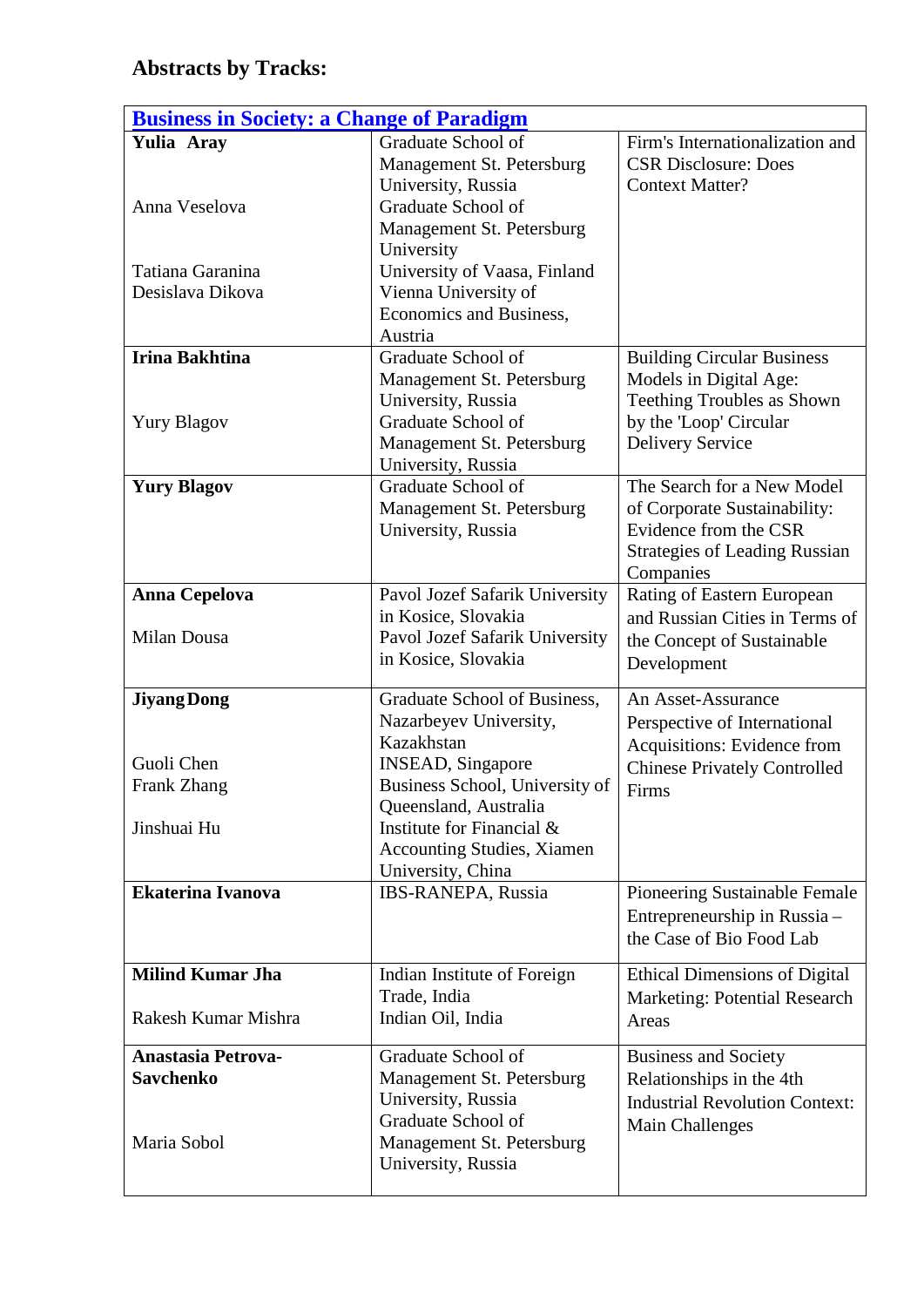| Samba Mulondani             | <b>National Research University</b>                                             | Factors of Fraud in                                          |
|-----------------------------|---------------------------------------------------------------------------------|--------------------------------------------------------------|
|                             | Higher School of Economics,                                                     | <b>Construction Industry</b>                                 |
|                             | Moscow, Democratic                                                              |                                                              |
|                             | Republic of the Congo                                                           |                                                              |
| <b>Paul Varella Connors</b> | Mount Royal University,                                                         | <b>Institutionalization of External</b>                      |
|                             | Canada                                                                          | <b>Environmental Governance of</b>                           |
|                             |                                                                                 | Firms a Microfoundation                                      |
|                             |                                                                                 | Study                                                        |
| Sofia Villo                 | <b>National Research University</b>                                             | <b>Hypocrisy of Being Climate-</b>                           |
|                             | Higher School of Economics,                                                     | Friendly: the Case of Russian                                |
|                             | St. Petersburg, Russia                                                          | <b>Aluminum Giant</b>                                        |
|                             |                                                                                 |                                                              |
| <b>Subhasis Ray</b>         | Xavier Institute of                                                             | <b>Challenges for Achieving</b>                              |
|                             | Management, Xavier                                                              | Sustainable Development: a                                   |
|                             | University, India                                                               | <b>Social Enterprise Marketing</b>                           |
| Chinmoy Bandyopadhyay       | Xavier Institute of                                                             | Perspective                                                  |
|                             | Management, Xavier                                                              |                                                              |
|                             | University, India                                                               |                                                              |
|                             | <b>Digital Economy: Digital Business Models, Digital Ecosystems and Digital</b> |                                                              |
| <b>Innovations</b>          |                                                                                 |                                                              |
| <b>Evgeny Blagov</b>        | Graduate School of                                                              | <b>Platform Business Models of</b>                           |
|                             | Management St. Petersburg<br>University, Russia                                 | the NTI Markets Companies                                    |
|                             | Graduate School of                                                              |                                                              |
| Natalia Kulaeva             | Management St. Petersburg                                                       |                                                              |
|                             | University, Russia                                                              |                                                              |
| <b>Artem Chibisov</b>       | <b>National Research University</b>                                             | <b>International Blockchain</b>                              |
|                             | Higher School of Economics,                                                     | Technology and its                                           |
|                             | Russia                                                                          | Implication in the                                           |
|                             |                                                                                 | <b>International Finance</b>                                 |
|                             |                                                                                 |                                                              |
| Iya Churakova               | Graduate School of                                                              | Digitalization Trends and<br><b>Benefits for the Russian</b> |
|                             | Management St. Petersburg<br>University, Russia                                 |                                                              |
| Liudmila Serova             | Graduate School of                                                              | <b>Hospitality Industry</b>                                  |
|                             | Management St. Petersburg                                                       |                                                              |
|                             | University, Russia                                                              |                                                              |
| Elizaveta Gavrikova         | <b>National Research University</b>                                             | Digital Transformation of                                    |
|                             | Higher School of Economics,                                                     | <b>Electric Utilities</b>                                    |
|                             | Russia                                                                          |                                                              |
| Maria Gorgisheli            | <b>National Research University</b>                                             | Digital Transformation of                                    |
|                             | Higher School of Economics,                                                     | <b>Business Model of Russian</b>                             |
|                             | Russia                                                                          | <b>Generating Companies</b>                                  |
| Irina Volkova               | National Research University                                                    |                                                              |
|                             | Higher School of Economics,<br>Russia                                           |                                                              |
|                             |                                                                                 | <b>Exploring Business Model for</b>                          |
| Olga Ignatyeva              | IPERF, International Institute<br>for Research Performance and                  | Emerging Technologies: a                                     |
|                             | Innovation Management e.V.,                                                     | Multiple Case Study of                                       |
|                             | Berlin, Germany                                                                 | <b>Emotion Recognition</b>                                   |
| Dmitri Sokolov              | Graduate School of                                                              | <b>Technology Developers</b>                                 |
|                             | Management St. Petersburg                                                       |                                                              |
|                             |                                                                                 |                                                              |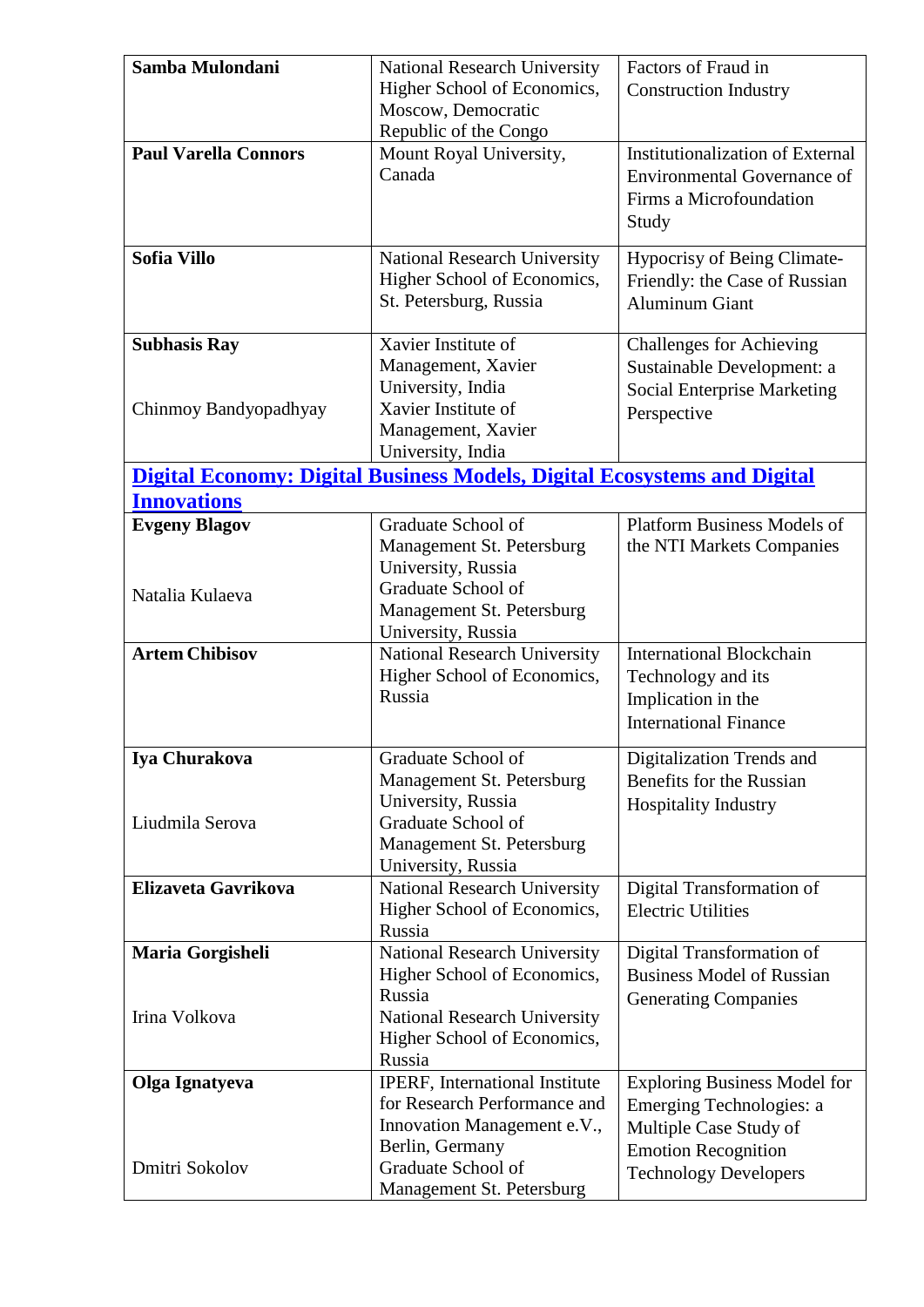| Olga Lukashenko          | University, Russia<br>Graduate School of                   |                                                                      |
|--------------------------|------------------------------------------------------------|----------------------------------------------------------------------|
|                          | Management St. Petersburg                                  |                                                                      |
| Alexandra Shalakitskaya  | University, Russia<br>Graduate School of                   |                                                                      |
|                          | Management St. Petersburg                                  |                                                                      |
|                          | University, Russia                                         |                                                                      |
| <b>Sebastian Denef</b>   | Innopolis University                                       |                                                                      |
|                          | Innopolis, Russia OWN.space                                |                                                                      |
|                          | Berlin, Germany                                            |                                                                      |
| Tatjana Samsonowa        | IPERF, International Institute                             |                                                                      |
|                          | for Research Performance and<br>Innovation Management e.V. |                                                                      |
|                          | Berlin, Graduate School of                                 |                                                                      |
|                          | Management St. Petersburg                                  |                                                                      |
|                          | University, Russia                                         |                                                                      |
| Svetlana Posokhova       | Faculty of Psychology St.                                  |                                                                      |
|                          | Petersburg University, St.                                 |                                                                      |
|                          | Petersburg, Russia                                         |                                                                      |
| Liudmila Kokoulina       | Graduate School of<br>Management St. Petersburg            | <b>Digitalization During</b>                                         |
|                          | University, Russia                                         | Servitization: a Case Study                                          |
|                          |                                                            |                                                                      |
| Olga Markova             | RANEPA, Russia                                             | <b>Regulation of Multisided</b><br><b>Markets: Market Definition</b> |
|                          |                                                            | Technics                                                             |
|                          |                                                            |                                                                      |
|                          |                                                            |                                                                      |
| <b>Polina Petrusha</b>   | <b>ITMO University, Russia</b>                             | Academic Analytics: on the                                           |
| Kristina Ivanova         | <b>ITMO University, Russia</b>                             | Way to Digital Higher                                                |
| Daria Kozlova            | <b>ITMO University, Russia</b>                             | Education                                                            |
| Pernille Rydén           | Technical University of                                    | <b>How Marketing Managers</b>                                        |
|                          | Denmark, Denmark                                           | Sense and Seize Social Media                                         |
| Vatroslav Skare          | University of Zagreb, Faculty                              | <b>Storms</b>                                                        |
|                          | of Economics & Business,                                   |                                                                      |
|                          | Croatia                                                    |                                                                      |
| Muhammad Ismail Hossain  | Department of Marketing,<br>Faculty of Business Studies,   |                                                                      |
|                          | University of Dhaka,                                       |                                                                      |
|                          | Bangladesh                                                 |                                                                      |
| Efthymia Kottika         | University of Economics,                                   |                                                                      |
|                          | (VŠE), Prague, Czech                                       |                                                                      |
|                          | Republic                                                   |                                                                      |
| <b>Olga Stoianova</b>    | St. Petersburg University,<br>Russia                       | <b>Assessment Companies'</b><br><b>Digital Transformation</b>        |
| Tatiana Lezina           | St. Petersburg University,                                 | Readiness: the Model                                                 |
|                          | Russia                                                     | Structure                                                            |
| Viktoria Ivanova         | St. Petersburg University,                                 |                                                                      |
|                          | Russia                                                     |                                                                      |
| <b>Dmitrii Trubnikov</b> | Higher School of Economics,                                | The Competitive Order for the                                        |
| Ekaterina Trubnikova     | Russia                                                     | Digital Age                                                          |
|                          | Higher School of Economics,<br>Russia                      |                                                                      |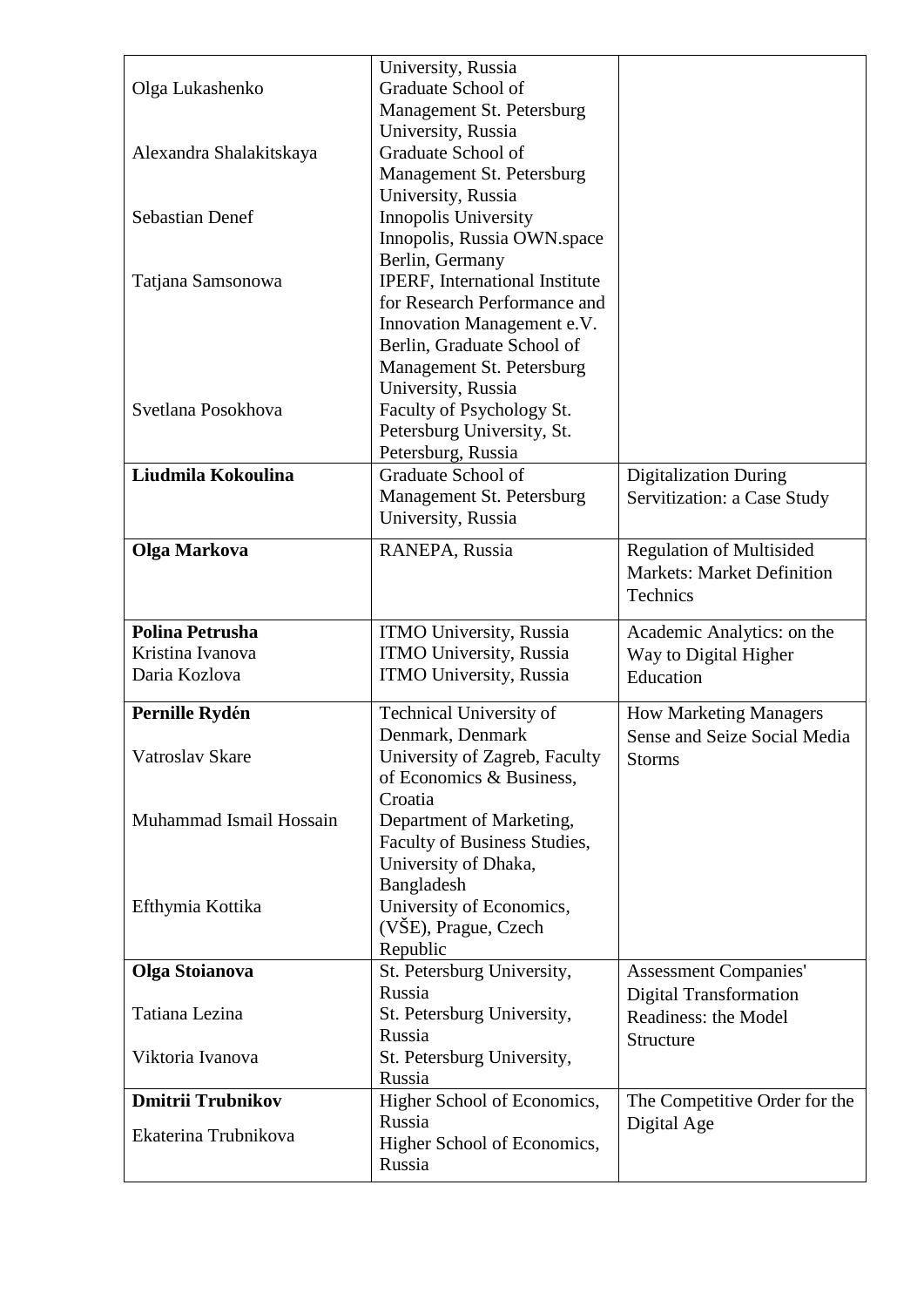| <b>Sultanbek Tultabayev</b> | AlmaU, Kazakhstan                                          | Barriers to the Digital                        |
|-----------------------------|------------------------------------------------------------|------------------------------------------------|
|                             |                                                            | <b>Transformation of Small and</b>             |
|                             |                                                            | Medium-Sized Enterprises in                    |
|                             |                                                            | Kazakhstan                                     |
|                             |                                                            |                                                |
| Anna Loukianova             | Graduate School of                                         | Application of the Blockchain                  |
|                             | Management St. Petersburg                                  | Technology in the Banking                      |
|                             | Graduate School of                                         | Area                                           |
| Arina Presnyakova           | Management St. Petersburg                                  |                                                |
|                             | University, Russia University,<br>Russia                   |                                                |
| Aleksandra Kolesova         | Graduate School of                                         |                                                |
|                             | Management St. Petersburg                                  |                                                |
|                             | University, Russia                                         |                                                |
|                             | <b>Entrepreneurship and Innovation in Emerging Markets</b> |                                                |
| Viktoria Bobakova           | Pavol Jozef Safarik University                             | <b>Innovation Activities of Small</b>          |
|                             | in Kosice, Slovakia                                        | and Medium-Sized Enterprises                   |
|                             |                                                            | in the Slovak Republic                         |
|                             | Graduate School of                                         |                                                |
| Karina Bogatyreva           | Management St. Petersburg                                  | Risky business? Integrating<br>Perspectives of |
|                             | University, Russia                                         |                                                |
| William Wales               | University at Albany School                                | <b>Entrepreneurial Orientation as</b>          |
|                             | of Business, USA                                           | Experimentation and                            |
| Oleksiy Osiyevskyy          | Haskayne School of Business,                               | Advantage to Explain Firm                      |
|                             | University of Calgary, Canada                              | Performance                                    |
| Patrick Kreiser             | University of Wyoming                                      |                                                |
|                             | College of Business, USA                                   |                                                |
| Galina Shirokova            | Graduate School of                                         |                                                |
|                             | Management, St. Petersburg                                 |                                                |
|                             | University, Russia                                         |                                                |
|                             |                                                            |                                                |
| <b>Yegor Burda</b>          | <b>National Research University</b>                        | Assessing the Influence of                     |
|                             | Higher School of Economics,<br>Russia                      | Institutional Factors on the                   |
|                             |                                                            | <b>Innovation Ecosystem Model</b>              |
|                             |                                                            | in Russian Power Sector                        |
| Daria Sokolova              | Far Eastern Federal                                        | The Russian Far Eastern                        |
|                             | University, Russia                                         | <b>Entrepreneurial Environment:</b>            |
|                             |                                                            | <b>Cross-Cultural Aspects</b>                  |
| <b>Freixanet</b><br>Joan    | Graduate School of                                         | Learning-by-exporting,                         |
|                             | Management St. Petersburg                                  | Radical Innovation and Firm                    |
|                             | University, Spain                                          | Performance                                    |
| Josep Rialp                 | Autonomous University of                                   |                                                |
|                             | Barcelona, Spain                                           |                                                |
| Margarita Gladkova          | Graduate School of                                         | <b>Building Digital Entrepreneur</b>           |
|                             | Management St. Petersburg                                  | Profiles on the Basis of the                   |
|                             | University, Russia                                         | Data from the Vkontakte                        |
| Maxim Solonin               | Graduate School of                                         | <b>Social Network</b>                          |
|                             | Management St. Petersburg                                  |                                                |
|                             | University, Russia                                         |                                                |
| <b>Alexander Marinskiy</b>  | Graduate School of                                         |                                                |
|                             | Management St. Petersburg                                  |                                                |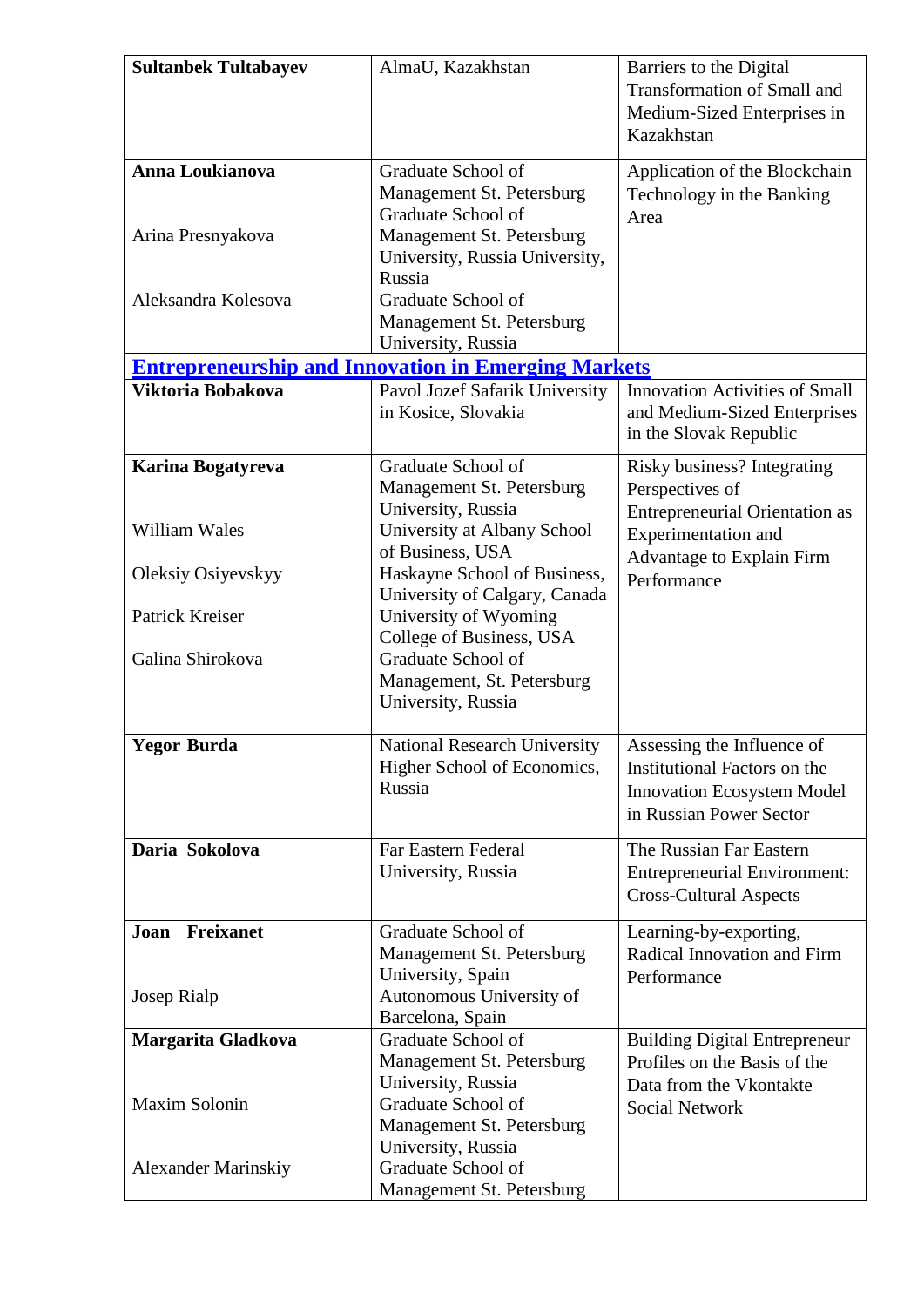| Evgenii Gilenko                                       | University, Russia<br>Graduate School of<br>Management St. Petersburg<br>University, Russia                                                                                   |                                                                                                                                                                                                      |
|-------------------------------------------------------|-------------------------------------------------------------------------------------------------------------------------------------------------------------------------------|------------------------------------------------------------------------------------------------------------------------------------------------------------------------------------------------------|
| <b>Muhanad Hasan Agha</b>                             | School of Economics and<br>Management, Far Eastern<br>Federal University, Russia                                                                                              | The Importance of Strategic<br>Entrepreneurship in<br>Explaining the Performance of<br><b>Small and Medium-sized</b><br>Tourism Enterprises (SMTEs)                                                  |
| <b>Sergey Ilkevich</b>                                | Financial University under the<br>Government of the Russian<br>Federation, Russia                                                                                             | Lean Innovations in<br>Manufacturing and Frugal<br><b>Innovations in Services:</b><br>Dualism or Convergence<br><b>Towards Sustainable</b><br>Innovations?                                           |
| <b>Zulkarnain Muhamad Sori</b><br><b>Jamal Nassar</b> | INCEIF, Kuala Lumpur,<br>Malaysia<br>Independent Consultant,<br>Yemen                                                                                                         | The Role of Islamic Finance<br>in the Relationship Between<br>Culture and Innovation<br>Among Technology Start up<br>in Malaysia: Grounded Theory<br>Approach                                        |
| <b>Karina Nagieva</b><br>Natalia Davidson             | The Ural Federal University<br>named after the first President<br>of Russia B. N. Yeltsin,<br>Russia<br>The Ural Federal University                                           | The Impact of Innovations on<br>Enterprise Productivity in<br>Russia                                                                                                                                 |
| Oleg Mariev                                           | named after the first President<br>of Russia B. N. Yeltsin,<br>Russia<br>The Ural Federal University                                                                          |                                                                                                                                                                                                      |
| Andrey Pushkarev                                      | named after the first President<br>of Russia B. N. Yeltsin,<br>Russia<br>The Ural Federal University<br>named after the first President<br>of Russia B. N. Yeltsin,<br>Russia |                                                                                                                                                                                                      |
| Natalia Safronova                                     | RANEPA, Russia                                                                                                                                                                | Technological                                                                                                                                                                                        |
| <b>Tatiana Maslevich</b>                              | RANEPA, Russia                                                                                                                                                                | Entrepreneurship - the Driver<br>of Emerging Markets                                                                                                                                                 |
| <b>Muhammad Babar Shahzad</b>                         | Pakistan Currency Exchange<br>Company, Pakistan                                                                                                                               | Improving Lives of the<br>Managers by Making<br><b>Investment on Development</b><br>of Greater Psychological<br><b>Resources: Curvilinear</b><br>Relationship Between Job<br>Autonomy and Job Stress |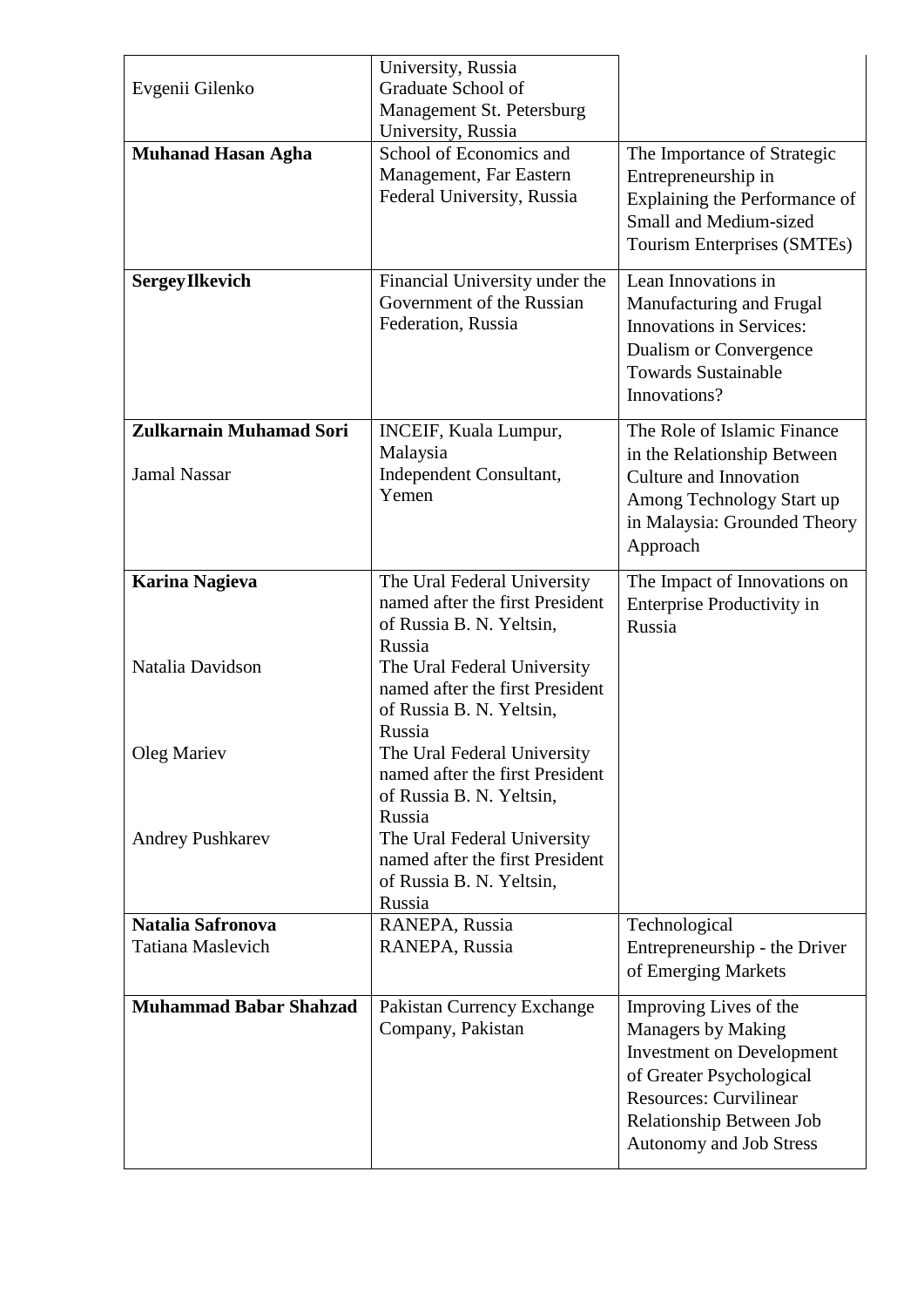| <b>Tatiana Shusharina</b> | Far Eastern Federal                                                         | Entrepreneurial Leadership: an                                |
|---------------------------|-----------------------------------------------------------------------------|---------------------------------------------------------------|
|                           | University, Russia                                                          | Analysis Based on Review                                      |
| Elena Gafforova           | School of Economics and                                                     | <b>Articles</b>                                               |
|                           | Management, Far Eastern<br>Federal University, Russia                       |                                                               |
| <b>Paul Udofot</b>        | Dept of Business                                                            | <b>Entrepreneurial Orientation</b>                            |
|                           | Management, University of                                                   | (EO) and Supply Chain                                         |
|                           | Uyo, Uyo, Nigeria                                                           | Performance of Nigerian                                       |
| Nsikan John               | Department of Business                                                      | <b>Small and Medium</b>                                       |
|                           | Management, University of                                                   | <b>Manufacturing Enterprises</b>                              |
|                           | Uyo, Uyo, Nigeria                                                           |                                                               |
| <b>Almira Yusupova</b>    | Novosibirsk State University,                                               | <b>Concentration of Russian</b>                               |
|                           | Institute of Economics and                                                  | High Tech Business: Regional                                  |
|                           | <b>Industrial Engineering SB</b>                                            | Differences and Key                                           |
|                           | RAS, Russia                                                                 | Determinants                                                  |
| Sophia Khalimova          | Novosibirsk State University,                                               |                                                               |
|                           | Institute of Economics and                                                  |                                                               |
|                           | <b>Industrial Engineering SB</b>                                            |                                                               |
|                           | RAS, Russia                                                                 |                                                               |
|                           | <b>Healthcare Innovation Development in Countries with Emerging Economy</b> |                                                               |
| <b>Maxim Fokeev</b>       | Higher School of Economics,                                                 | <b>Losses of Russian Regions</b>                              |
|                           | Russia                                                                      | from Mortality Due to Sharp                                   |
| Liudmila Ruzhanskaya      | Ural Federal University,                                                    | <b>Climate Fluctuation</b>                                    |
|                           | Russia                                                                      |                                                               |
| Nadezhda Kislyak          | Ural Federal University,                                                    |                                                               |
| Elena Kalabina            | Russia<br>USUE, Russia                                                      |                                                               |
|                           |                                                                             | The Policy of Drug Supply in<br>the Regions of Russia: How to |
|                           |                                                                             | Restrain the Growth of Public                                 |
|                           |                                                                             | Spending on Medicines?                                        |
|                           |                                                                             |                                                               |
| <b>Maria Kaneva</b>       | Gaidar Institute for Economic                                               | How Self-Rated is Self-Rated                                  |
|                           | Policy, Russia                                                              | Health? Exploring the Role of                                 |
| Valerii Baidin            | Financial Research Institute of                                             | <b>Individual and Environmental</b>                           |
|                           | the Ministry of Finance,                                                    | <b>Factors in Reporting</b>                                   |
|                           | Russia                                                                      | Heterogeneity in a Russian                                    |
| <b>Christopher Gerry</b>  | Oxford University, United<br>Kingdom                                        | <b>Population Survey</b>                                      |
| Alina Khabibullina        | NRU HSE-Saint Petersburg,                                                   | <b>Exploratory Study of Health-</b>                           |
|                           | Russia                                                                      | <b>Related Quality of Life</b>                                |
| <b>Christopher Gerry</b>  | Oxford University, United                                                   | Dimensions in Russia                                          |
|                           | Kingdom                                                                     |                                                               |
|                           |                                                                             |                                                               |
| Ekaterina Aleksandrova    | NRU HSE-Saint Petersburg,                                                   |                                                               |
|                           | Russia                                                                      |                                                               |
|                           |                                                                             |                                                               |
| Leila Kokkoz              | <b>Almaty Management</b>                                                    | <b>Customer Loyalty Analysis in</b>                           |
|                           | University, Kazakhstan                                                      | Healthcare Organizations of                                   |
|                           |                                                                             | Kazakhstan                                                    |
|                           |                                                                             |                                                               |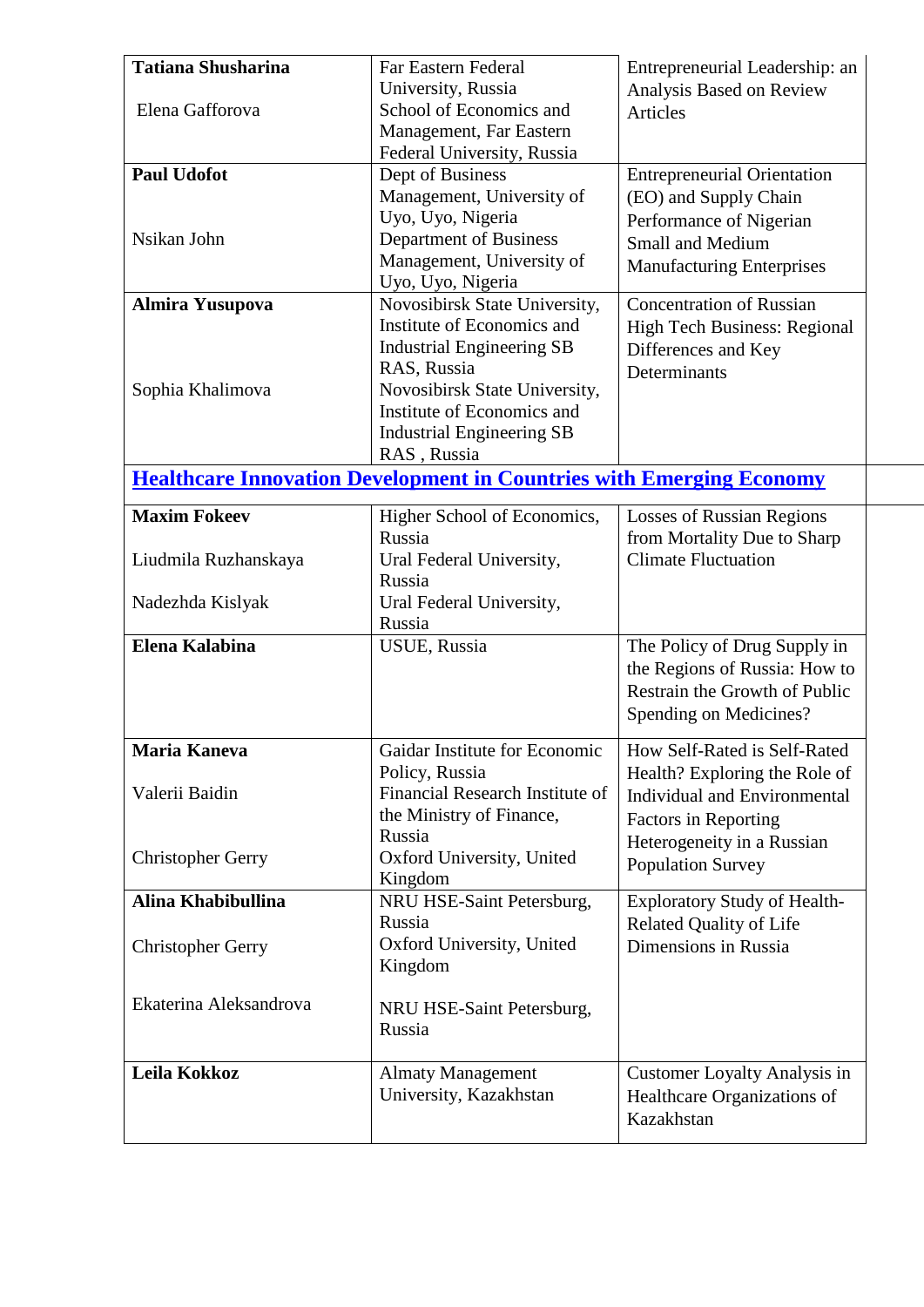| <b>Konstantin Makshanchikov</b>         | HSE, Russia                                                                        | <b>Bad Habits as Barriers to</b><br><b>Sports for Health Purposes</b>                                                              |
|-----------------------------------------|------------------------------------------------------------------------------------|------------------------------------------------------------------------------------------------------------------------------------|
| <b>Tatyana Sklyar</b>                   | <b>GSOM SPbU, Russia</b>                                                           | <b>Smart Health for Smart Cities:</b>                                                                                              |
| Ekaterina Sokolova                      | <b>GSOM SPbU, Russia</b>                                                           | Healthcare Innovations in<br>Saint-Petersburg                                                                                      |
| Yurii Fedotov                           | <b>GSOM SPbU, Russia</b>                                                           | Designing Sustainable                                                                                                              |
| Kazimir Iablonskii                      | St. Petersburg City<br>Administration, Committee<br>for Health Care, Russia        | Performance Measure for the<br>Saint-Petersburg Public<br>Hospitals: Accounting for                                                |
| Marina Tretyakova                       | Graduate School of<br>Management, St. Petersburg<br>University, Russia             | Heterogeneity of Healthcare<br>Services' Profiles.<br>Construction of the<br>Performance Indices and<br><b>Empirical Findings</b>  |
|                                         | <b>Information and Knowledge Management in Business Administration</b>             |                                                                                                                                    |
| <b>Amitabh Anand</b>                    | <b>SKEMA Business School,</b><br>Universite Cote d'Azhur,<br><b>GREDEG, France</b> | Identifying the Current and<br><b>Future Events of Knowledge</b><br><b>Hiding Through Reviews</b>                                  |
| <b>Olga Belyak</b>                      | Ural State University of                                                           | Knowledge Sharing in Cross-                                                                                                        |
|                                         | Economics, Russia                                                                  | <b>Functional Teams</b>                                                                                                            |
| Elena Kalabina                          | Ural State University of<br>Economics, Russia                                      |                                                                                                                                    |
| <b>Evgeny Blagov</b><br>Stefan Scherban | <b>GSOM SPbU, Russia</b><br>"Fact" JSC, Russia                                     | Managing Organizational<br><b>Forgetting Effectiveness</b><br><b>Factors in Russian Mechanical</b><br><b>Engineering Companies</b> |
| <b>Vitaly Cherenkov</b>                 | GSOM SPbU, Russia                                                                  | Approaches to                                                                                                                      |
| Natalia Cherenkova                      | St. Petersburg State University<br>of Economics, Russia                            | Delivering/Creating Students'<br>Knowledge in The Digital Era:<br>Inctructivism, Constructivism,<br>and Connectivism               |
| <b>Elvira Grinberg</b>                  | Graduate School of<br>Management, St. Petersburg<br>University, Russia             | <b>Emergence of Knowledge</b><br>Management in Russia:                                                                             |
| Louisa Selivanovskikh                   | Graduate School of<br>Management, St. Petersburg<br>University, Russia             | Towards Legitimacy for<br>Practice                                                                                                 |
| Anastasiia Pleshkova,                   | Graduate School of<br>Management, St. Petersburg<br>University, Russia             |                                                                                                                                    |
| <b>Dmitry Kudryavtsev</b>               | Graduate School of<br>Management, St. Petersburg<br>University, Russia             | Towards Conceptualization of<br>ISO Standards for Knowledge<br>Management in Organizations                                         |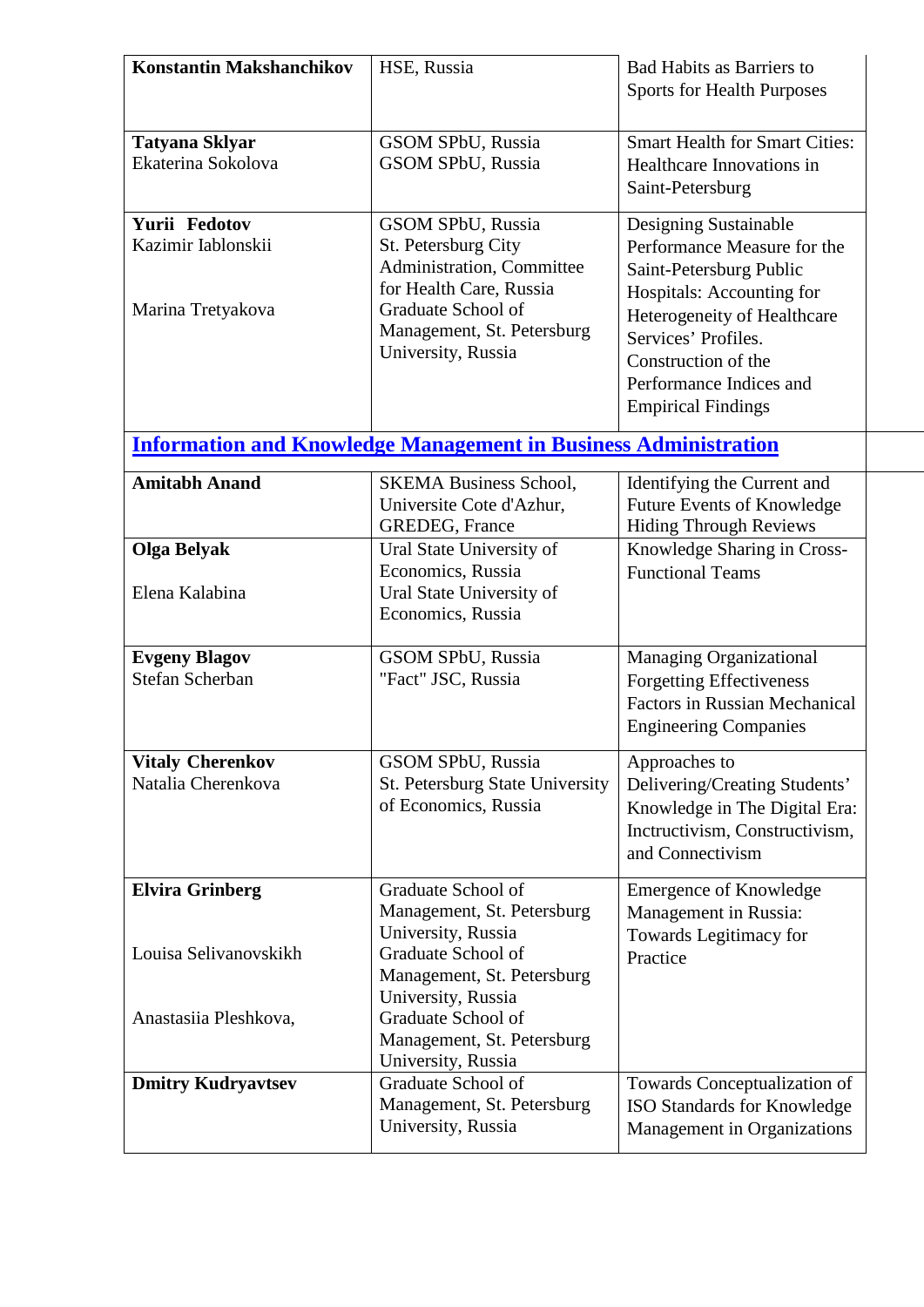| Vera Gisbertowna Meister<br>Wenxin Hu                  | Brandenburg University of<br><b>Applied Sciences, Germany</b><br>Brandenburg University of                                 | A Knowledge Graph for<br>Course Modules as an<br><b>Efficient Information</b>                                                                          |
|--------------------------------------------------------|----------------------------------------------------------------------------------------------------------------------------|--------------------------------------------------------------------------------------------------------------------------------------------------------|
|                                                        | <b>Applied Sciences, Germany</b>                                                                                           | Management System for HEI                                                                                                                              |
| <b>Dmitriy Okhrimenko</b>                              | NRU HSE, Russia                                                                                                            | Study of Hotel Satisfaction of<br>Visitors Based on<br>Booking.com's Online User<br><b>Reviews</b>                                                     |
| <b>Gregorio Prez Arrau</b>                             | Chile Universidad de Santiago<br>de Chile                                                                                  | Managing Knowledge in<br>Developing Countries: An<br>Analysis of Implementation of<br>KM Initiatives in<br>Organizations in Chile<br>Between 2015-2019 |
| <b>Francesco Santarsiero</b><br>Giovanni Schiuma       | University of Basilicata, Italy<br>Daniela Carlucci, University<br>of Basilicata, Italy<br>University of Basilicata, Italy | Understanding the<br>Phenomenon of Innovation<br>Labs                                                                                                  |
| <b>Elvira Strakhovich</b>                              | Graduate School of<br>Management, St. Petersburg<br>University, Russia                                                     | Usage of Design Thinking and<br>project-based learning for soft<br>skills development                                                                  |
| <b>International Strategy of Emerging Market Firms</b> |                                                                                                                            |                                                                                                                                                        |
| <b>Victor Arshavskiy</b>                               | <b>BEROC, Belarus</b>                                                                                                      | Institutions and Comparative<br>Advantage in Services Trade                                                                                            |
| Arevik Gnutzmann-                                      | University of Hanover,                                                                                                     |                                                                                                                                                        |
| Mkrtchyan<br>Aleh Mazol                                | Germany<br><b>BEROC, Belarus</b>                                                                                           |                                                                                                                                                        |
| Yuliya Averyanova                                      | Higher School of Economics,<br>Saint-Petersburg, Russia                                                                    | <b>Empirical Analysis of Factors</b><br>Affecting the Choice of Bank                                                                                   |
| Anna Fedyunina                                         | Higher School of Economics,<br>Saint-Petersburg, Russia                                                                    | for Firm Exports                                                                                                                                       |
| <b>Ioannis Christodoulou</b>                           | GSOM SPbU, United<br>Kingdom                                                                                               | Interdependence and<br>Constraint Absorption in<br><b>Export Organisations</b>                                                                         |
| <b>Nikolay Dimitriadi</b><br>Oxana Voronkova           | Rostov State University of<br>Economics, Russia<br>Rostov State University of<br>Economics, Russia                         | <b>Strategic Decisions on Export</b><br><b>Expansion Markets Choosing</b><br>in the Context of Emerging<br>Strategy                                    |
| Olga Garanina                                          | GSOM SPbU, Russia                                                                                                          | AI Impacts on Sustainability                                                                                                                           |
| Anna Abramova<br>Natalia Piskulova                     | MGIMO-University, Russia<br>MGIMO-University, Russia                                                                       | <b>Strategies of Energy MNEs</b><br>from Emerging Economies                                                                                            |
| <b>Chaterina Agusta Paulus</b>                         | Nusa Cendana University,<br>Indonesia                                                                                      | <b>Strategy Management of</b><br>Fisheries, Livestock and                                                                                              |
| Emil Azmanajaya                                        | Balikpapan State Polytechnic,<br>Indonesia                                                                                 | Agriculture Resources as a<br>Leading Sector in Supporting                                                                                             |
| Marthen Robinson Pellokila                             | Nusa Cendana University,                                                                                                   |                                                                                                                                                        |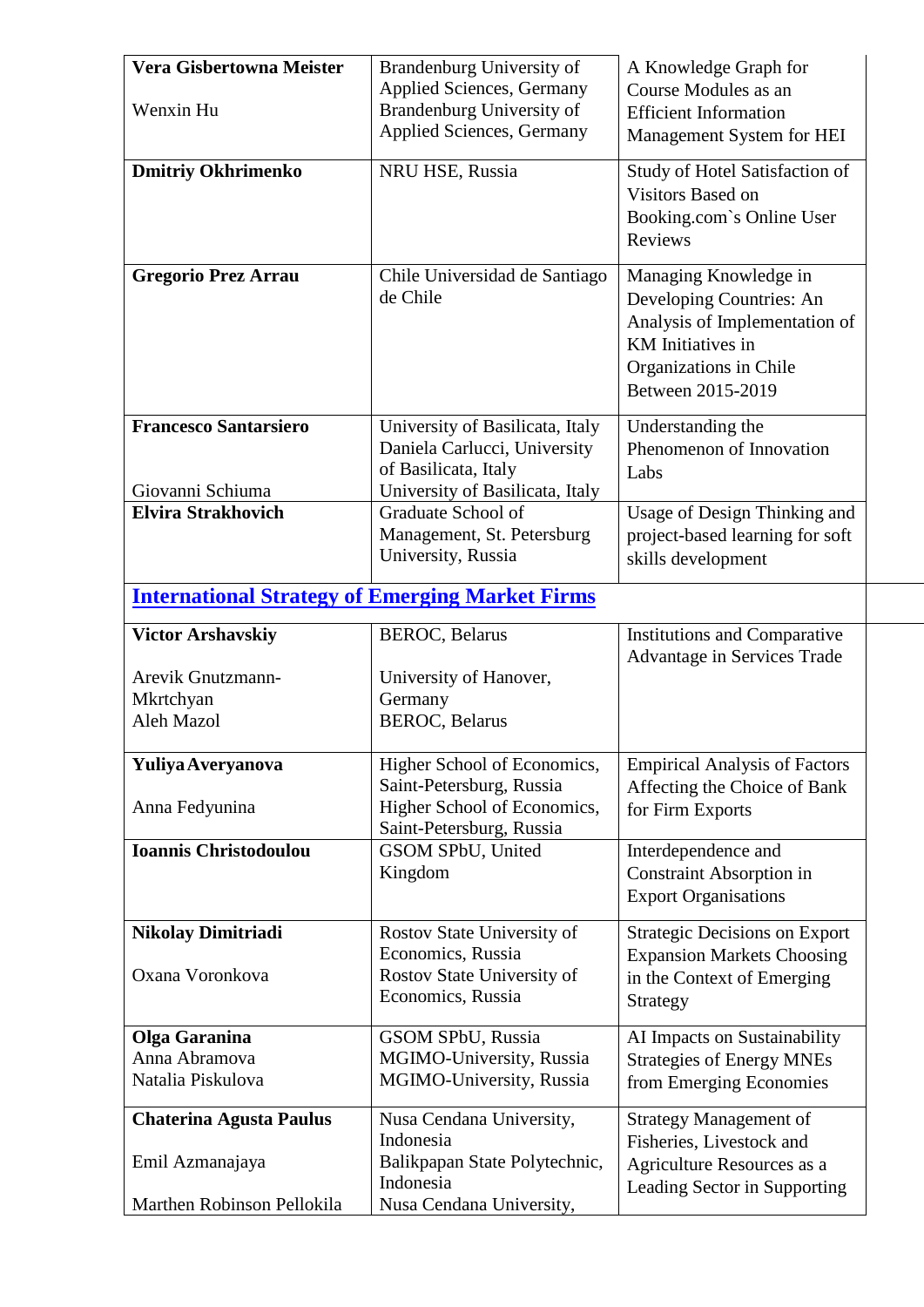| Yohanis Umbu Laiya Sobang,                                                                                                                                                                      | Indonesia<br>Nusa Cendana University,<br>Indonesia                                                                                                                                                                                                                                                                                                                                                                                                                           | the Indonesia and Timor Leste<br><b>Border Area Development</b><br>Program in Belu Regency                                                          |
|-------------------------------------------------------------------------------------------------------------------------------------------------------------------------------------------------|------------------------------------------------------------------------------------------------------------------------------------------------------------------------------------------------------------------------------------------------------------------------------------------------------------------------------------------------------------------------------------------------------------------------------------------------------------------------------|-----------------------------------------------------------------------------------------------------------------------------------------------------|
| <b>Daniel Rehmann</b><br>Natalia Ursul                                                                                                                                                          | RussiaContact, Russia<br><b>HSE Russia</b>                                                                                                                                                                                                                                                                                                                                                                                                                                   | Success and Specifics of<br>Market Entry Strategies of<br>Swiss SME's to the Russian<br>Market in 2011 and 2019                                     |
| David Schulzmann<br><b>Marin Marinov</b><br>Yimei Hu                                                                                                                                            | Aalborg University, Denmark<br>Aalborg University, Denmark<br>Aalborg University, Denmark                                                                                                                                                                                                                                                                                                                                                                                    | Resource Harmonization in<br><b>Subsidiary Mandate Earning</b><br>and Gaining in China                                                              |
| Liudmila Veselova<br>Anna Veselova                                                                                                                                                              | School of International<br><b>Relations St. Petersburg</b><br>University, Russia<br>Graduate School of<br>Management St. Petersburg<br>University                                                                                                                                                                                                                                                                                                                            | <b>Russian Food Products</b><br>Penetrate Chinese Market: A<br>Strategy to Overcome the<br><b>Liability of Foreignness</b>                          |
| <b>Matlubakhon Zohidova</b>                                                                                                                                                                     | Plekhanov Russian University<br>of Economics, Russia                                                                                                                                                                                                                                                                                                                                                                                                                         | <b>Alternative Managerial</b><br><b>Strategy to Finance Company</b><br><b>Based in Developing</b><br>Countries (by the Example of<br>GAZ Group LLC) |
| <b>Jonas Eduardsen</b><br>Svetla Marinova                                                                                                                                                       | Aalborg University, Denmark<br>Aalborg University, Denmark                                                                                                                                                                                                                                                                                                                                                                                                                   | Risk in Internationalization:<br><b>Literature Review and</b><br>Research Agenda                                                                    |
| <b>Svetla Marinova</b><br>Jonas Eduardsen<br>Joanna Karmowska<br>John Child<br>Said Elbanna<br>Linda Hsieh<br><b>Rose Narooz</b><br><b>Pushyarag Puthusserry</b><br>Terence Tsai<br>Yunlu Zhang | Aalborg University, Denmark<br>Aalborg University, Denmark<br>Oxford Brookes University,<br>United Kingdom<br>Universities of Birmingham<br>and Plymouth, United<br>Kingdom<br><b>Qatar University</b> , Qatar<br>SOAS University of London,<br><b>United Kingdom</b><br>University of Glasgow, United<br>Kingdom<br>University of Sussex, United<br>Kingdom<br>China-Europe International<br>Business School, China<br>China-Europe International<br>Business School, China | Risk Perception in<br>Internationalisation and<br>Context                                                                                           |
| <b>Education Perspective</b>                                                                                                                                                                    | <b>Language and Communication in Times of Digital Transformation: Business</b>                                                                                                                                                                                                                                                                                                                                                                                               |                                                                                                                                                     |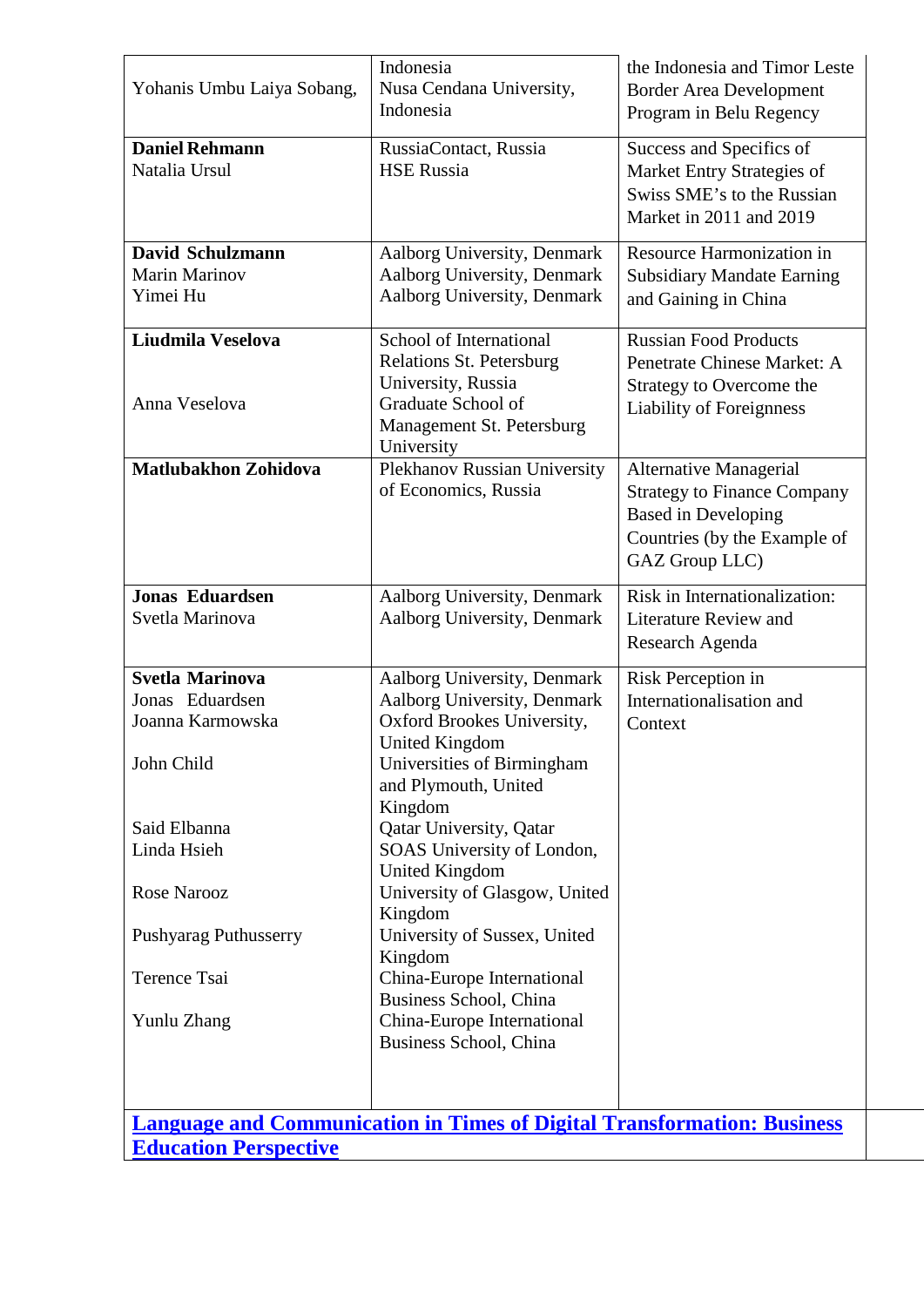| <b>Ekaterina Andreeva</b>               | St. Petersburg University,<br>Russia                                                                                       | <b>Business Communication and</b><br>Self-Disclosure as Aspects of<br>a Second Language Teaching                                       |
|-----------------------------------------|----------------------------------------------------------------------------------------------------------------------------|----------------------------------------------------------------------------------------------------------------------------------------|
|                                         |                                                                                                                            | (Stating a Research Problem)                                                                                                           |
| Elena Bessmeltseva<br>Julija Neumann    | Graduate School of<br>Management, St. Petersburg<br>University, Russia<br>Graduate School of                               | <b>Internet Resources</b><br><b>Introduction for Business</b><br>German Teaching                                                       |
| Natalia Pavlova                         | Management, St. Petersburg<br>University, Russia<br>Graduate School of<br>Management, St. Petersburg<br>University, Russia |                                                                                                                                        |
| <b>Elena Bugreeva</b>                   | St. Petersburg University,<br>Russia                                                                                       | <b>Edutainment and Infotainment</b><br>in University and Business e-<br>Learning                                                       |
| <b>William Coyle</b>                    | Babson College, USA                                                                                                        | Teaching Auditing in the US<br>and Russia Simultaneously<br>through Telepresence<br>Technology                                         |
| Elena Kitaeva<br>Olga Senichkina        | St. Petersburg University,<br>Russia<br>St. Petersburg University,<br>Russia                                               | <b>Creating Balance Between</b><br>Digital Resources and<br>Collaborative Work in<br><b>Teaching English</b>                           |
| <b>Vadim Klimachev</b>                  | Gazprom Corporate Institute,<br>Russia                                                                                     | Corporate Language Training<br>at an Oil and Gas Company:<br>from Framework to<br>Implementation                                       |
| Natalia Kudrvavtseva<br>Natalia Pavlova | Graduate School of<br>Management SPbU, Russia<br>Graduate School of<br>Management, SPbU, Russia                            | Supporting online course<br>Russian as a foreign language<br>as an effective methodic<br>additional tool to the Crash-<br>Course       |
| <b>Olga Lankina</b>                     | Saint Petersburg University,<br>Russia                                                                                     | <b>Classroom-based Assessment</b><br>of Oral Mediation: Challenges<br>and Opportunities                                                |
| <b>Philippe Lecomte</b>                 | Toulouse Business School,<br>France                                                                                        | What are the Challenges of<br>Language-Sensitive<br>Management Research and<br>Education in the Digital Age?                           |
| Eleonora Nikolaeva                      | MGIMO University, Russia                                                                                                   | Promotional Video as One of<br>the Ways to Get Acquainted<br>with Foreign Language<br>Culture and a Way to Learn a<br>Foreign Language |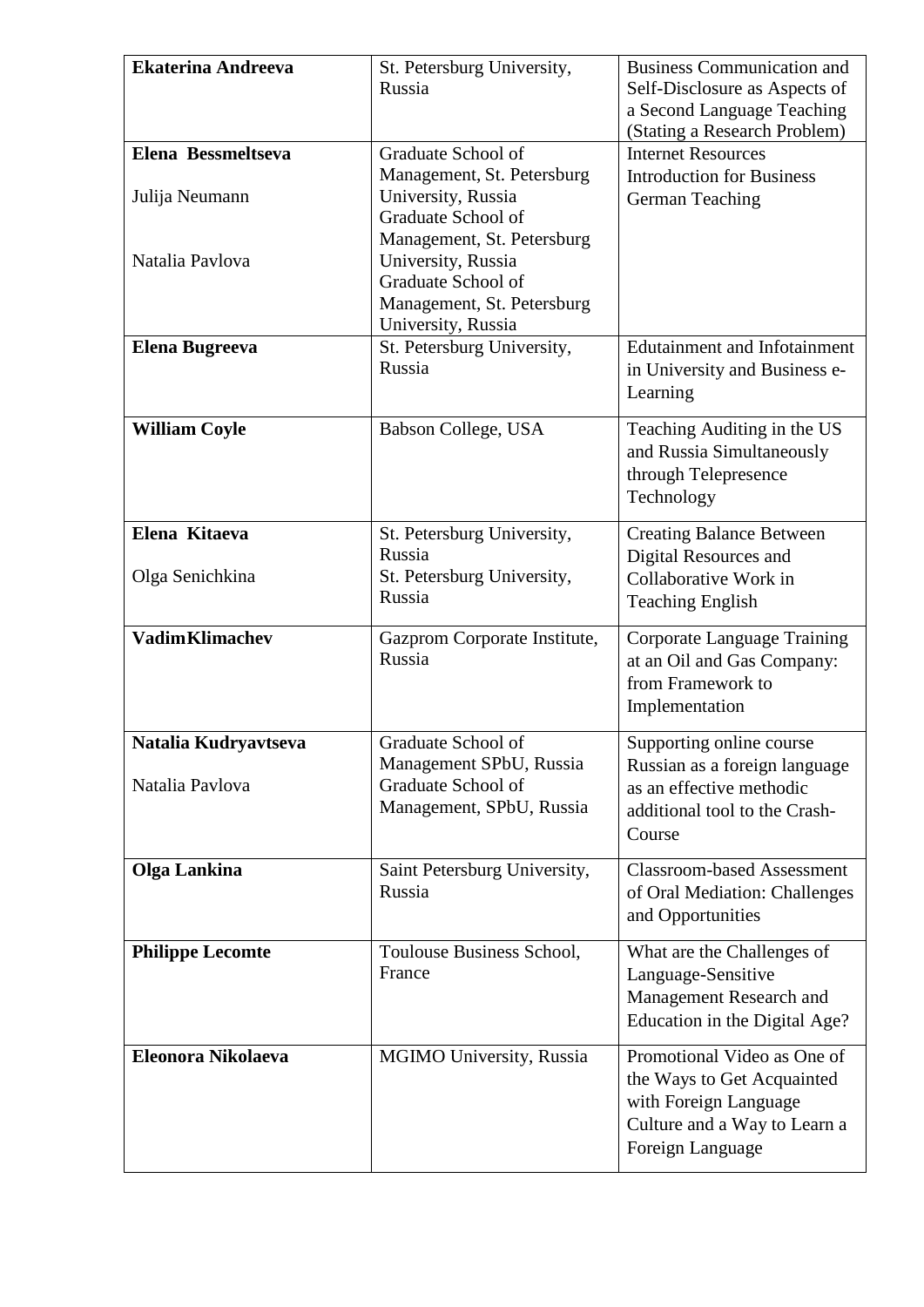| <b>Tatiana Repina</b><br>St. Petersburg University,<br>Teaching with Technology:<br>Russia<br><b>How Visuals Can Produce</b><br><b>Active Learners</b><br><b>Irina Skvortsova</b><br>Teaching in the Time of<br>Ural State University of<br>Economics, Russia<br><b>Technological Changes</b><br>Sergei Zhiliuk<br>St. Petersburg University,<br>Social Media for Building<br>Russia<br><b>Intercultural Competence</b><br><b>Marketing in the Emerging Markets: Challenges and Opportunities in the</b><br><b>Digital Age</b><br>Graduate School of<br>The Effect of Online Store<br>Olga Alkanova<br>Personalization on Customer<br>Management, St. Petersburg<br>University, Russia<br>Loyalty towards Internet<br>Graduate School of<br>Retailer Brand: An<br>Elizaveta Shpigel<br>Management, St. Petersburg<br><b>Exploratory Study</b><br>University, Russia<br><b>Amitabh Anand</b><br>The Online Influencers<br><b>SKEMA Business School,</b><br>France<br>Strategies and their Impact on<br><b>SKEMA Business School,</b><br>Megane Leparoux<br><b>Consumers Decision Process</b><br>France<br><b>Pauline Minier</b><br><b>SKEMA Business School,</b><br>France<br>Svetlana Berezka<br>National Research University<br>The Role of Online-<br>Higher School of Economics,<br><b>Communities and Internet</b><br>Russia<br><b>Influencers in Consumer</b><br>Marina Sheresheva<br><b>Lomonosov Moscow State</b><br>Behavior on the Russian<br>University, Russia<br>Perfumery Market<br><b>Lomonosov Moscow State</b><br>Anastasia Talnova<br>University, Russia<br><b>M Deniz Dalman</b><br>The Role of Institutional<br>GSOM SPbU, Russia<br>Debi P Mishra<br>School of Management<br>Entrepreneurs in The<br>State University of New York<br><b>Evolution of Modern Retailing</b><br>Binghamton, USA<br>in India<br>Neoma Business School,<br>Satadruta Mookherjee<br>France<br>The Role of Trust in<br><b>Anna Daviy</b><br>HSE, Russia<br>Vera Rebiazina<br>HSE, Russia<br>Consumer Behavior in the | Elena Orlova<br>Tatiana Martynova<br><b>Pragyan Rath</b> | Graduate School of<br>Management St. Peterbsurg<br>University<br>Graduate School of<br>Management St. Peterbsurg<br>University<br>Indian Institute of<br>Management Calcutta (IIMC),<br>India | <b>Beyond Traditional</b><br>Boundaries and Communities.<br>Co-creating Language and<br><b>Communication Courses in</b><br>the Times of Digital<br>Transformation<br>Digital Bio Power as the New<br>Postmodern Economy:<br>Research and Practice Agenda<br>in Times of Digital<br>Transformation |
|-------------------------------------------------------------------------------------------------------------------------------------------------------------------------------------------------------------------------------------------------------------------------------------------------------------------------------------------------------------------------------------------------------------------------------------------------------------------------------------------------------------------------------------------------------------------------------------------------------------------------------------------------------------------------------------------------------------------------------------------------------------------------------------------------------------------------------------------------------------------------------------------------------------------------------------------------------------------------------------------------------------------------------------------------------------------------------------------------------------------------------------------------------------------------------------------------------------------------------------------------------------------------------------------------------------------------------------------------------------------------------------------------------------------------------------------------------------------------------------------------------------------------------------------------------------------------------------------------------------------------------------------------------------------------------------------------------------------------------------------------------------------------------------------------------------------------------------------------------------------------------------------------------------------------------------------------------------------------------------------------------------------|----------------------------------------------------------|-----------------------------------------------------------------------------------------------------------------------------------------------------------------------------------------------|---------------------------------------------------------------------------------------------------------------------------------------------------------------------------------------------------------------------------------------------------------------------------------------------------|
|                                                                                                                                                                                                                                                                                                                                                                                                                                                                                                                                                                                                                                                                                                                                                                                                                                                                                                                                                                                                                                                                                                                                                                                                                                                                                                                                                                                                                                                                                                                                                                                                                                                                                                                                                                                                                                                                                                                                                                                                                   |                                                          |                                                                                                                                                                                               |                                                                                                                                                                                                                                                                                                   |
|                                                                                                                                                                                                                                                                                                                                                                                                                                                                                                                                                                                                                                                                                                                                                                                                                                                                                                                                                                                                                                                                                                                                                                                                                                                                                                                                                                                                                                                                                                                                                                                                                                                                                                                                                                                                                                                                                                                                                                                                                   |                                                          |                                                                                                                                                                                               |                                                                                                                                                                                                                                                                                                   |
|                                                                                                                                                                                                                                                                                                                                                                                                                                                                                                                                                                                                                                                                                                                                                                                                                                                                                                                                                                                                                                                                                                                                                                                                                                                                                                                                                                                                                                                                                                                                                                                                                                                                                                                                                                                                                                                                                                                                                                                                                   |                                                          |                                                                                                                                                                                               |                                                                                                                                                                                                                                                                                                   |
|                                                                                                                                                                                                                                                                                                                                                                                                                                                                                                                                                                                                                                                                                                                                                                                                                                                                                                                                                                                                                                                                                                                                                                                                                                                                                                                                                                                                                                                                                                                                                                                                                                                                                                                                                                                                                                                                                                                                                                                                                   |                                                          |                                                                                                                                                                                               |                                                                                                                                                                                                                                                                                                   |
|                                                                                                                                                                                                                                                                                                                                                                                                                                                                                                                                                                                                                                                                                                                                                                                                                                                                                                                                                                                                                                                                                                                                                                                                                                                                                                                                                                                                                                                                                                                                                                                                                                                                                                                                                                                                                                                                                                                                                                                                                   |                                                          |                                                                                                                                                                                               |                                                                                                                                                                                                                                                                                                   |
|                                                                                                                                                                                                                                                                                                                                                                                                                                                                                                                                                                                                                                                                                                                                                                                                                                                                                                                                                                                                                                                                                                                                                                                                                                                                                                                                                                                                                                                                                                                                                                                                                                                                                                                                                                                                                                                                                                                                                                                                                   |                                                          |                                                                                                                                                                                               |                                                                                                                                                                                                                                                                                                   |
|                                                                                                                                                                                                                                                                                                                                                                                                                                                                                                                                                                                                                                                                                                                                                                                                                                                                                                                                                                                                                                                                                                                                                                                                                                                                                                                                                                                                                                                                                                                                                                                                                                                                                                                                                                                                                                                                                                                                                                                                                   |                                                          |                                                                                                                                                                                               |                                                                                                                                                                                                                                                                                                   |
|                                                                                                                                                                                                                                                                                                                                                                                                                                                                                                                                                                                                                                                                                                                                                                                                                                                                                                                                                                                                                                                                                                                                                                                                                                                                                                                                                                                                                                                                                                                                                                                                                                                                                                                                                                                                                                                                                                                                                                                                                   |                                                          |                                                                                                                                                                                               |                                                                                                                                                                                                                                                                                                   |
|                                                                                                                                                                                                                                                                                                                                                                                                                                                                                                                                                                                                                                                                                                                                                                                                                                                                                                                                                                                                                                                                                                                                                                                                                                                                                                                                                                                                                                                                                                                                                                                                                                                                                                                                                                                                                                                                                                                                                                                                                   |                                                          |                                                                                                                                                                                               |                                                                                                                                                                                                                                                                                                   |
|                                                                                                                                                                                                                                                                                                                                                                                                                                                                                                                                                                                                                                                                                                                                                                                                                                                                                                                                                                                                                                                                                                                                                                                                                                                                                                                                                                                                                                                                                                                                                                                                                                                                                                                                                                                                                                                                                                                                                                                                                   |                                                          |                                                                                                                                                                                               |                                                                                                                                                                                                                                                                                                   |
|                                                                                                                                                                                                                                                                                                                                                                                                                                                                                                                                                                                                                                                                                                                                                                                                                                                                                                                                                                                                                                                                                                                                                                                                                                                                                                                                                                                                                                                                                                                                                                                                                                                                                                                                                                                                                                                                                                                                                                                                                   |                                                          |                                                                                                                                                                                               |                                                                                                                                                                                                                                                                                                   |
|                                                                                                                                                                                                                                                                                                                                                                                                                                                                                                                                                                                                                                                                                                                                                                                                                                                                                                                                                                                                                                                                                                                                                                                                                                                                                                                                                                                                                                                                                                                                                                                                                                                                                                                                                                                                                                                                                                                                                                                                                   |                                                          |                                                                                                                                                                                               |                                                                                                                                                                                                                                                                                                   |
|                                                                                                                                                                                                                                                                                                                                                                                                                                                                                                                                                                                                                                                                                                                                                                                                                                                                                                                                                                                                                                                                                                                                                                                                                                                                                                                                                                                                                                                                                                                                                                                                                                                                                                                                                                                                                                                                                                                                                                                                                   |                                                          |                                                                                                                                                                                               |                                                                                                                                                                                                                                                                                                   |
|                                                                                                                                                                                                                                                                                                                                                                                                                                                                                                                                                                                                                                                                                                                                                                                                                                                                                                                                                                                                                                                                                                                                                                                                                                                                                                                                                                                                                                                                                                                                                                                                                                                                                                                                                                                                                                                                                                                                                                                                                   |                                                          |                                                                                                                                                                                               |                                                                                                                                                                                                                                                                                                   |
|                                                                                                                                                                                                                                                                                                                                                                                                                                                                                                                                                                                                                                                                                                                                                                                                                                                                                                                                                                                                                                                                                                                                                                                                                                                                                                                                                                                                                                                                                                                                                                                                                                                                                                                                                                                                                                                                                                                                                                                                                   |                                                          |                                                                                                                                                                                               |                                                                                                                                                                                                                                                                                                   |
|                                                                                                                                                                                                                                                                                                                                                                                                                                                                                                                                                                                                                                                                                                                                                                                                                                                                                                                                                                                                                                                                                                                                                                                                                                                                                                                                                                                                                                                                                                                                                                                                                                                                                                                                                                                                                                                                                                                                                                                                                   | Maria Smirnova                                           | <b>GSOM SPbU</b>                                                                                                                                                                              |                                                                                                                                                                                                                                                                                                   |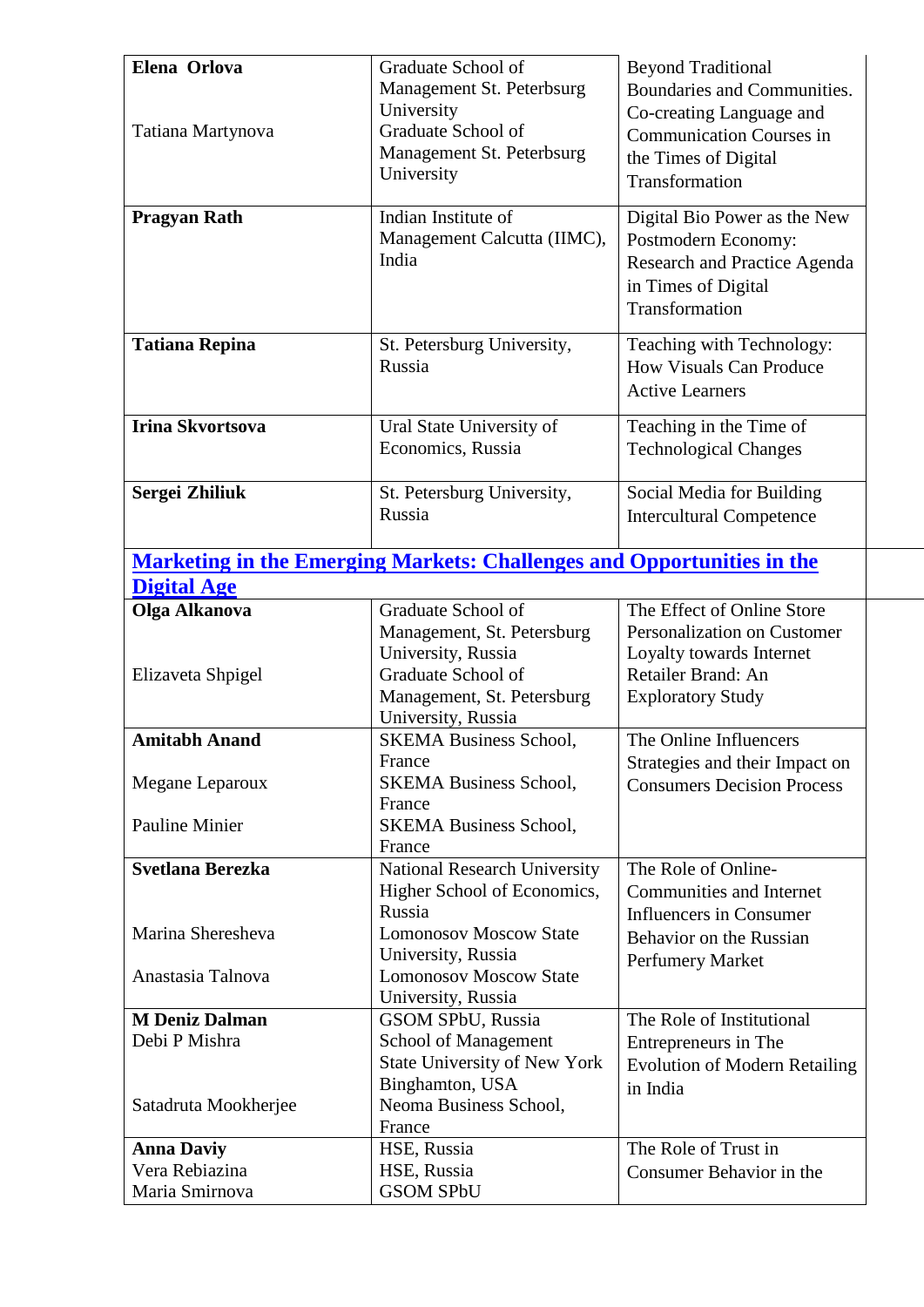|                                                                                        |                                                                                                                                                                                                                                                                                     | <b>Russian e-Commerce Market</b>                                                                        |
|----------------------------------------------------------------------------------------|-------------------------------------------------------------------------------------------------------------------------------------------------------------------------------------------------------------------------------------------------------------------------------------|---------------------------------------------------------------------------------------------------------|
| Megi Gogua                                                                             | GSOM SPbU, Russia                                                                                                                                                                                                                                                                   | Consumer Learning in the<br><b>Context of Mobile Commerce</b>                                           |
| <b>Ksenia Golovacheva</b><br>Muravskii Daniil<br>Snezhana Muravskaia<br>Smirnova Maria | <b>GSOM SPbU, Russia</b><br>IBS-Moscow, The Russian<br>Presidential Academy of<br>National Economy and Public<br>Administration under the<br>President of the Russian<br>Federation<br>Graduate School of<br>Management, St. Petersburg<br>University, Russia<br>Graduate School of | Increasing Willingness to<br>Participate in Frequency<br><b>Reward Programs Through</b><br>Gamification |
|                                                                                        | Management, St. Petersburg<br>University, Russia                                                                                                                                                                                                                                    |                                                                                                         |
| Muddasar Ghani Khwaja<br>Ahmad Jusoh<br>Khalil MD Nor                                  | Universiti Teknologi<br>Malaysia, Malaysia;<br>Shaheed Zulfikar Ali Bhutto<br>Institute of Science and<br>Technology, Pakistan<br>Universiti Teknologi<br>Malaysia, Malaysia<br>Universiti Teknologi<br>Malaysia, Malaysia                                                          | How Electronic Word of<br>Mouth (eWOM) Leads to<br><b>Information Adoption?</b>                         |
| Sergei Kladko                                                                          | Independent Consultant,<br>Russia                                                                                                                                                                                                                                                   | AI-Human Cross-Cultural<br>Interaction: Digital<br><b>Expectations vs Analog</b><br>Perception          |
| Olga Konnikova                                                                         | Saint-Petersburg State<br>University of Economics,<br>Russia                                                                                                                                                                                                                        | Forming of Reasonable<br><b>Information Consumption</b><br>Patterns: Evidences from                     |
| Oksana Yuldasheva<br>Olga Shirshova                                                    | Saint-Petersburg State<br>University of Economics,<br>Russia<br>Saint-Petersburg State<br>University of Economics,<br>Russia                                                                                                                                                        | Russia                                                                                                  |
| Daria Lagutaeva                                                                        | NRU HSE, Russia                                                                                                                                                                                                                                                                     | <b>Application Artificial</b>                                                                           |
| Elena Namchevadze                                                                      | NRU HSE, Russia                                                                                                                                                                                                                                                                     | Intelligence in Marketing:<br>desk study                                                                |
| Veronika Lizovskaya<br>Yana Salichova                                                  | Saint-Petersburg State<br>University of Economics,<br>Russia<br>Saint-Petersburg State<br>University of Economics,                                                                                                                                                                  | <b>Experience Marketing in</b><br>Banking                                                               |
| Ekaterina Khalina                                                                      | Russia<br>Saint-Petersburg State<br>University of Economics,                                                                                                                                                                                                                        |                                                                                                         |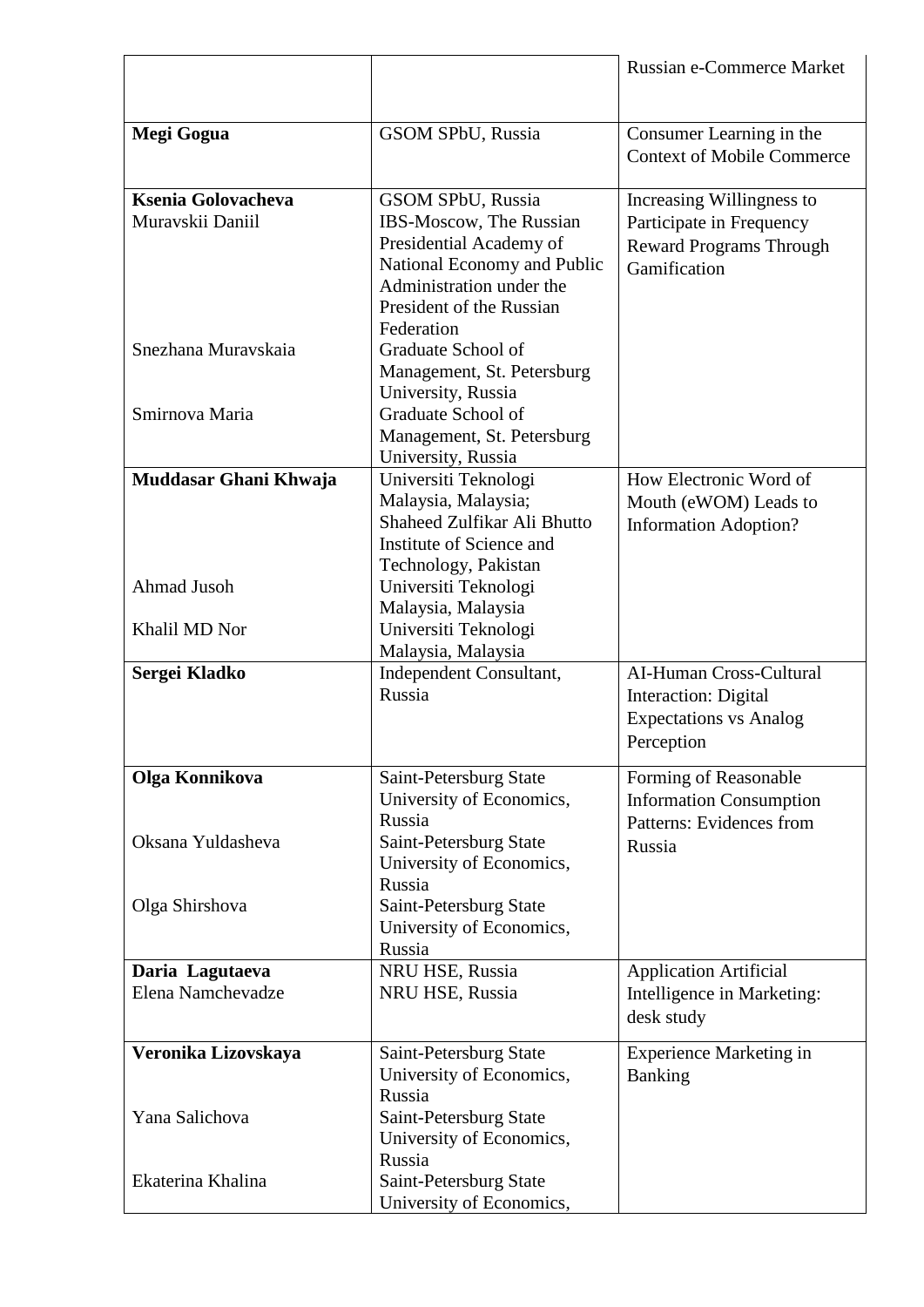|                                             | Russia                                                                                                      |                                                                                                                                       |
|---------------------------------------------|-------------------------------------------------------------------------------------------------------------|---------------------------------------------------------------------------------------------------------------------------------------|
|                                             |                                                                                                             |                                                                                                                                       |
| <b>Iuliia Malchenko</b>                     | GSOM SPbU, Russia                                                                                           | Open Collaborative<br>Innovations as an Antecedent<br>for Adoption of Smart City<br>Solutions                                         |
| <b>Vadim Merkulov</b>                       | GSOM SPbU, Russia                                                                                           | Analysis and Prediction of<br>Customer Churn in<br>Telecommunication<br>Companies Based on Data<br>Mining Technology                  |
| <b>Maria Smirnova</b><br>Vera Rebiazina     | GSOM SPbU, Russia<br><b>National Research University</b><br>- Higher School of<br>Economics, Russia         | Do the Same Customer<br><b>Orientation Principles Apply</b><br>to B2B Firms?                                                          |
| <b>Maria Smirnova</b><br>Ksenia Golovacheva | GSOM SPbU, Russia<br>Saint Petersburg State<br>University,<br>GSOM, Russia                                  | Is there a Way for a Win-win<br>Approach? The Case of<br>Knowledge-oriented<br><b>Consumer Digital</b><br><b>Performance Research</b> |
| Natalia Strekalova                          | Herzen State Pedagogical<br>University of Russia, Graduate<br>School of Economics and<br>Management, Russia | <b>Strategic Thinking: Process</b><br><b>Approach to Training</b><br>Managers Based on Case<br>Study                                  |
| <b>Developing Countries</b>                 | <b>Public Procurement and Public-Private Partnership in Developed and</b>                                   |                                                                                                                                       |
| <b>Viktor Eremin</b>                        | Saint Petersburg University,<br>Russia                                                                      | Arbitrability of Public<br><b>Procurement Contracts and</b><br><b>PPP</b> Contracts                                                   |
| <b>Andrei Ivanov</b>                        | <b>GSOM SPbU, Russia</b>                                                                                    | On A New Approach to                                                                                                                  |
| Evgenii Gilenko                             | <b>GSOM SPbU, Russia</b>                                                                                    | Collusion Identification in                                                                                                           |
| Olga Bezhenar                               | <b>GSOM SPbU, Russia</b>                                                                                    | <b>Public Procurement</b>                                                                                                             |
| <b>Igor Khodachek</b>                       | RANEPA, Russia                                                                                              | The Use of Unified                                                                                                                    |
| Dmitrii Minaev                              | RANEPA, Russia                                                                                              | Procurement System<br>zakupki.gov.ru for the Pricing<br>of Air Ambulance Monopoly<br>Services - Drawbacks and<br><b>Risks</b>         |
| Margarita Kravtsova                         | High School of Economics,<br>Russia                                                                         | The Quality of Services and<br>Public Procurement: the Case<br>of Moscow Hospitals                                                    |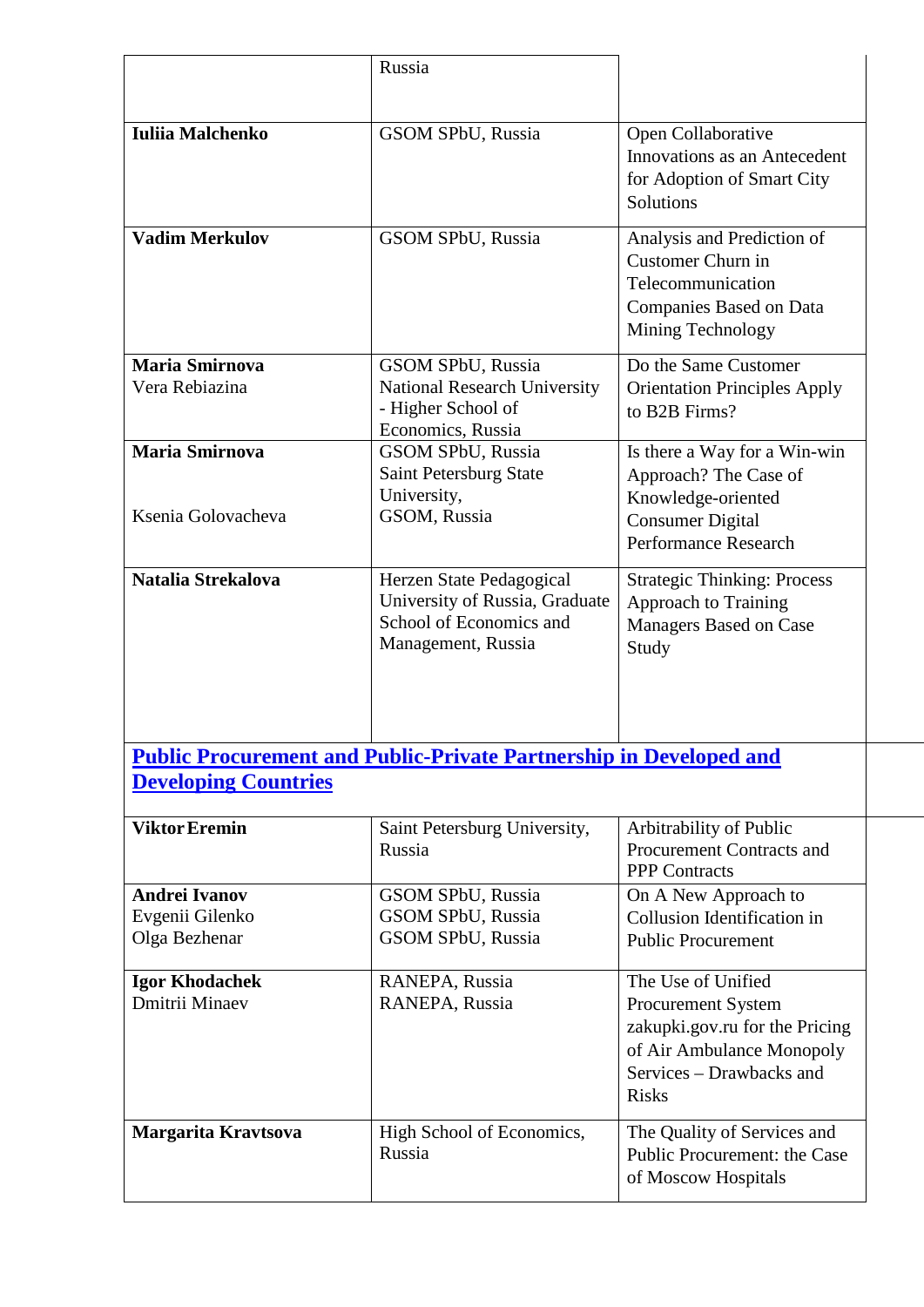| <b>Michael Nnamseh</b>                            | University of Uyo, Nigeria                              | Strategic Implications of            |
|---------------------------------------------------|---------------------------------------------------------|--------------------------------------|
| Sunday S. A.                                      | University of Uyo, Uyo,                                 | <b>Abandoned Infrastructural</b>     |
|                                                   | Nigeria                                                 | Projects on Economic                 |
| Inemesit E.                                       | University of Calabar,                                  | Development in Akwa Ibom             |
|                                                   | Calabar, Nigeria                                        | State, Nigeria                       |
| <b>Tatiana Ponomarenko</b>                        | Saint-Petersburg Mmining                                | The Problem of the Use of            |
|                                                   | University, Russia                                      | <b>Concession Arrangements in</b>    |
| Ekaterina Khan-Tsai                               | Saint-Petersburg Mining                                 | <b>Integrated Mining Projects in</b> |
|                                                   | University, Russia                                      | Underdeveloped Areas of              |
|                                                   |                                                         | Russia                               |
|                                                   |                                                         |                                      |
| Georgia Aimilia Voulgari                          | University of Warwick,                                  | <b>How to Best Procure</b>           |
|                                                   | UK/Greece                                               | Innovation: the Case of the          |
|                                                   |                                                         | EU                                   |
| <b>Elena Midler</b>                               | Southern Federal University,                            | Digital Infrastructure as a Tool     |
|                                                   | Russia                                                  | for Spatial Development: the         |
| <b>Timur Sharifyanov</b>                          | Southern Federal University,                            | <b>Potential of Public-Private</b>   |
|                                                   | Russia                                                  | Partnership (Based on Russian        |
|                                                   |                                                         | Localities)                          |
| <b>Strategic Finance and Corporate Governance</b> |                                                         |                                      |
|                                                   |                                                         |                                      |
| Vera Bukhvalova                                   | St. Petersburg University,                              | <b>Behavioral Discounting:</b>       |
|                                                   | Russia                                                  | <b>Empirical Results and</b>         |
| Barbara Bukhvalova                                | Sage Consulting, Norway                                 | <b>Potential Pitfalls</b>            |
| Alexandra Vingert                                 | None, Russia                                            |                                      |
| <b>Alexander Burov</b>                            | St. Petersburg State University                         | Conceptual Framework of              |
|                                                   | of Economics, Russia                                    | <b>Capital Structure</b>             |
|                                                   |                                                         | <b>Optimization: Southern</b>        |
|                                                   |                                                         | Copper Corp Case                     |
| <b>Yury Dranev</b>                                | NRU Higher School of                                    | Merger and Acquisitions and          |
|                                                   | Economics, Russia                                       | Technological Efficiency: the        |
| Elena Ochirova                                    | NRU HSE, Russia                                         | <b>Empirical View</b>                |
| Nickolay Naumov                                   | NRU HSE, Russia                                         |                                      |
|                                                   |                                                         |                                      |
| Evgeniya Grigoryeva                               | <b>High School of Economics</b>                         | <b>Bankruptcy Risk Assessment</b>    |
|                                                   | (Nizhniy Novgorod), Russia                              | of Russian Construction              |
| Olga Zamotaeva                                    | <b>High School of Economics</b>                         | Companies                            |
| <b>Andrey Maksimov</b>                            | (Nizhniy Novgorod), Russia<br>NRU HSE, Nizhny Novgorod, | On the Issue of Models for           |
|                                                   | Russia                                                  | Forecasting Probability of           |
| Ilona Volkova                                     | NRU HSE Nizhny Novgorod,                                | Bankruptcy of Russian and            |
|                                                   | Russia                                                  | Italian Small and Medium-            |
| Natalia Maksimova                                 | NRU HSE Nizhny Novgorod,                                | <b>Sized Businesses</b>              |
|                                                   | Russia                                                  |                                      |
| Elizaveta Meshcheryakova                          | Higher School of Economics,                             | <b>Can Non-Financial Indicators</b>  |
|                                                   | Russia                                                  | Shed Light on the Bankruptcy         |
| Natalia Feruleva                                  | Higher School of Economics,                             | Risk in Russian Agricultural         |
|                                                   | Russia                                                  | Enterprises?                         |
|                                                   |                                                         |                                      |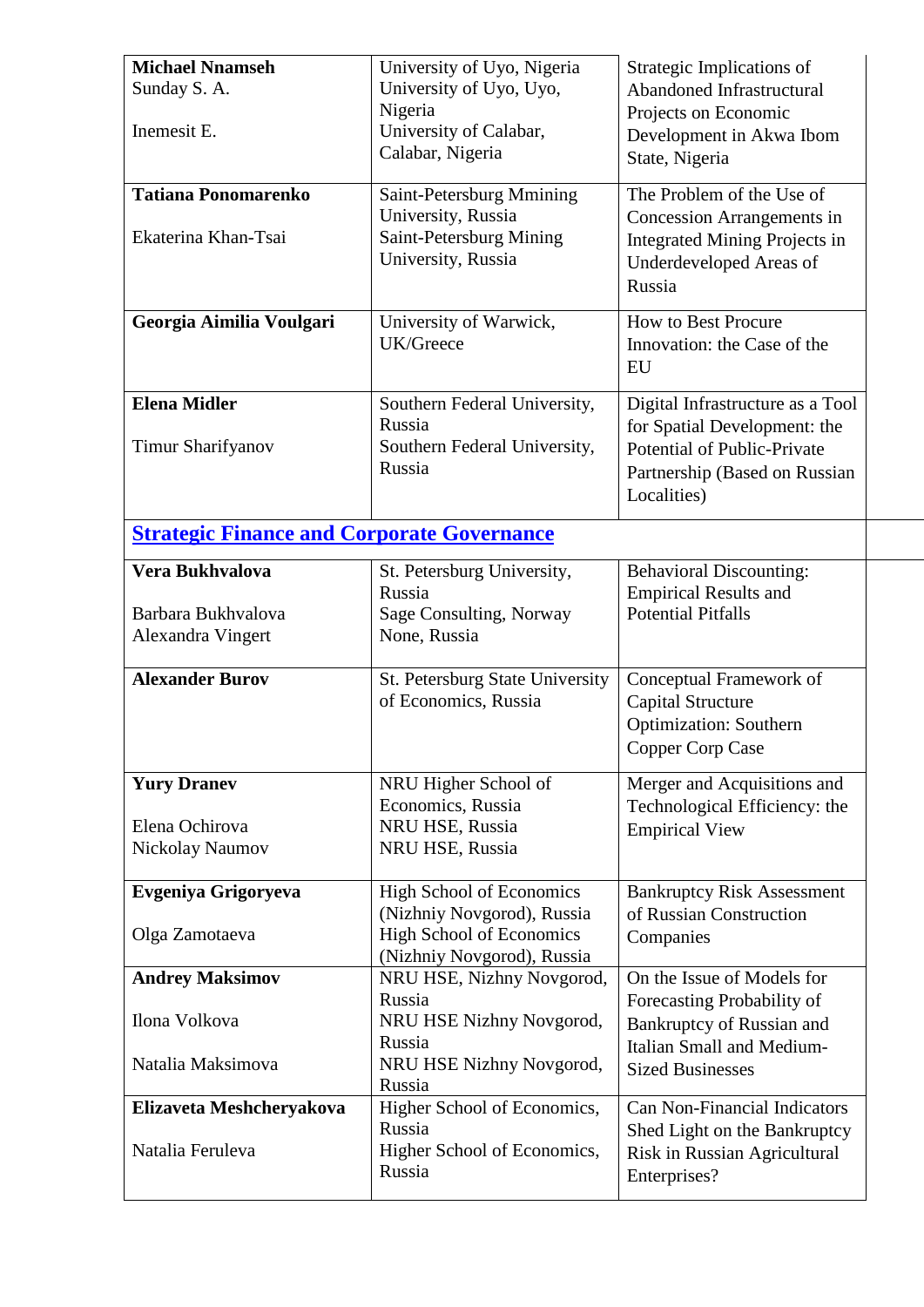| <b>Maria Cristina Mina</b>   | Edinburgh Napier University,<br>United                                         | Owning Structure, Risk<br>Management and<br>Performance: The case of<br><b>Latin American Banks</b> |
|------------------------------|--------------------------------------------------------------------------------|-----------------------------------------------------------------------------------------------------|
| Majdi Quttainah              | Kuwait University College of<br>Business Administration,<br>Kuwait             | <b>Banking Board Structure and</b><br><b>Accounting Earnings</b>                                    |
| <b>Marat Smirnov</b>         | <b>GSOM SPbU, Russia</b>                                                       | The Relationship of Earnings                                                                        |
| <b>Egor Nikulin</b>          | Graduate School of<br>Management SPbU, Russia                                  | Management and Dividend<br><b>Payouts: Empirical Analysis</b><br>of Russian Companies               |
| Polina Orlova                | Graduate School of<br>Management SPbU, Russia                                  |                                                                                                     |
| <b>Ekaterina Smirnova</b>    | <b>Institute for Regional</b>                                                  | Software Platform's Value                                                                           |
|                              | Economics Studies of the                                                       | Correction by Idiosyncratic                                                                         |
|                              | Russian Academy of Sciences,                                                   | Risk and its Application in the                                                                     |
|                              | Russia                                                                         | <b>SaaS Business Model</b>                                                                          |
| Anna Loukianova              | Graduate School of<br><b>Management Saint Petersburg</b><br>University, Russia |                                                                                                     |
| <b>Qaiser Rafique Yasser</b> | Centre for Rural Economy,                                                      | Corporate Social                                                                                    |
|                              | Planning Commission,                                                           | Responsibility and Age of                                                                           |
|                              | Pakistan                                                                       | Productivity: Upper Echelon                                                                         |
|                              |                                                                                | Prospective                                                                                         |
|                              |                                                                                |                                                                                                     |
|                              |                                                                                |                                                                                                     |
|                              | <b>Supply Chain Management and Operations in Digital Age</b>                   |                                                                                                     |
| <b>Inessa Airapetian</b>     | Higher School of Economics,<br>Saint Petersburg, Russia                        | Procurement Process and<br>SRM: Complex Analysis in                                                 |
| Daria Kolmychenko            | Higher School of Economics,<br>Russia                                          | the Case of the Mining<br>Company                                                                   |
| Maria Tipyaeva               | Higher School of Economics,<br>Saint Petersburg, Russia                        |                                                                                                     |
| Elena Serova                 | Higher School of Economics,                                                    |                                                                                                     |
|                              | Saint Petersburg, Russia                                                       |                                                                                                     |
| Anastasiia Ivakina           | <b>GSOM SPbU, Russia</b>                                                       | Cooperative Game for                                                                                |
| Egor Lapin                   | St. Petersburg University,                                                     | <b>Working Capital Management</b>                                                                   |
|                              | Graduate School of                                                             | in Distributive Supply                                                                              |
|                              | Management, Russia                                                             | <b>Network</b>                                                                                      |
| Nikolay A. Zenkevich,        | St. Petersburg University,<br>Graduate School of                               |                                                                                                     |
|                              | Management, Russia                                                             |                                                                                                     |
| <b>Dmitrii Knatko</b>        | Graduate School of                                                             | Antecedents and Outcomes of                                                                         |
|                              | Management St. Petersburg                                                      | Sustainable Supply Chain                                                                            |
|                              | State University, Russia                                                       | Integration in Emerging                                                                             |
| Yulia Aray                   | Graduate School of                                                             | Economies: The Study of                                                                             |
|                              | Management St. Petersburg                                                      | <b>Large Russian Companies</b>                                                                      |
|                              | State University, Russia                                                       |                                                                                                     |
| Anna Levchenko               | Graduate School of                                                             |                                                                                                     |
|                              |                                                                                |                                                                                                     |
|                              | Management St. Petersburg                                                      |                                                                                                     |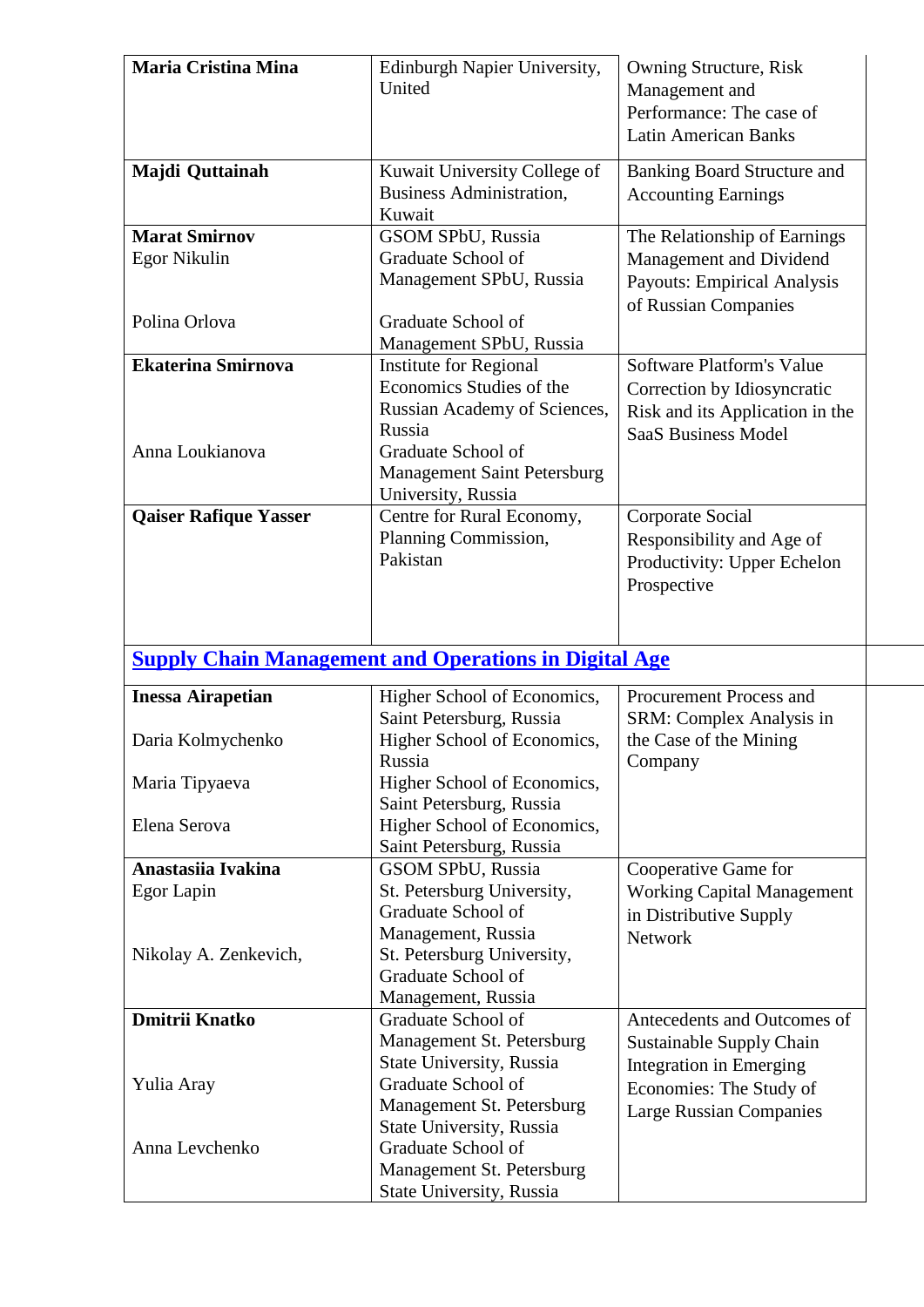| Anna Veselova                                 | Graduate School of                                                              |                                                                 |
|-----------------------------------------------|---------------------------------------------------------------------------------|-----------------------------------------------------------------|
|                                               | Management St. Petersburg<br>State University, Russia                           |                                                                 |
| <b>Iana Kuzmina</b>                           | <b>GSOM SPbU, Russia</b>                                                        | <b>Joint Working Capital</b>                                    |
|                                               |                                                                                 | Management in Supply Chains                                     |
| Nikolay Zenkevich                             | St. Petersburg University,<br>Graduate School of                                |                                                                 |
|                                               | Management, Russia                                                              |                                                                 |
|                                               |                                                                                 |                                                                 |
| Anna Levchenko                                | <b>GSOM SPbU, Russia</b>                                                        | <b>4PL Flexibility in Business</b>                              |
| Pavel Shrakhin                                | Economics faculty SPBU,                                                         | Models                                                          |
| Natalia Nikolchenko                           | Russia<br><b>GSOM SPbU, Russia</b>                                              |                                                                 |
| <b>Irina Berezinets</b>                       | Graduate School of                                                              | The Problem of Supply Chain<br><b>Profit Maximization Using</b> |
|                                               | Management St. Petersburg                                                       | <b>Sales Rebate Contract</b>                                    |
|                                               | University, Russia                                                              |                                                                 |
| Yulia Ilina                                   | Graduate School of                                                              |                                                                 |
|                                               | Management, St. Petersburg                                                      |                                                                 |
|                                               | University, Russia                                                              |                                                                 |
| Margarita Meshkova                            | Graduate School of<br>Management, St. Petersburg                                |                                                                 |
|                                               | University, Russia                                                              |                                                                 |
| <b>Elena Serova</b>                           | <b>National Research University</b>                                             | Cluster Approach to                                             |
|                                               | Higher School of Economics,                                                     | Evaluation and Analysis of                                      |
|                                               | Russia                                                                          | <b>Regional Transport and</b>                                   |
| <b>Anatoly Kazantsev</b>                      | Graduate School of                                                              | <b>Logistics Complexes</b>                                      |
|                                               | Management St. Petersburg                                                       |                                                                 |
| <b>ShoaibYousaf</b>                           | University, Russia<br><b>International Islamic</b>                              | Empirical Investigation of                                      |
|                                               | University, Pakistan                                                            | <b>Bullwhip Effect with</b>                                     |
|                                               |                                                                                 | Sensitivity Analysis in Supply                                  |
|                                               |                                                                                 | Chain                                                           |
| <b>Nikolay Zenkevich</b>                      | <b>GSOM SPbU, Russia</b>                                                        | <b>Efficiency-based Leadership</b>                              |
| Sajad Kazemi                                  | Graduate School of                                                              | in the Banking Sector                                           |
|                                               | Management, St. Petersburg                                                      |                                                                 |
|                                               | University, Russia                                                              |                                                                 |
| <b>Andrey Zyatchin</b><br>Ekaterina Senicheva | GSOM SPbU, Russia<br>GSOM SPbU, Russia                                          | <b>Identification of Factors</b>                                |
|                                               |                                                                                 | Affecting the Implementation<br>of the Internet of Things for   |
|                                               |                                                                                 | <b>Evolutionary Stable Strategy</b>                             |
|                                               |                                                                                 | in Supply Chain Management                                      |
|                                               |                                                                                 |                                                                 |
|                                               | The Digital Contribution into Effectiveness and Efficiency of the Public Sector |                                                                 |
| <b>Aleksei Egorov</b>                         | National Research University                                                    | Do Merger Policies Increase                                     |
|                                               | Higher School of Economics,                                                     | Universities' Efficiency?                                       |
|                                               | Russia                                                                          | Evidence from a fuzzy                                           |
| Tommaso Agasisti                              | Politecnico di Milano School                                                    | <b>Regression Discontinuity</b>                                 |
| Margarita Maximova                            | of Management, Italy<br><b>National Research University</b>                     | Design                                                          |
|                                               | Higher School of Economics,                                                     |                                                                 |
|                                               | Russia                                                                          |                                                                 |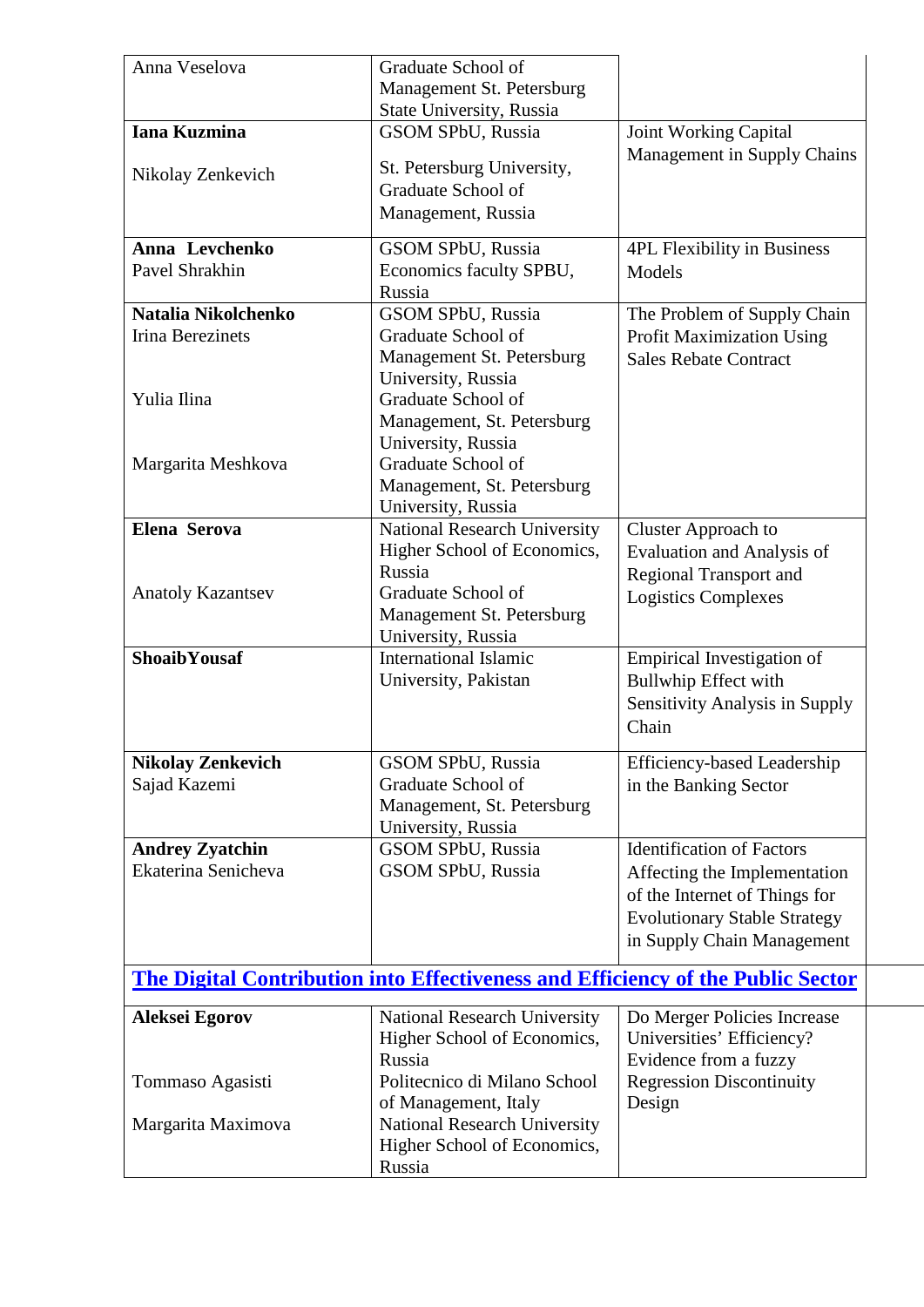| <b>Kamran Iqbal</b>        | University of Lahore, Pakistan                                               | <b>Transformational Leadership</b>    |
|----------------------------|------------------------------------------------------------------------------|---------------------------------------|
| Tehreem Fatima             | University of Lahore,                                                        | as a Determinant of                   |
|                            | Sargodha Campus, Pakistan                                                    | <b>Organizational Commitment:</b>     |
|                            |                                                                              | <b>Testing a Multiple Mediation</b>   |
|                            |                                                                              | Model                                 |
|                            |                                                                              |                                       |
| <b>Eugenio Orlandi</b>     | <b>Former Europol Deputy</b>                                                 | Corporate Governance and              |
|                            | Director, Italy                                                              | Financial Performance in the          |
|                            |                                                                              | <b>EU</b> Agencies                    |
|                            |                                                                              |                                       |
| <b>Nikolay Zhunda</b>      | <b>ICSER Leontief Centre,</b>                                                | Evaluating the Gap between            |
|                            | Russia                                                                       | <b>Tourist Potential and</b>          |
| <b>Alexander Semenov</b>   | St. Petersburg Foundation for                                                | <b>Attractiveness of Small</b>        |
|                            | Investment projects (FISP),                                                  | <b>Historical Towns in Russia</b>     |
|                            | Russia                                                                       |                                       |
|                            | <b>The New Role of Talent and Human Resource Management in International</b> |                                       |
| <b>Business</b>            |                                                                              |                                       |
|                            |                                                                              |                                       |
| <b>Aleksandra Bordunos</b> | GSOM St. Petersburg                                                          | Inclusiveness of Employees            |
|                            | University, Russia                                                           | with Childcare Commitments            |
| Sofia Kosheleva            | <b>GSOM St. Petersburg</b>                                                   | in Different Work Systems:            |
|                            | University, Russia                                                           | <b>Russian Case</b>                   |
| <b>Aleksandra Bordunos</b> | GSOM SPbU, Russia                                                            | Diversity-driven Talent               |
| Sofia Kosheleva            | <b>GSOM St-Petersburg</b>                                                    | Management and its                    |
|                            | University, Russia                                                           | Relationship with firm                |
| Daria Khasieva             | GSOM SPbU, Russia                                                            | Performance                           |
|                            |                                                                              |                                       |
| Marina Latukha             | Graduate School of                                                           |                                       |
|                            | Management, St. Petersburg                                                   |                                       |
|                            | University, Russia                                                           |                                       |
| <b>Alexei Koveshnikov</b>  | Aalto University, Finland                                                    | Political Skill, Employer's           |
| Heidi Wechtler             | Newcastle Business School,                                                   | <b>Psychological Contract</b>         |
|                            | Australia                                                                    | <b>Fulfilment and Cross-Cultural</b>  |
|                            |                                                                              | Adjustment among Self-                |
|                            |                                                                              | <b>Initiated Expatriates</b>          |
|                            |                                                                              |                                       |
| <b>Dmitry Kucherov</b>     | GSOM SPbU, Russia                                                            | High-performance Work                 |
| Elena Zavyalova            | Graduate School of                                                           | Systems in Russian and Indian         |
|                            | Management, St. Petersburg                                                   | <b>IT Companies</b>                   |
|                            | University, Russia                                                           |                                       |
| Victoria Tsybova           | Graduate School of                                                           |                                       |
|                            | Management, St. Petersburg                                                   |                                       |
|                            | University, Russia                                                           |                                       |
| Maria Kurganskaya          | The Herzen State Pedagogical                                                 | Double Work of Women in               |
|                            | University of Russia, Russia                                                 | Russia                                |
| Maria Pertaya              | The Herzen State Pedagogical                                                 |                                       |
|                            | University of Russia, Russia                                                 |                                       |
| <b>Antonina Lisovskaia</b> | GSOM SPbU, Russia                                                            | Recruitment Goes Digital.             |
|                            |                                                                              | <b>Challenges and Opportunities</b>   |
|                            |                                                                              | for the Russian Companies             |
| Louisa Selivanovskikh      | GSOM SPbU, Russia                                                            | <b>Exploring the Essential Impact</b> |
|                            |                                                                              |                                       |
|                            |                                                                              | of Talent Management on               |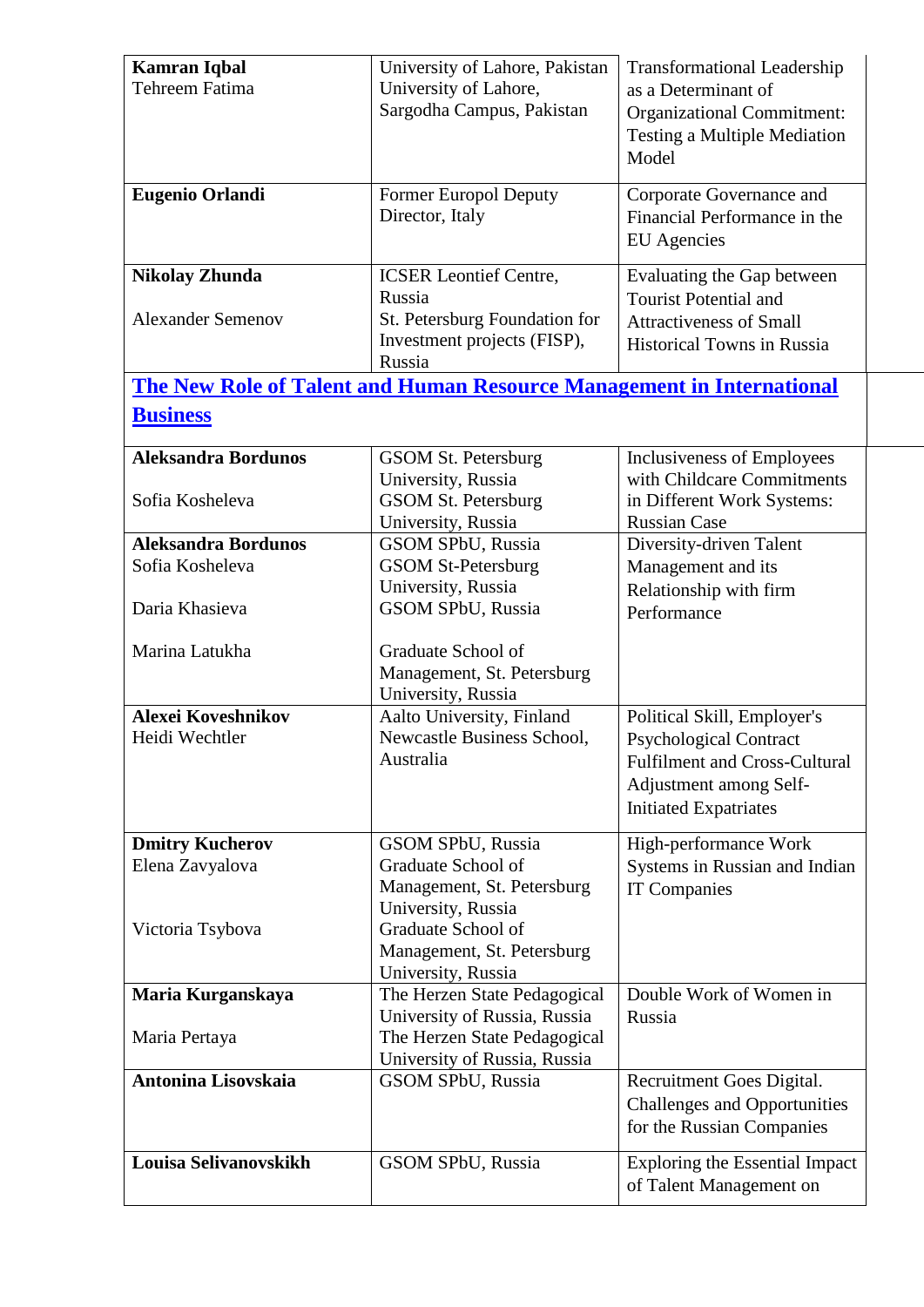<span id="page-18-0"></span>

|                        |                                     | <b>Innovation Performance: An</b>   |
|------------------------|-------------------------------------|-------------------------------------|
|                        |                                     | <b>Ambidexterity Perspective</b>    |
| Mariia Shagalkina      | <b>GSOM SPbU, Russia</b>            | Gender-driven Talent                |
| Marina Latukha         | Graduate School of                  | Migration and its Implication       |
|                        | Management, St. Petersburg          | to Talent Management                |
|                        | University, Russia                  |                                     |
| Mariia Shagalkina      | <b>GSOM SPbU, Russia</b>            | <b>Talent Migration in Emerging</b> |
| Marina Latukha         | Graduate School of                  | Markets: Agenda for Global          |
|                        | Management, St. Petersburg          | <b>Talent Management</b>            |
|                        | University, Russia                  |                                     |
| <b>Ekaterina Vlakh</b> | <b>National Research University</b> | <b>Cultural Sensitivity to HR</b>   |
|                        | Higher School of Economics,         | <b>Business Partner's</b>           |
|                        | Russia                              | Competencies: Insights from         |
| Natalia Volkova        | <b>National Research University</b> | <b>Job Advertisements Across</b>    |
|                        | Higher School of Economics,         | <b>Six Countries</b>                |
|                        | Russia                              |                                     |
| Valeria Pomyalova      | <b>National Research University</b> |                                     |
|                        | Higher School of Economics,         |                                     |
|                        | Russia                              |                                     |
| Yelena Yakhontova      | RANEPA, Russia                      | <b>HRM Humanization as Core</b>     |
|                        |                                     | Factor of Success in Digital        |
|                        |                                     | Economy                             |
| <b>Andrey Zamulin</b>  | GSOM SPbU, Russia                   | Personality, Work                   |
|                        |                                     | Engagement, And Extra-Role          |
|                        |                                     | <b>Behavior</b>                     |
|                        |                                     |                                     |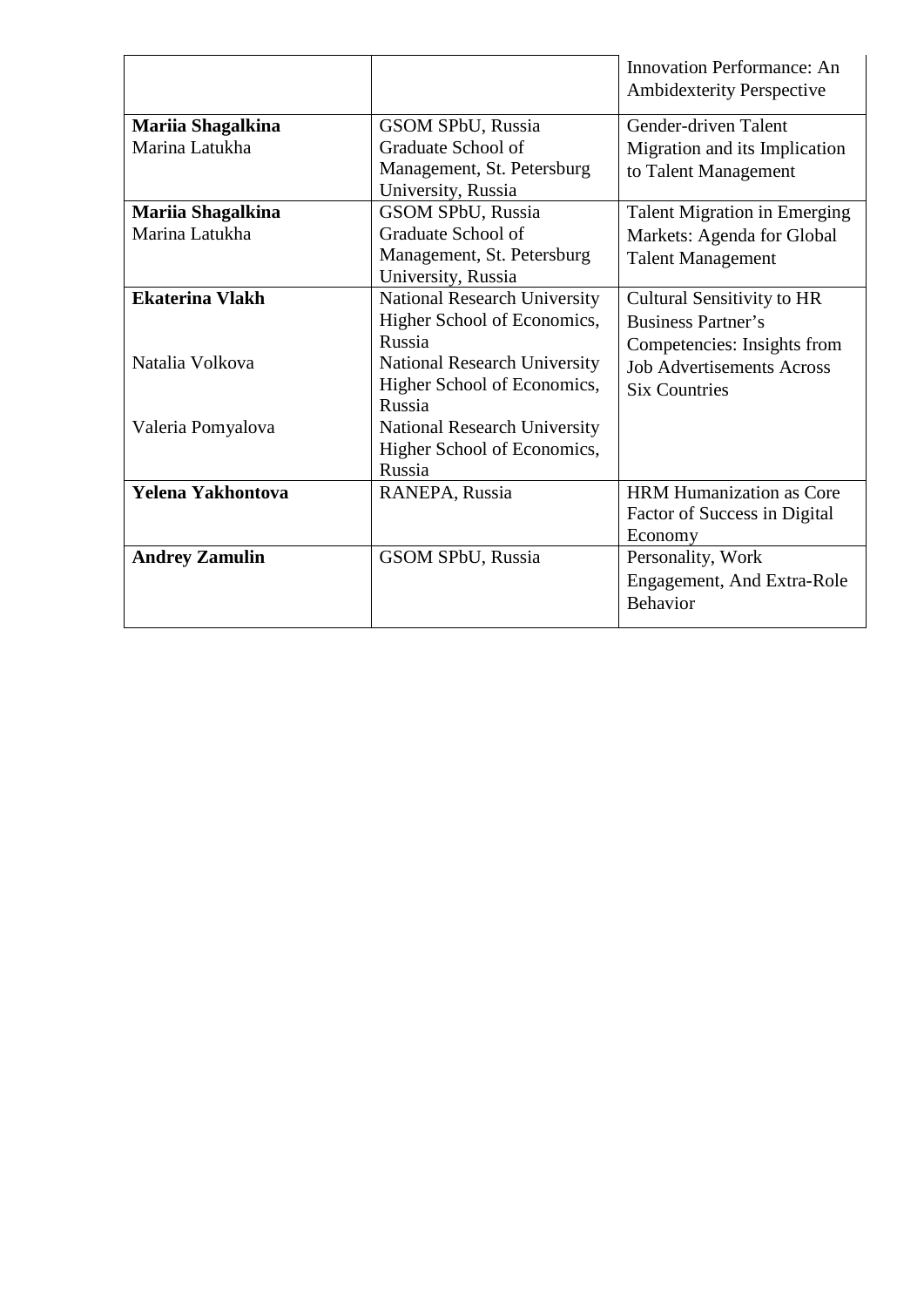# **Firm's Internationalization and CSR Disclosure: Does Context Matter?**

**Yulia Aray**, Graduate School of Management St. Petersburg University, Russia (aray\_yulia@gsom.pu.ru), Anna Veselova, Graduate School of Management St. Petersburg University a.s.veselova@gsom.spbu.ru; Tatiana Garanina, University of Vaasa, Finland tatiana.garanina@uwasa.fi; Desislava Dikova, Vienna University of Economics and Business, Austria desislava.dikova@wu.ac.at

#### **Abstract:**

**The paper explores the relationship between internationalization of Russian companies and the disclosure of the information about their CSR initiatives. It hypothesizes the positive relationships between the level of internationalization of Russian companies and the level of their CSR disclosure, including environment-oriented, community-oriented, workplace, and marketplace CSR initiatives. Moreover, the paper states the specificity of internationalization paths of Russian companies and hypothesizes the effect of geographical focus of internationalization of Russian companies on the relationships under investigation. The paper uses the panel data on 221 large Russian companies for the period of 2014 and 2015 and tests the empirical models. The results confirm the positive and significant effect of internationalization on CSR disclosure for the companies that choose their internationalization destinations in non-CIS countries.**

**Keywords:** *CSR, CIS, Disclosure, Internationalization, Russia*

# **Building Circular Business Models in Digital Age: Teething Troubles as Shown by the 'Loop' Circular Delivery Service**

**Irina Bakhtina**, Graduate School of Management St. Petersburg University, Russia (ibakhtina@inbox.ru), Yury Blagov, Graduate School of Management St. Petersburg University, Russia (blagov@gsom.spbu.ru)

#### **Abstract:**

**"Circular economy receives increasing attention as a sustainable development economic model contributive to achievement of the most of UN SDGs. Meanwhile, profitability and scalability of circular business models poses a question mark while their profound focus on environmental issues leaves social aspects of sustainability and UN SDGs largely nonaddressed.**

**This paper examines the first online waste-free delivery service in the FMCG sector (Project 'Loop') as a circular business model that adopts and propagates circular economy principles as formulated in strategic self-regulatory frameworks available both on national, supranational, sectoral and cross-sectoral levels.**

**The paper also reviews strategic management tools that have or have not been leveraged to ensure the 'Loop' Project scalability and profitability, and provides recommendations regarding the shifts in regulatory framework required for a positive discrimination of circular business models vs regular, linear ones."**

**Keywords:** *Circular Business Model, Circular Economy, Corporate Sustainability, Strategic Management, Sustainable Development, UN Sustainability Development Goals (UN SDGs)*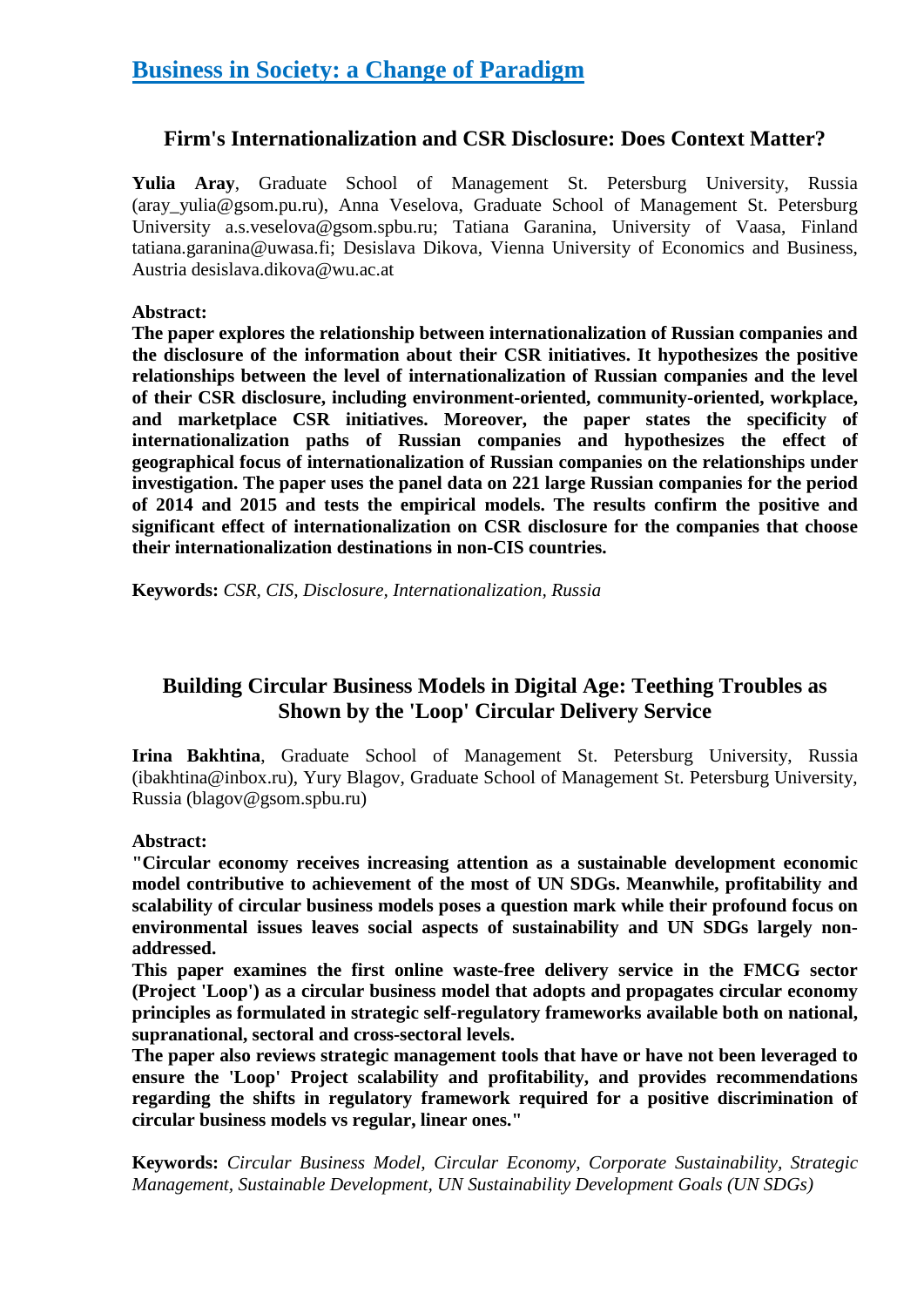# **The Search for a New Model of Corporate Sustainability: Evidence from the CSR Strategies of Leading Russian Companies**

**Yury Blagov**, Graduate School of Management St. Petersburg University, Russia (blagov@gsom.spbu.ru)

#### **Abstract:**

**The study examines the peculiarities of the search for a new model of Corporate Sustainability (CS) through the transformation of the CSR strategies of leading Russian companies. The research is based on the empirical data from the new edition of the leading nation-wide research project in the fields of CSR and sustainability — "Report on Social Investments in Russia —2018". The conclusions are made considering the predominant role of the "Corporate Sustainability 2.0" model with the minor search for the "Corporate Sustainability 3.0" one based on the lack of systemic changes in the very system of Corporate Social Performance as well as on the inadequate cooperation for sustainable development at the industry and cross-sector levels.**

**Keywords:** *Corporate Social Responsibility (CSR), Corporate Sustainability, Corporate Social Performance, Emerging Markets, Russian Business*

# **Rating of Eastern European and Russian Cities in Terms of the Concept of Sustainable Development**

**Anna Cepelova,** Pavol Jozef Safarik University in Kosice, Slovakia (anna.cepelova@upjs.sk), Milan Dousa, Pavol Jozef Safarik University in Kosice, Slovakia (mil.dousa@gmail.com)

#### **Abstract:**

**The economic and technological changes in the world caused by globalisation processes naturally put pressure not just on businesses but also on European cities. Cities already face challenges arising from the need to increase competitiveness and to achieve sustainable urban development. The aim of the contribution is to present the results of a study of selected Eastern European and Russian cities in terms of the extent to which they meet the criteria of the Cities in Motion Index (CIMI). The Cities in Motion Index (CIMI) was designed to create an assessment indicator that would be exhaustive in terms of defined characteristics, as well as comparable and objective in terms of the analysed information. Its objective is to allow the measurement of world cities' future sustainability and of the quality of life of their residents. The contribution is part of the VEGA No. 1/0302/18 project: "Smart cities as a possibility to implementation the concept of sustainable urban development in the Slovak Republic", developed at the Faculty of Public Administration of Pavol Jozef Šafárik University in Košice, and is funded by the Ministry of Education, Science, Research and Sport of the Slovak Republic.**

**Keywords:** *Index, City, Sustainable Development, Information, Quality of Life*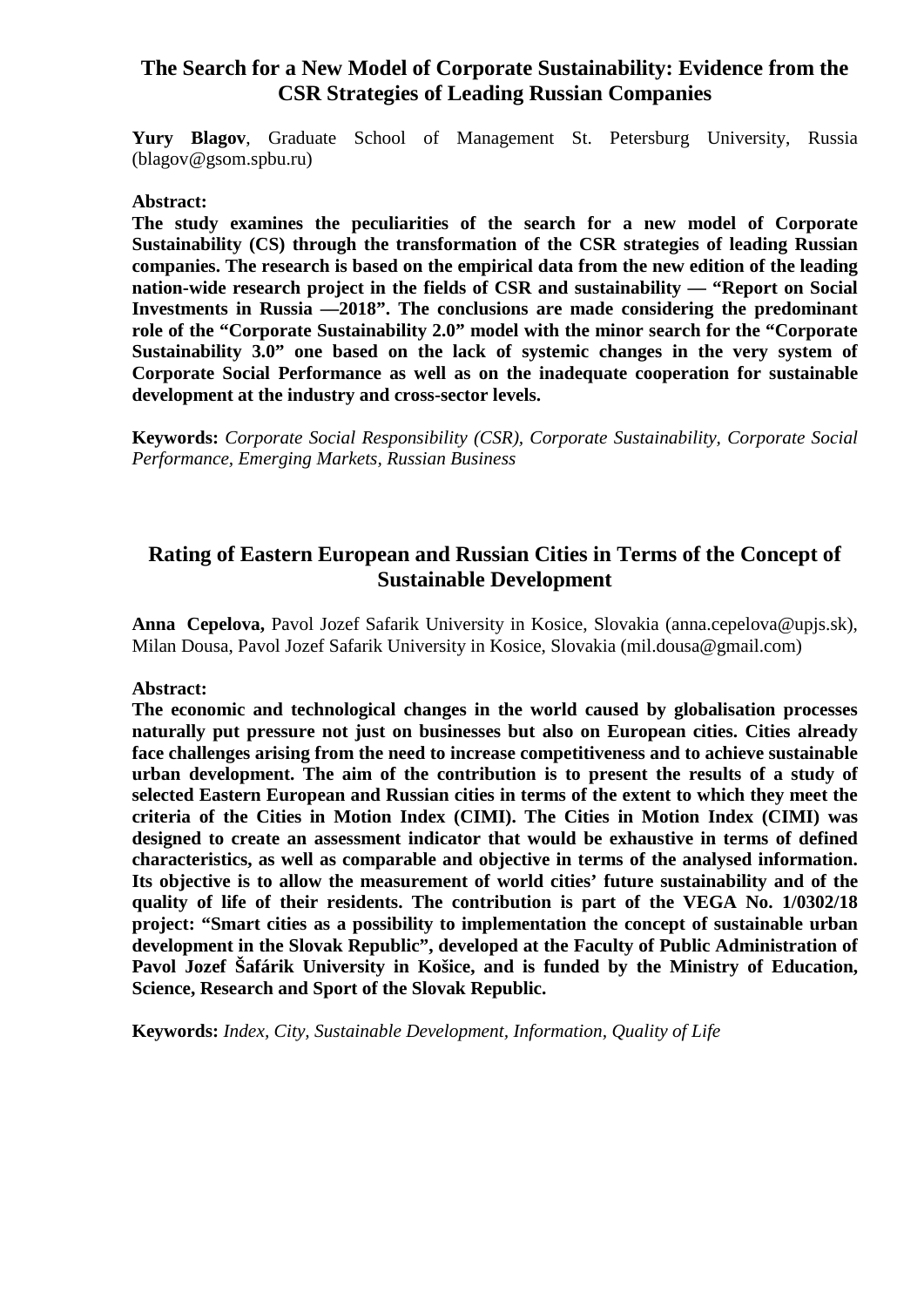# **An Asset-Assurance Perspective of International Acquisitions: Evidence from Chinese Privately Controlled Firms**

**Jiyang Dong**, Graduate School of Business, Nazarbeyev University, Kazakhstan (jiyang.dong@nu.edu.kz), Guoli Chen, INSEAD, Singapore (guoli.chen@insead.edu), Frank Zhang, Business School, University of Queensland, Australia (f.zhang@business.uq.edu.au), Jinshuai Hu, Institute for Financial & Accounting Studies, Xiamen University, China (hjsxmu@gmail.com)

#### **Abstract:**

**Prior studies suggest that firms pursue international acquisitions to access competitive foreign resources. We propose that firms controlled by owner-managers engage in international acquisitions to transfer resources abroad when faced with disruptive political events at home. Our asset-assurance perspective argues that disruptive political events give rise to greater risks of asset depreciation and expropriation, which lead owner-managercontrolled firms to make international acquisitions so that the firms' assets and owners' property can be safeguarded at a time of political uncertainty. We find support for the asset-assurance perspective of international acquisitions from data analyses on a sample of Chinese privately controlled firms which were confronted by unprecedented political uncertainty in the wake of the national Anti-Corruption Campaign launched in 2012. By revealing the circumstances under which firms utilize international acquisitions to transfer resources abroad strategically, our study sheds light on the complex drivers of international acquisitions and on an unintended consequence of governments' anticorruption efforts. It also highlights international acquisitions as a market response to a non-market environmental shock.**

**Keywords:** *International Acquisitions, Asset-Assurance, Disruptive Political Events, Anti-Corruption Campaign, China*

# **Pioneering Sustainable Female Entrepreneurship in Russia – the Case of Bio Food Lab**

**Ekaterina Ivanova**, IBS-RANEPA, Russia (dr.ekaterina.ivanova@gmail.com)

#### **Abstract:**

**Unhealthy lifestyles became a serious problem in in the Western world caused by irresponsible businesses on the supply side and unconscious overconsumption on the demand side. This paper presents the case of Elena Shifrina, founder of Bio Food Lab, a healthy snacks company. Shifrina has been successful in creating innovative healthy lifestyle solutions on the Russian market and has implemented a number of societally and environmentally resilient activities that can inspire other business leaders, especially women in post-communist countries transitioning to market economy, to engage in more sustainable business practices. The paper provides an account of the background of Shifrina's health consciousness and vegan lifestyle that makes her and her business a role model of business as a force for good.**

**Keywords:** *Entrepreneurship, Sustainability, Sustainable Development Goals, Healthy Lifestyle, Russian Federation*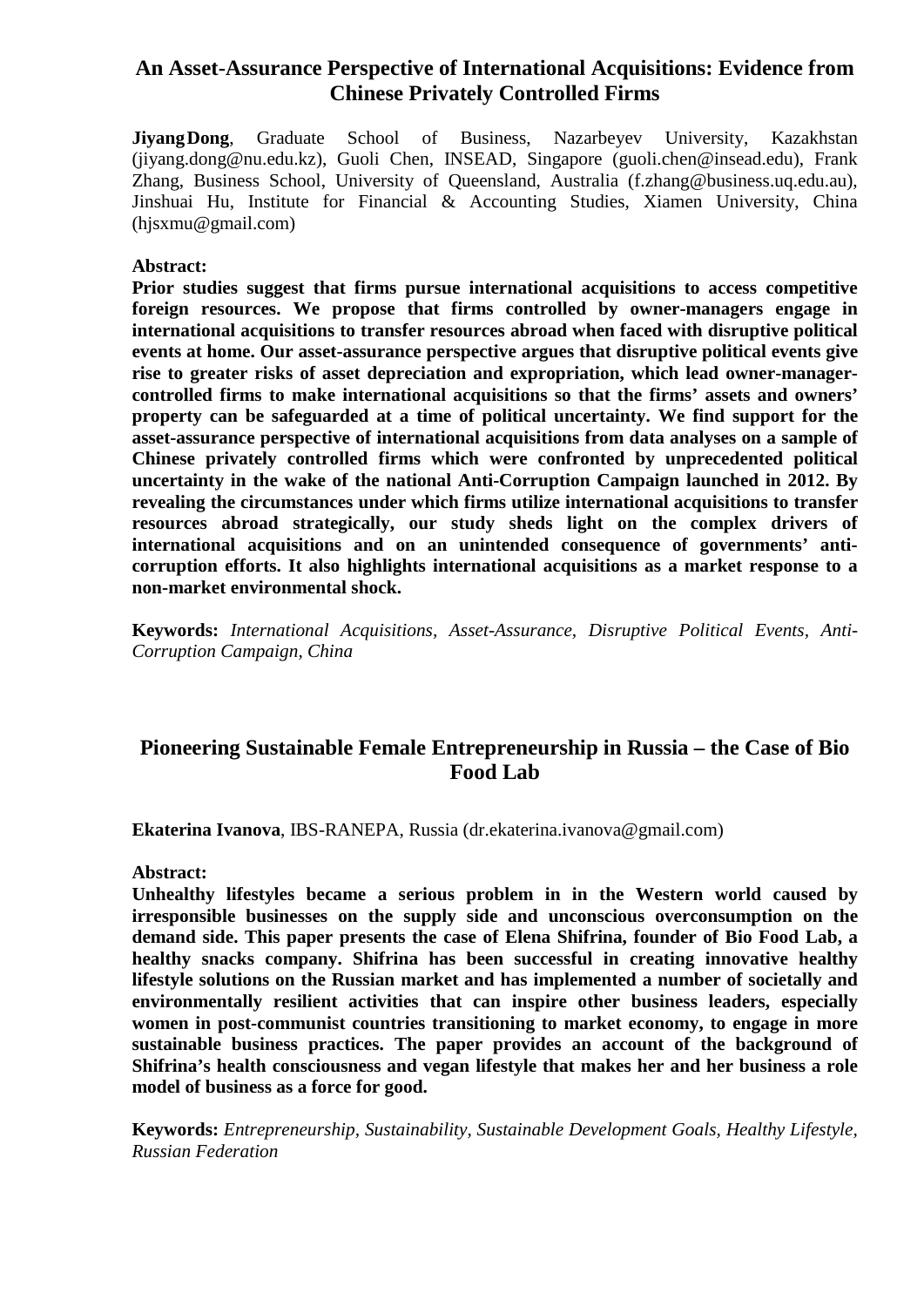#### **Ethical Dimensions of Digital Marketing: Potential Research Areas**

**Milind Kumar Jha**, Indian Institute of Foreign Trade, India (milinddbg@gmail.com), Rakesh Kumar Mishra, General Manager at Indian Oil, India (mishrarakeshk@indianoil.in)

#### **Abstract:**

**This paper aims to explore ethical issues associated with marketing function in businesses and in particular with digital marketing. Large amount of marketing data available today can be both supportive and detrimental to the long term interests of business. Based on the review of previous literature, this paper tries to explain where and how businesses can cross the ethical boundaries while remaining within acceptable legal boundaries in this digital era. The paper proposes probable research areas in the domain which might provide guidelines to have sustainable business relationship based on mutual trust among invisible partners. In this wide ranging literature review focused on digital marketing and ethical issues, we have synthesized the work of different authors. Revolution in digital technologies and explosion in technical innovation have brought marketer and consumer closer to each other, however, they also pose new challenges to marketers because modern consumers have become more aware and powerful as ever. Organizations face a doubleedged sword. At one hand, different digital platforms provide an edge to the business by knowing the customer in and out, on the other hand it also provides an opportunity to businesses using that data in an unethical way either consciously or unconsciously. Even if the transactions are legal, mere perception of an unethical conduct by organizations may deteriorate the brand value leading to loss of customers and market value.**

**Keywords:** *Digital Marketing, Ethical Issues, Social Media, Trust, Ethics, India, Research Areas, Modern Organizations*

# **Business and Society Relationships in the 4th Industrial Revolution Context: Main Challenges**

**Anastasia Petrova-Savchenko**, Graduate School of Management St. Petersburg University, Russia (savchenko@gsom.spbu.ru), Maria Sobol, Graduate School of Management St. Petersburg University, Russia (st049849@student.spbu.ru)

#### **Abstract:**

**The paper investigates main challenges in business and society relationships caused by the fourth industrial revolution technologies. Nowadays, the fourth industrial revolution is a popular topic of conversation across many people and organizations worldwide, which is accompanied with an increasing number of sources describing tremendous benefits of the fourth industrial revolution technologies implementation in companies' value chains. The major technologies include additive manufacturing, virtual and augmented realities, artificial intelligence, big data, cloud computing, Internet of things, cryptography and blockchain, and autonomous robots. Despite this, there is a growing concern among international business and governmental leaders on the effects of the fourth industrial revolution on the medium and long-term future of the business and society all over the world. Still there is no systematization of the major risks that new technologies bring into the society's life as well as corresponding challenges caused by them within business and society relationships. The paper addresses this research gap focusing on new relationship challenges that arise between business and its stakeholders due to the fourth industrial revolution. The paper results imply to be used for further management decisions in**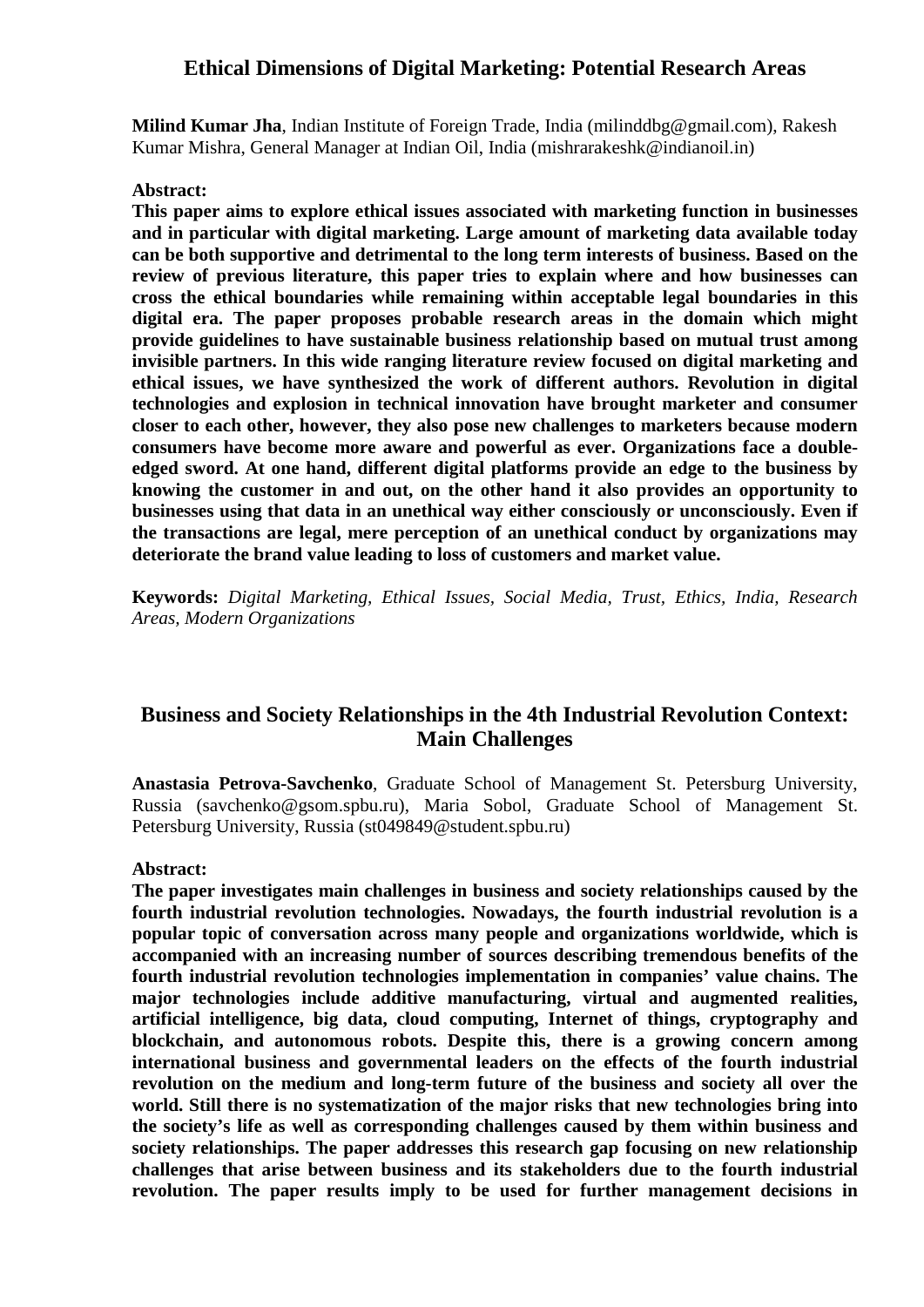**preventing and resolving potential conflicts, reducing risks, developing relationship assets and creating shared value.**

**Keywords:** *the Fourth Industrial Revolution, Business and Society Relationships, Sustainable Development Goals*

# **Factors of Fraud in Construction Industry**

**Samba Mulondani**, National Research University Higher School of Economics, Moscow, Democratic Republic of the Congo (samulondani@gmail.com)

**Abstract:**

**The present work highlights fraud factors principally in the field of the construction industry. Fraud in the manufacture business domain is "commonplace sometimes endemic across different cities. Basically, frauds arise in manufacture business domain for the reason that many aspects and phenomenon were ignored. It may depend on two aspects; the first manager did not get time or probability to solve the principal problem either he ignored it and secondly the issue that a company agent has to fix. The triggers and promoter of fraud are economic troubles often caused by employers in companies. Furthermore, two actors are strongly concerned by consequences of fraud, we have politics and administration because first, the political rule stays about people protection for any form of spoliation and the Business owners because they guarantee the survival of the population by offering the necessary goods and services. Consequences of fraud in term of cost to the company are very meaningful and every player involved in it is touched directly or indirectly.**

**Keywords:** *Motivation, Performance and Teamwork*

# **Institutionalization of External Environmental Governance of Firms a Microfoundation Study**

**Paul Varella Connors**, Mount Royal University, Canada (pvarella@mtroyal.ca)

**Abstract:**

**This paper introduces a qualitative study that investigates microfoundational processes for external green governance of corporations, societal external governance onto firms for issues associated with the natural environment. The study investigates the agency of professionals working in corporations and eNGOs and the related social structures associated with green governance. We then evaluate, through a series of propositions, how agency and social structures recursively overtime help shape the institutions aimed at governing corporate sustainability. The content analysis of the interviews with 24 senior level professionals in this study offers additional insights to how agency and social structures interface, as institutions evolve into establishing different governing approaches to corporate action with sustainability relevance. The study is relevant to help understand institutionalization processes related to the natural environment, which is a critical aspect to the sustainable growth of economies of emerging markets.**

**Keywords:** *Microprocess, Institutions, Governance, Environmental NGOs, Corporate Sustainability, Comparative Study*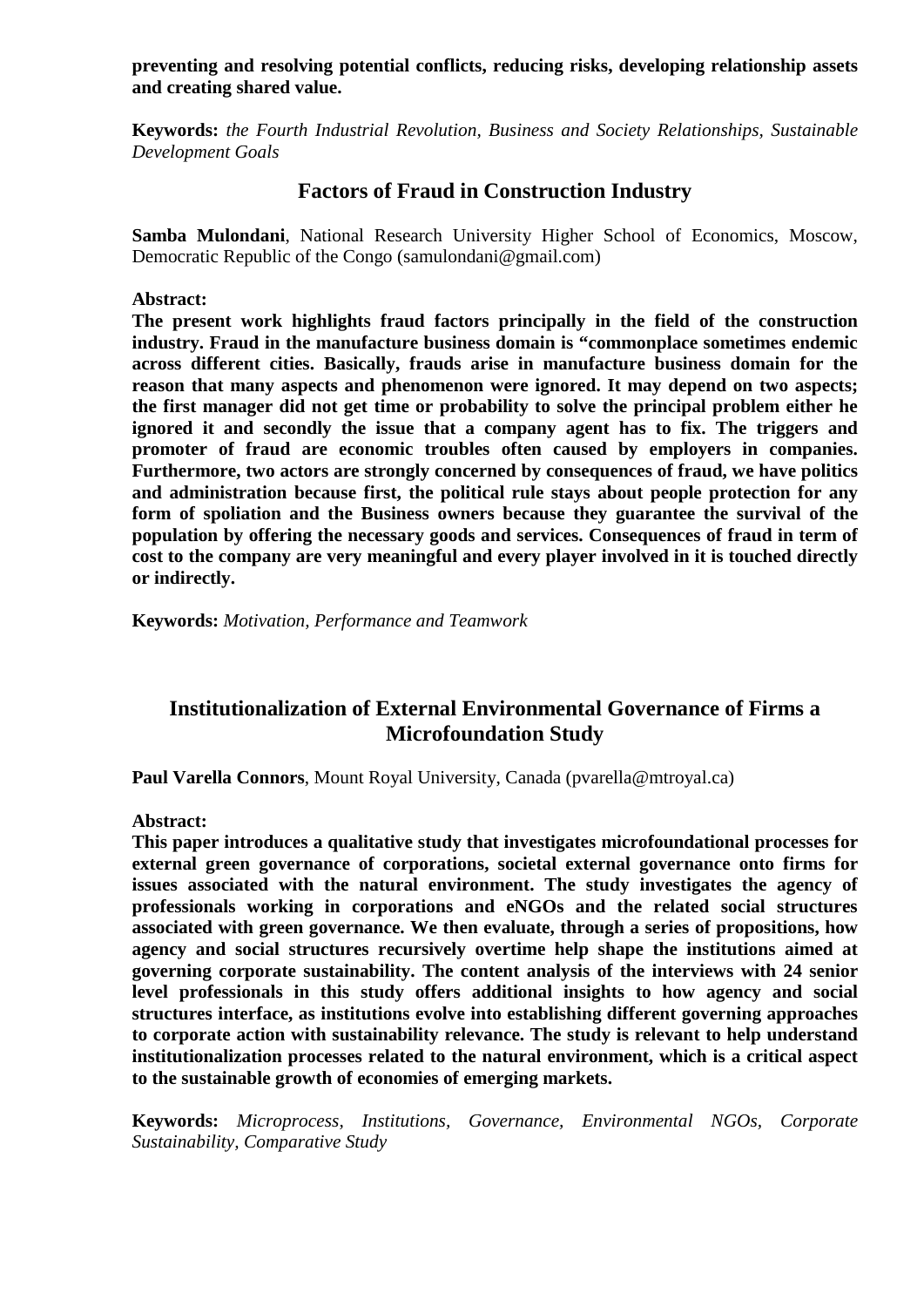# <span id="page-24-0"></span>**Hypocrisy of Being Climate-Friendly: the Case of Russian Aluminum Giant**

**Sofia Villo**, National Research University Higher School of Economics, Moscow, Russia (villo.sofia@gmail.com)

#### **Abstract:**

**Drawing on the Brunsson's ideas about organized hypocrisy, this paper discusses how corporate environmental irresponsibility can be preserved under the guise of fighting against man-made climate change. While much research on corporate irresponsibility focuses on large-scale accidents like the BP Deepwater Horizon oil accident, this study viewed environmental irresponsibility as an ongoing destructive action that damages and changes ecosystems, communities and world treasures. The empirical part of my research is based on the in-depth case study of a new brand of aluminium that was designed by a Russian aluminium giant RUSAL in an attempt to defeat its Chinese rivals. The company promotes this new brand as climate-friendly since, as it claims, it features a slight carbon footprint. The company also claims that this new brand shows the company's environmental credential. However, the company features multiple adverse environmental impacts. As a result of my study, I develop a process model that explains how an attempt to fit the climate-friendly labelling results in preservation of environmental irresponsibility. The findings of my research largely contribute to the business and society literature and challenge a popular view on the ways by which we should fight against man-made climate change.**

**Keywords:** *Hypocrisy, Climate-Friendly, Climate Hype, Hazardous Legitimacy, Environmental Irresponsibility, RUSAL*

# **Challenges for Achieving Sustainable Development: a Social Enterprise Marketing Perspective**

**Subhasis Ray**, Xavier Institute of Management, Xavier University, India (mail.sray@gmail.com), Chinmoy Bandyopadhyay, Xavier Institute of Management, Xavier University, India (chinmoy@stu.ximb.ac.in)

#### **Abstract:**

**In their quest for addressing the social and environmental challenges and keeping up with sustainable development goals, various efforts have been taken by different organizations. However, the limited success of these initiatives stresses the need for a better-fit model. Social enterprises are designed to overcome these shortcomings by adopting a sustainable business model. Much like any other business organizations, social enterprises rely on marketing activities to compete and survive in the marketplace. However, social enterprises grapple with issues such as inadequate fund, manpower, and planning for executing marketing campaigns. While much is known about these marketing challenges faced by social enterprises, but it is unclear how they overcome them. Through an inductive study of four social enterprises in India, we show that they use cost effective inbound marketing strategies rather than traditional approaches. The results further show that social enterprises appeal to stakeholders with different mandates by having a differential marketing communication approach. Our findings shed lights on how social enterprises deal with the marketing challenges, which can serve as guides for organizations striving for sustainable development.**

**Keywords:** *Social Enterprise Marketing, Sustainable Development, Strategic Marketing, Social and Business Performance*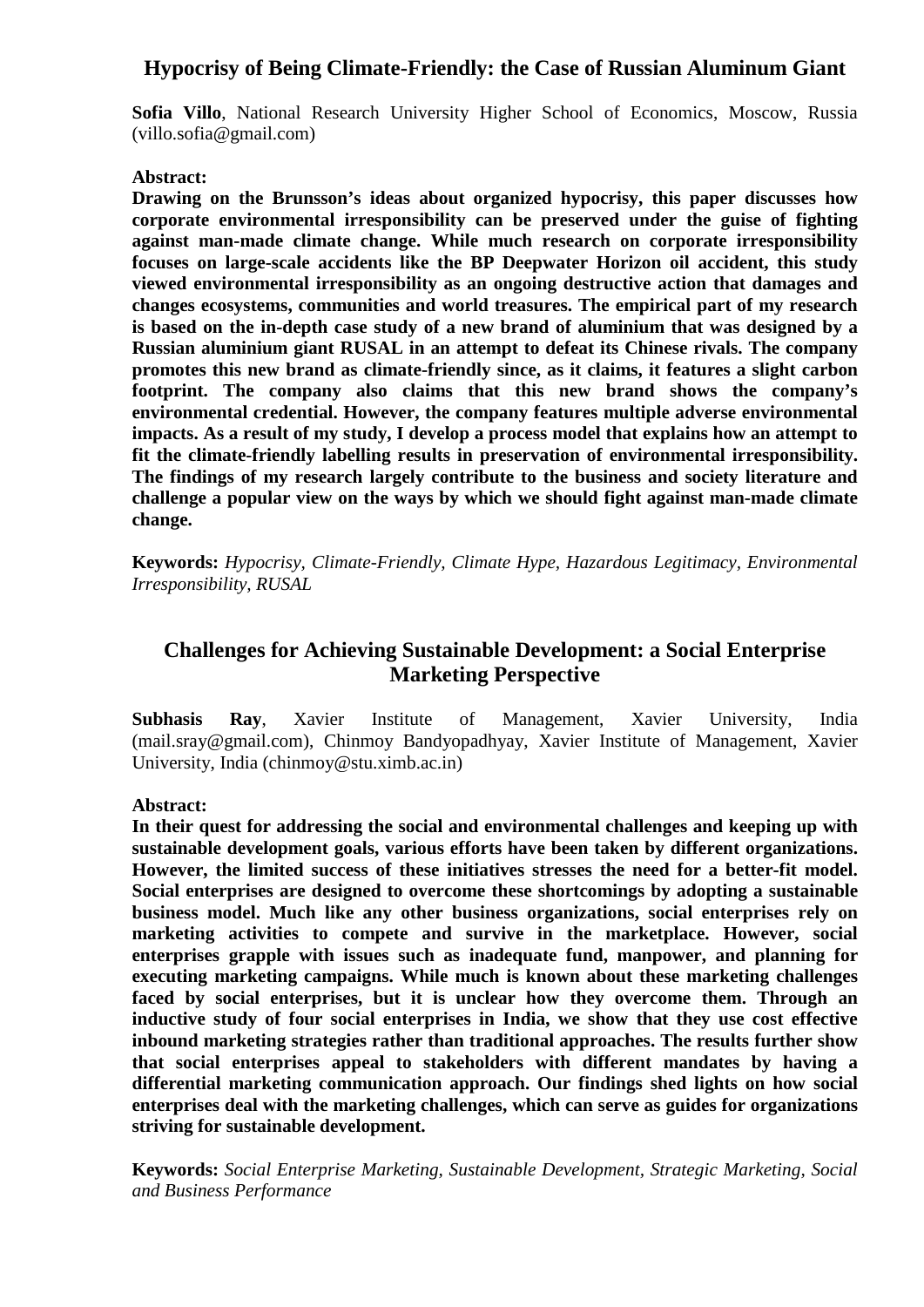# **Digital Economy: Digital Business Models, Digital Ecosystems and Digital Innovations**

#### **Platform Business Models of the NTI Markets Companies**

**Evgeny Blagov,** Graduate School of Management St. Petersburg University, Russia (evgeniy.blagov@gmail.com), Natalia Kulaeva, Graduate School of Management St. Petersburg University, Russia (st034761@student.spbu.ru)

#### **Abstract:**

**The paper describes the results of analysis of the business models of the companies working on the NTI markets and participating in the NTI infrastructure. 67 companies the representatives of which have replied to the questionnaire have been classified by the criterion of a platform element presence in their business models (namely, is the company an owner of a platform, a participant in a platform, or does not take part in any platform business models). The comparison of business model elements (on the basis of the business model canvas instrument as modified in (Yablonsky, 2018) of the companies with different platform element presence allow figuring out specific traits of the business models of such companies (e.g., export or import substitution orientation, type of interaction with clients, value creation drivers and pricing strategy) and potential areas of development, as well as developing recommendations for the companies and for the administration of the NTI supporting programs, e.g., the NTI platform.**

**Keywords:** *National Technology Initiative, Business Models, Multi-Sided Platforms, Platform Business Models, Platform Participants, Platform Owners*

# **International Blockchain Technology and its Implication in the International Finance**

**Artem Chibisov,** National Research University Higher School of Economics, Russia (chibisov.artem@gmail.com)

#### **Abstract:**

**At the modern stage of the international doing business especially on the financial technology business the most relevant is the issue, in fact clashing two positions: on the one hand entreprises and financial institutions are trying to reduce their costs of initial document processing and therefore address to the help of the blockchain algorithm for consolidation of financial statements and for aggregation of other data about company, retrievable from the digital environment, which can be predictor for its future financial dynamics. This dilemma and clash of positions of "code opening" for cost reduction on the one (managerial) hand and of the commercial secret safe from the point from "commercial secrecy" perspective is very relevant nowadays. One of the most important circumstances, making this situation the real issue is the overdevelopment of the blockchain technology on the one markets and in one dimensions (market is currently overfed with cryptocurrencies) and total non- development of its application to the platform screening of financial and other accompanying statements on the level of the preventive evaluation of the applicants for the external financial aid in different forms (i.e., credits, loans, mortgage loans, leasing financing of the deal etc.) (Guo, Liang, 2016).**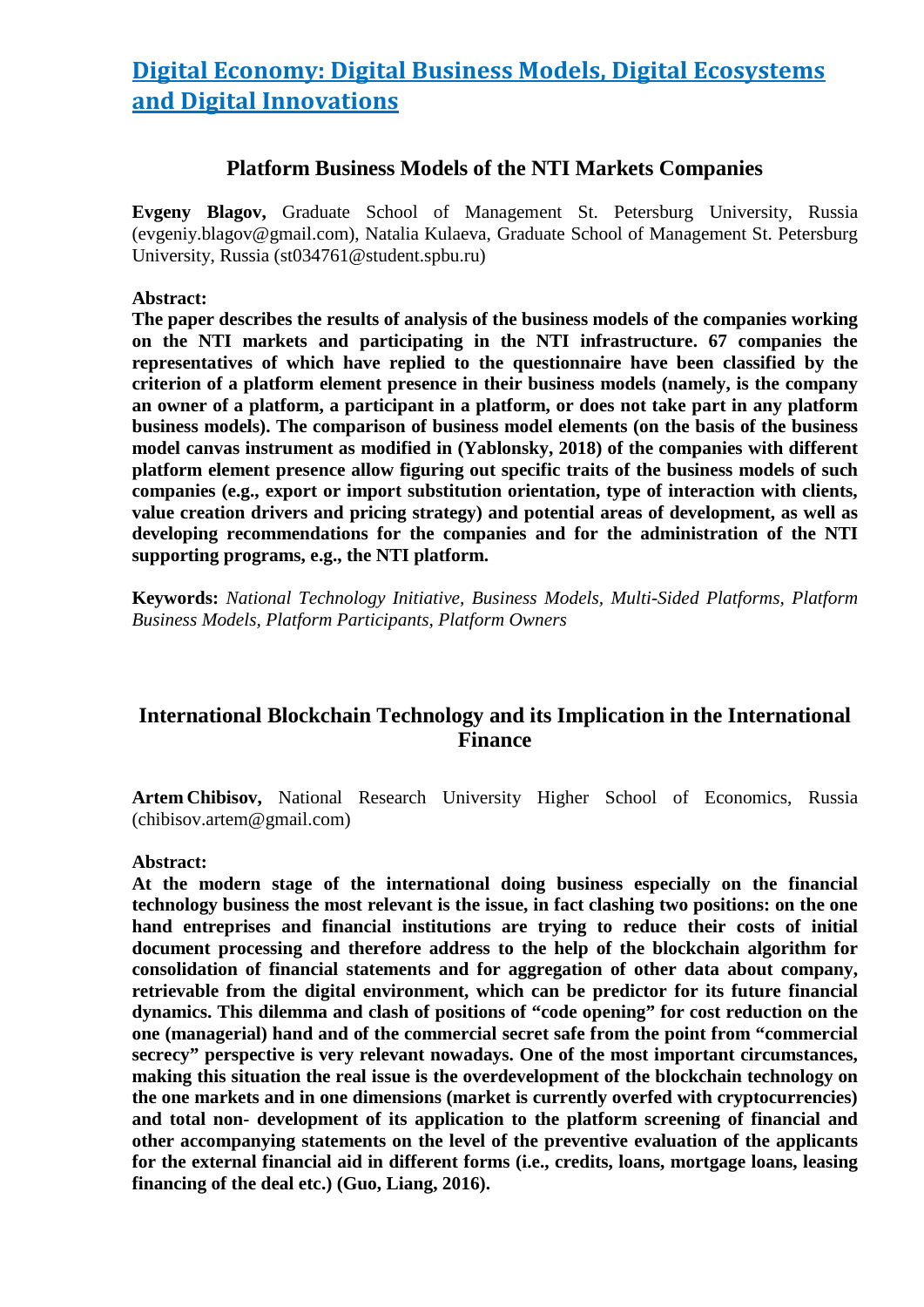**Keywords:** *Digital Economy: Digital Business Models, Digital Ecosystems and Digital Innovations Scoring, Financial Scoring, Financial Diagnostics, Functional Approach, Tools and Mechanisms of Call Scoring, Distributed Leedge Technologies, Blockchain, Smart Contracts*

# **Digitalization Trends and Benefits for the Russian Hospitality Industry**

**Iya Churakova**, Graduate School of Management St. Petersburg University, Russia (churakova@gsom.pu.ru), Liudmila Serova, Graduate School of Management St. Petersburg State University, Russia (serovals@gsom.spbu.ru)

#### **Abstract:**

**Digital technologies are actively entering the current reality changing the environment of the business and the business model elements. The hospitality industry is actively developing now, and its role in business models transformation is sufficient starting from the first multisided platform Arnb to the use of new forms of customers' cooperations in creating a peer-to-peer service. This paper summarises the key digitalization trends that, according to the opinion of specialists will provide value creation in the industry. The first trend represents the increasing importance of digital technologies in the service sector. Even in Russia, the proportion of online services is increasing, but the number of employees is going down. The second trend is the development of the sharing economy model use that works together with the third trend, which is the use of multisided platforms. The hospitality industry itself includes more and more various services provided by companies around the world, totally changing the nature of competition.**

**Keywords:** *Digitalization, Sharing Economy, Hotel Business, Business Models, Peer-To-Peer Platforms, Digital Economy*

# **Digital Transformation of Electric Utilities**

**Elizaveta Gavrikova**, National Research University Higher School of Economics, Russia (egavrikova@hse.ru)

#### **Abstract:**

**This paper is devoted to the analysis of challenges and opportunities that emerge from the process of digital transformation in electric utilities. It presents a part of an ongoing study on asset management in electric utilities. Increasing demand for electricity and technological advancement are one of the main factors stimulating digital transformation both in developing and advanced economies. While digital transformation implies high costs and long-term investments, electric utilities can benefit significantly during this process. We propose a theoretical model of value creation in the process of digital transformation with the use of the Porter's value chain framework. It turns out that generation, transmission and distribution, and retail companies seem to have opportunities to capture significant value form digitalization.**

**Keywords:** *Digital Transformation, Asset Management, Electric Utilities, Smart Grid, Value Chain, Organizational Change*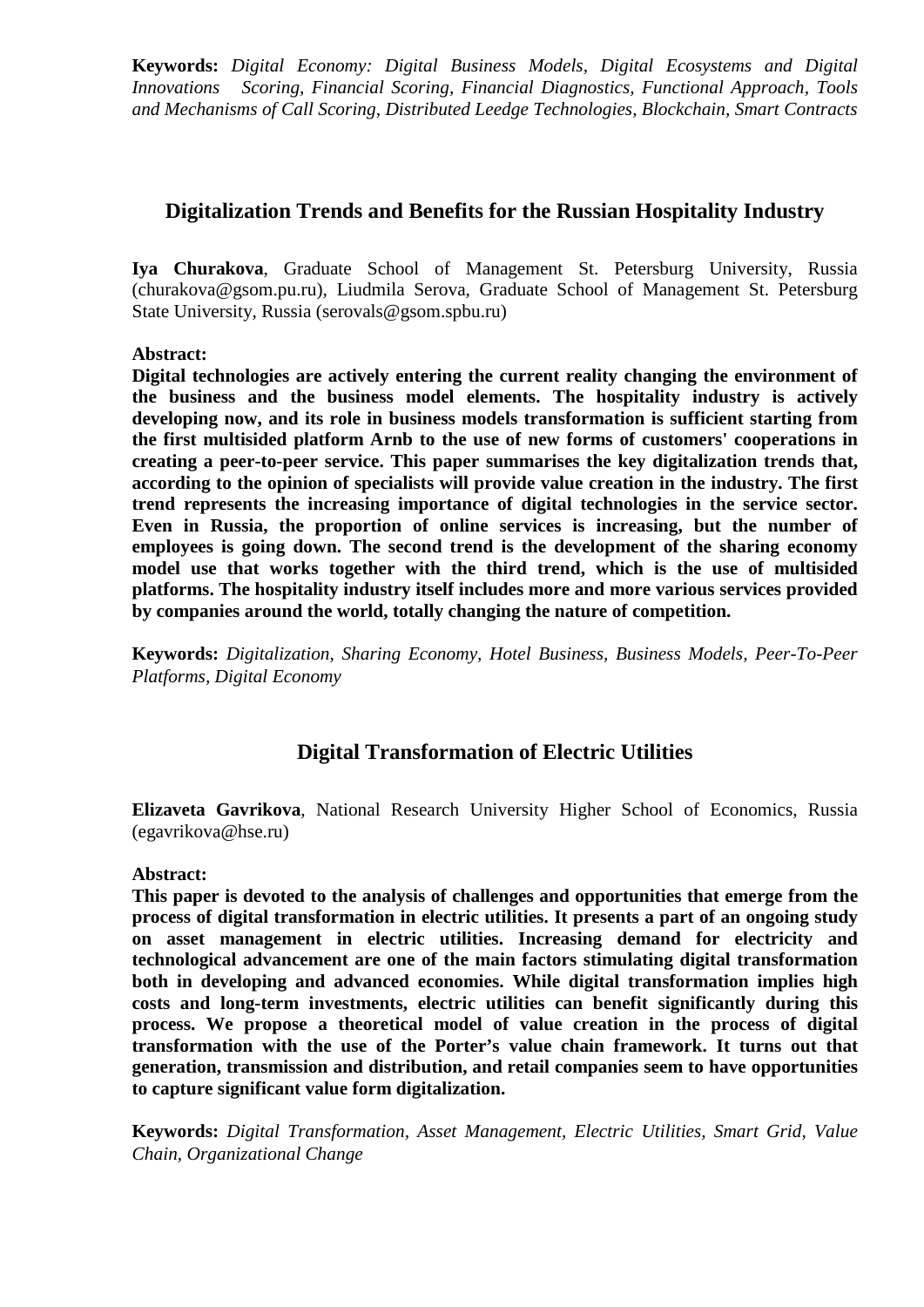# **Digital Transformation of Business Model of Russian Generating Companies**

**Maria Gorgisheli,** National Research University Higher School of Economics, Russia (mgorgisheli@hse.ru), Irina Volkova, National Research University Higher School of Economics, Russia (iovolkova@hse.ru)

#### **Abstract:**

**The digital transformation of energy market, which is also taking place in Russia, creates a number of challenges for generating companies, which are one of the key players in the industry. In the current conditions, companies need to transform their business model and use new technological solutions to be competitive on the market. The using and applying of new technologies are some kind of competitive advantages for energy companies. The main directions of transformation of generating companies lie in the field of using of renewable energy sources (RES), of development of solutions for distributed generation (since consumers become prosumers) and of solutions for intelligent energy. New financial and demand management technologies allow companies to optimize their own business processes. Digital business transformation is becoming the main source of growth for generating companies.**

**Keywords:** *Digital Business Model, Energy Companies, Energy Technologies, Business Transformation, Distributed Energy*

# **Exploring Business Model for Emerging Technologies: a Multiple Case Study of Emotion Recognition Technology Developers**

**Olga Ignatyeva**, IPERF, International Institute for Research Performance and Innovation Management e.V., Berlin, Germany (olga.ignatyeva@iperf.eu), Dmitri Sokolov, Graduate School of Management St. Petersburg University, Russia (d.sokolov@gsom.pu.ru), Olga Lukashenko, Graduate School of Management St. Petersburg University, Russia (lelya.lukashenko@gmail.com), Alexandra Shalakitskaya, Graduate School of Management St. Petersburg University, Russia (shalakitskaya@gmail.com), Sebastian Denef, Innopolis University Innopolis, Russia OWN.space Berlin, Germany (sebastian@denef.com), Tatjana Samsonowa, IPERF, International Institute for Research Performance and Innovation Management e.V. Berlin, Graduate School of Management St. Petersburg University (t.samsonowa@gsom.pu.ru), Svetlana Posokhova Faculty of Psychology St. Petersburg University, St. Petersburg, Russia (svetpos@mail.ru)

#### **Abstract:**

**In this paper we analyze and describe business models of emotion recognition (ER) technology companies using secondary data on 80 firms and primary interview data on five firms. The findings indicate that ER technology business models involve not fully understood value proposition, B2B customer segment, customer relationship through free demos and trials, revenue streams based on SaaS and technology licensing, investors and academia as key partners and R&D as a key activity. Our study contributes to the existing literature on disruptive business models for technological innovations by consolidating existing practices of ER sector and emphasizing on important patterns for emerging technology industries in general.**

**Keywords:** *Innovation, Emerging Technologies, Disruptive Business Models, Artificial Intelligence, Affective Computing*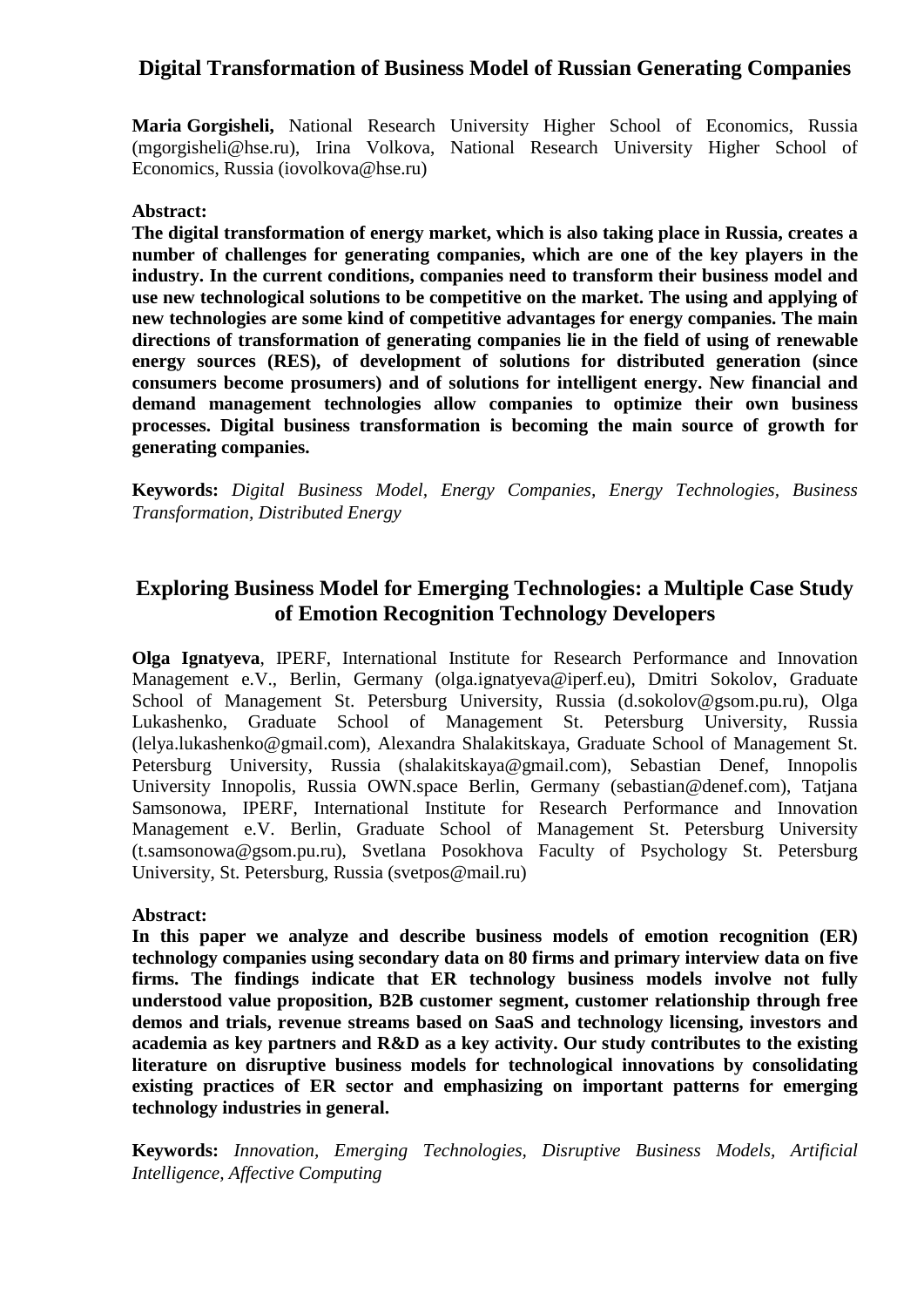# **Digitalization During Servitization: a Case Study**

**Liudmila Kokoulina**, Graduate School of Management St. Petersburg University, Russia (liudmila.kokoulina@gmail.com)

#### **Abstract:**

**In recent years, organizations have increasingly implemented servitization strategies aimed at digitalization tactics. Although industrial organizations struggle to succeed in integrating digital business models into existing ones, little is known about how digitalization projects evolve within a multi-level context. This study uses an explorative single case study of the development of Partners Opportunity Management Platform (POMP) in a large electrotechnical MNC. Over 2 years, the study traces the evolvement of POMP considering multi-level context factors, beginning with the initial decision and ending with countrywide implementation. The study identifies 9 context factors on organizational, industrial, and country levels. These factors explain the mechanics of POMP development and realization. The study contributes to the servitization literature bringing the context perspective to the study of digitalization projects.**

**Keywords:** *Servitization, Knowledge Management, Knowledge Acquisition, Case Study, Electrotechnics, Manufacturing Companies*

# **Regulation of Multisided Markets: Market Definition Technics**

**Olga Markova**, RANEPA, Russia (olya.eule@gmail.com)

#### **Abstract:**

**Platforms were around for a while: trade fairs may be considered as their ancestor. They are intermediaries that enable transactions between two or more distinct groups of economic agents on the demand and supply sides. Platforms have become a phenomenon of the 21st century as they grow extremely fast and change the way traditional markets look: Uber and Amazon displaced taxi companies and bookstores, Google and Airbnb created new markets. Recently several mergers between platforms in multisided markets have been cleared by antitrust authorities in different countries including one between Uber and Yandex.Taxi in Russia. Yet the existing literature on multisided markets does not provide a clear answer on appropriate instruments for antitrust analysis of competition in multisided markets. This paper discusses various tools of platform market definition. In particular, I define the features of the SSNIP test, the analysis of price changes and demand elasticities when applying to markets with platforms. Having analyses tools for platform market definition in terms of possible type I and type II errors, I come to the conclusion that one should consider a platform as a player in multisided market to reduce the likelihood of type I and type II errors in competition law enforcement. Apart from this, in order to use the discussed in the paper tests, antitrust authorities need a larger dataset compared to the analysis of one-sided markets.**

**Keywords:** *Multisided Markets, Platforms, Indirect Network Effects, Market Definition, Antitrust Enforcement, Type I and Type II Errors*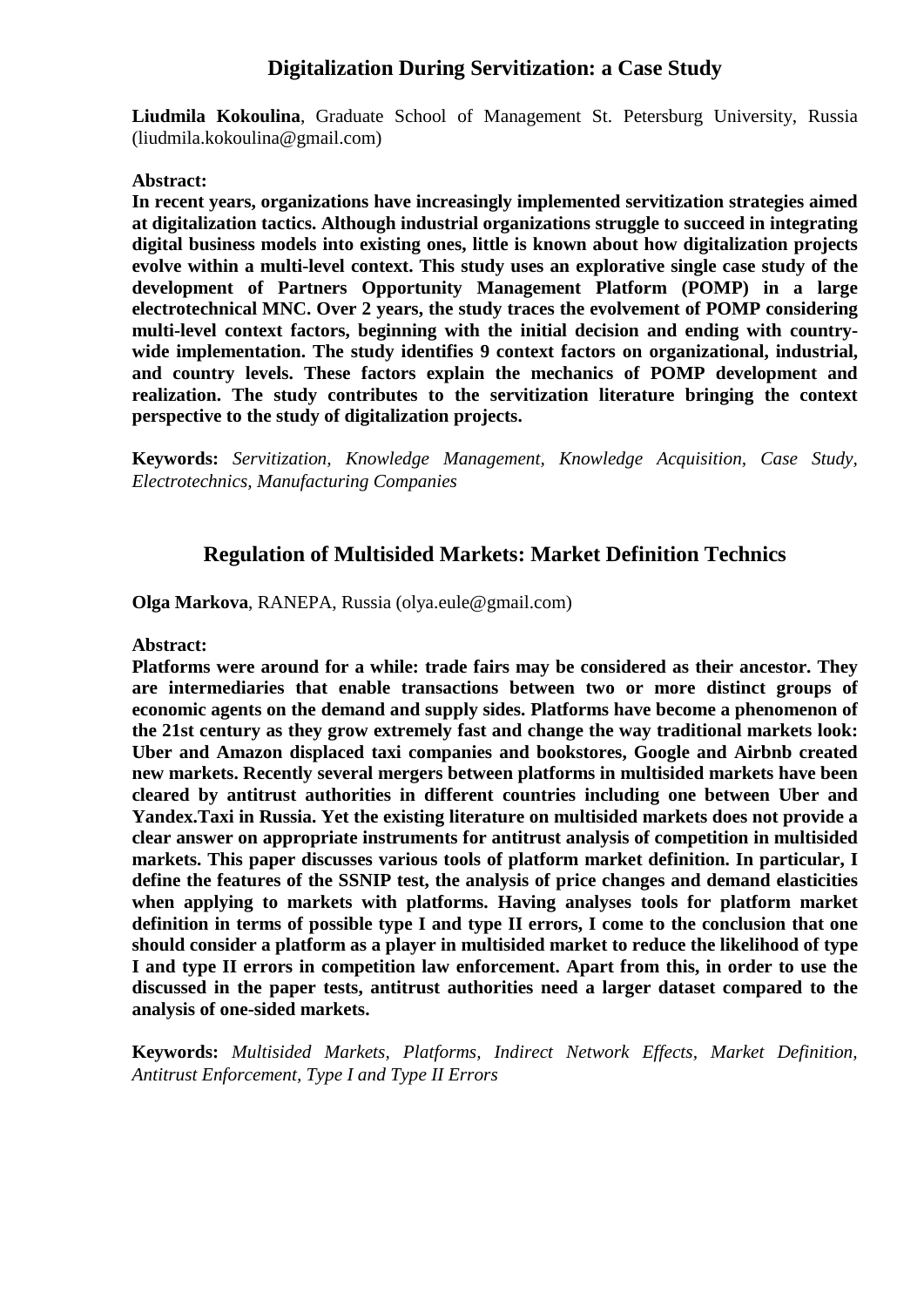# **Academic Analytics: on the Way to Digital Higher Education**

**Polina Petrusha**, ITMO University, Russia (pgpetrusha@itmo.ru), Kristina Ivanova, ITMO University, Russia (kyivanova@itmo.ru), Daria Kozlova, ITMO University, Russia (dkozlova@mail.ifmo.ru)

#### **Abstract:**

**This paper investigates taxonomy and application of academic analytics (AA) systems. These systems extract meaningful information from multiple data sources to predict, cluster, find relations, and prepare data for decision making process aimed at creating knowledge crucial for improving the quality of educational process in HEIs. Academic analytics incorporate three main types of systems: Learning Analytics (LA), Educational Data Mining (EDM) and Educational Big Data (EBD). As AA research field is rapidly developing even though a considerable number of papers have provided substantial insight on the theoretical basis of LA, EDM and EBD systems, taxonomy, classification and differentiation of types of the systems are still undefined and often overlap. The main research question of the study is to provide classification of academic analytical systems in HEIs according to the needs and goals of universities. Our findings are based on the analysis of papers on academic analytics in higher education published in 2010 - 2018. The focus of classification is based on three main categories: subject of analysis, target of analysis and primary source of information of academic analytics.**

**Keywords:** *Academic Analytics, Learning Analytics, Educational Data Mining, Educational Big Data, Innovations in Universities, Performance Prediction*

#### **How Marketing Managers Sense and Seize Social Media Storms**

**Pernille Rydе́ n**, Technical University of Denmark, Denmark (pryd@dtu.dk), Vatroslav Skare, University of Zagreb, Faculty of Economics & Business, Croatia (vskare@efzg.hr), Muhammad Ismail Hossain, Department of Marketing, Faculty of Business Studies, University of Dhaka, Bangladesh (muhammad.hossain@du.ac.bd), Efthymia Kottika, University of Economics, (VŠE), Prague, Czech Republic (efthymia.kottika@vse.cz)

#### **Abstract:**

**Social media storm (SMS) is usually framed as a crisis situation. However, new research suggests that SMS entails a promotive perspective which can empower some direct and indirect stakeholders namely customers, firms and society. To complement such new findings, and to understand the pathways of marketing managers to sense and seize SMS, this paper surveys the cognitive, affective, and behavioral perspective of SMS to generate novel insights around the domain of marketing management, consumer behavior and technology. A preliminary communication of the results of study on the sample of 226 companies showed that managers are expressing mixed feelings about SMS, but it makes them curious about people's thoughts, and they are prone to open a dialog with upset customers. Since silencing the storm and changing people's minds are preferred actions towards the storm, many managers hesitate to see SMS as an opportunity. Those contradictions call for further research on the alternative approaches to SMS in the area of marketing management.**

**Keywords:** *Social Media Storms, Marketing Strategy, Consumer Sentiment, Empowerment*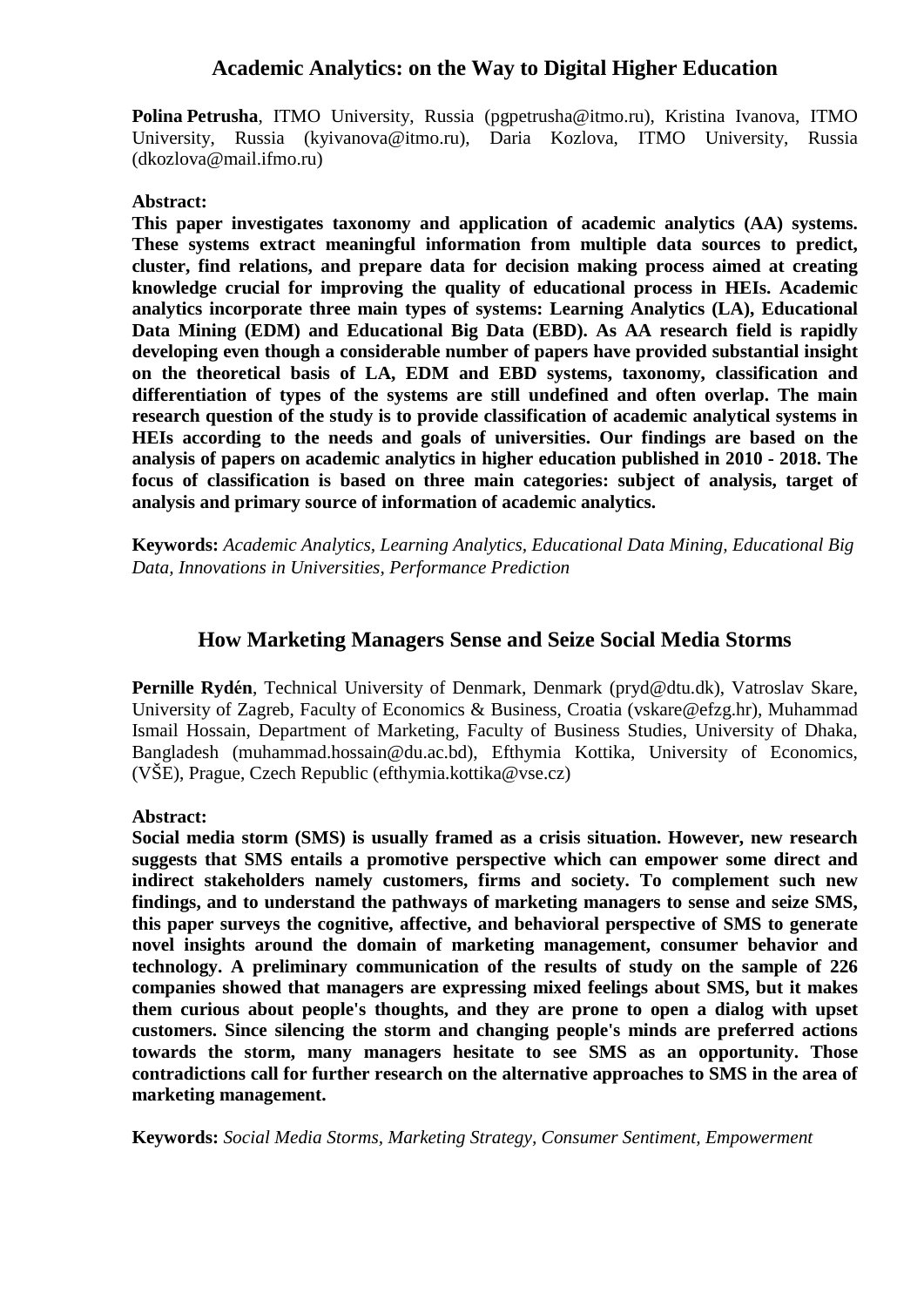# **Assessment Companies' Digital Transformation Readiness: the Model Structure**

**Olga Stoianova**, St. Petersburg University, Russia (o.stoyanova@spbu.ru), Tatiana Lezina, St. Petersburg University, Russia (t.lezina@spbu.ru), Viktoria Ivanova, St. Petersburg University, Russia (v.ivanova@spbu.ru)

#### **Abstract:**

**One of the main reasons of digital transformation projects failure is a lack of companies' readiness. There are several concepts concerning company readiness for digital transformation such as "readiness for digital transformation", "digital readiness", "digital maturity", "digital business aptitude", and others. In research on digital transformation, these concepts are often mixed and replaced with one another. As a result, existing readiness assessment models evaluate different concepts and the results of the assessment are difficult to transform into practical recommendations. Therefor a readiness assessment model with the structure justified by existing management methodologies and confirmed by practical cases of successful digital transformation projects is needed.**

**The study's result is the structure of the model for assessing companies' digital transformation readiness. The model allows to identify barriers to digital transformation considering not only the companies' current state but its previous development. The structure of the model includes the domains "Systematic management", "Business processes", "Enterprise architecture", "Using of data", "Human Resource Readiness" and corresponding characteristics. The characteristics, specifying the parameters of readiness in the context of domains, are formed in appliance with management methodologies and verified by practical cases.**

**Keywords:** *Digital Transformation, Readiness, Assessment Model, Practical Cases, Model Domains, Case Study Research*

# **The Competitive Order for the Digital Age**

**Dmitrii Trubnikov**, Immanuel Kant Baltic Federal University, Russia (da.trubnikov@gmail.com), Ekaterina Trubnikova, Immanuel Kant Baltic Federal University, Russia (ei.trubnikova@gmail.com)

#### **Abstract:**

**The market environment of the new economy represents a set of highly concentrated industries, while a slowdown of the economic growth and an expanding gap between different strata of society have become urgent problems of modern days. The current trend does not give the reason to assume that these problems are just a temporary issue. The digital economy has opened new horizons for the problem of concentrated economic power. One of the most prominent schools of economic thought that have been obsessed with the issue of power concentration is the Freiburg school of law and economics, which appeared in the 1930s and later have been noticeably overlooked by the mainstream. This study assesses the possibility of application of the views and methods of the Freiburg school to the problems of modern days. In the light of this theory, there are no needs to regulate the economic process and redistribute incomes, but what should be done is to create a**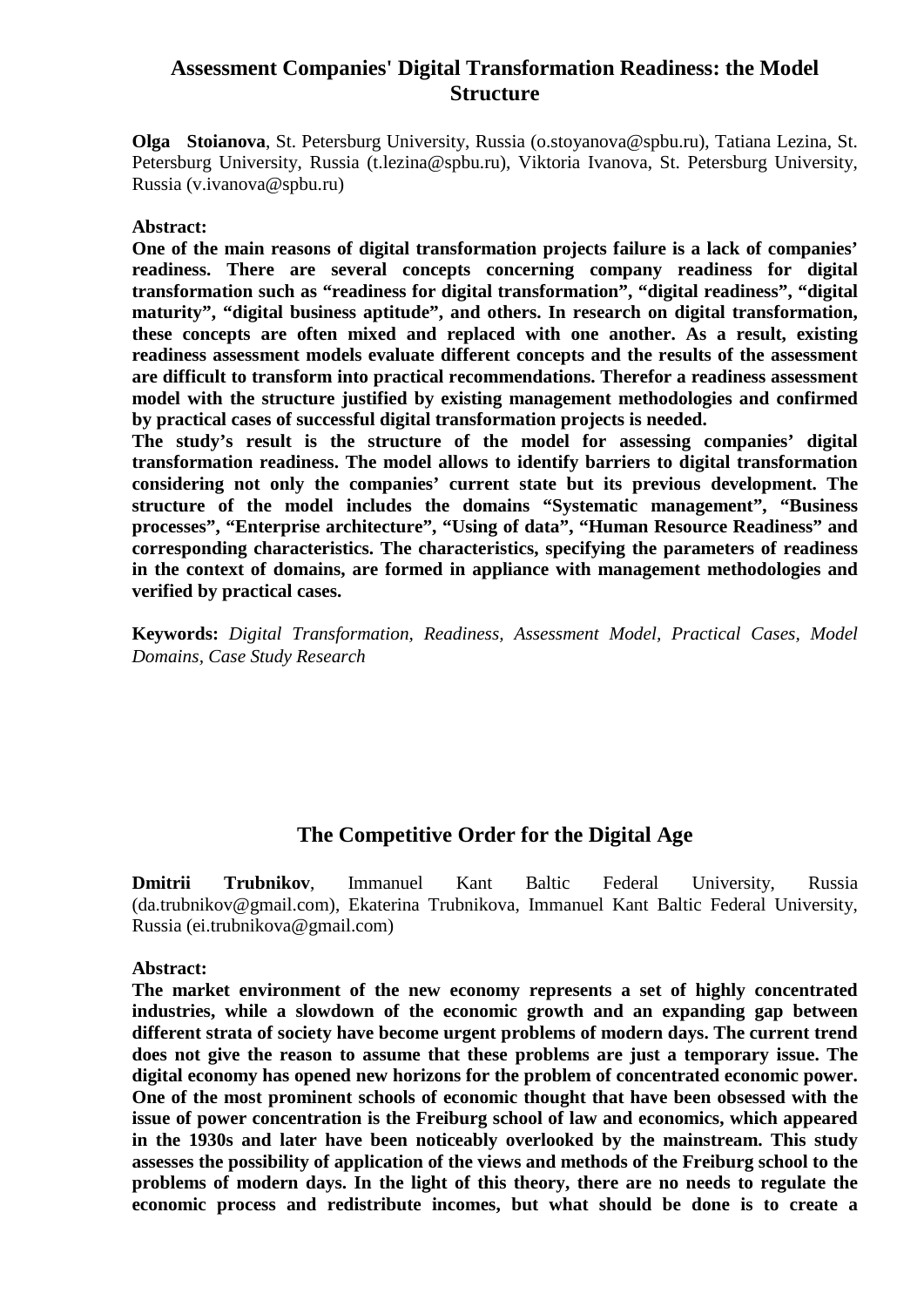**competitive order that will yield the most efficient solutions for the society in various spheres.**

**Keywords:** *Digital Economy, Innovation, Regulation, Competitive Order, Competition, Ordoliberalism, Market Concentration*

# **Barriers to the Digital Transformation of Small and Medium-Sized Enterprises in Kazakhstan**

**Sultanbek Tultabayev**, AlmaU, Kazakhstan (tsultanbek@mail.ru)

**Abstract:**

**The introduction of digital technology in business is a key trend in the modern world this is confirmed by the results of a literature review. Most of the leaders of small and mediumsized enterprises (SMEs) in Kazakhstan do not pay attention to this trend and do not try to get on the path of digital transformation. Why do the SME managers Kazakhstan not follow the path of digital transformation? What is the barrier to digital transformation? Answers to these and other questions related to digital business transformation are not so easy to find. On the one hand, there can be many reasons, but on the other -each business can have its own barriers. This article attempts to study the barriers to digital transformation in SMEs in Kazakhstan. Expected results: test the hypothesis, identify and group the barriers in the form of the concept - "SME managers are not focused on digital technologies", and develop a practical model that can be applied in the implementation of digital technologies in SMEs.**

**Keywords:** *Barriers to the Introduction of Digital Technology, Management Model with Digital Technologies, Digital Transformation, Coordination of Digital Transformation in SMEs, Digital Technology*

# **Application of the Blockchain Technology in the Banking Area**

**Anna Loukianova,** Graduate School of Management St. Petersburg University, Russia (Anna.Loukianova@gsom.pu.ru), Arina Presnyakova, Graduate School of Management St. Petersburg University, Russia (st049472@student.spbu.ru), Aleksandra Kolesova, Graduate School of Management St. Petersburg University, Russia (a.kolesova@icloud.com)

#### **Abstract:**

**In the modern world of digital technologies, the financial function should be flexible, forward-looking and facilitate prompt decision-making. The face of the financial services industry has been experiencing radical changes led by technologies over the past few years and the world of finance is rapidly changing, becoming digital. This research provides an analysis of the use of blockchain technology for managing banks' business processes. In particular, the further hypothesis is being investigated: is it possible to reduce time of the banking processes execution by applying the blockchain technology and, if possible, on which amount?**

**Key words:** *Digitalization, blockchain technology, smart contracts, banking processes, simulation modeling*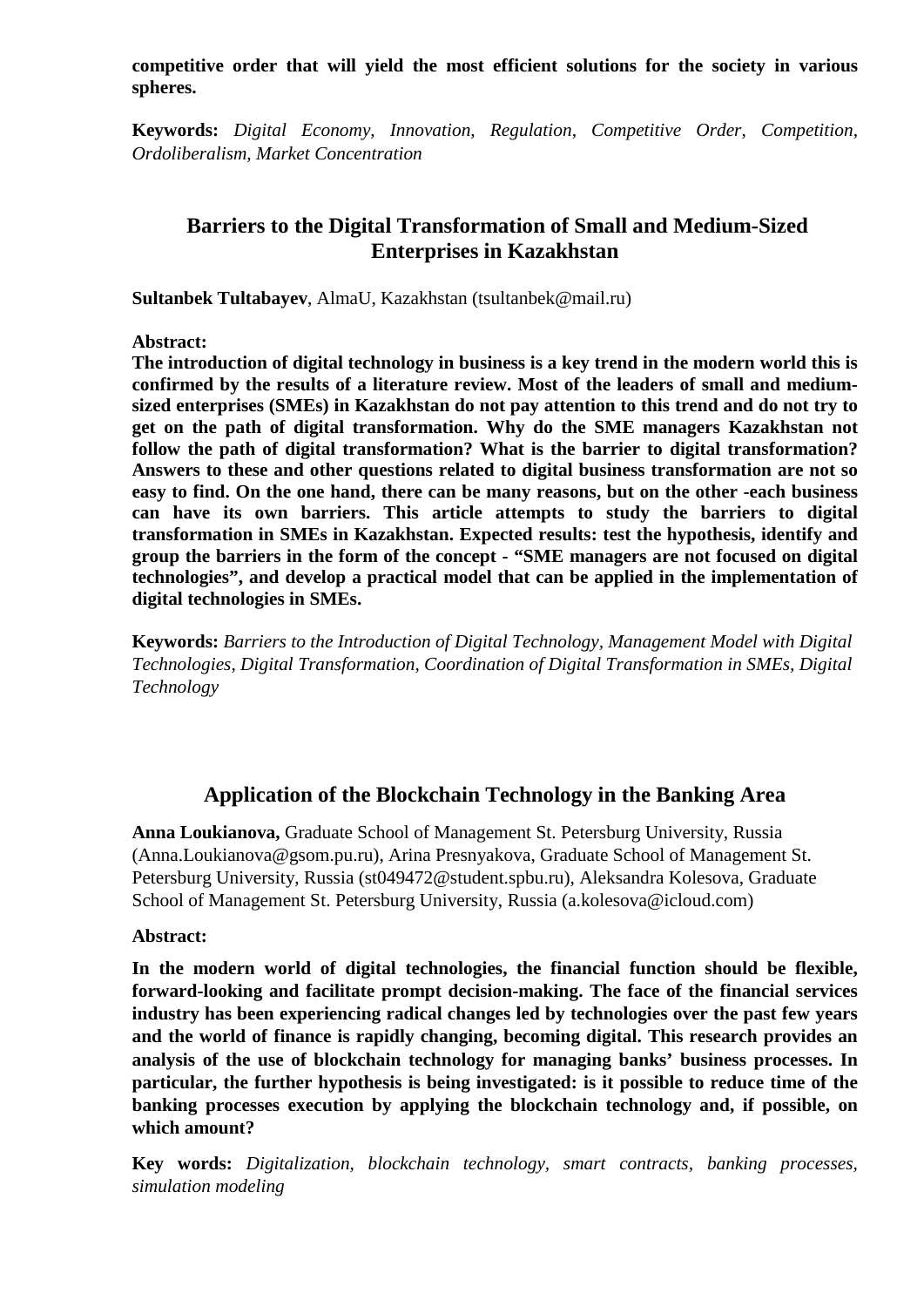# <span id="page-32-0"></span>**Entrepreneurship and Innovation in Emerging Markets**

# **Innovation Activities of Small and Medium-Sized Enterprises in the Slovak Republic**

**Viktoria Bobakova**, Pavol Jozef Safarik University in Kosice, Slovakia (viktoria.bobakova@upjs.sk)

#### **Abstract:**

**This document studies the innovation activities of small and medium-sized enterprises in the Slovak Republic. Because small and medium-sized enterprises make up 99% of all enterprises, we study the results and determinants of the innovation activities of this substantial group of enterprises over a 10-year period. We evaluate the development in the number of SMEs and their structure. We study the intensity of innovations and evaluate the development and the types of innovations used. We dedicate attention to the development of SMEs in high-tech sectors. We believe that the low innovation performance of the Slovak Republic is due to the low spending on research, development and innovations. The causes of the low level of innovation activities of enterprises in the Slovak Republic are as follows: Insufficient capital, especially risk capital, a low level of cooperation among enterprises in the field of innovations, a lack of a unified innovation system and underestimation of the importance of innovations. Only an economy capable of promoting the creation of innovations and of applying innovations can ensure the wellbeing of the population.**

**Keywords:** *Innovations, Small and Medium Enterprises, Spending on Innovations*

# **Risky business? Integrating Perspectives of Entrepreneurial Orientation as Experimentation and Advantage to Explain Firm Performance**

**Karina Bogatyreva**, Graduate School of Management St. Petersburg University, Russia (k.bogatyreva@gsom.pu.ru), William Wales, University at Albany School of Business, USA (bill.wales@gmail.com), Oleksiy Osiyevskyy, Haskayne School of Business, University of Calgary, Canada (oosiyevs@ucalgary.ca), Patrick Kreiser, University of Wyoming College of Business, USA (pkreiser@uwyo.edu), Galina Shirokova, Graduate School of Management, St. Petersburg University, Russia (shirokova@gsom.pu.ru)

#### **Abstract:**

**This paper investigates the influence of two components of entrepreneurial orientation (managerial attitudes towards risk and entrepreneurial behaviors) on the level and variability of firm performance with a particular focus on the role of human capital in these relationships. The empirical settings are based on a robust national random sample of 509 Russian small and medium-sized enterprises (SMEs) collected from 2015 to 2016 during a period of economic crisis. Our results suggest that the EO-as-experimentation perspective is principally driven by entrepreneurial attitudes. Managerial attitudes towards risk-taking do not influence the magnitude of firm performance but do significantly increase variance in firm performance and produce a wider distribution of performance outcomes. However, and in line with an EO-as-advantage perspective,**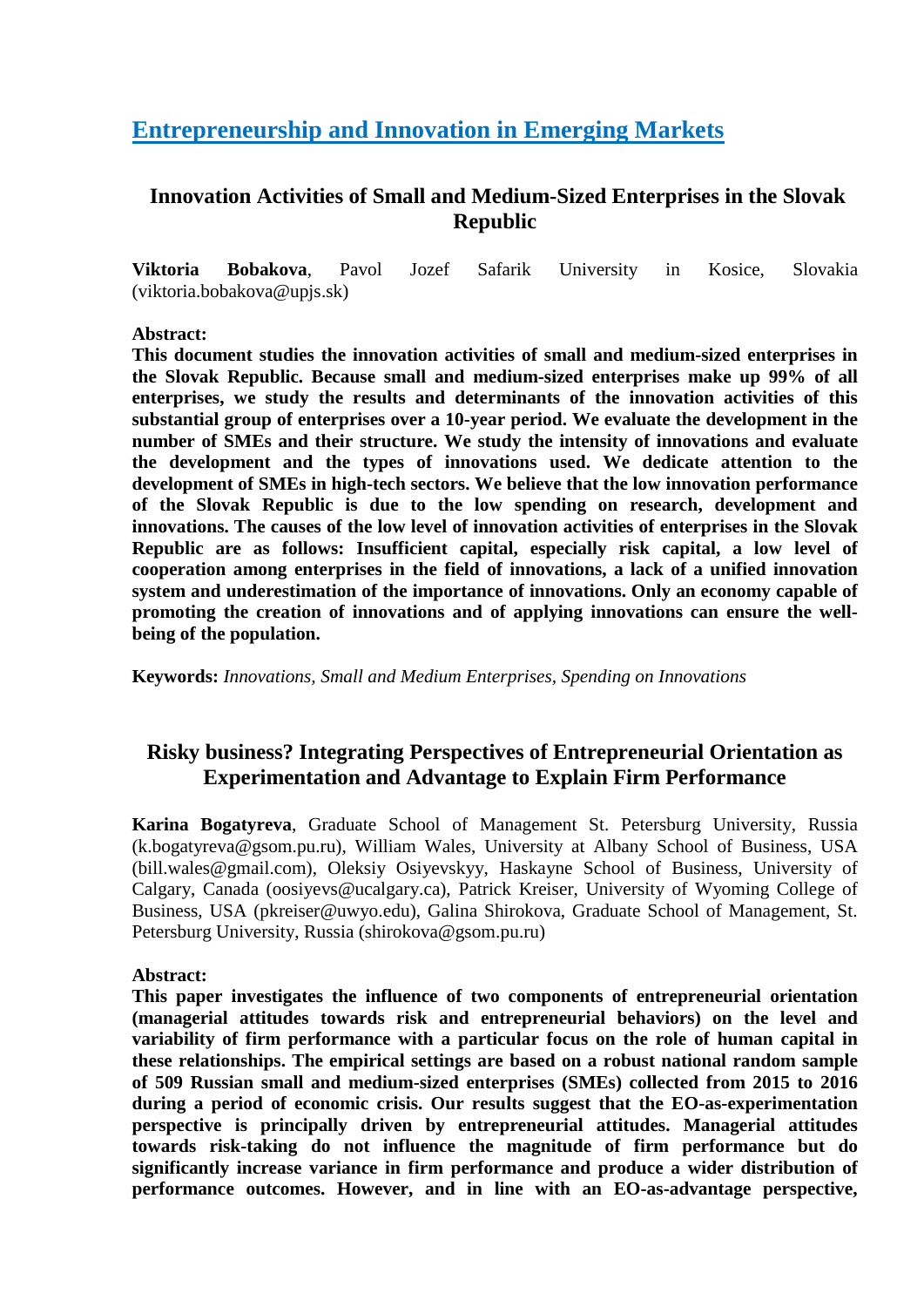firm<sub>B</sub>T<sup>M</sup>s entrepreneurial behavior increases mean growth and reduces variance. These **relationships are contingent on the level of human capital. The current study sheds the light on the causal mechanisms underlining the EO-performance relationship.**

**Keywords:** *Entrepreneurial Orientation, Attitudes Towards Risk, Entrepreneurial Behaviors, Performance Variability, Human Capital, Russia*

# **Assessing the Influence of Institutional Factors on the Innovation Ecosystem Model in Russian Power Sector**

Yegor Burda, National Research University Higher School of Economics, Russia (yburda@hse.ru)

#### **Abstract:**

**This paper investigates the influence of institutional factors on the ecosystem model of EnergyNet within the Russian power sector. We argue that creation of ecosystem value proposition depends not only from the activities of actors, their positioning and links between them, but from the external environment as well. This environment can be described in terms of availability of resources, essential for ecosystem, possibility of partnership among actors, and state support of innovative activity. This allows to expand the ecosystem model point of view and reveal factors that determine current state of ecosystem development. Preliminary results of the research show disproportion in the assessment of importance to collaborate among big companies and SMEs. We also revealed that state support is considered to be the least important from the participants' point of view, which seems to be contradictive to the current point of view on innovations in Russia. In addition, we can observe a considerable imbalance in the assessment of availability and importance of various institutional factors.**

**Keywords:** *Innovation Ecosystem; Russian Power Sector; EnergyNet; Ecosystem Model; Ecosystem Value Proposition; Institutional Determinants*

# **The Russian Far Eastern Entrepreneurial Environment: Cross-Cultural Aspects**

**Daria Sokolova**, Far Eastern Federal University, Russia (dariasokolova84@gmail.com)

#### **Abstract:**

**The Russian Far East economic progress is not exactly aimed at the total amount of entrepreneurs increase, but to development business area with high potential growth. In that regard, regional entrepreneurial culture insight based on cross-cultural communicative and business practices is necessary. The leading Far Eastern companies' sociocultural business area overview might define the major institutional factors challenging the international entrepreneurship. The regional "networks of trust" implementation as well as at the personal and institutional levels for the ventures operating in the emerging market is essential. That definitely will lead to the new business interrelation type formation in the Russian Far East based on different national cultures' elements merging. Study aim is to identify a set of strategies and daily practices for the foreign entrepreneurial network growth.**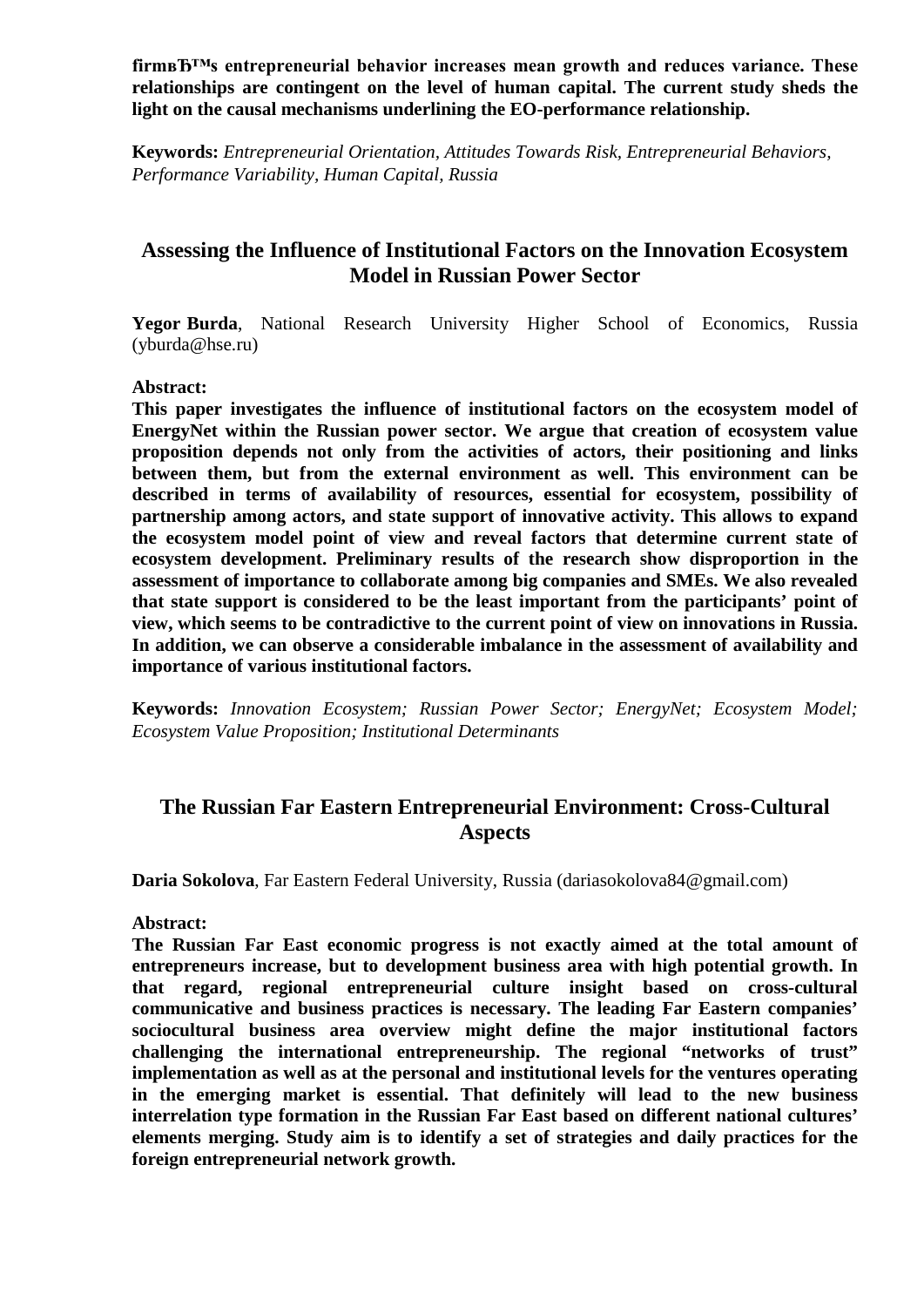**Keywords:** *Russian Far East, Entrepreneurship, Business Ecosystem, Cross-Cultural Actors, Network Society, Business Culture*

#### **Learning-by-exporting, Radical Innovation and Firm Performance**

**Joan Freixanet**, Graduate School of Management St. Petersburg University, Spain (j.freixanet@gsom.pu.ru), Josep Rialp, Autonomous University of Barcelona, Spain (Josep.Rialp@uab.cat)

#### **Abstract:**

**This study strives to contribute to the topical conversation on the antecedents and effects of product innovation, by analyzing the impact of the engagement in international activities and its impact in the development of new products, a phenomenon called "learning-byexporting", and the relationship of the latter with business performance. Furthermore, our fine-grained analysis differentiates between the effects of two different internationalization facets, internationalization degree and scope, and the outcomes in terms of product incremental and radical innovations. Based on a sample of 1064 manufacturing firms over the period 2007 to 2014, our results show that a higher internationalization involvement and geographical diversification result in a greater incremental and radical innovation output. In turn, the findings indicate an opposite effect of these innovation types on sales growth for performance leaders and laggards. Our findings thus suggest a generation of new knowledge and dynamic capabilities stemming from both innovation and internationalization activities, although the final effects on sales growth depend on previous performance.**

**Keywords:** *Learning-by-exporting; Geographical Diversification; Internationalization Degree; Incremental Innovation; Radical Innovation; Firm Performance*

# **Building Digital Entrepreneur Profiles on the Basis of the Data from the Vkontakte Social Network**

**Margarita Gladkova**, Graduate School of Management St. Petersburg University, Russia (gladkova@gsom.spbu.ru), Maxim Solonin, Graduate School of Management St. Petersburg University, Russia (st072180@student.spbu.ru), Alexander Marinskiy, Graduate School of Management St. Petersburg University, Russia (st070738@student.spbu.ru), Evgenii Gilenko, Graduate School of Management St. Petersburg University, Russia (e.gilenko@gsom.spbu.ru)

#### **Abstract:**

**Development of entrepreneurship is among the core priorities of economic policy in any country, thus, issues related to entrepreneurship and entrepreneurs are frequent objects of research and policy discussions. Economic forecasts on entrepreneurship development and growth are associated not only with the trend of digitalization of the existing processes, but also with the appearance of fundamentally new business models and technologies. One example of such technologies are digital platforms and social networks. This research investigates the peculiarities of behavior of business agents in digital platforms with help of big data analysis. This data is provided by one of the biggest Russian social networks VKontakte where about 400 thousands of business agents are now registered.**

**Keywords:** *Entrepreneurship, Social Network, Profiling, Digital Business*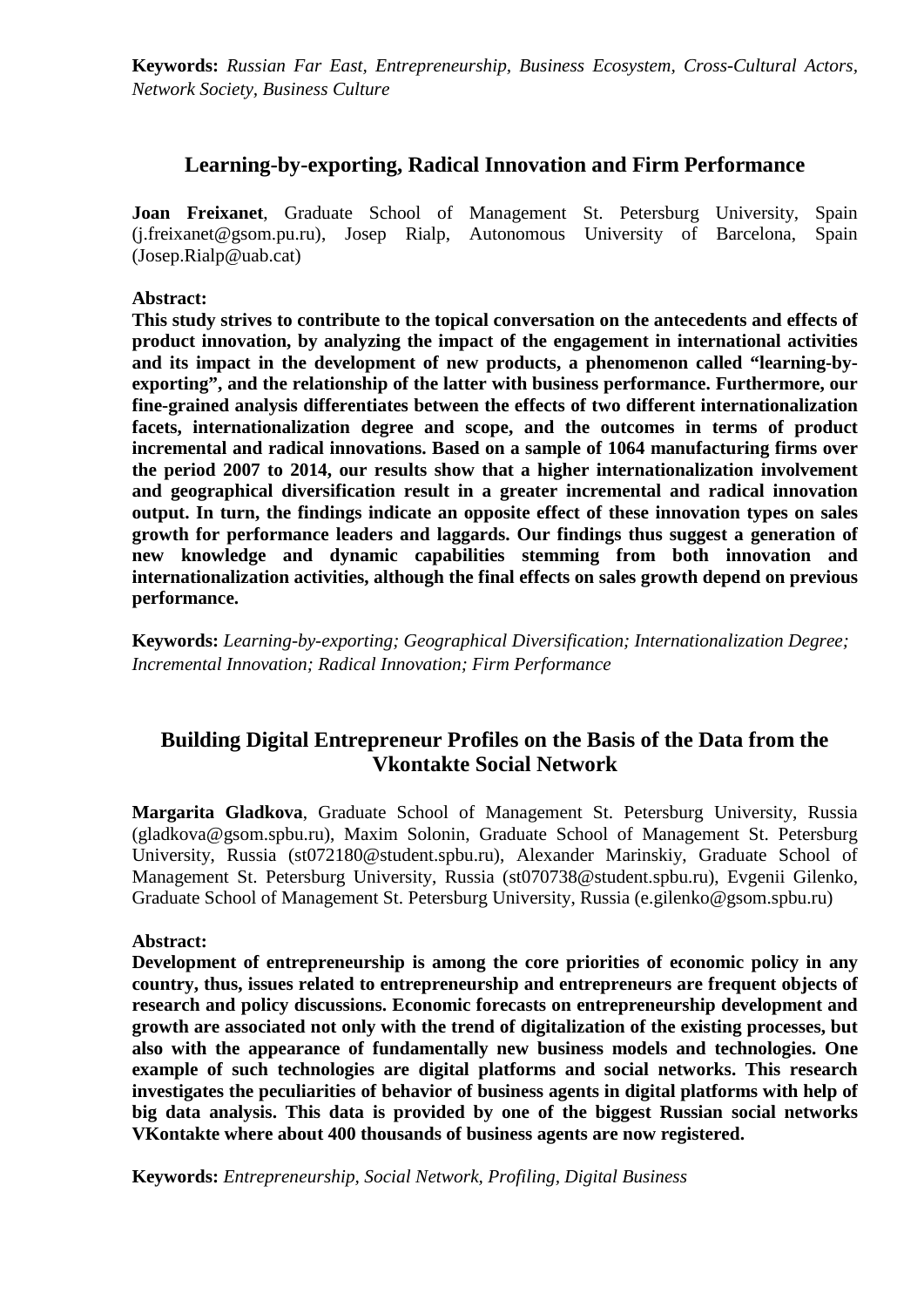# **The Importance of Strategic Entrepreneurship in Explaining the Performance of Small and Medium-sized Tourism Enterprises (SMTEs)**

**Muhanad Hasan Agha**, School of Economics and Management, Far Eastern Federal University, Russia (agha.muhanad@gmail.com)

#### **Abstract:**

**With the increasing role played by tourism worldwide, several economies are turning to use tourism as an effective tool for overall development. Tourist destination offers a variety of products, all of which constitute a tourism experience. These different products are usually offered by several Small and Medium-sized Tourism Enterprises (SMTEs) operating in the destination. Thus, there is a growing interest in the performance and management methods of such companies. Through the analysis of literature, this paper examines SMTEs by studying their characteristics and the challenges they are facing. The paper also investigates Strategic Entrepreneurship (SE) as a management method appropriate for managing SMTEs. The study finds that both components of SE (exploration and exploitation) are compatible with the factors that affect the performance of SMTEs. Consequently, the application of SE in SMTEs might enable managers and owners of SMTEs to overcome the various challenges and shortcomings experienced by these companies and to exploit their resources in a way that helps them achieve the best possible performance.**

**Keywords:** *Strategic Entrepreneurship, Tourism, Small and Medium-sized Business, SMTEs, Tourism Company Performance, Entrepreneurial Orientation, Coopetition*

# **Lean Innovations in Manufacturing and Frugal Innovations in Services: Dualism or Convergence Towards Sustainable Innovations?**

**SergeyIlkevich**, Financial University under the Government of the Russian Federation, Russia (ilkevich83@mail.ru)

#### **Abstract:**

**The article focuses on the issue of the accumulated deficiencies in understanding and conceptualizing types and categories of innovations: economic, lean, good-enough, frugal, and sustainable ones. It could be argued that there is an increasing need for deeper interpretations of interrelations for innovations of different origins, especially in view of growing similarities in basic principles of innovative thinking and business model applications among different economic sectors. The field of innovation typologies and categorization of innovative (incremental and disruptive) influences on business models demands study efforts in a number of fields, incorporating prospective interdisciplinary trends, notably, sustainable development, community-based models for industries. For emerging markets that presents specific difficulties, as there is still some lagging behind both in innovative practices, and fundamental factors of future trends. The paper presents a preliminary framework for critical understanding of the research area which is becoming complex and versatile, and that brings opportunities for more comparative studies.** 

**Keywords:** *Lean, Frugal, Sustainable, Innovations, Community-Based, Experiences, Cost, Economical, Good-Enough, Low-Cost*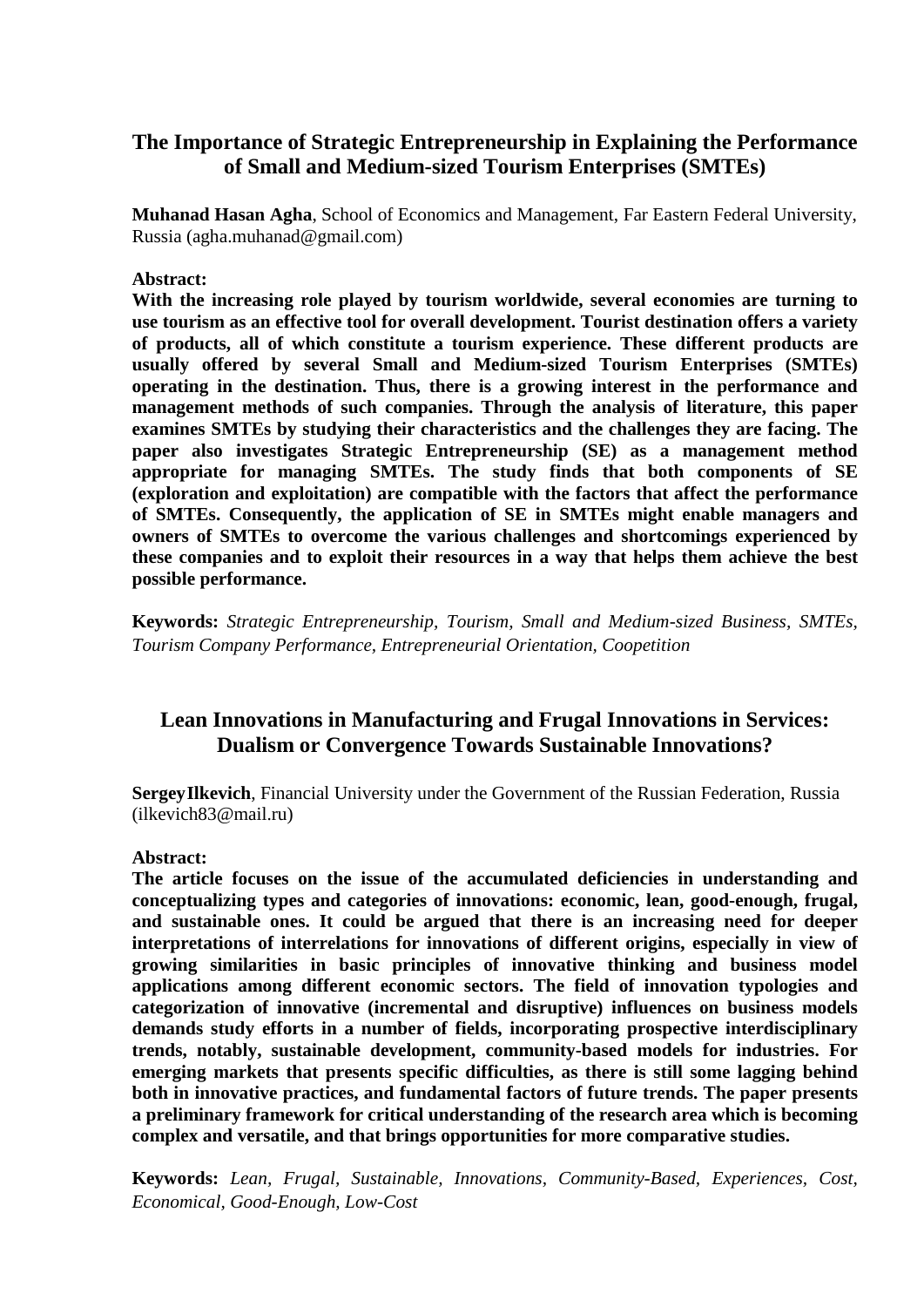# **The Role of Islamic Finance in the Relationship Between Culture and Innovation Among Technology Start up in Malaysia: Grounded Theory Approach**

**Zulkarnain Muhamad Sori**, INCEIF, Kuala Lumpur, Malaysia (drzul2013@gmail.com), Jamal Nassar, Yemen (jamal.b2c@gmail.com)

#### **Abstract:**

**The objectives of this study are to explore: (i) entrepreneur profile of technology start-ups (TSs), (ii) ethnic culture issues of TSs, (iii) innovation issues of TSs, (iv) government interventions issues of TSs, (v) ethnic group's preference of Islamic Finance of TSs. The study employs grounded theory as the main methodological approach to analyze primary data. We conducted a semi-structured interview with technology entrepreneurs, government agencies, industry associations, venture capitalists and leading accelerators. The study finds culture to be an impediment to innovation. Factors such as collective culture and herd mentality behavior were identified as barriers to innovation and fear of failure was attributed to low entrepreneurial innovation. Entrepreneurial attitude on the other hand was identified as a significant quality that is positively related with innovation among technology start-ups. Data analysis reveals that technopreneurs who display positive attitude, determination, perseverance and self-efficacy are more likely to display some form of innovation in their start-up. These technopreneurs were more likely to be financed by venture capital funds and private or angel investors.**

**Keywords:** *Innovation, Technology Start-Ups, Culture, Islamic Finance, Entrepreneurship, Malaysia, Grounded Theory, Technopreneurs*

### **The Impact of Innovations on Enterprise Productivity in Russia**

**Karina Nagieva,** The Ural Federal University named after the first President of Russia B. N. Yeltsin, Russia (nagieva1995@list.ru), Natalia Davidson, The Ural Federal University named after the first President of Russia B. N. Yeltsin, Russia (natalya.davidson@gmail.com), Oleg Mariev, The Ural Federal University named after the first President of Russia B. N. Yeltsin, Russia (olegmariev@mail.ru), Andrey Pushkarev, The Ural Federal University named after the first President of Russia B. N. Yeltsin, Russia (empdtj@gmail.com)

#### **Abstract:**

**This paper investigates the factors behind innovations and the effects of innovations on firms' productivity based on the CDM model, using BEEPS data for 2012-2014 on the Russian companies. We consider a range of firms' characteristics and a number of exogenous factors, such as institutional climate, human capital, and government involvement. It is confirmed that business environment and state policy substantially affect firms' innovation activity. A range of problems of innovative activity of the Russian firms are revealed. First of all, there is underdevelopment of institutions, not high enough quality of human capital, low competition and inefficient government spending. In addition, cooperation of large and small firms should probably be more intensive, since small firms often require financial support and since the amount of time needed to implement an innovative project can be too long for small firms. It is worth taking into account that quality of institutions is important for innovation activity and improvement of conditions for human capital on the enterprise and regional levels facilitates innovations.**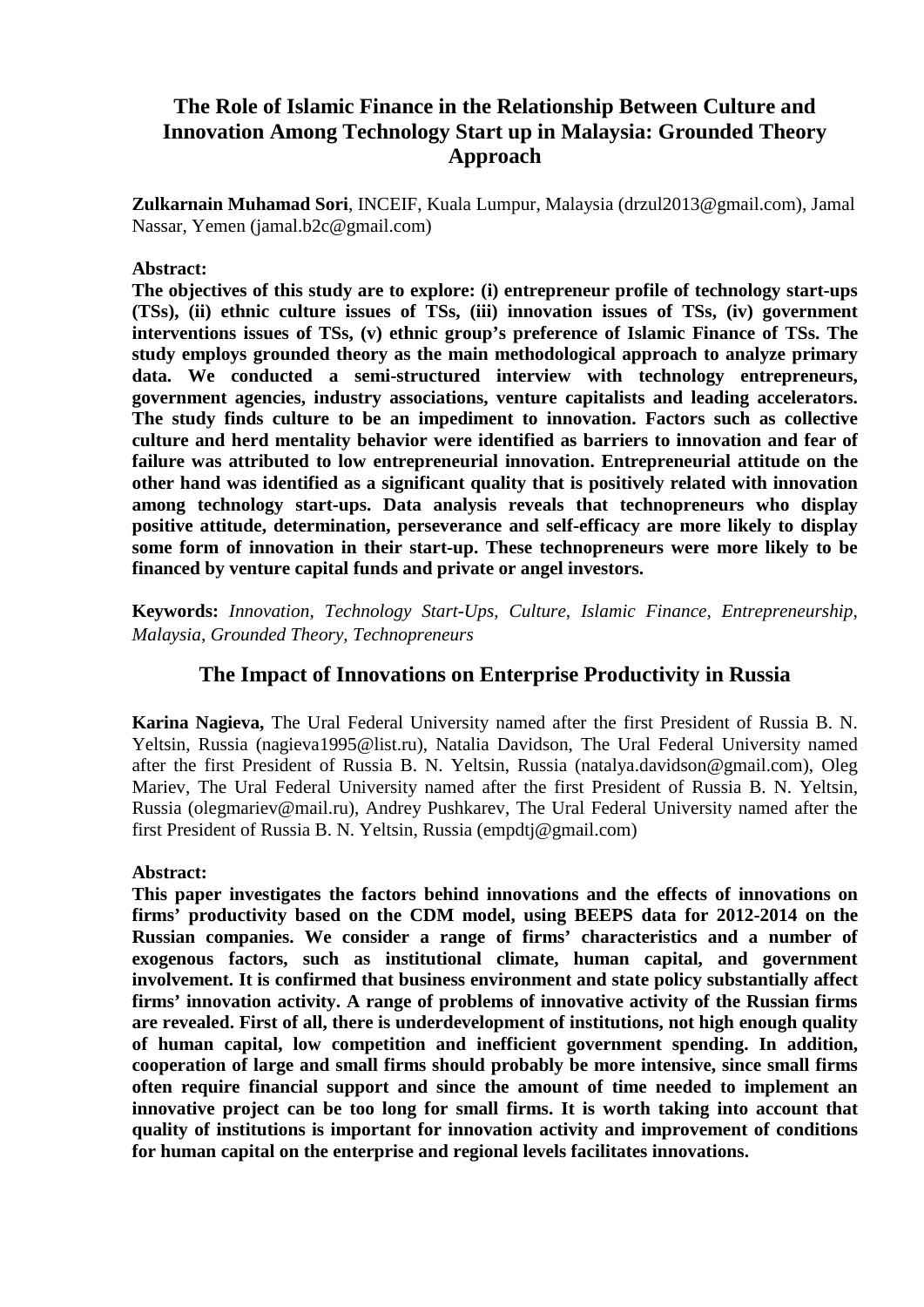**Keywords:** *Innovations, R&D, CDM Model, Firms, Business Climate, Productivity, Human Capital, Compet-Itiveness, Social Capital*

### **Technological Entrepreneurship - the Driver of Emerging Markets**

**Natalia Safronova,** RANEPA, Russia (safronova@ranepa.ru), Tatiana Maslevich, RANEPA, Russia (maslevich@ranepa.ru)

#### **Abstract:**

**The purpose of the present work is to analyze the experience of implementing a joint student's projects of two universities - RANEPA and MIPT to create conditions for development of technological entrepreneurship, training personnel capable of working in a multi-tasking environment, and forming a community of future leaders of emerging markets. The projects based on a mechanism for developing and implementing marketing decisions on positioning technology projects, developing cooperation between innovative project developers and marketing specialists. The focus of 11 technology projects is diverse and reflects the current trends of the digital era: from the development of chat bots and hydrophones to post-quantum data protection technologies and gamified education of schoolchildren.**

**Keywords:** *Technological Entrepreneurship, Multi-Tasking Environment, Emerging Markets, Development of Chat Bots, Post-Quantum Data Protection Technologies, Gamified Education*

# **Improving Lives of the Managers by Making Investment on Development of Greater Psychological Resources: Curvilinear Relationship Between Job Autonomy and Job Stress**

**Muhammad Babar Shahzad**, Pakistan Currency Exchange Company, Pakistan (babar.iiui@live.com)

#### **Abstract:**

**This study examines the moderating role of psychological capital in the nonlinear relationship between job autonomy and job stress. The researchers collected the data from**  six hundred and eighty-eight  $(N = 688)$  financial services employees using the time-lagged **method from an emerging market. Multiple hierarchical regression analysis was used to test the hypothesis. The results depicted the curvilinear relationship between job autonomy and job stress. Furthermore, it depicted a negative relationship between psychological capital and job stress. The results also show support for the moderation of psychological capital in the curvilinear relationship between job autonomy and job stress. The scientific endeavor at hand has indicated that (i) the moderate level of job autonomy may be more beneficial to employees, (ii) a reasonable level of job autonomy might intrinsically motivate the employees by making the job meaningful, interesting and enjoyable, hence experiencing less job stress, (iii) too high job autonomy is beneficial in decreasing stress only for employees who possess higher psychological capital.**

**Keywords:** *Job Autonomy, Psychological Resource, Job Stress, Emerging Market, Job Design, Non Linear Relationship*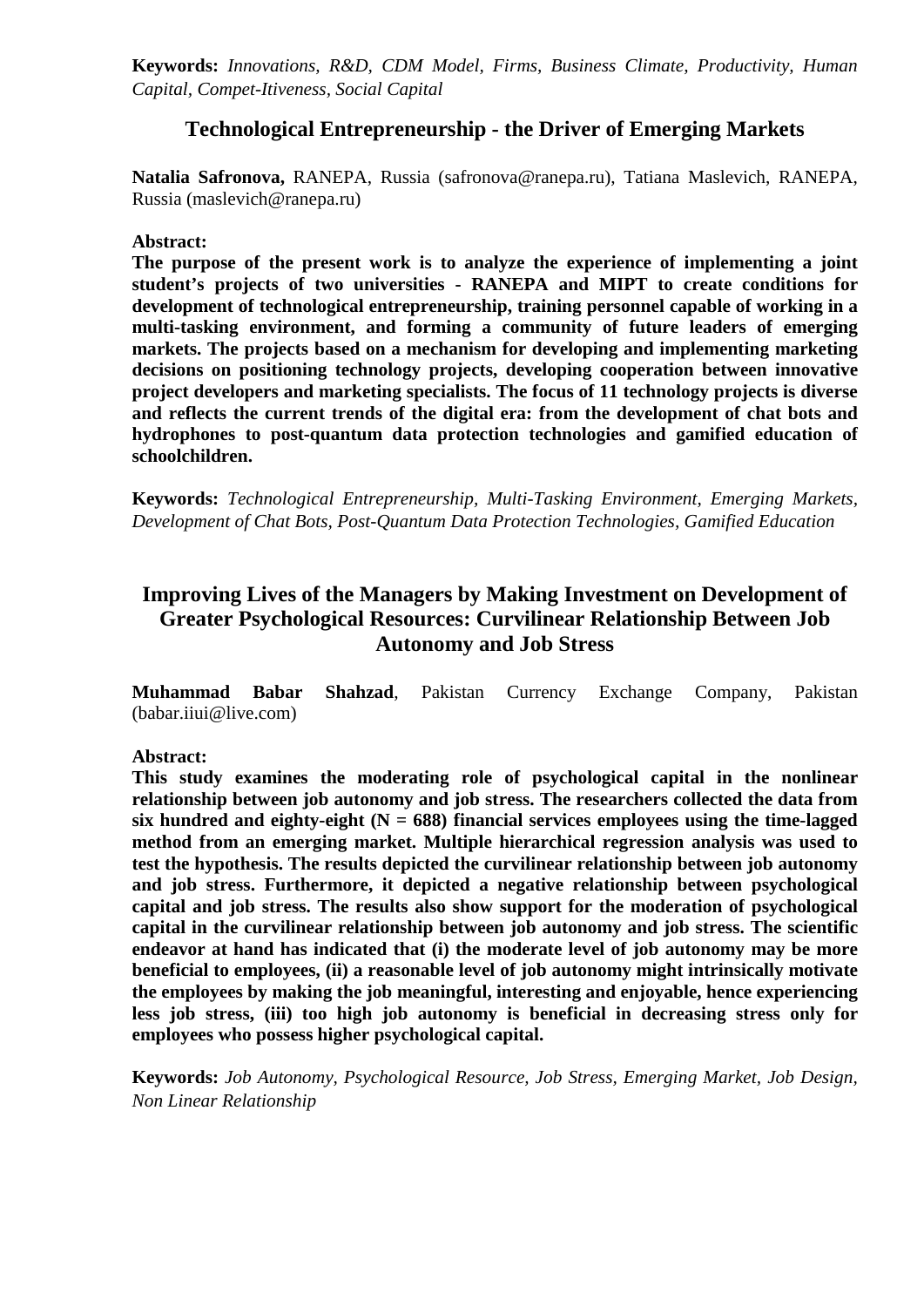### **Entrepreneurial Leadership: an Analysis Based on Review Articles**

**Tatiana Shusharina**, Far Eastern Federal University, Russia (tshusharina@mail.ru), Elena Gafforova, School of Economics and Management, Far Eastern Federal University, Russia (gafforova.eb@dvfu.ru)

#### **Abstract:**

**Entrepreneurial leadership, as a new concept of research, has recently become increasingly popular among scholars and practitioners, both in the field of entrepreneurship and in the field of leadership. The purpose of this study is to provide an analysis of main research on entrepreneurial leadership theory and empirical research published in academic journals from 2004 to 2018. The analysis identified the stages of development, main directions of entrepreneurial leadership studies and research areas in which entrepreneurial leadership logic has not been studied yet. Entrepreneurial leadership is still evolving, lacks definitional clarity and has not yet developed appropriate tools to assess it characteristics and behaviours. The conceptual and empirical papers in this Special Issue address some of these limitations by consolidating existing embryonic theory development, stimulating new conceptual thinking and highlighting unanswered questions and opportunities for further research.**

**Keywords:** *Entrepreneurial Leadership, Leadership, Entrepreneurship, Literature Analysis, Leader, Entrepreneur*

# **Entrepreneurial Orientation (EO) and Supply Chain Performance of Nigerian Small and Medium Manufacturing Enterprises**

**Paul Udofot**, Dept of Business Management, University of Uyo, Uyo, Nigeria (podofot@yahoo.com), Nsikan John, Department of Business Management, University of Uyo, Uyo, Nigeria (nsikiman5000@gmail.com)

#### **Abstract:**

**The complexity of contemporary business environment requires a proactive approach with an entrepreneurial mindset. This paper introduces entrepreneurial orientation model to the management of small and medium manufacturing enterprise supply chains. It specifically examined the mechanism in which EO variables interact and influence supply chain performance in small and medium manufacturing enterprises in Nigeria. The survey method was adopted to randomly select 236 supply chain managers using a questionnaire. Data were subjected to descriptive and multivariate test using mean score, standard deviation, and correlation and regression analyses. The results indicate that four**  dimensions of EO namely: innovativeness orientation  $(r = 0.46, p < 0.01)$ , risk assessment orientation ( $r = 0.43$ ,  $p < 0.01$ ), Self-efficacy orientation ( $r = 0.34$ ,  $p < 0.01$ ), and proactiveness orientation  $(r = 0.24, p < 0.01)$  are important competencies for supply chain **managers of manufacturing SMEs. Orientation towards innovativeness presented the greatest influence. Self-efficacy construct with (ОІ =-0.106; t=0.008; p.>0.01) of EO made no significant positive contribution towards enhancing supply chain performance.**

**Keywords:** *Supply Chain Management, Entrepreneurship, Entrepreneurial Orientation, Small and Medium-Sized Manufacturing Enterprise (SMME)*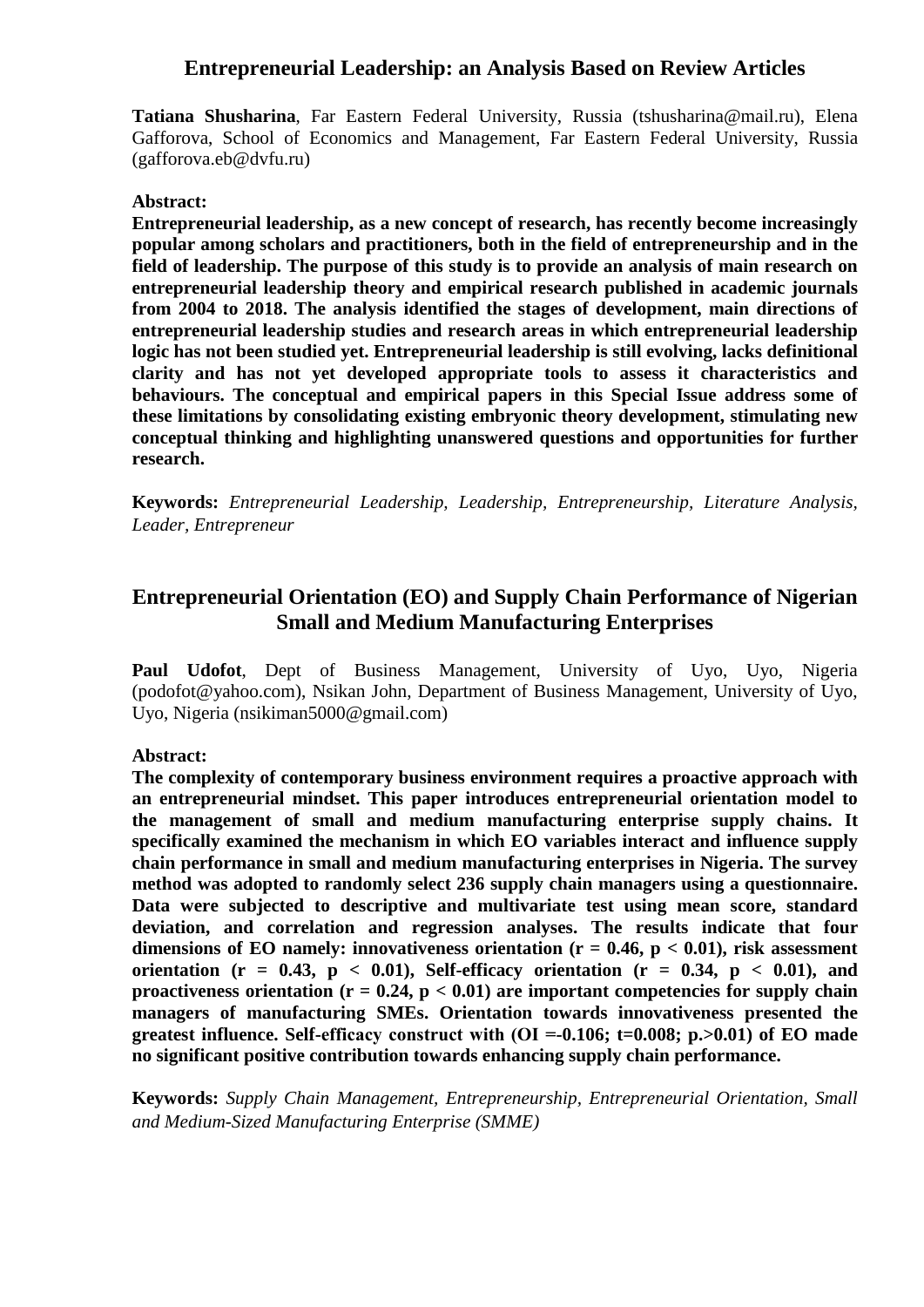# **Concentration of Russian High Tech Business: Regional Differences and Key Determinants**

**Almira Yusupova**, Novosibirsk State University, Institute of Economics and Industrial Engineering SB RAS,Russia (yusupova\_a@mail.ru), Sophia Khalimova , Novosibirsk State University, Institute of Economics and Industrial Engineering SB RAS , Russia (sophiakh@academ.org)

#### **Abstract:**

**Paper deals with regional factors of High Tech business development in Russia. Empirical basis is presented by SPARK database and official regional statistics. High Tech companies were selected using formal classification introduced by Rosstat. 2016 data were used. The results of analysis of general sample of High Tech companies revealed their high regional heterogeneity; the majority of firms operate in 3 out of 81 analyzed regions. Differentiation was also confirmed with the help of suggested special coefficients which reflect regional concentration of High Tech business. Influence of regional environment on high tech entrepreneurship was studied within 5 groups of factors including regional economic profile, labor, investment and innovative potentials and digital infrastructure. Special statistical indicators were chosen for each group. It was proved that such factors as high level of manufacturing industries, high share of employees with secondary professional education, availability of PCs, employees' involvement in R&D and technological innovations have positive significant influence on the development of regional High Tech business.**

**Keywords:** *High Tech Business, Regional Differentiation, Research and Innovation Potential of Region, Regional Concentration*

# **Healthcare Innovation Development in Countries with Emerging Economy**

### **Losses of Russian Regions from Mortality Due to Sharp Climate Fluctuation**

**Maxim Fokeev,** Higher School of Economics, Russia (fokeev.maxim@ya.ru), Liudmila Ruzhanskaya, Ural Federal University, Russia (l.s.ruzhanskaya@urfu.ru), Nadezhda Kislyak, Ural Federal University, Russia (nadezhda.kislyak@urfu.ru)

#### **Abstract:**

**The ecological problem is particularly acute in emerging markets due to the lack of attention to environmental protection against the background of ensuring stable high rates of economic growth. Climate change in Russia is significantly higher than the world average. The paper is an attempt to determine the economic losses of the regions of Russia from the mortality of the population of working age. The unit for data collection was Russian cities with a population of over 50,000 people. Climate change refers to air temperature fluctuations in extreme ranges (colder than**  $-30^{\circ}$ **C, and hotter than**  $+25^{\circ}$ **C) from 1997 to 2017. The data on mortality are collected by groups of patients most sensitive to sharp climate fluctuations: cardiovascular diseases, coronary heart disease, and respiratory diseases. Losses of the gross regional product from mortality of the population at working age (from 14 to 60 years) for 82 constituent entities of the Russian Federation are estimated. There are regions where there is a statistically steady increase in the number of days with extreme temperatures per year in the last 20 years of meteorological observations. Based on the analysis of an array of publications in peer-reviewed journals of the Scopus and WoS databases devoted to studies of the effects of temperature anomalies**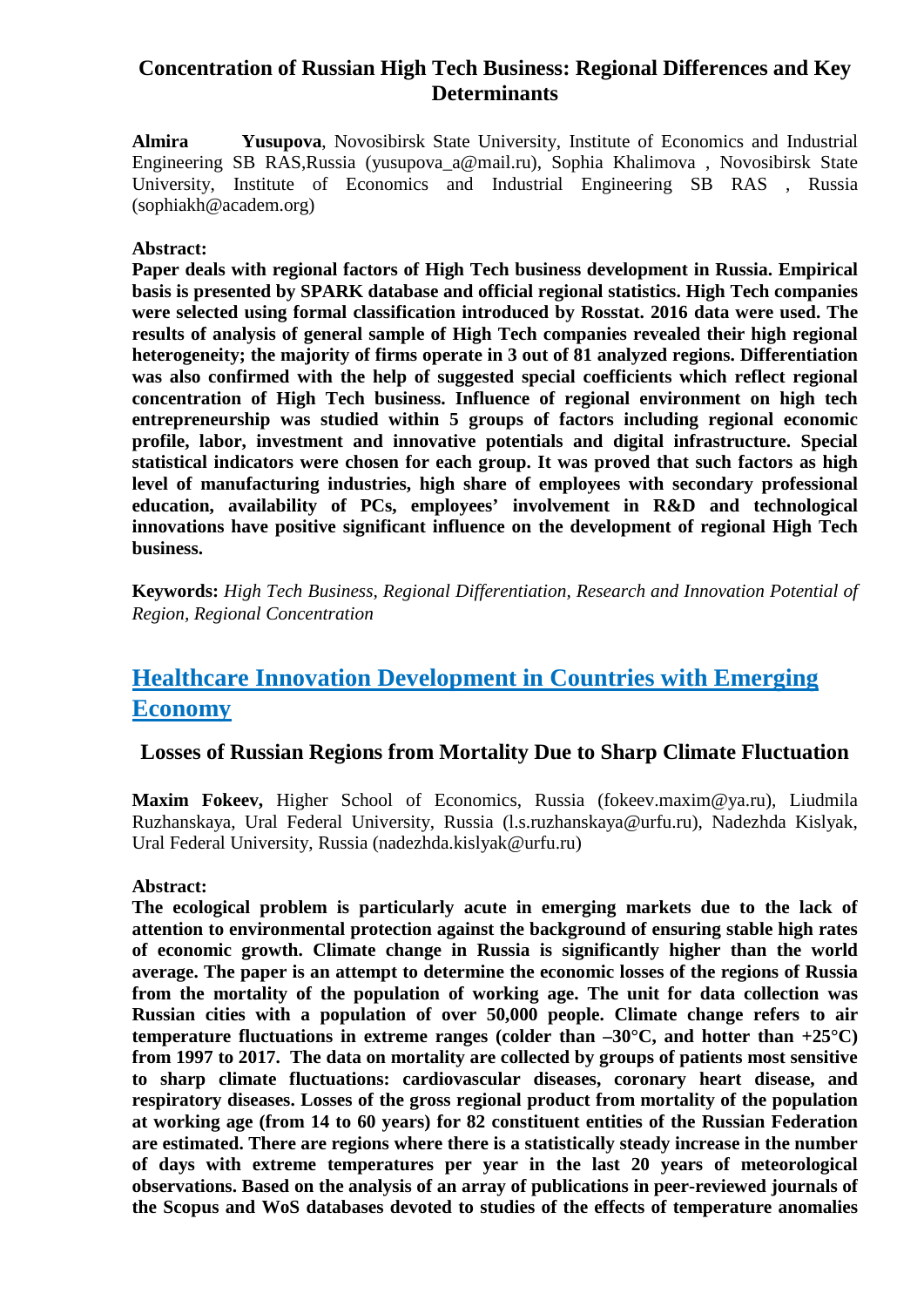**on a person's life, the authors of this article have identified the most important directions for developing regional development strategies with regard to improving the quality of life and sustainable growth objectives.**

**Keywords:** *Climate Change; Mortality; Loss of GRP; Weather; Emerging Market, Extremely Hot and Extremely Cold Temperatures*

### **The Policy of Drug Supply in the Regions of Russia: How to Restrain the Growth of Public Spending on Medicines?**

**Elena Kalabina**, USUE, Russia (kalabina@mail.ru)

**Abstract:**

**The article deals with the problems of implementation of the state policy in the field of provision of vital and important medicinal products of the population on the example of the Sverdlovsk region. Based on the data of the Monitoring of the assortment and the prices of vitally important and important medicinal preparations for the period from 2011 to 2017, on the hospital and outpatient segment, an analysis is made of the change in the average retail price for domestic and foreign, original and generic medicines. The results of the analysis showed the existing limitations and opportunities in the field of state regulation of assortment and pricing policies for medicines on the example of the Sverdlovsk region.**

**Keywords:** *Policy of Drug Supply, Health Care, Outpatient Segment, Hospital Segment, Vital and Important Medicinal Products*

### **How Self-Rated is Self-Rated Health? Exploring the Role of Individual and Environmental Factors in Reporting Heterogeneity in a Russian Population Survey**

**Maria Kaneva,** Gaidar Institute for Economic Policy, Russia (kaneva@iep.ru), Valerii Baidin, Financial Research Institute of the Ministry of Finance, Russia (vbaydin@nifi.ru), Christopher Gerry, Oxford University, United Kingdom (christopher.gerry@sant.ox.ac.uk)

#### **Abstract:**

**This paper provides the first analysis of the drivers of heterogeneity in self-reported health of the Russians based on the RLMS and Rosstat data for 2006-2014. Potential drivers are chosen from the set of both individual and macroeconomic factors. The methodology of eliciting heterogeneity drivers is based on the assumption that systematic differences exist between true health and self-reported health of the individuals. To fix true health at a certain level and re-solve an identification problem the authors use objective disease index based on the six diseases diagnosed by a physician: diabetes, myocardial infarction, stroke, anaemia, hepatitis and tuberculosis. Generalized ordered probit model demonstrates that for the following factors influenced reporting behavior in assessment of health for males and females: age, income, incomplete secondary education, residence in several Russian regions, on the macrolevel – log of GRP per capita, share of labour with tertiary education. Presence of heterogeneity should be accounted for when comparing SRH across samples of population, including international comparisons which currently do not account for heterogeneity and incorrectly show lower values for SRH for the Russians. It is important to note that algorithms for detecting heterogeneity have been developed only recently since calculations require computer power that had not been available until mid-2000.**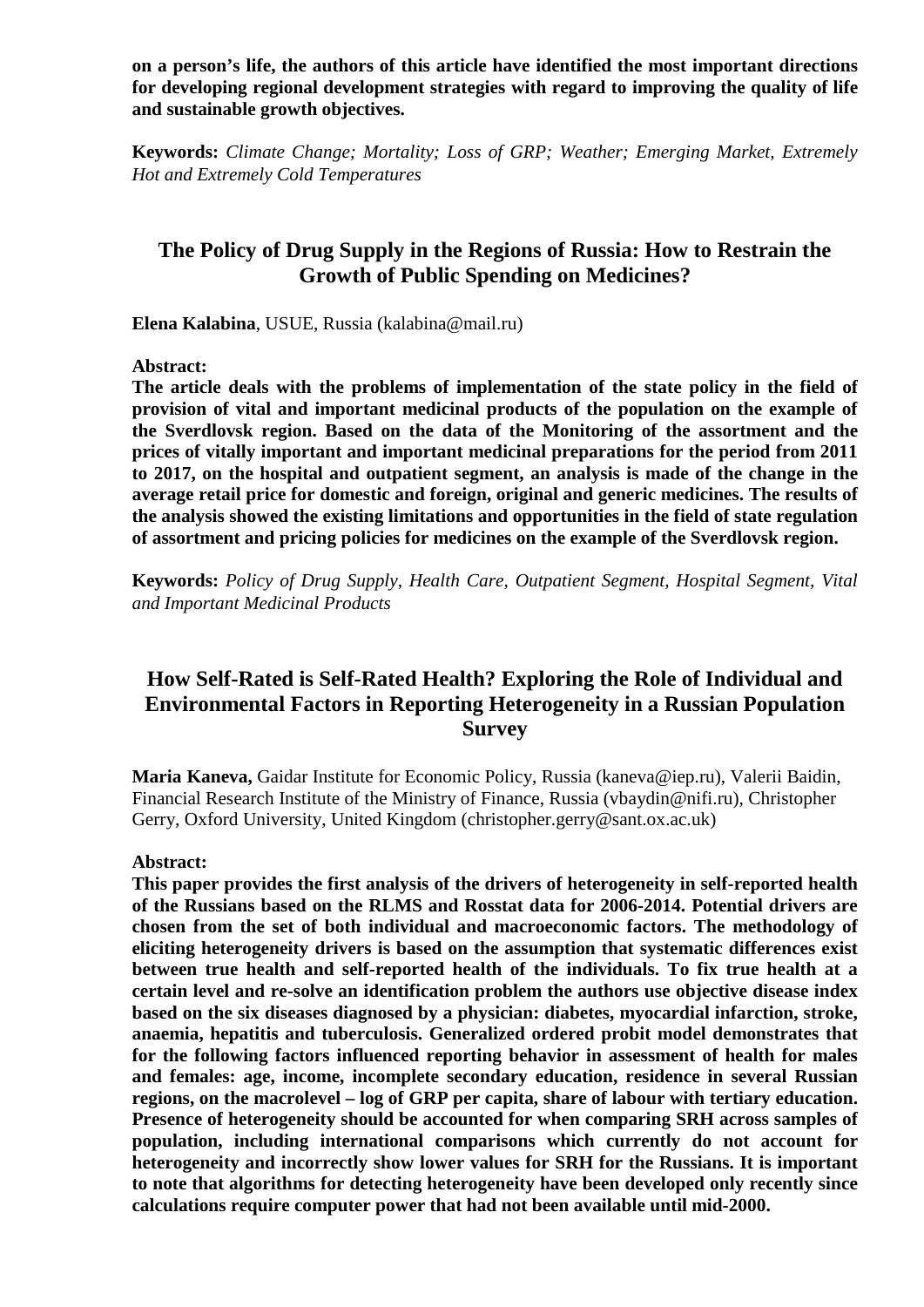**Keywords:** *Reporting Heterogeneity, Self-Reported Health, Russia, RLMS, Objective Disease Index, Generalized Ordered Probit Model*

### **Exploratory Study of Health-Related Quality of Life Dimensions in Russia**

**Alina Khabibullina**, NRU HSE-Saint Petersburg, Russia (akhabibullina@hse.ru), Christopher Gerry, Oxford University, United Kingdom (christopher.gerry@sant.ox.ac.uk), Ekaterina Aleksandrova, NRU HSE-Saint Petersburg, Russia (ea.aleksandrova@hse.ru)

#### **Abstract:**

**Self-assessed health (SAH) is a widely used indicator for summarising population health. A lot of literature discussed and exploring the demographic, socio-economic, psychological and physical determinants of SAH. Despite of the global advance of health-related quality of life tools, in Russia, there has been relatively little use of them. This work addresses this gap directly, as it is based on a population survey which was the first in Russia to collect EQ-5D returns from the general population, using the official EuroQoL protocol (REF). The study assesses the health-related quality of life for forming health population indicators, calculate EQ-5D index regression model for Russia and find dependencies between SAH and other health-related indicators.**

**Keywords:** *Health-Related Quality of Life, Health Technology Assessment, EQ-5D, Self-Assessed Health, Health Economics*

### **Customer Loyalty Analysis in Healthcare Organizations of Kazakhstan**

**Leila Kokkoz**, Almaty Management University, Kazakhstan (leila.kokkoz@gmail.com)

**Abstract:**

**The healthcare marketing is the priority sector of Kazakhstan and an indicator of social and economic processes in the emerging economy. Since the moment of independence the healthcare marketing in the Republic has had a number of transformations. On the basis of the primary data collected by means of personal cooperation with patients, the author carried out collecting empirical data and the comparative analysis of the loyalty index (Net Promoter Score) on 5 healthcare institutions of various specialization. As a result, the factors affecting loyalty of patients are revealed. The author makes recommendations about practical use of research results. Article can be of interest to researchers of Service marketing, to Managers of Healthcare organizations and Faculties, who teaches Service Marketing, Healthcare Marketing, Marketing research.**

**Keywords:** *Healthcare in Kazakhstan, NPS of Healthcare Organizations, Healthcare Marketing, Net Promoter Score, Service Marketing, Emerging Economies*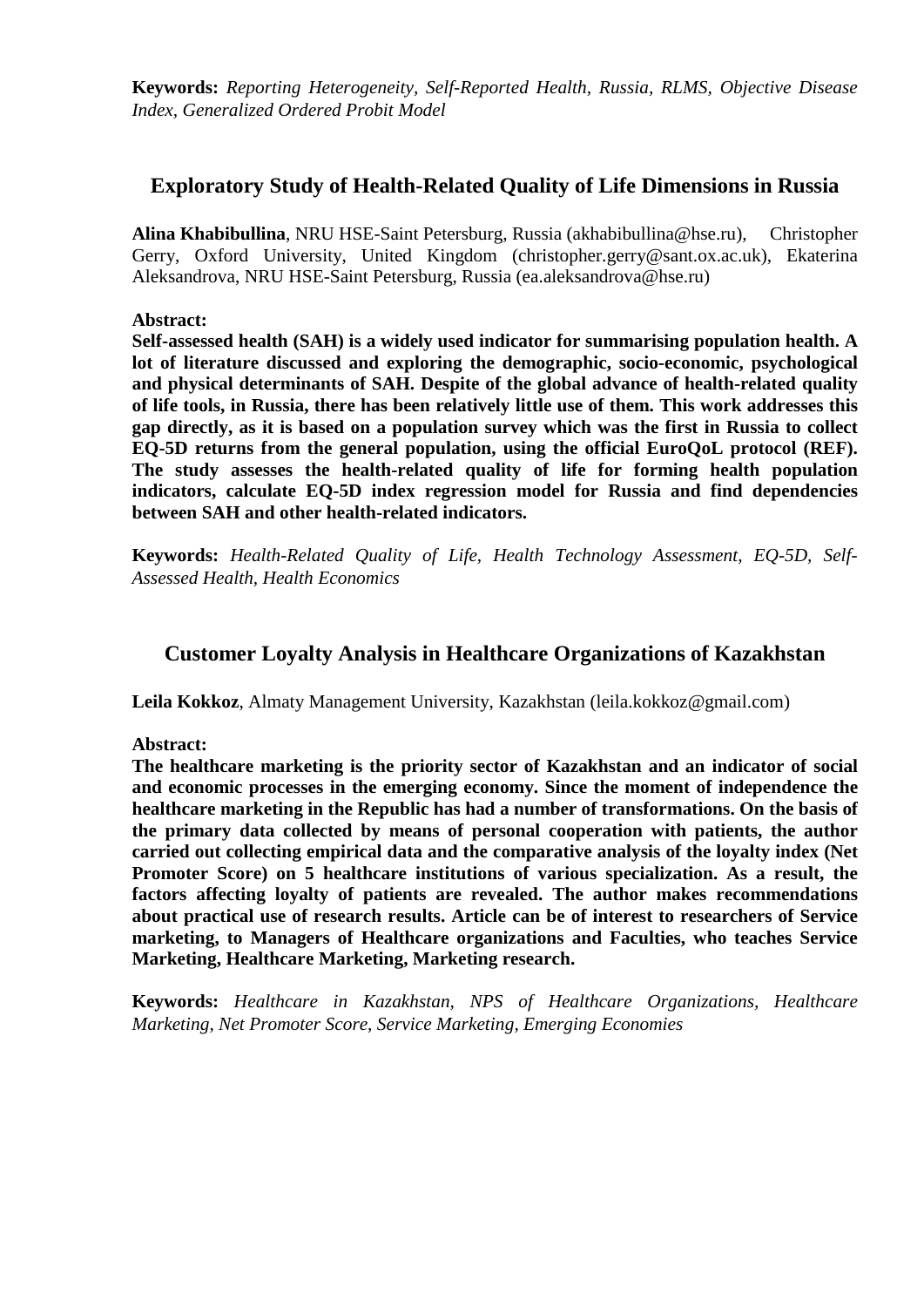### **Bad Habits as Barriers to Sports for Health Purposes**

**Konstantin Makshanchikov**, HSE, Russia (kmakshanchikov@hse.ru)

#### **Abstract:**

**This paper investigates adult individuals' decisions about non-professional sports. Probability models of binary choice and models with sample selection were used to analyze the data obtained from the 2017 health survey of the analytical center of Yuri Levada on the attitude of people to their own health and the quality of medical care in Russia. The sample is representative at the national level and contains data for 4006 individuals aged 16 and over. The main hypothesis is that the probability of sports and the probability of paying for sports is associated with bad habits, such as smoking and alcohol abuse. The results of the study indicate the relationship between the presence of bad habits in the individual and the probability of sports and the probability of paying for sports.**

**Keywords:** *Sport; Probability of Sports; Probability of Paying for Sports; Bad Habits; Smoking; Alcohol; Health; Human Capital; Russia*

### **Smart Health for Smart Cities: Healthcare Innovations in Saint-Petersburg**

**Tatyana Sklyar**, GSOM SPbU, Russia (tmsgsom@gmail.com), Ekaterina Sokolova, GSOM SPbU, Russia (sokolova@gsom.spbu.ru)

#### **Abstract:**

**The paper analyses smart city and smart health concepts and their interrelation. The cases on introduction of technological innovations in healthcare in St. Petersburg a are used as the basis of the analysis. The best practices of innovations in healthcare, based on information-communication technologies, are analyzed. The expert opinions of heads of public and private medical organizations of St. Petersburg are used to identify factors of external and internal environment influencing development of smart health concept on the basis of three elements – smart regulators, smart technologies, smart patients and smart medical organizations. The recommendations for regulatory bodies and medical organizations concerning enhancement of the process of introduction of innovations are formulated.**

**Keywords:** *Smart Cities, Smart Health, Medical Insurance, Healthcare Innovations, Private Medical Organizations*

### **Designing Sustainable Performance Measure for the Saint-Petersburg Public Hospitals: Accounting for Heterogeneity of Healthcare Services' Profiles. Construction of the Performance Indices and Empirical Findings**

**Yurii Fedotov**, GSOM SPbU, Russia (fedotov@gsom.spbu.ru), Kazimir Iablonskii, St.Petersburg City Administration, Committee for Health Care, Russia (kazzz.125@gmail.com), Marina Tretyakova, Graduate School of Management, St. Petersburg University, Russia (m.tretyakova.spbu@gmail.com)

#### **Abstract:**

**Nowadays national healthcare systems face numerous challenges on the way to improve delivery of the health services to the communities they serve. Patient satisfaction and**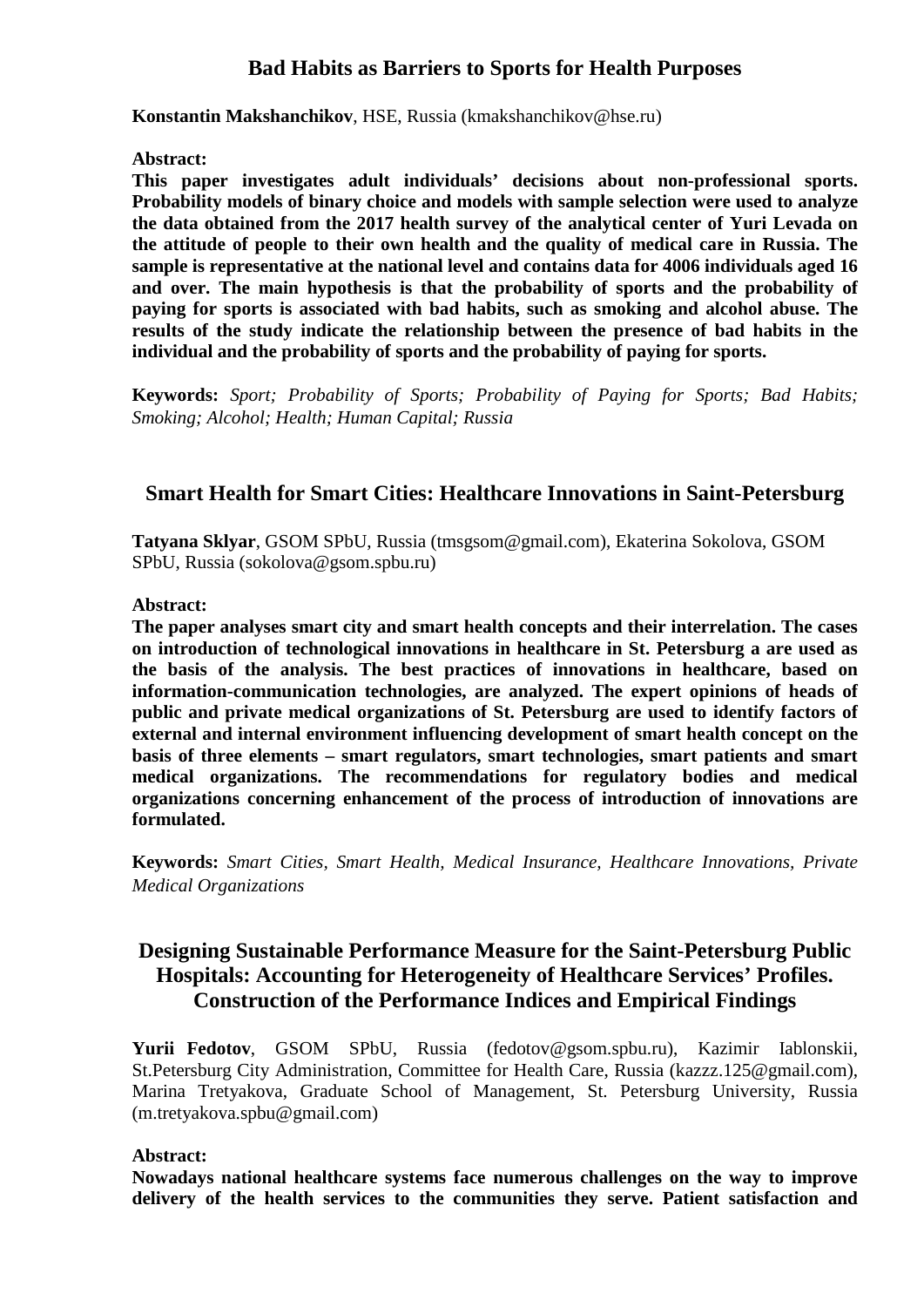**patient experience are becoming the front-and-center given trends within the healthcare as assumed by "patient-centered care model". Rapidly changing field of healthcare makes previous performance measurement models of hospitals no longer relevant.**

**The study develops the stakeholders' satisfaction approach to performance assessment. Particularly, it investigates sustainability of St. Petersburg public hospitals' ranking obtained from the overall performance index (OPI) estimated from general sample of the city's public hospitals. Sustainability of OPI based ranking implies that obtained ordering of the hospitals is invariant across the field-oriented subgroups of hospitals.**

**The 47 St.Petersburg public hospitals form 4 field-oriented subgroups of hospitals, which are believed to be more homogeneous as compared to the general sample. The study distinguishes the following subgroups: maternity hospitals, child hospitals, multi-specialty hospitals and special hospitals, which embraces the hospitals that do not belong to the first 3 subgroups.**

**The study highlights the most significant stakeholder groups as well as foreground quantitative and qualitative indices describing hospital's performance. The indices are**  further used to build the OPI of public hospitals. The multifaceted performance assessment **applies the Neely's concept of Performance Prism. It relies on the analysis of the stakeholder specific preferences. To reveal them Data envelopment analysis (DEA) and aggregated preferences indices system (APIS) are used.** 

**An OPI function for a general sample of 47 St.Petersburg public hospitals has been constructed for the specified stakeholders' preference patterns. Field-oriented cluster formation of hospitals served in place for testing the OPI's sustainability and comparisons of the OPI based ordering of the hospitals with those obtained from ranking within fieldoriented subgroup.**

**Keywords:** *Healthcare Organizations, Public Hospitals, Maternity Clinics, Performance Measurement, Neely's Performance Prism, Data Envelopment Analysis, Aggregated Preference Indices*

# **Information and Knowledge Management in Business Administration**

# **Identifying the Current and Future Events of Knowledge Hiding Through Reviews**

**Amitabh Anand**, SKEMA Business School, Universite Cote d'Azhur, GREDEG, France (enviamit@gmail.com)

#### **Abstract:**

**The significance of managing and sharing employee knowledge for successful organizational change, innovation, and for sustainable advantage has indeed been suggested by research since the last few decades. Despite numerous attempts to foster the sharing of knowledge in organizations, employees may not always be willing to share knowledge attributed due to personal beliefs or situational constraints leading to hiding of knowledge. This article provides a theoretical basis by identifying and illustrating the present and the possible myriad of knowledge hiding events by employees within organizations. The proposed framework can help organizations and managers to advance strategies like adopting organizational change, restructuring, or developing strategies to increase sharing of knowledge. By presenting promising avenues for future research are discussed with conclusion and limitations.**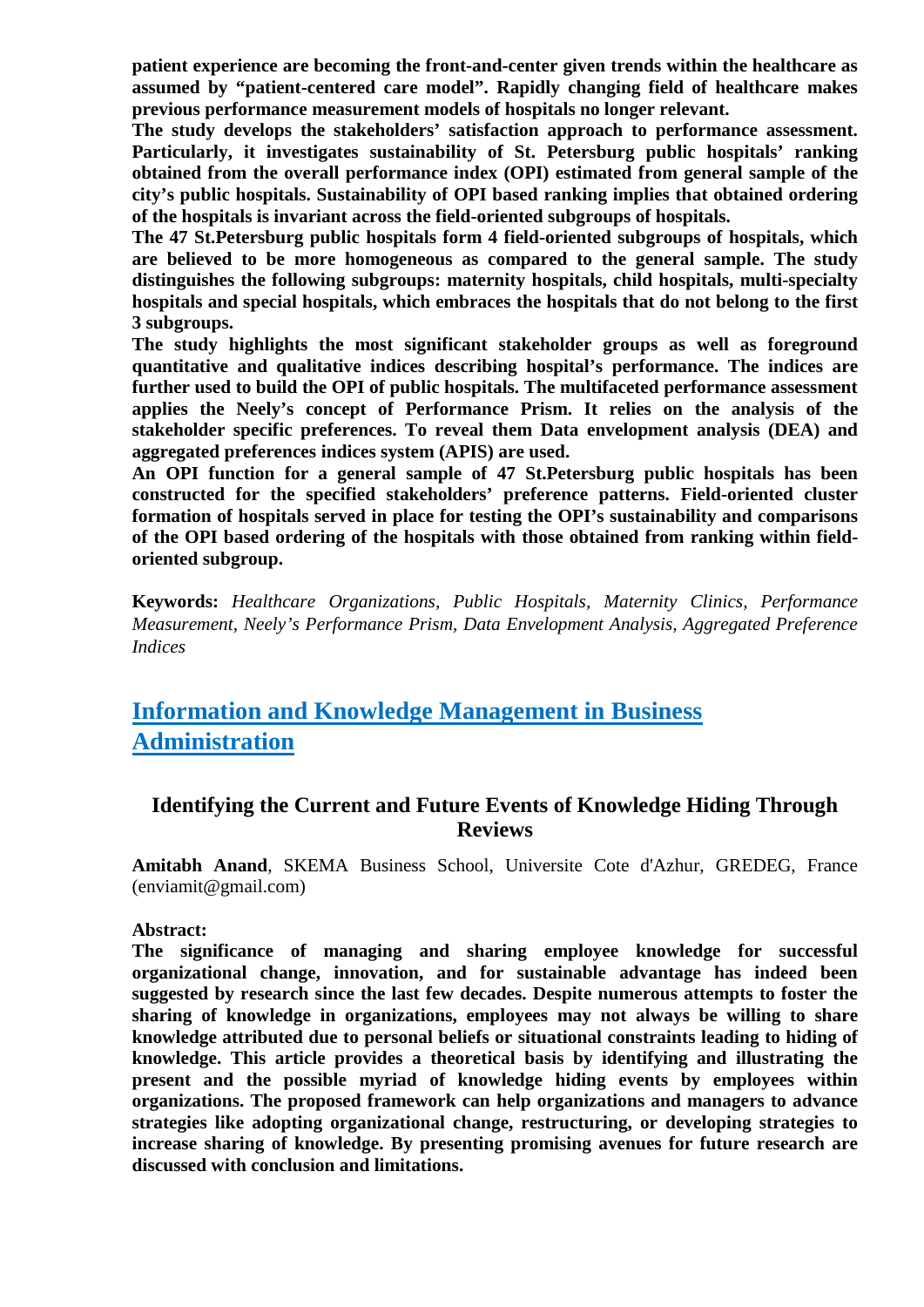**Keywords:** *Knowledge Hiding, Knowledge Hoarding, Knowledge Events, Knowledge Sharing, Knowledge Management, KM*

### **Knowledge Sharing in Cross-Functional Teams**

**Olga Belyak**, Ural State University of Economics, Russia (o.j.belyak@mail.ru), Elena Kalabina, Ural State University of Economics, Russia (kalabima@mail.ru)

**Abstract:**

**This article deals with the project of studying the influence of coordination mechanisms affecting the knowledge sharing when developing innovative products in organizations and cross-functional teams. The article is aimed at analyzing the influence of various coordination mechanisms on the knowledge sharing in cross-functional teams when developing innovative products. Such coordination mechanisms as formalization, bilateral relationship, informal socializing, and common views are taken for consideration analysis. As a result of the study, it is planned to determine the degree of influence of various coordination mechanisms on the knowledge sharing in cross-functional teams, which will allow developing effective strategies for managing the knowledge of these teams.**

**Keywords:** *Cross-Functional Teams, Knowledge Sharing, Coordination Mechanisms, Formalization, Bilateral Relationship, Informal Socializing, Common Views*

# **Managing Organizational Forgetting Effectiveness Factors in Russian Mechanical Engineering Companies**

**Evgeny Blagov**, GSOM SPbU, Russia (blagove@gsom.spbu.ru), Stefan Scherban, "Fact" JSC, Russia (Stephen.sherban@mail.ru)

#### **Abstract:**

**The paper investigates the effectiveness of various methods of organizational forgetting management (including counteracting accidental loss of necessary and supporting intentional unlearning of unnecessary knowledge) in Russian mechanical engineering companies. The methodology of the research is based on an econometric estimation of the influence of intensity of usage of several knowledge management practices on the organizational forgetting management effectiveness, applying regression analysis in the form of an ordered logit regression. The questions of the survey have been answered by respondents belonging to senior management of 81 companies. According to the results, a positive influence is exerted by intensity of regular analysis and documentation of critically important knowledge and knowledge gaps, control of quality of knowledge obtained from partners, and adaptation of the new knowledge to the existing; intensity of getting rid of knowledge having lost its actuality is negative. On the basis of the obtained results, recommendations are suggested considering the development of organizational forgetting management in Russian companies of mechanical engineering industry.**

**Keywords:** *Knowledge Management, Knowledge Sharing, Organizational Forgetting, Organizational Unlearrning, Mechanical Engineering*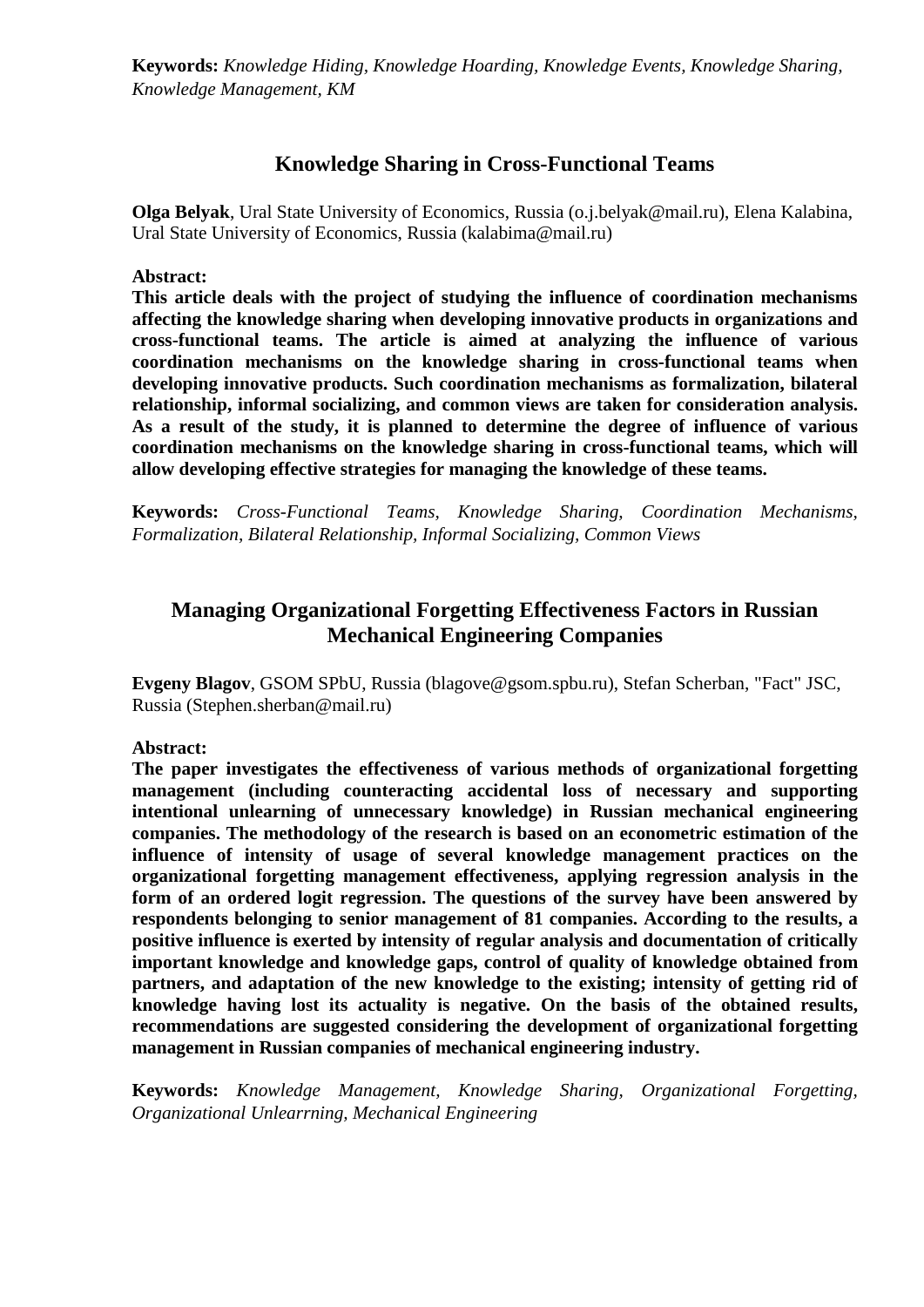### **Approaches to Delivering/Creating Students' Knowledge in The Digital Era: Inctructivism, Constructivism, and Connectivism**

**Vitaly Cherenkov**, GSOM SPbU, Russia (cherenkov@gsom.spbu.ru), Natalia Cherenkova, St. Petersburg State University of Economics, Russia (cherenkovanat51@gmail.com)

#### **Abstract:**

**"Purpose – The paper presents some theoretical suggestions and practical applications resulted from the work on studying an evolution of dominant teaching approaches applied in classes of economic schools in the chain "instructivism – constructivism – connectivism". Besides, here there is a criticism of excessive enthusiasm for a connectivist approach to teaching students in economic schools.**

**Design/methodology/approach – The said work is arranged as critical analyzing a representative set of relevant academic papers, textbooks and monographs that were mainly published abroad. A set of appropriate Internet blogs is also analyzed in the same way. Critical considerations concerning the connectivism approach are justified by appropriate academic works and comparative tests of students in the chosen discipline with a ban and permission to use the Internet, respectively. For an experimental testing students' creativity the dramatization method is used where a case on international marketing is taken as a scenario to be played by students.**

**Findings – While analyzing the content of the sources mentioned above an ambiguous attitude to different teaching approaches among academics is revealed in the said sources, while the vast majority of students are passionate about the Internet (especially when using mobile digital de-vices). However, primitive questions asked by a number of students during personal interviews (such as, a multiplication of two-digit numbers in the mind, basic knowledge of economic geography to solve the simplest logistical issues or defining Russian-language professional terms adequate to English ones and vice versus) showed their horrific Internet and digital devices addiction. This leads to the conclusion that it is necessary to use a ""weighted"" mix made up of all three approaches to teaching students. Then the instructivism is best suited for the initial stage of learning. The connectivism is very useful as a powerful source of information that a student should use when she or he has an advanced critical thinking. The constructivism should remain a dominant approach developing students' creative and critical thinking**

**Originality/value – The present paper, in our mind, covers a lacuna in the field of research de-scribed above, namely: (1) a comparative analysis of three teaching approaches is done; (2) the connectivism approach has been criticized reasonably but its use as a powerful auxiliary tool is noted; (3) the drama method is defined as a field for testing students' creativity and capacities in solving business problems; and (4) a draft of future of further research is presented".**

**Keywords:** *Connectivism, Constructivism, Dramatizing Business Cases, Instructivism, Knowledge Consumption, Knowledge Creation*

# **Emergence of Knowledge Management in Russia: Towards Legitimacy for Practice**

**Elvira Grinberg,** Graduate School of Management, St. Petersburg University, Russia (elviramitim@gmail.com), Louisa Selivanovskikh Graduate School of Management, St. Petersburg University, Russia (louisa.selivanovskikh@gmail.com), Anastasiia Pleshkova, Graduate School of Management, St. Petersburg University, Russia (pleshkova@gsom.pu.ru)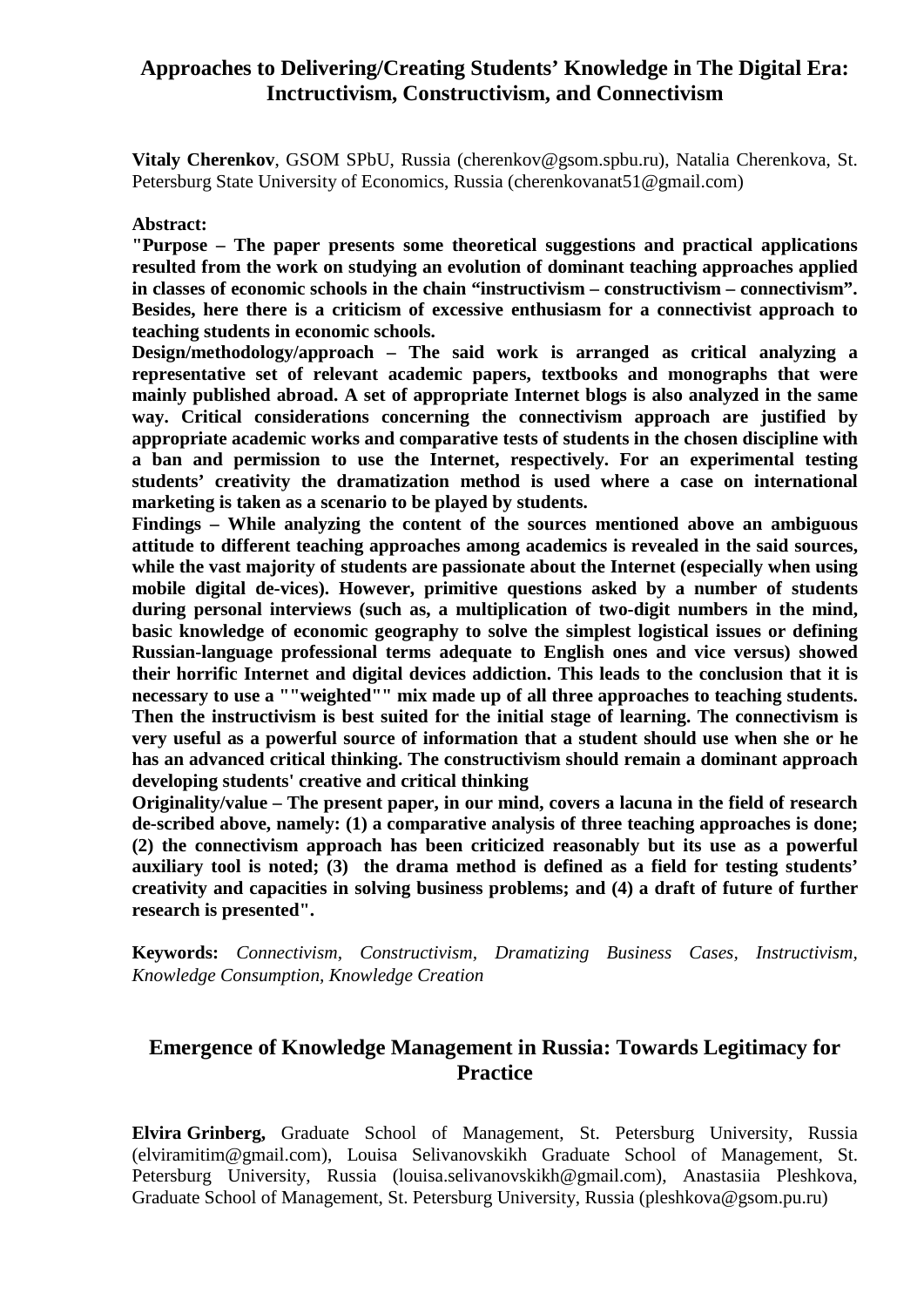#### **Abstract:**

**The explicit assumption of the knowledge-based view of the firm is that knowledge is an organization's most valuable resource for the creation of a competitive advantage. This suggests that knowledge resources, along with the knowledge-related policies, practices, processes and technological tools, are necessary components for a firm's survival and success in the modern volatile, uncertain, complex and ambiguous world; and it becomes quite clear that firms – considering the present economic, political and social trends that are tangibly reshaping the business landscape – cannot remain globally competitive by basing their strategy primarily on 'traditional' tangible resources. The advancing globalization forces, digitalization of business, technological evolution, etc. – all of these exogenous factors have facilitated the emergence and formation of knowledge management. Although the popularity of knowledge management has been steadily increasing over the last decade, pertinent literature has had little conversation about the legitimation of knowledge management and related practices in non-Western contexts, including countries of CEE and the Former Soviet Union (known as transition economies). In this article we reflect upon the emergence of knowledge management in Russia and offer context-specific explanations as to how knowledge management practitioners seek legitimacy with different constituencies.**

**Keywords:** *Russia; Knowledge Management Emergence; Pragmatic Legitimacy; Moral Legitimacy; Cognitive Legitimacy; Transition Economy*

### **Towards Conceptualization of ISO Standards for Knowledge Management in Organizations**

**Dmitry Kudryavtsev**, Graduate School of Management, St. Petersburg University, Russia (d.v.kudryavtsev@gsom.spbu.ru)

#### **Abstract:**

**In order to be competitive and survive in knowledge economy, enterprises must be knowledge-driven nowadays. It means that knowledge must be a key value-creating resource for such organizations and knowledge management system must be embedded into overall enterprise management system. Knowledge management now is not only a possible best practice of industrial leaders and a topic of academic research, but also a "must have" element of every company. It is reflected in recent inclusion of knowledge management within ISO 9001:2015 and in ISO 30401 standard, which specifies requirements for knowledge management systems. Now ISO requirements for knowledge management are distributed between these standards and are not conceptualized, so usage of these standards is complicated. This paper conceptualizes and merges knowledge-related requirements from ISO 9001:2015 and in ISO 30401 standards. Such conceptualization may help companies to develop their own knowledge management framework. The paper also establishs links between ISO 30401 standard and two theoretical models – PDCA cycle from total quality management and SECI model from knowledge management.**

**Keywords:** *Knowledge-Driven Organization, Knowledge Management, Knowledge Transformation, ISO Standards, ISO Requirements Management System*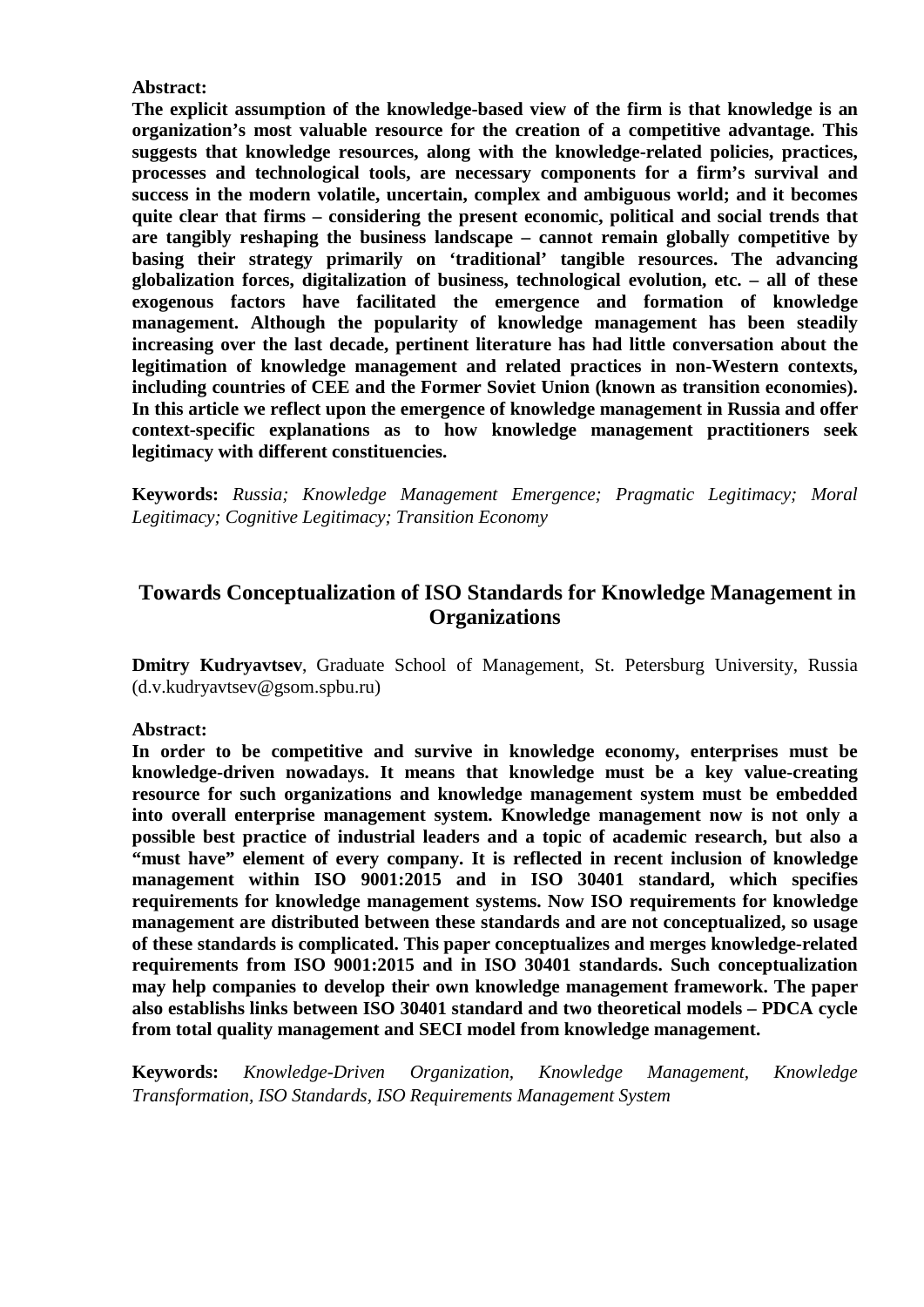### **A Knowledge Graph for Course Modules as an Efficient Information Management System for HEI**

**Vera Gisbertowna Meister,** Brandenburg University of Applied Sciences, Germany (vera.meister@th-brandenburg.de), Wenxin Hu, Brandenburg University of Applied Sciences, Germany (wenxin.hu@th-brandenburg.de)

#### **Abstract:**

**During the overall digital transformation, Information Management Systems are also gaining in importance at HEI. Semi-structured descriptions of course modules, so-called module catalogs, are among the essential constituent and quality-assuring information artifacts for study programs at HEIs. In addition, they meet the valid information needs of a wide range of stakeholders. Basic quality and structural requirements for module descriptions are defined by European and national guidelines, which, however, leave the local actors a great deal of leeway. The systems currently in use provide inadequate support for academic processes. The paper suggests a Knowledge Graph-based Information Management System to overcome the shortcomings observed. The results are derived from a qualitative research and a prototypical implementation in a German HEI.**

**Keywords:** *Digital Transformation, HEI Domain Ontology, Digital Module Catalog, Knowledge Graph-Based Information Management System, It Support of Academic Processes*

### **Study of Hotel Satisfaction of Visitors Based on Booking.com`s Online User Reviews**

**Dmitriy Okhrimenko**, NRU HSE, Russia (dmitriiohrimenco@gmail.com)

#### **Abstract:**

**The present paper describes a study of customer satisfaction of hotels based on onlinereviews of users of Booking.com. The main object of the research is to study the aspects of satisfaction with the characteristics of hotels and to create recommendations based on the study for companies that own hotels and hotel-like formats. The research includes theoretical part which contains studying of theoretical aspect of customer satisfaction and literature review of previous studies of customer satisfaction based on online reviews, and empiric research based on methods of machine learning and natural language processing. The database for the research was obtained from reviews of European hotels from the online platform Booking.com which contains 515,000 customer reviews and scoring of 1493 hotels across Western Europe. As a result, we will create a study design that will be used to analyze feedback from hotel industry and related industries.**

**Keywords:** *Guest Satisfaction, Hotels and Tourism, Machine Learning, Natural Language Processing, Online Reviews*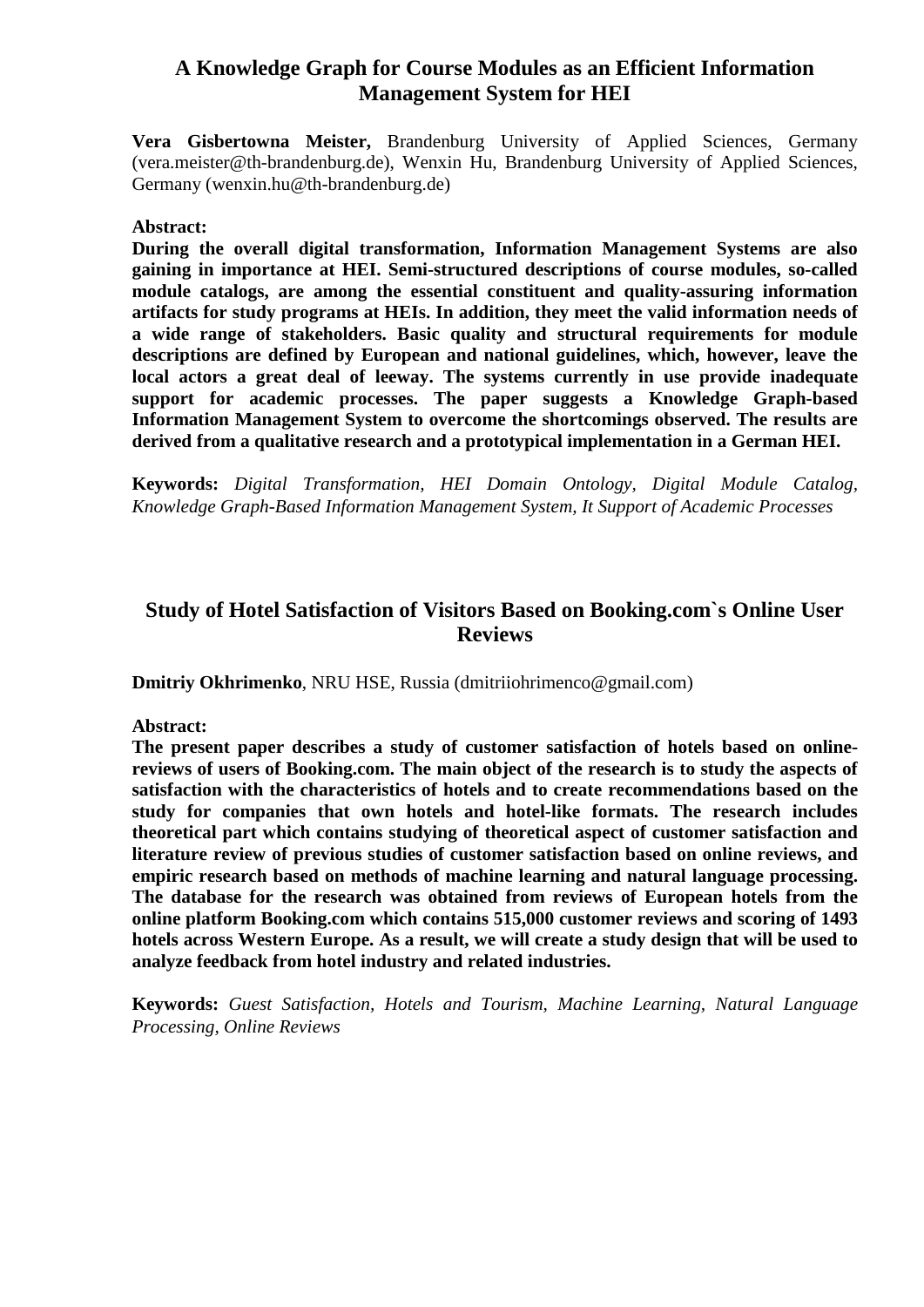### **Managing Knowledge in Developing Countries: An Analysis of Implementation of KM Initiatives in Organizations in Chile Between 2015- 2019**

**Gregorio Prez Arrau,** ChileUniversidad de Santiago de Chile (gregorio.perezarrau@usach.cl)

#### **Abstract:**

**Recently, the emerging concept of knowledge management (KM) has captured increasing interest in organizations in Chile. However, although there is growing interest of managers in this subject, there is a significant lack of research on KM experiences in organizations in Chile and how these projects have been put into practice, how organizational and cultural barriers influence the development of KM programs and what results have been achieved. This paper seeks to contribute to the debate on the importance of the context in carrying out KM policies and practices in organizations by describing fifteen cases of KM initiatives carried out in Chile between 2015 and 2019. The data collected suggests that, presently, KM is an important issue for Chilean organizations and that managers have become aware that, in the new economy, knowledge is a critical resource of competitive advantage. Secondly, the origin of most of these initiatives lies in the human resources units or 'ad hoc' teams created merely for the purpose. Also, it was found that most of the initiatives described started in the last five years, suggesting that KM is a very recent phenomenon in the Chilean business environment.**

**Keywords:** *Knowledge Management, Emerging economies, Chile, Cases, Organization Studies, Organizational Learning*

### **Understanding the Phenomenon of Innovation Labs**

**Francesco Santarsiero,** University of Basilicata, Italy (francesco.santarsiero@unibas.it), Daniela Carlucci, University of Basilicata, Italy (daniela.carlucci@unibas.it), Giovanni Schiuma, University of Basilicata, Italy (giovanni.schiumai@unibas.it)

#### **Abstract:**

**Innovation is a high-risk process that hides various uncertainty factors and several barriers. The key challenge is how to innovate successfully and to cope with the innovation pace, rather than decide if it is worth innovating or not. Since the last decade, Innovation Laboratories are increasingly emerging as creative environments in support of innovation processes of organisations. The interest on Innovation Labs is growing in economic markets. However, to date there is a lack of exhaustive studies on the topic and the term Innovation Lab does not have an agreed definition. Moreover, definitions found in the academic literature, all refer to structural and functional traits, leaving aside aspects referring to a management philosophy based on approaches, mindset or tools. This paper aims to investigate the role of the creation and use of Innovation Labs to support organisations' innovation. Drawing on a literature review and through a taxonomy that compares the most relevant studies describing Innovation Labs adopting different perspective of analysis, this research proposes an exhaustive working definition of Innovation Laboratories.**

**Keywords:** *Innovation Lab; Innovation Development; Collaborative Innovation, Taxonomy Framework, Open Innovation*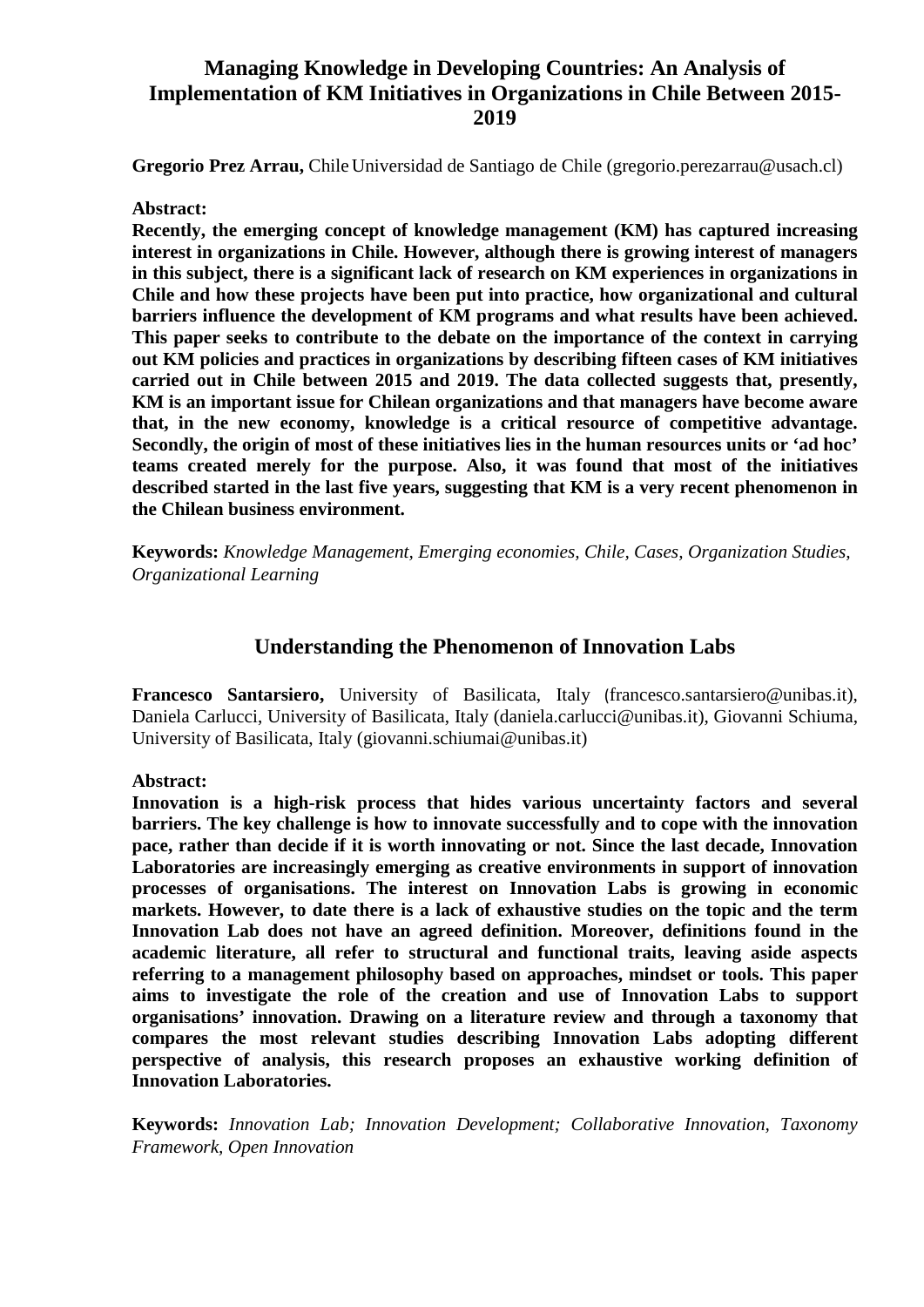# **Usage of Design Thinking and project-based learning for soft skills development**

**Elvira Strakhovich,** GSOM SPbU, Russia (e.strakhovich@spbu.ru)

#### **Abstract:**

**The study's result is the structure of the model for assessing companies' digital transformation readiness. The model allows to identify barriers to digital transformation considering not only the companies' current state but its previous development. The structure of the model includes the domains "Systematic management", "Business processes", "Enterprise architecture", "Using of data", "Human Resource Readiness" and corresponding characteristics. The characteristics, specifying the parameters of readiness in the context of domains, are formed in appliance with management methodologies and verified by practical cases.**

**Keywords:** *Keywords: Design Thinking, Soft Skills Development, Project-Based Learning, Multicultural Environment*

# **International Strategy of Emerging Market Firms**

### **Institutions and Comparative Advantage in Services Trade**

**Victor Arshavskiy**, BEROC, Belarus (victor.arshavskiy@gmail.com), Arevik Gnutzmann-Mkrtchyan, University of Hanover, Germany (av mkr@fastmail.fm), Aleh Mazol, BEROC, Belarus (mazol@beroc.by)

### **Abstract:**

**Recent studies have highlighted the role of human capital and good economic institutions in establishing a comparative advantage in trade in complex institutions-intensive goods. We show that the effect of institutions on comparative advantage in services trade is quite different: in fact, countries with bad institutions rely significantly more on service export. More specifically, as the quality of institutions deteriorates, the share of information technology sector (ICT) services export in total ICT export increases significantly and countries with worse institutions get a substantial comparative advantage in the provision of ICT services. This is especially applicable to transitional economies characterized by high, arguably exogenous, human capital at the level of most advanced countries.**

**Keywords:** *Service Trade, ICT Services, ICT Goods, Human Capital, Economic Institutions, Transition Economies, Comparative Advantage*

### **Empirical Analysis of Factors Affecting the Choice of Bank for Firm Exports**

**YuliyaAveryanova,** Higher School of Economics, Saint-Petersburg, Russia (javeryanova@hse.ru), Anna Fedyunina, Higher School of Economics, Saint-Petersburg, Russia, (afedyunina@hse.ru)

### **Abstract:**

**In this paper, we investigate whether firms choosing internationalized banks to export have higher export intensity than firms working with non-internationalized banks, keeping other factors constant. Our hypothesis is based on the transmission of foreign market**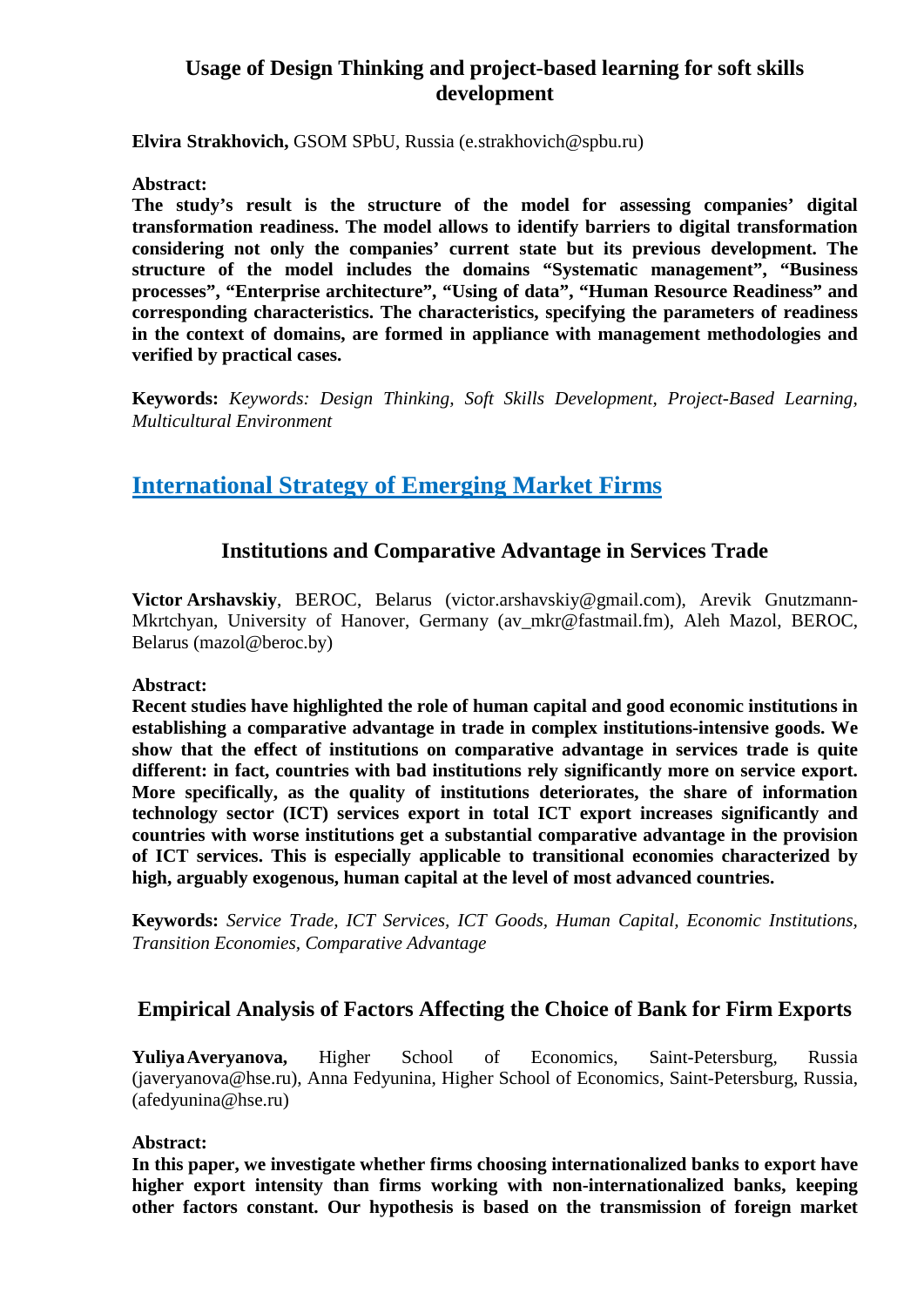**knowledge from banks to firms, which helps to decrease information barriers of international trade. Most of the papers focus on financial influence of banks on firms. Our research hypothesis is that exporting using internationalized banks increases a firm's export intensity. We test the hypothesis using instrumental variables (IV) regression based on the data of the Federal Customs Service of Russia. The data on banks is gathered from RUSLANA database and Spark-Interfax database. Increasing export intensity might be effective for firms because it leads to export expansion. Therefore, supporting international banks and their relationships with exporters could be valuable. We expect to find a positive relationship between a firm's export intensity and internationalization of the firm's financing bank while considering a number of firms'and banks' characteristics.**

**Keywords:** *Internationalization, Firm-Bank Relationships, Export, Export Intensity, Foreign Banks, Russian Economy*

### **Interdependence and Constraint Absorption in Export Organisations**

**Ioannis Christodoulou,** GSOM SPbU, United Kingdom (ichristj@gmail.com)

**Abstract:**

**This research tries to add a new dimension to the notion of the relationship between interdependence and constraint absorption which is central to the organisational research by adding a new International Business perspective on these two important tenets. We first propose that in contrast to four distinct conditions of interdependence and constraint absorption evidenced from the literature, our research findings support the first three conditions. These three conditions expose the focal export firms' absorption of institutional and resource constraints by entrenching their strategic interests to fit in with the home resource partners in a non-equity alliance but this strategic fit does not keep with the institutional fit that produces the resource constraints. We explain that the non-equity strategic alliance is in conformity to the institutional constraints where the strategic fit of the alliance keeps the institutional fit signifying consensus to institutional settings.**

**Keywords:** *Institutional and Resource Constraints, Interdependence and Constraint Absorption, International Business, Export Firms, Strategic Alliances*

### **Strategic Decisions on Export Expansion Markets Choosing in the Context of Emerging Strategy**

**Nikolay Dimitriadi,** Rostov State University of Economics, Russia (ndimitriadi@yandex.ru), Oxana Voronkova, Rostov State University of Economics, Russia (vipoksanka@yandex.ru)

**Abstract:**

**The paper contains the description of an authors' original method of target markets choosing for Russian manufacturers when internationalizing their economic activity. The authors suggest to take into account when choosing the most perspective foreign markets for export interventions the following three factors: the market's attractiveness, cash flow in foreign trade by specific materials and general level of international cooperation of the analyzed country with Russia. The general level of international cooperation with Russia can be evaluated using a complex index calculated for each country by data characterizing import from Russia volume and its dynamics, transport accessibility, GDP volume and its dynamics, and some other indexes. Initially (on the first step of the method implementing)**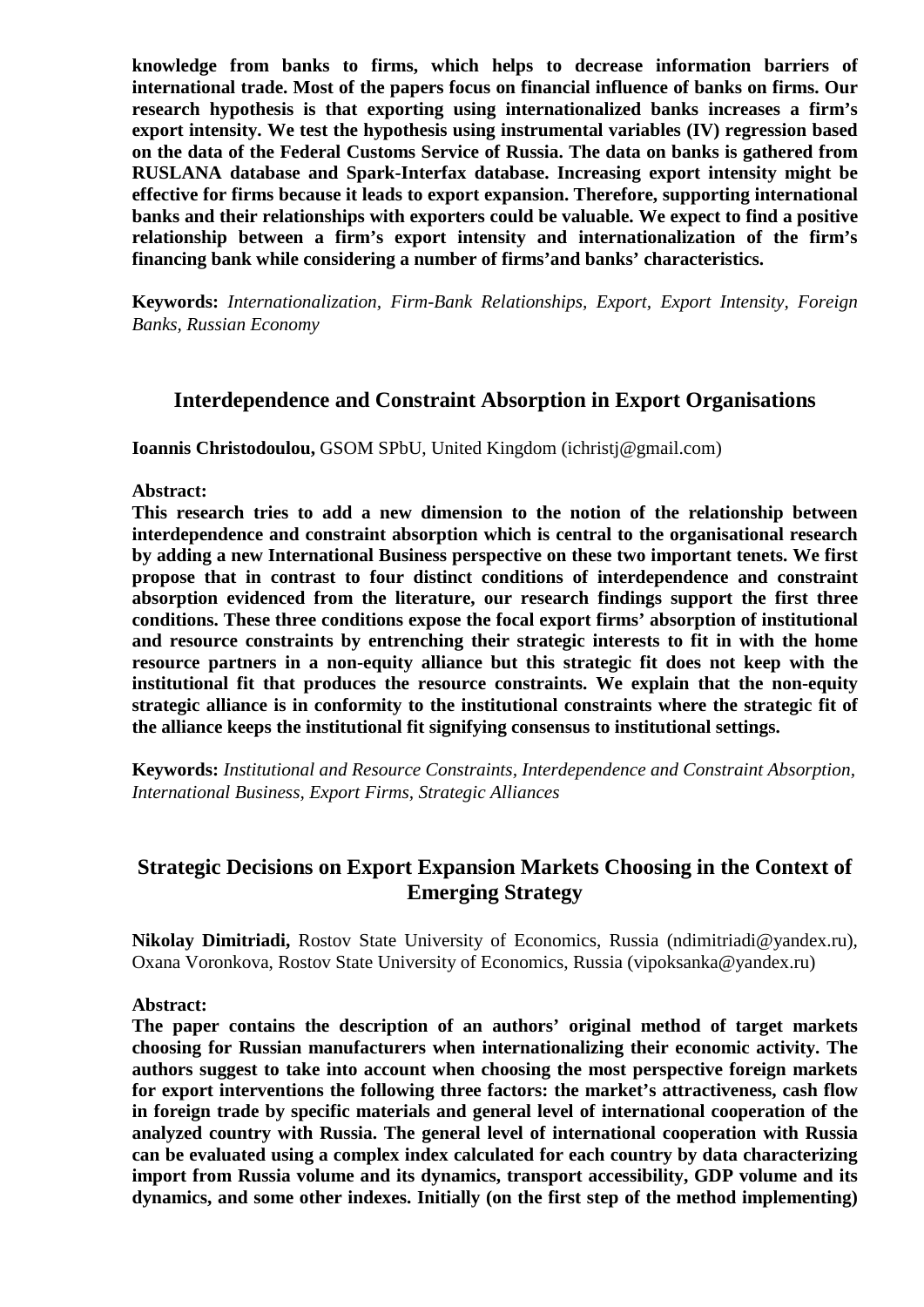**countries with the biggest negative cash flow in foreign trade by specific textiles (fibres) are identified. Then (on the second step) the authors recommend to use for identifying the most perspective foreign target markets levels of market size and market growth (from one side) and a general level of international cooperation of the analyzed country with Russia (from other side).**

**Keywords:** *Strategic Decision, Market Size, Target Market, Market Selection, Export Expansion, Emerging Strategy*

### **AI Impacts on Sustainability Strategies of Energy MNEs from Emerging Economies**

**Olga Garanina,** GSOM SPbU, Russia (olgagaranina@hotmail.com), Abramova Anna, MGIMO-University, Russia (anna.vl.abramova@gmail.com), Piskulova Natalia, MGIMO-University, Russia (n.piskulova@mail.ru)

#### **Abstract:**

**Digitalization is expected to play a significant role in the transition towards low-carbon energy systems, to respond to climate change, environmental pollution and natural resource constraints challenges. The paper examines the factors underlying the use of AI in the sustainable strategies of energy MNEs, possible short term and long term direct and indirect benefits, problems that MNEs are facing while pursuing these strategies. The research method is based on deep interviews. For the research the energy MNEs from emerging markets are considered. Our intention is to provide a holistic study of AI impacts on competitiveness of energy MNEs, with a specific focus on sustainability performance.**

**Keywords:** *Artificial Intelligence, MNEs, Sustainability, Strategy, Competitiveness, Energy, Emerging Economies, Russia*

### **Reconceptualising Political Risk: Types, Nature, and Ways to Deal with It**

**Yulia Muratova,** Aarhus University, Denmark (yulia.muratova@mgmt.au.dk), Gerhard Schnyder, Loughborough University London, United Kingdom (G.Schnyder@lboro.ac.uk),<br>Liudmyla Svystunova, Loughborough University London. United Kingdom Liudmyla Svystunova, Loughborough University London, United Kingdom (L.Svystunova@lboro.ac.uk)

#### **Abstract:**

**The increasing globalisation of firm activity has led to an increasing exposure of multinational firms engaging in foreign direct investment to a variety of political risks. Political risk literature has distinguished different types of political risks, in particular continuous and discontinuous and regular versus episodic risks. In this paper, we argue that the empirical literature on emerging markets hints at a large variety of political risks, which cannot easily fit into these simple dichotomies. While existing reviews focus on theoretical perspectives, we review the empirical literature on political risk to assess the phenomena that have been studied as sources of political risk. We categorise these empirical phenomena according to the type, source and nature of risk involved. We then draw on the non-market strategy literature to discuss empirically observed and theoretically possible response strategies by multinational firms and their effectiveness across contexts.**

**Keywords:** *Political Risk, FDI, Non-Market Strategy*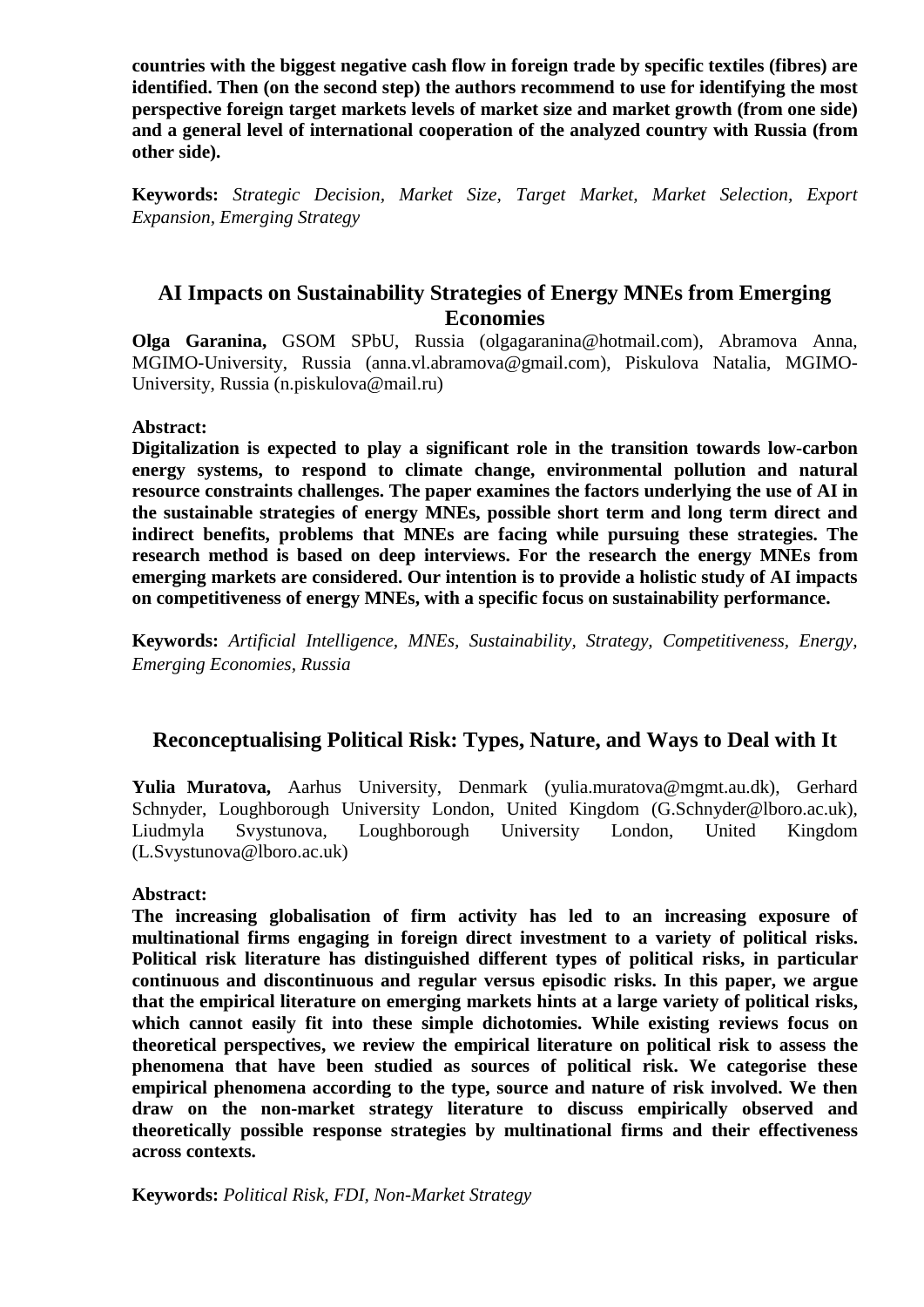# **Strategy Management of Fisheries, Livestock and Agriculture Resources as a Leading Sector in Supporting the Indonesia and Timor Leste Border Area Development Program in Belu Regency**

**Chaterina Agusta Paulus**, Nusa Cendana University, Indonesia (chatepaulus@undana.ac.id), Emil Azmanajaya, Balikpapan State Polytechnic, Indonesia (emil.azmanajaya@poltekba.ac.id), Marthen Robinson Pellokila, Nusa Cendana University, Indonesia (marthenrobinsonpellokila@yahoo.com), Yohanis Umbu Laiya Sobang, Nusa Cendana University, Indonesia (umbusobang@gmail.com)

#### **Abstract:**

**The concept of Nawacita which builds Indonesia from the periphery has become a passion for local governments in planning their regional development by optimizing rural resources to improve the economy and welfare of rural communities. Belu border area has a low HDI of 59.72 and the percentage of poor people reaches 14.58%. Therefore, the economic acceleration in Belu can only be done through optimizing the management of superior sectors through technological innovation, so as to have an economic impact for the region and its people. The economic contribution in Belu is dominated by agriculture, livestock, fishery and forestry sectors. The purpose of this research is to find resource management strategies from the leading sectors of fisheries, livestock and agriculture so as to provide economic benefits for the community, especially in the border area.**

**Keywords:** *Strategy Management, Fisheries, Livestock, Agriculture, Border Region, Leading Sector, Belu Regency, Indonesia, Timor-Leste*

# **Success and Specifics of Market Entry Strategies of Swiss SME's to the Russian Market in 2011 and 2019**

**Daniel Rehmann,** RussiaContact, Russia (dredl@hotmail.com), Natalia Ursul, HSE Russia (natalia.ursul@gmail.com)

**Abstract:**

**The paper investigates the success of market entry strategies of Swiss SME's to the Russian market in 2011 and 2019. Not only multinational Swiss companies are present in the Russian market but also small & middle sized ones which have specialized in certain market niches.**

**Based on qualitative descriptive analysis, this paper compares various market entry strategies used by Swiss companies in 2011 and 2019 for the Russian market, considering the different economic environment in Russia since 2014.**

**Keywords:** *Market Entry of SMEs, Internationalization of SMEs, Cross-Cultural Management, Market Barriers, Russian Economy after 2014, Emerging Markets*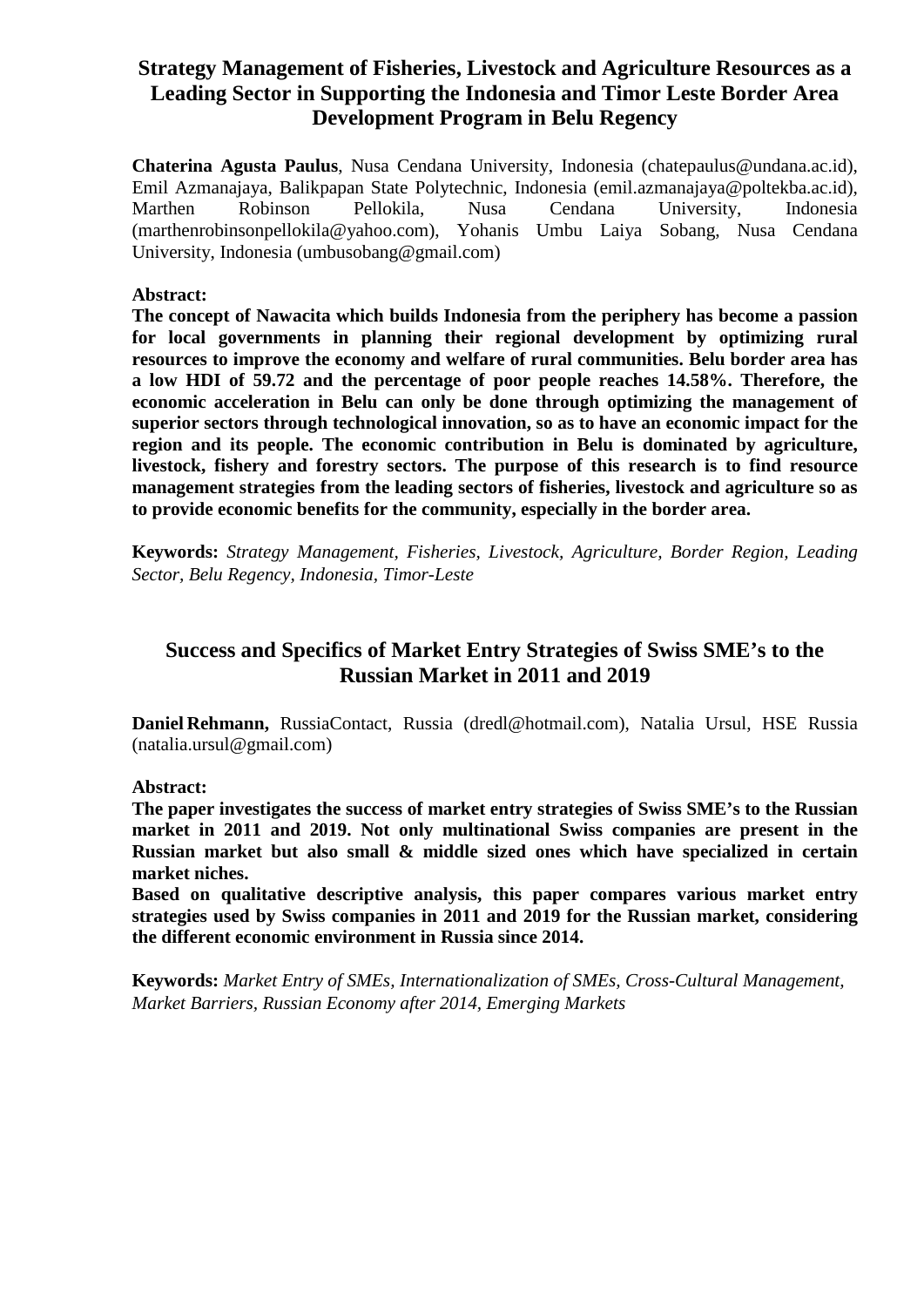### **Resource Harmonization in Subsidiary Mandate Earning and Gaining in China**

**David Schulzmann,** Aalborg University, Denmark (schulzmann@business.aau.dk), Marin Marinov, Aalborg University, Denmark (marinov@id.aau.dk), Yimei Hu, Aalborg University, Denmark (yimei@id.aau.dk)

#### **Abstract:**

**This paper focuses on the responses of the dynamic changing eco-system in China of how foreign MNE subsidiaries have gained or earned their mandates over time. This continuous transformation has been accompanied by willingness of foreign MNEs to internationalize R&D and innovation activities in search for new knowledge and capabilities outside of their home market. Until now, research has not focused on differentiating the role of internal resource distribution in relation to mandate gaining or earning. We take into consideration the national context of China, the different industry context between B2B and B2C, and the resource allocation within the corporate network. Furthermore, we differentiate between the proactivity and passivity of foreign MNE subsidiary mandate development. Based on 75 semi-structured interviews from two in-depth case studies collected during two sequential four-months research stays, this study investigates the difference in the evolutionary subsidiary mandate development processes either by earning or gaining. The two different processes have impact on how resources are available, distributed, harmonized, and utilized between the subsidiary and the corporate network. This study is subject to some limitations and potential for future research. For example, only the subsidiary perspective has been taken into consideration. This means that there is a potential for future research to focus on the headquarters' perspective on the evolutionary mandate process by earning or gaining.**

**Keywords:** *China; Earning; Evolutionary Process; Gaining; Multinational Enterprises Resource-Based View; Subsidiary Mandate*

### **Russian Food Products Penetrate Chinese Market: A Strategy to Overcome the Liability of Foreignness**

**Liudmila Veselova**, School of International Relations St. Petersburg University, Russia (l.veselova@spbu.ru), Anna Veselova, Graduate School of Management St. Petersburg University (a.s.veselova@gsom.spbu.ru)

#### **Abstract:**

**At the end of the 20th century China has opened its domestic market to imported food. Considering the fact that in 2019 China has increased import duties for 128 goods for the USA, Russian food producers have a great potential to serve Chinese consumers. At the moment, Russian goods are poorly represented in non-border cities, however, due to the development of e-commerce, state support of Russian import and the activities of various intermediaries, Russian entrepreneurs have lots of opportunities to take their niche in the Chinese market. Through the survey of Chinese consumers, the study identifies major drivers and obstacles for market penetration by Russian producers and develops a set of practical recommendations to stimulate these processes.**

**Keywords:** *China, Food, Import, Liability of Foreignness, Russia*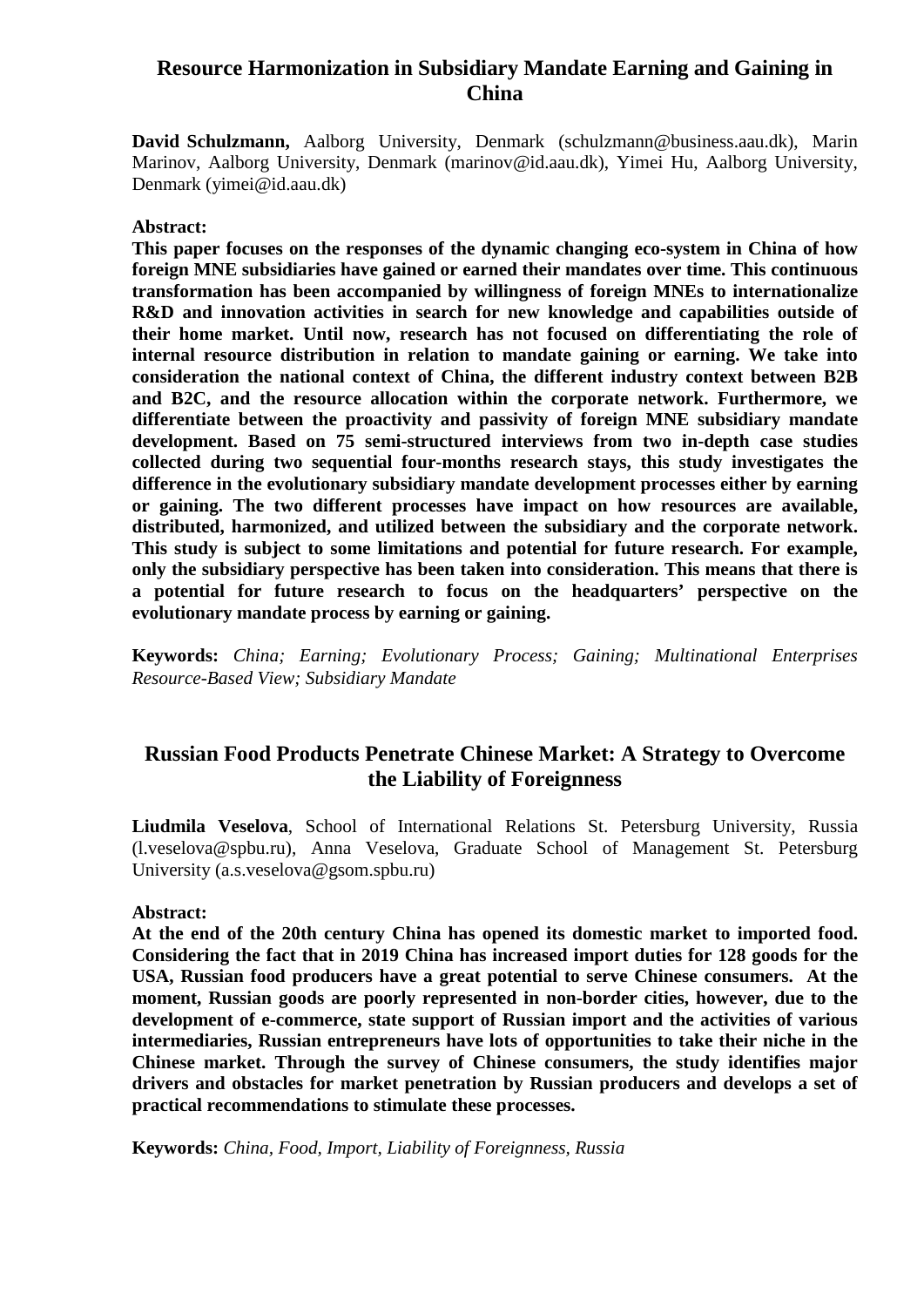# **Alternative Managerial Strategy to Finance Company Based in Developing Countries (by the Example of GAZ Group LLC)**

**Matlubakhon Zohidova,** Plekhanov Russian University of Economics, Russia (mzohidova@mail.ru)

#### **Abstract:**

**This paper investigates the international strategy of lean production used by most Japanese enterprises in automobile industry. The strategy of lean production becomes the part of a comprehensive managerial strategy which was developed and proposed by the author to GAZ Group LLC in the process of undergoing research and practical training. The author added a lever for financing the company's projects to this complex strategy that aims to attract funds from the company's employees and managers salaries. The results of the research show that implementation of this strategy of financing the company's projects is possible and has quite promising outcomes in the period of economic decline such as liquidity trap or economic sanctions.**

**Keywords:** *liquidity trap, developing countries, managerial strategy, lean production, automobile industry, GAZ Group LLC*

### **Risk in Internationalization: Literature Review and Research Agenda**

**Jonas Eduardsen**, Aalborg University, Denmark (jse@business.aau.dk), Svetla Marinova, Aalborg University, Denmark (svetla@business.aau.dk)

#### **Abstract:**

**The paper synthesizes key themes on risk in international business (IB) research with the aim take stock of integrated knowledge on internationalization and risk that can help identify avenues for future research and inform management decisions. Based on an indepth review of 134 internationalization risk-related studies, we develop an integrated framework highlighting the interdependencies between risk and internationalization, illustrating strategies for minimizing downside risk when expanding internationally, and identifying factors that shape managers' assessment of risk in international contexts. Finally, we discuss the directions for future research on risk implications of international expansion, the impact of risk on internationalization strategies, and the ways in which firms identify and deal with risks associated with internationalization. Accordingly, our study contributes to extant knowledge by presenting a systematic accumulation of existing research through identifying and discussing contested findings, developing an integrated framework, and drawing out promising future research avenues on risk in internationalization.**

**Keywords:** *Risk; Risk Management; Internationalization; Multinationality; Systematic Review; Narrative Synthesis; Bibliometric Analysis; Bibliographical Coupling, Risk Mitigation*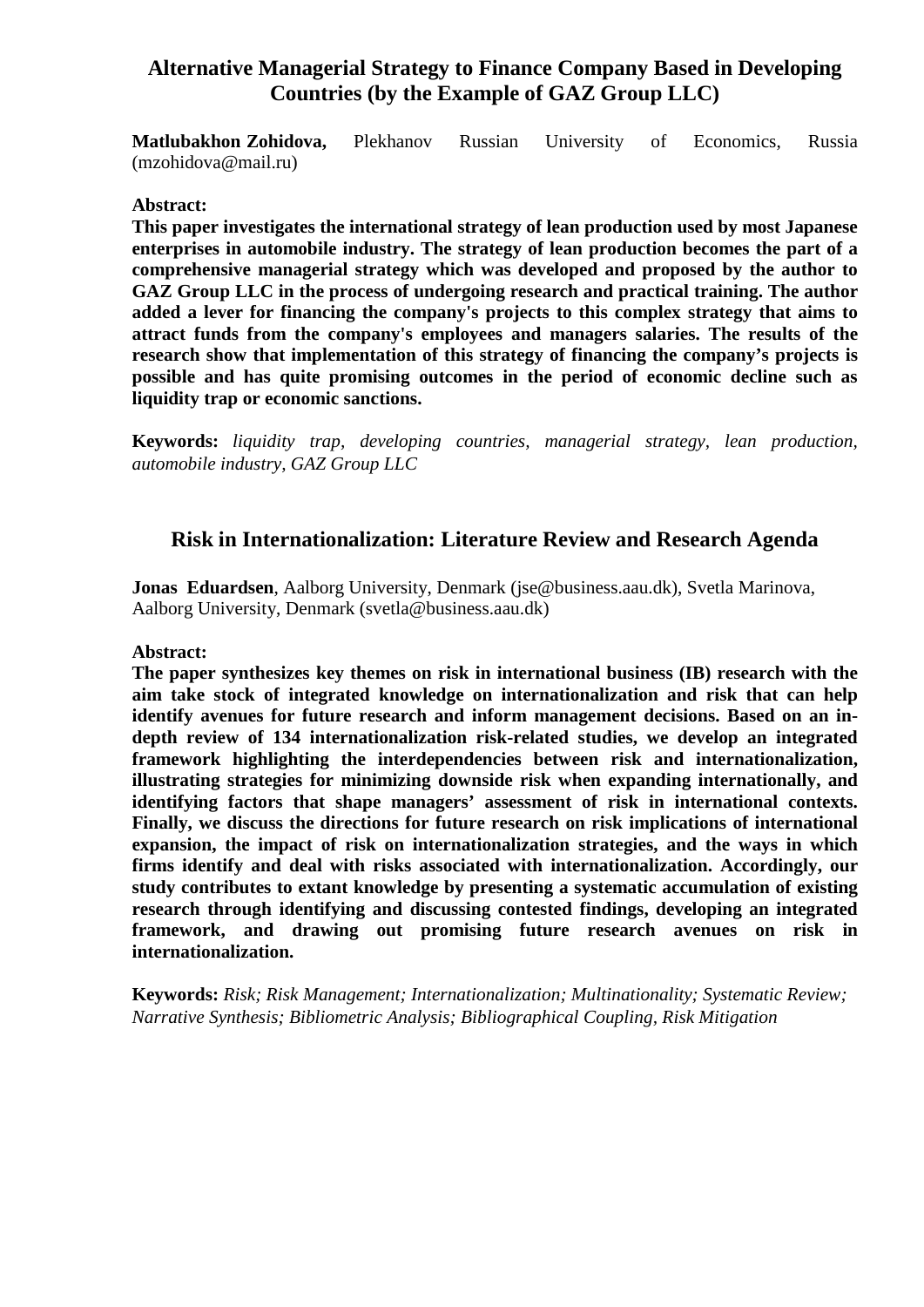### **Risk Perception in Internationalisation and Context**

**Svetla Marinova,** Aalborg University, Denmark (svetla@business.aau.dk), Jonas Eduardsen, Aalborg University, Denmark (jse@business.aau.dk), Joanna Karmowska, Oxford Brookes University, United Kingdom (jkarmowska@brookes.ac.uk), John Child, Universities of Birmingham and Plymouth, United Kingdom (j.child@bham.ac.uk), Said Elbanna, Qatar University, Qatar (selbanna@qu.edu.qa), Linda Hsieh, SOAS University of London, United Kingdom (hh24@soas.ac.uk), Rose Narooz, University of Glasgow, United Kingdom (rose.narooz@glasgow.ac.uk), Pushyarag Puthusserry, University of Sussex, United Kingdom (p.n.puthusserry@sussex.ac.uk), Terence Tsai, Yunlu Zhang, China-Europe International Business School, China (tterence@ceibs.edu), Yunlu Zhang, China-Europe International Business School, China (zlulu@ceibs.edu)

#### **Abstract:**

**This paper relates managers' risk perceptions in SME internationalisation to context by drawing upon situated cognition theory to explore how context shapes decision-makers' different perceptions of risk in firm internationalisation. It contributes to extant knowledge on risk by developing a systematic tree map on perceived risks based on primary data from 180 interviews in six different country contexts and three industry sectors, and by showing what similarities and differences exist in the risk perceptions of SME internationalisation decision-makers across countries and industries. We suggest that the core types of risk can be described as a combination of outside-in and inside-out conditioning related to: (1) Legitimation and compliance, (2) Change and volatility, (3) Opportunism and betrayal, and (4) Strategy making and execution. These core risk perception groups may have a different degree of manifestation in view of the firm-specific objectives and goals. Finding show that country context conditions more prominently affect all main SME internationalisation perceived risks, whereas industry context conditions are most important in risk perceptions of legitimation and compliance.**

**Keywords:** *Perceived Risk, SME Internationalisation Decision-Makers, Context, Legitimation and Compliance, Change and Volatility, Opportunism and Betrayal, Strategy Making and Execution*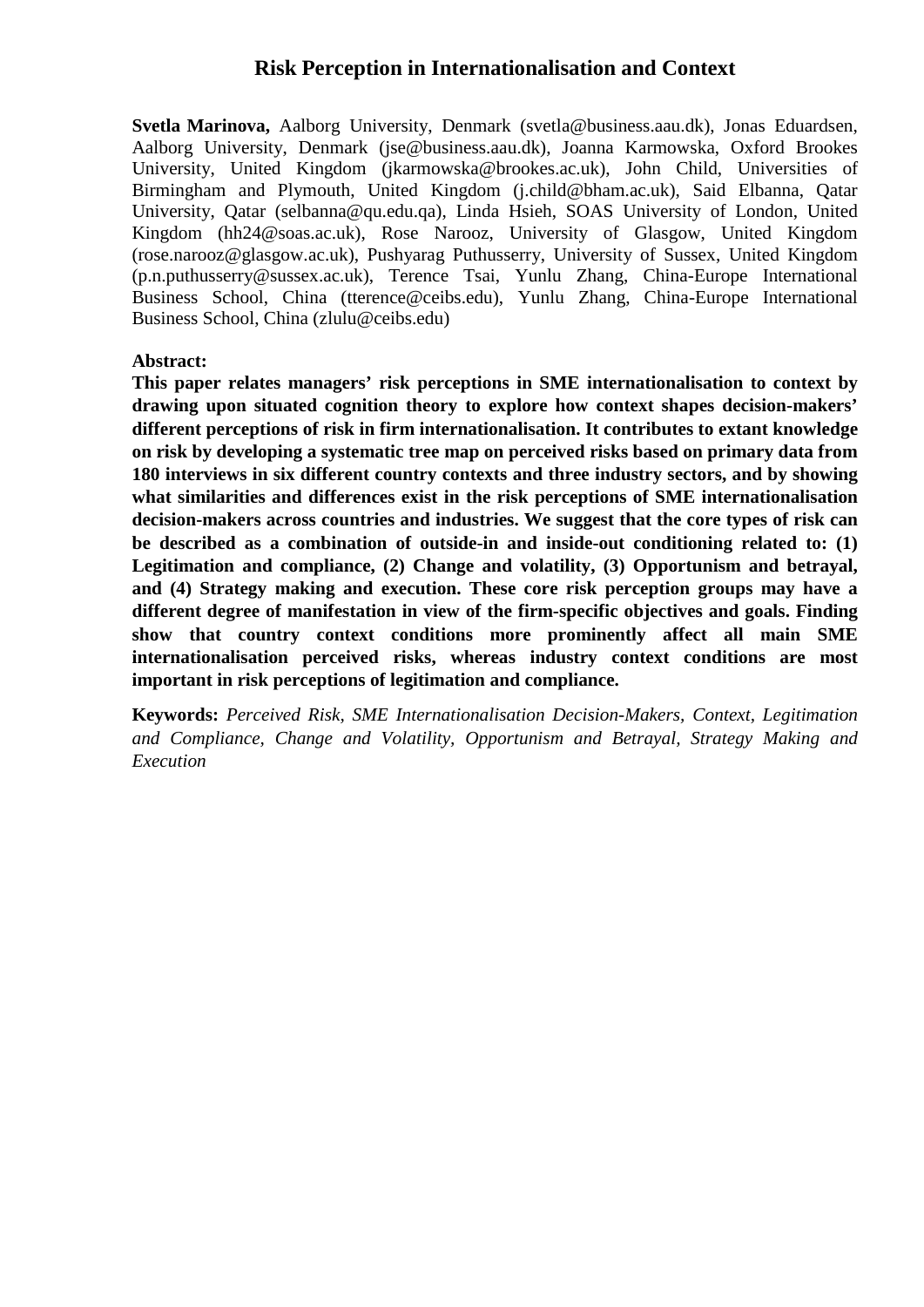# **Language and Communication in Times of Digital Transformation: Business Education Perspective**

# **Business Communication and Self-Disclosure as Aspects of a Second Language Teaching (Stating a Research Problem)**

**Ekaterina Andreeva**, St. Petersburg University, Russia (e.andreeva@yahoo.com)

#### **Abstract:**

**The paper states a problem of business communication and language teaching in the times when technological advances in communication inevitably exert their influence on the way people speak. Efficiency of business negotiations heavily relies on the speech etiquette and level of self-disclosure while negotiating. While business communication prescribes a specific code of linguistic behavior, the necessity to establish a relationship of mutual trust between the parties brings about the desire to self-disclose. A proper level of self-disclosure and business style of verbal communication are equally important, along with grammar and vocabulary of a second language. It seems imperative to take these facts into account while teaching English to university students majoring in management, international relations and other fields.**

**Keywords:** *Business Communication, Self-Disclosure, Speech Etiquette, Second Language Acquisition, Foreign Language Teaching*

### **Internet Resources Introduction for Business German Teaching**

**Elena Bessmeltseva,** GSOM SPbU, (bessm\_nem@mail.ru), Julija Neumann, Graduate School of Management, Russia (neyman-yulia@yandex.ru), Natalia Pavlova, Graduate School of Management, Russia (natalypav@hotmail.com)

**Abstract:**

**This paper investigates the perceived benefits and pitfalls of internet recourses introduction within the framework of the language-specific business German course, oriented at professional communication skills development. The usage of internet resources is described from the point of view of the shift to online education as a new paradigm in learning, proceeding by the era of digital transformation. The aim of this research is to determine existing problems and highlight perspectives of the further usage of this method of education. The work analyses students' feedback on the classroom and homework activities, based on the usage of internet resources in many forms. The article concludes by discussing the signposts to future advances in the internet resources introduction.**

**Keywords:** *Internet Resources, ESP, Digital Transformation, Student Survey, Online Testing Platform, Quiz, Application*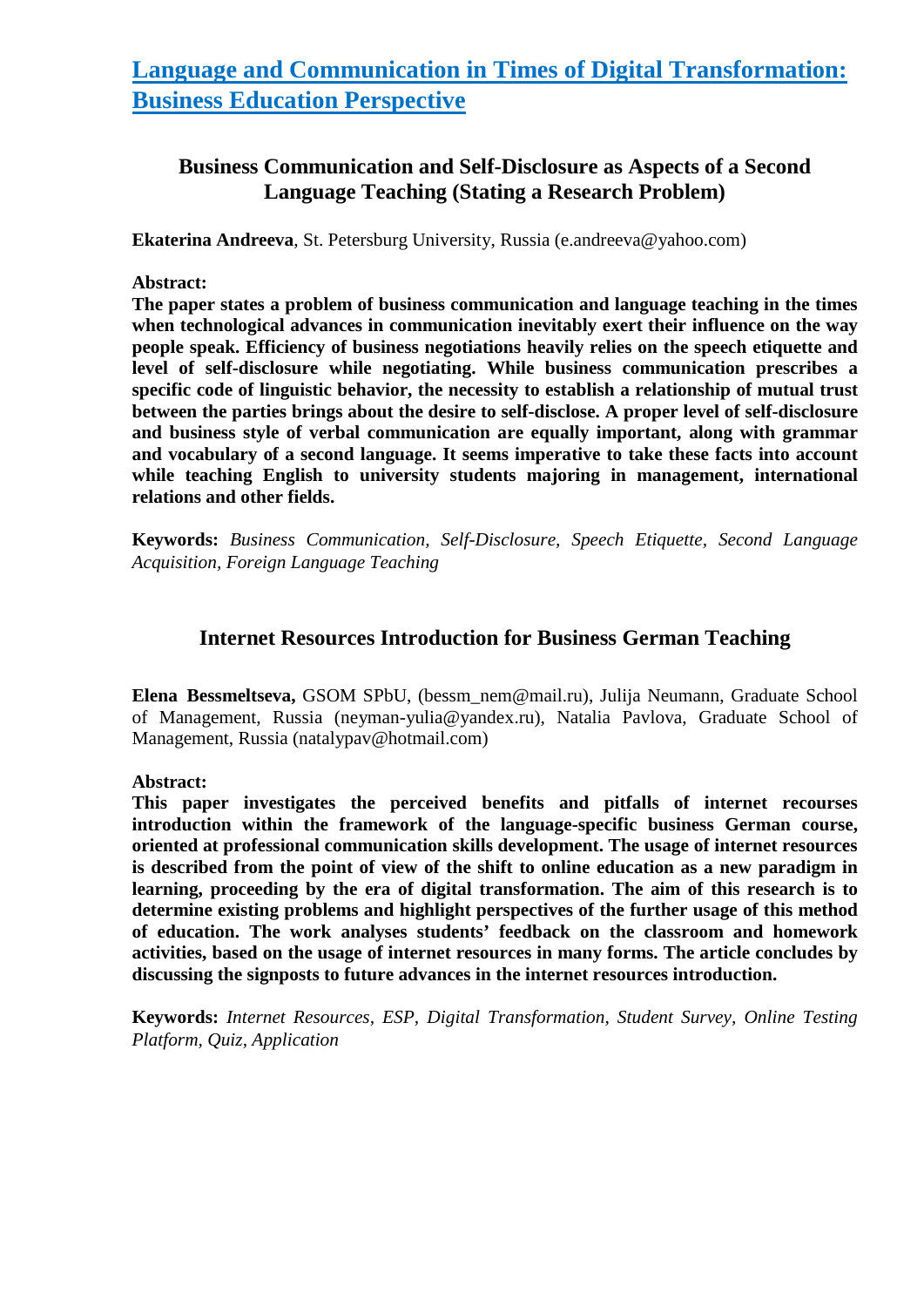### **Edutainment and Infotainment in University and Business e-Learning**

**Elena Bugreeva**, St. Petersburg University, Russia (elena.a.bugreeva@yandex.ru)

#### **Abstract:**

**The era of digitization has changed many aspects of our life. University and business elearning is burgeoning now. However, surveys reveal some disputable aspects in the domain. The outcomes efficiency of online courses and trainings is not still measured in comparison with offline teaching. This paper investigates edutainment and infotainment as an approach to the instructional design for digital university and business education. Apart from the brief history of edutainment and infotainment, the research includes an attempt to realize the nature of edutainment, specify the concept and regard its advantages and disadvantages. The article also shows the formats and instruments of edutainment and infotainment that could be used in university and business e-learning. The findings of a survey carried out among students are also analyzed and presented. The research may be interesting for the faculty engaged in creating online courses for their disciplines as well as the trainers responsible for corporate online trainings. The main conclusions are as follows: the nature of perception is changing in students and adult learners; the traditional lecturing method needs changing; the e-learning is becoming more popular, but cannot always replace offline learning; the instructional design of online courses and trainings can and should include the elements of edutainment or adapt infotainment products to the content information of the course.**

**Keywords:** *Edutainment, Infotainment, Technotainment, E-Learning, Online and Offline Courses, Instructional Design, University and Business Education*

# **Teaching Auditing in the US and Russia Simultaneously through Telepresence Technology**

**William Coyle**, Babson College, USA (coyle@babson.edu)

#### **Abstract:**

**Necessity and opportunity came together to produce the idea of teaching auditing simultaneously to undergraduate students at Babson College in Wellesley, Massachusetts and at St. Petersburg University, Russia. This paper discusses the planning and development of the initial course offering, the structure of the course, the opportunities and challenges for the students, the professor and the institutions, and the Babson students' assessment of the unique course experience and teaching format (as opposed to a traditional auditing course) based on their Student Opinion Surveys. The paper concludes with specific recommendations for faculty who may be considering similar opportunities to teach innovative accounting courses to international audiences from multiple academic institutions.**

**Keywords:** *US-Russia Joint Course; Blended Learning; Education Technologies*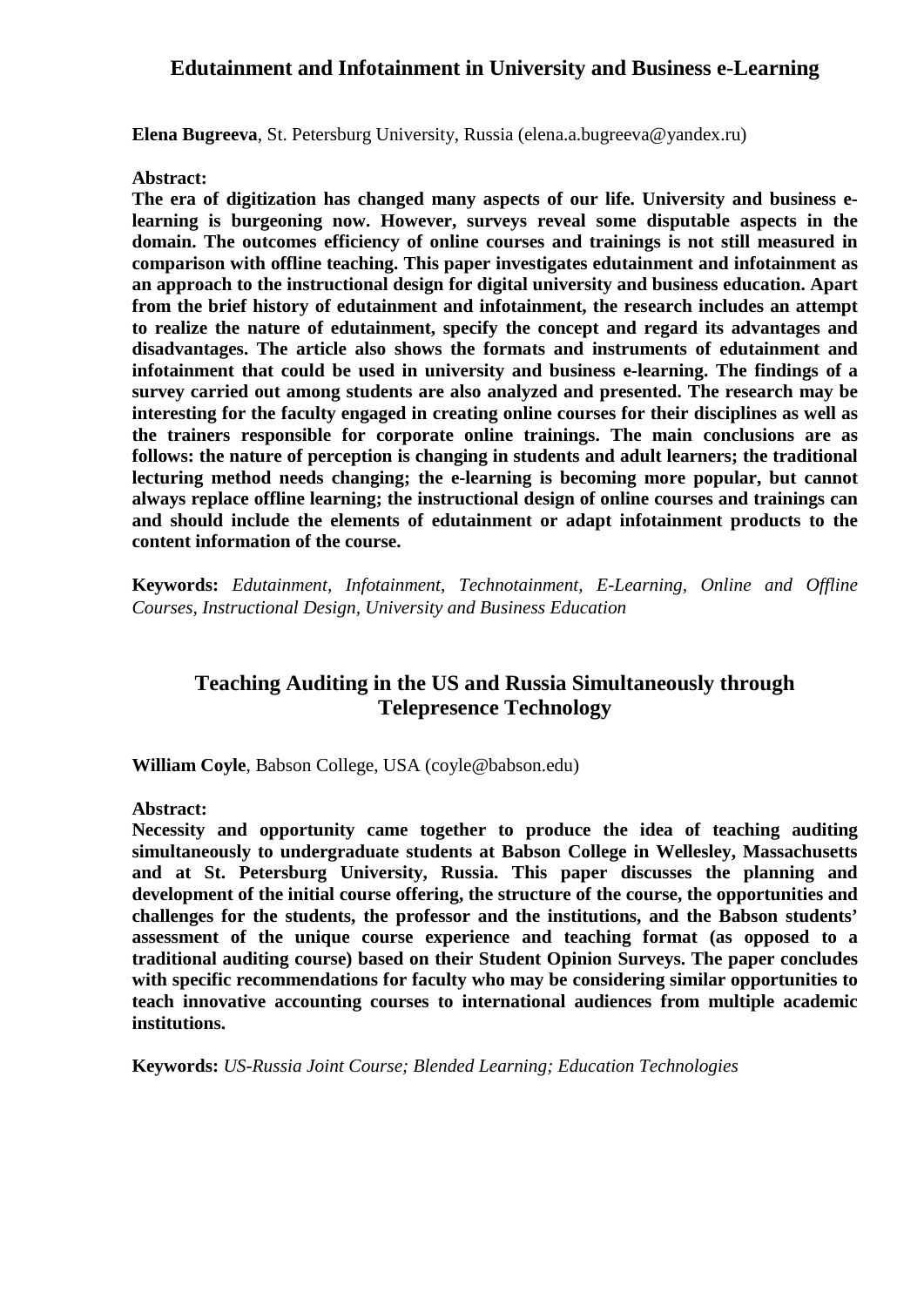### **Creating Balance Between Digital Resources and Collaborative Work in Teaching English**

**Elena Kitaeva,** St. Petersburg University, Russia (yelena.kitaeva@mail.ru), Olga Senichkina, St. Petersburg University, Russia (olgasenichkina@yandex.ru)

#### **Abstract:**

**The research focuses on three approaches of teaching English with various ways of digital resources implementation. The experiments carried out show levels of efficacy in developing professionally significant qualities along with soft skills in university students. The approaches in question have been aimed at creating conditions for increasing teaching/learning quality and making graduates more competitive in the labor market. Evidence-based research was conducted with 72 students majoring in psychology. Research methodology included pedagogical observation, analysis of test results, questionnaire and psychodiagnostic surveys. Different amount of DR application in the study characterizes methodology approaches, the course design including 80%, 60% and 45% of digital study time in each case. Results of the study show that efficacy of each approach mostly correlates with lexical and grammar material. The questionnaire survey along with test results show that students groups involved in this experiment prefer blending approaches in the study process, and consider digital resources as a "supplementary aid" rather than the basis for the study.**

**Keywords:** *Digital Resources, Soft Skills, Open Pair/ Group Methodology, Class Management, Course Design, University Students*

### **Corporate Language Training at an Oil and Gas Company: from Framework to Implementation**

**VadimKlimachev,** Gazprom Corporate Institute, Russia (vadim.klimachev@gmail.com)

**Abstract:**

**This paper examines approaches and practices that contribute to configuring an effective system of corporate language training delivered to the employees of a large oil and gas company (Gazprom's case). Corporate language learning is an intrinsic element of the company's HR development and an important means of increasing the employee's crosscultural awareness as well as enhancing their professional competencies. Being one of the company's main training and development arms, Gazprom Corporate Institute has been running a wide range of English for special purposes programmes since 2010, and it has succeeded in shaping a consistent and coherent language learning system. The system features unique learning facilities, including specialist ling-term and short-term courses implemented both in the classroom and online. The company's employees can also benefit from an integrated LMS which provides a wide range of eLearning solutions designed specially to assist students in setting up their independent work. The corporate language training system has been implemented across Gazprom Group and proved its effectiveness through continuously performed assessments and audits.**

**Keywords:** *Corporate Language Training, Syllabus Design, Learning Management Systems, Elearning Solutions, Language Assessment*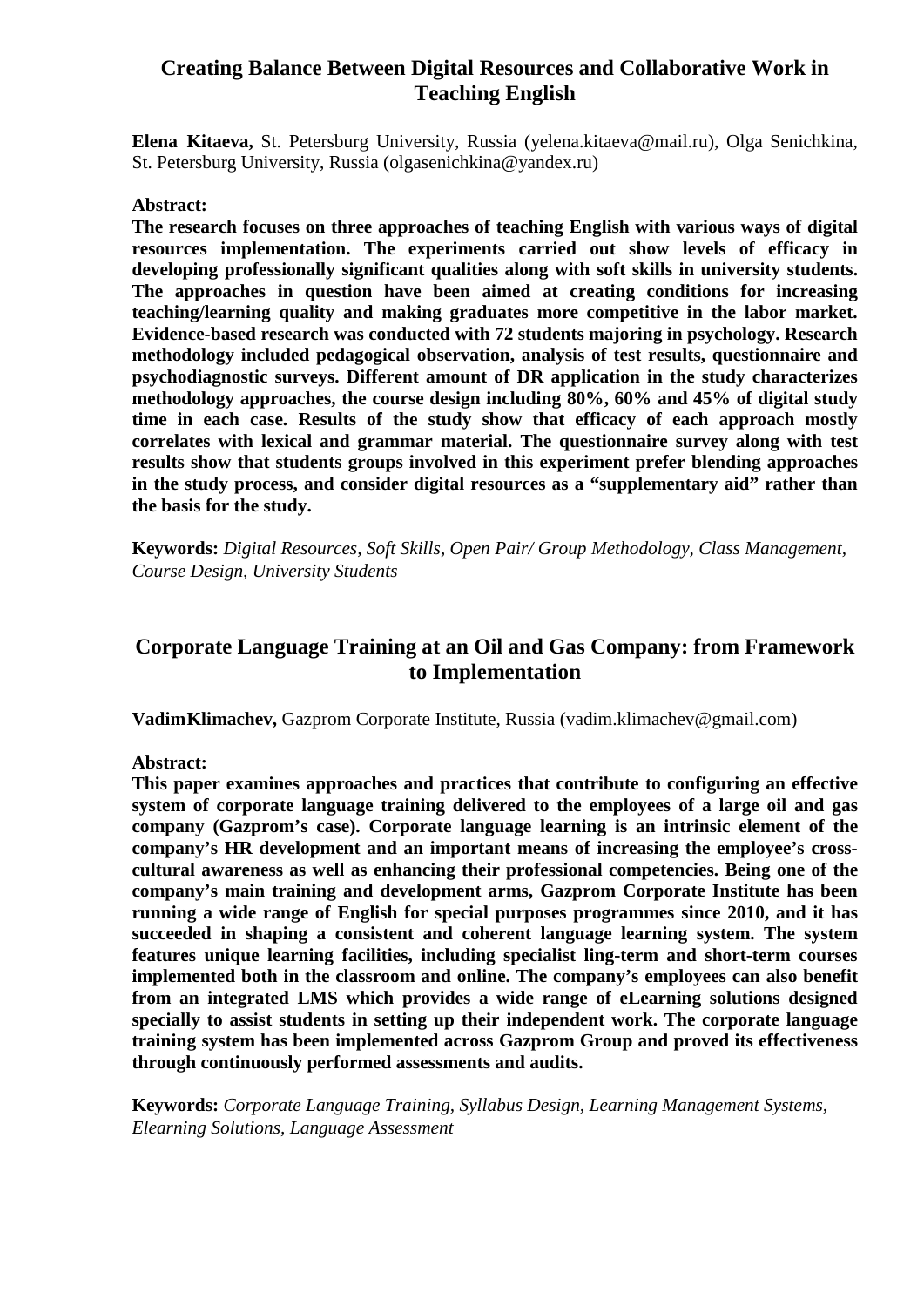### **Supporting online course Russian as a foreign language as an effective methodic additional tool to the Crash-Course**

**Natalia Kudryavtseva,** Graduate School of Management SPbU, Russia (natalia.solveig@gmail.com), Natalia Pavlova, Graduate School of Management, SPbU, Russia (natalypav@hotmail.com)

#### **Abstract:**

**The paper investigates the importance of creating of the online course Russian as a foreign language for international GSOM students. The course should play a supporting role for the offline Crash-course, thus both courses are aimed at the development of the professional communication together with the intercultural communication skills. The necessity of the supportive online course is based on the pedagogical experience of instructors of the Crash-course. A learner centered, interactive and flexible environment of online learning is aimed to support students in their learning process, offering an individual student-oriented approach and integration of different kinds of feedback. The analysis of the success factors of the course helps to construct the system of evaluation of learning outcomes results, thus measuring the effectiveness of the course.**

**Keywords:** *Intercultural Education, Language Teacher Education, Intercultural Competence, Foreign Language Teacher Education, Professional Competence, Pedagogical Innovation, Culture, Intercultural Dialogue, Communicative Language Teaching, Effectiveness, Language, Online Learning, Skills*

# **Classroom-based Assessment of Oral Mediation: Challenges and Opportunities**

**Olga Lankina**, Saint Petersburg University, Russia (olga\_lankina@mail.ru)

#### **Abstract:**

**The paper examines the classroom-based assessment of collaborating in a group from the perspective of oral mediation when communicants use one language, English and mediation constitutes part of the test task. The main goal of the paper is to analyse B1 and B2 discussions and their special features which would be typical of students' performance at these levels. Even though group work is extensively used in the modern English language classroom, it is still a problem to find an adequate way to assess it. The paper shows the advantages and challenges of using group discussions for formative and summative assessment of students of management and suggests that it can be done by giving students Global Achievement marks for mediation on a par with Analytical marks. The conclusions are based on the psychometric analysis of data from tests and are used to work out recommendations for some effective teaching techniques. The challenges of the method, including group format and reliance on peer and self-assessment, are discussed.**

**Keywords:** *Oral Mediation, Collaborating in a Group, B1-B2 CEFR, CEFR Descriptors, Global and Analytical Assessment, Managerial Skills*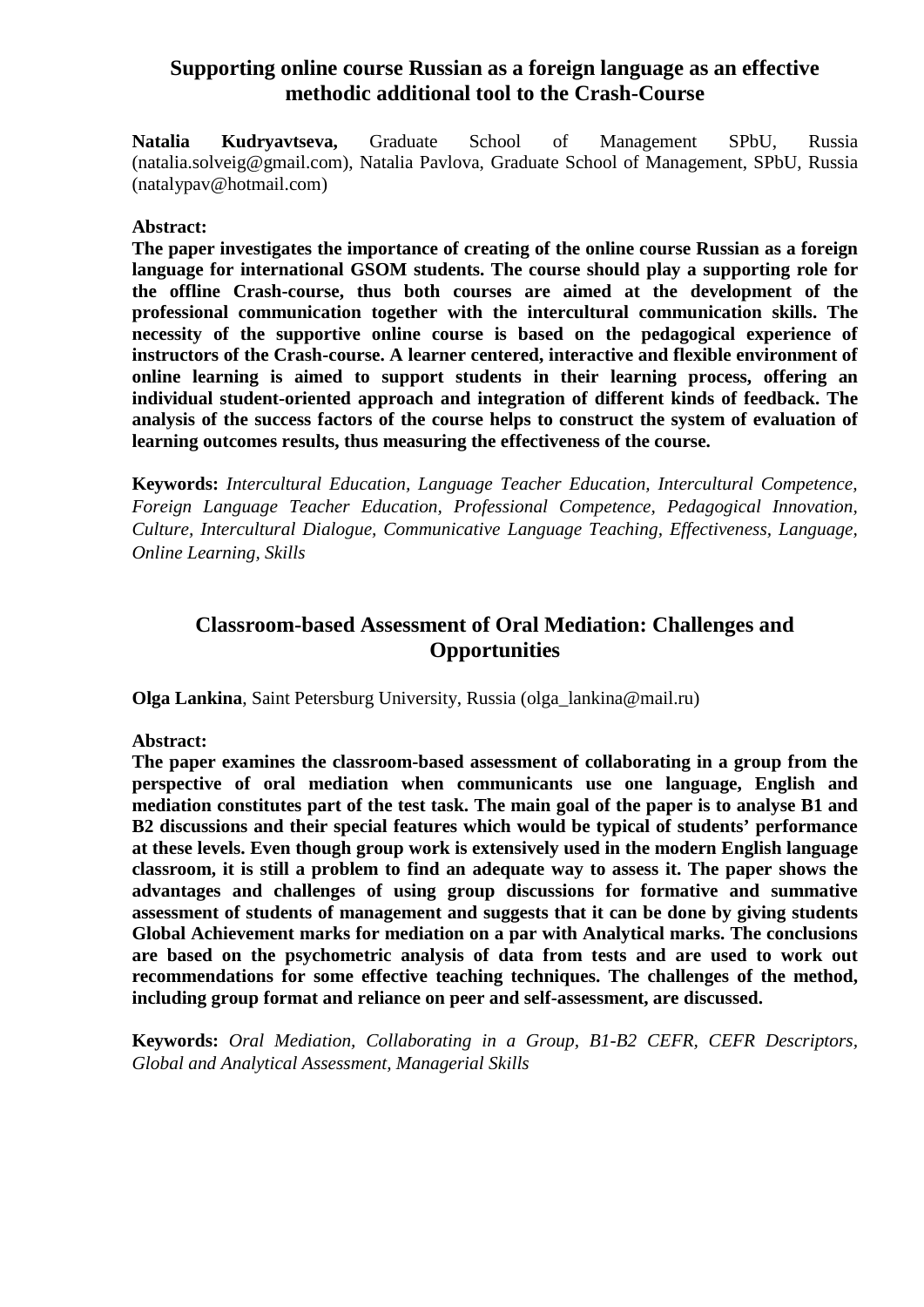### **What are the Challenges of Language-Sensitive Management Research and Education in the Digital Age?**

**Philippe Lecomte, Toulouse Business School, France (p.lecomte@tbs-education.fr)** 

#### **Abstract:**

**This paper investigates the challenges faced by language-sensitive management education in the digital era. It argues that the dismissal of language in management education programmes and international companies is due to a wrong conceptualisation of what language really means. The paper first analyses the nature of language, then discusses the impact of the conceptualisation of language on translation issues, on knowledge transfer and ultimately on language learning. To conclude, artificial intelligence opens promising perspectives when it comes to memorise, analyse and deal with billions of data in record time. But at the head of a MNC, one will never find a computer. The human remains at the heart of language interactions.**

**Keywords:** *Language, Education, Tacit vs Explicit Knowledge, Translation, Digitalisation, Recontextualisation, Linguistic Turn*

### **Promotional Video as One of the Ways to Get Acquainted with Foreign Language Culture and a Way to Learn a Foreign Language**

**Eleonora Nikolaeva**, MGIMO University, Russia (eliconik@gmail.com)

#### **Abstract:**

**The performance involves viewing several promotional videos. What's it? Entertainment? The game? Serious methodical material? A rich source of socio-cultural, paralinguistic, linguistic information? Of course! In addition, advertising is a mirror of society, a bright indicator of changes in the culture of consumption and habits of cultural community. In 20 seconds, the commercial is able to tell a life-long story. Our presentation is designed to share the experience of using commercials in teaching practice at different stages of language learning, to demonstrate the methodological techniques of operation of "short films". We will also show you what the advertising video is made of, tell you about the experience of the evening of "advertising lovers", in which students of different levels of language proficiency take part with pleasure. Commercials are so diverse, rich in content, and sometimes - close to works of art that can not capture the audience. We will try to be convincing that the language can be learned in a festive atmosphere.**

**Keywords:** *Foreign Language Teaching Methods, Advertising Video, Teaching French, Socio-Cultural Material, Different Levels of Proficiency*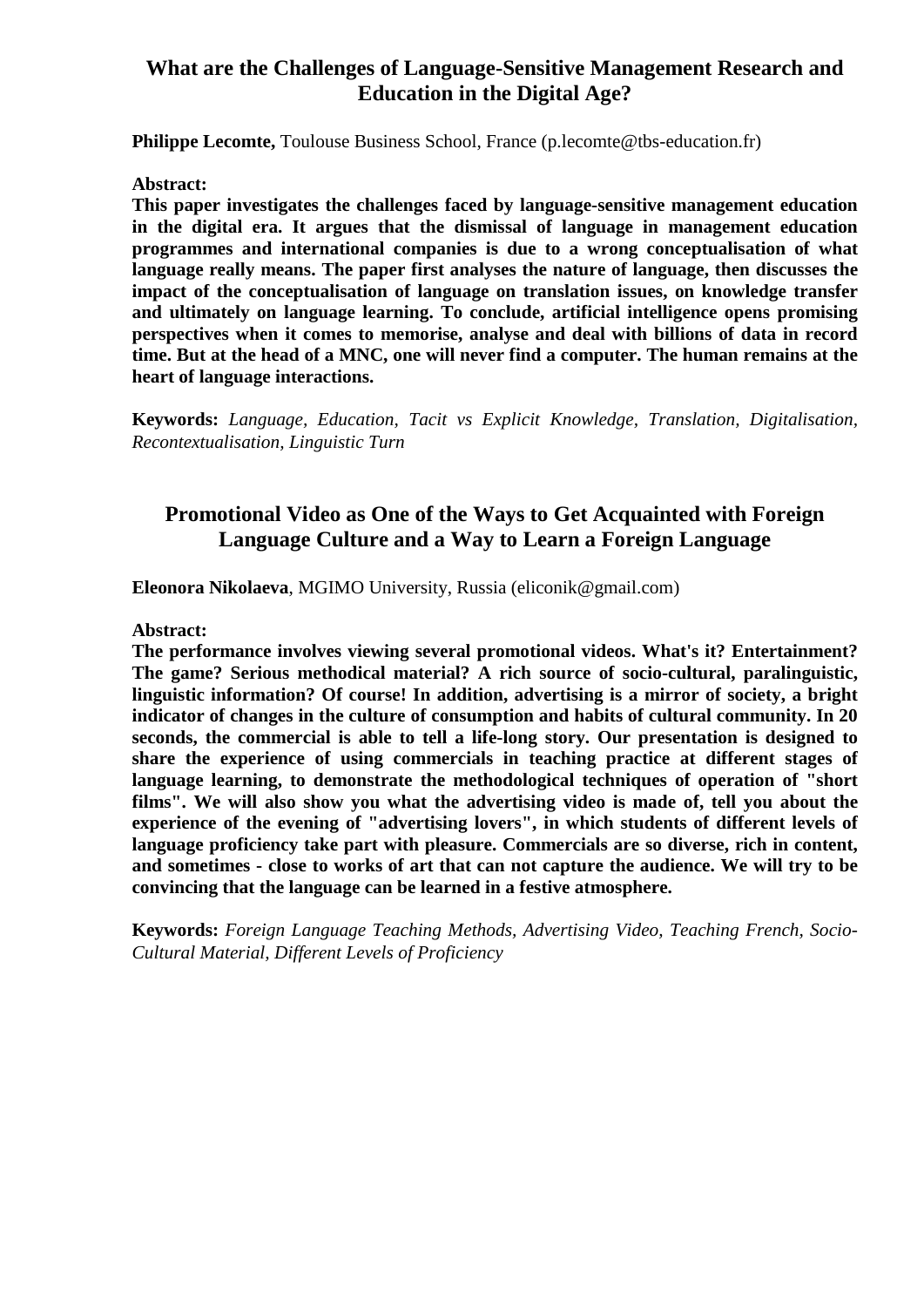### **Beyond Traditional Boundaries and Communities. Co-creating Language and Communication Courses in the Times of Digital Transformation**

**Elena Orlova**, GSOM SPbU, Russia (orlova@gsom.spbu.ru), Tatiana Martynova, Graduate School of Management St. Peterbsurg University (martinova@gsom.spbu.ru)

#### **Abstract:**

**This paper elucidates the solution to foster the process of co-creation of integrated language and communication courses at business school in collaboration with business and management disciplines as a credible option of new pedagogy in times of digital transformation. The decision stems from the empirical research conducted by program designers at the Languages for Academic and Business Communication department for the Graduate School of Management, SPSU.**

**Keywords:** *Co-creation, Interdisciplinary Language and Communication Courses, Boundary Spanning, Translation, Diversity*

### **Digital Bio Power as the New Postmodern Economy: Research and Practice Agenda in Times of Digital Transformation**

**Pragyan Rath**, Indian Institute of Management Calcutta (IIMC), India (pragyan@iimcal.ac.in)

#### **Abstract:**

**This paper investigates how in times of digital transformation a new form of expertise culture is evolving because of digital platforms, networked systems, and orchestrations. Hence, knowledge systems within institutions may start conceding to a new form of collaborative expertise culture that is mushrooming outside of traditional forms. For the paper, 46 insight reports across 6 major consulting firms have been analysed to locate the mega-market trends. Using innovative mixed methods from Foucault's concepts of governmentality, bio-power, and panopticon, and Thornton's subcultures, the paper projects a prognostic conceptual model for estimating the future expertise culture with a deferred market value - we call this the subcultural capital. And our proposition is that digital subcultural capital will be the CV point with the edge. The enculturation mode of the digital subcultural capital into traditional business consciousness will comprise of future actionable business plans of startupreneurs.**

**Keywords:** *Post Foucault Industry, Crowdcultures, Mega Trends, Consulting Firms, Governmentality, Digital Subcultures, Startupreneurs, Digital Bio-Power*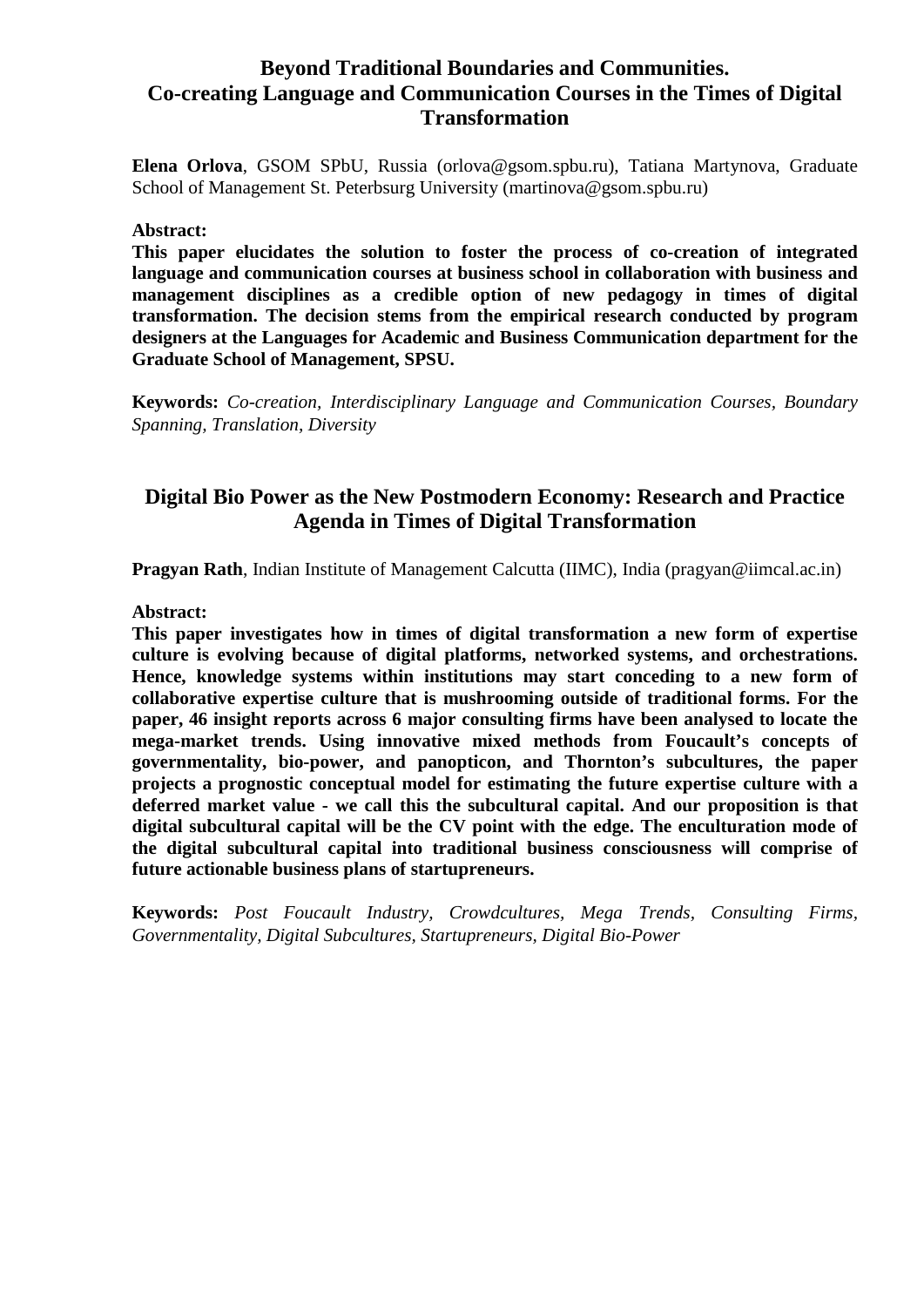### **Teaching with Technology: How Visuals Can Produce Active Learners**

**Tatiana Repina**, St. Petersburg University, Russia (repina.spb@mail.ru)

#### **Abstract:**

**The digital age offers greater opportunities to apply visuals in business education. Visuals can best develop the 21st century skills and help understand complex theories and abstract ideas, lead to activating cognitive processes in analyzing and systematizing the data and find a focused condensed way of representing them, produce the required emotional and aesthetic appeal. The direct connection between language and cognition provide rationale for this study. The use of images in language learning has a long history and can set an example how to motivate students and turn them into active life-long learners. The experience of combining language instruction with content learning and developing critical thinking skills, creativity, collaboration, communication has shown good results at the faculty of Liberal Arts and Sciences of St. Petersburg state university, where interdisciplinarity and liberal educational methods create the right environment for studying visual literacy and joining the efforts of the faculty in working out the criteria for choosing the visuals for the course and studying their impact on the learning outcomes of students enrolled in disciplines other than Visual Arts.**

**Keywords:** *Visual Literacy, Image, Visuals, Visuals Selection Criteria, 21st Century Skills, Teaching English*

### **Teaching in the Time of Technological Changes**

**Irina Skvortsova**, Ural State University of Economics, Russia (toirinask@gmail.com)

**Abstract:**

**Our reality is defined with ongoing technological changes, impacting on our approach to education. This paper gives an overview of technological trends in education, including personalized learning; video-based, game-based and mobile-based learning; using virtual reality, augmented reality and mixed reality; and Artificial Intelligence. Though innovative technologies offer multiple benefits to modern learners, they are not going to replace the teacher. The article tackles the issue of bridging the gap between the preferences and motivations of the digital generation and the traditional views on teaching strategies. The approach that will equip students with the skills they need today is the comprehensive approach using the advantages of both classical and modern methods, developed and guided by contemporary teachers.**

**Keywords:** *Personalized Learning, Video-Based Learning, Augmented Reality, Mixed Reality, Artificial Intelligence, Generation Z.*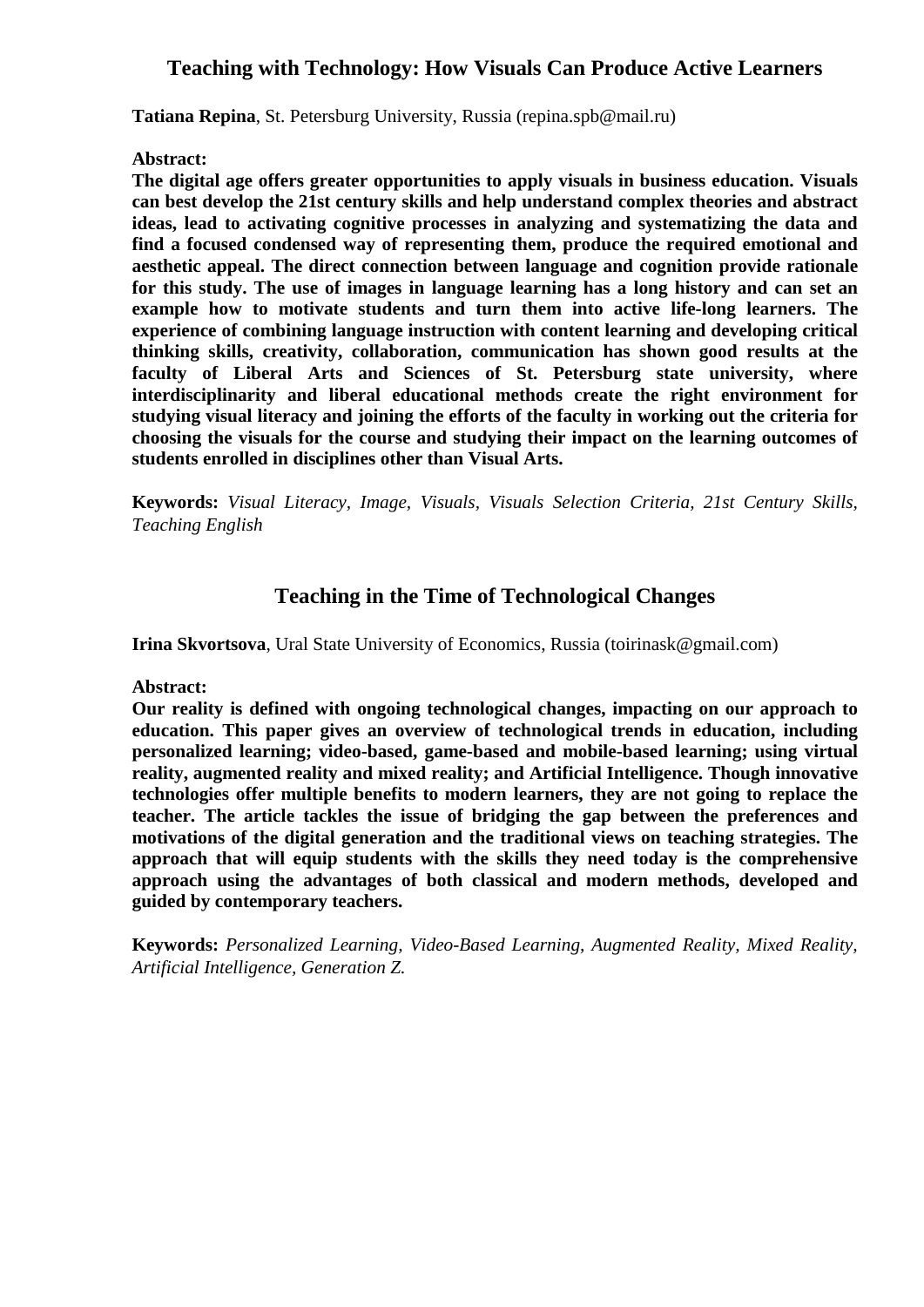# **Social Media for Building Intercultural Competence**

**Sergei Zhiliuk**, St. Petersburg University, Russia (s.a.jiluck@gmail.com)

#### **Abstract:**

**This paper investigates use of social media for development of intercultural competence, which is a difficult task for a foreign language teacher, specially, for one teaching German as a foreign language. First, students are afraid of original texts in German which provide the overview of basics needed for the intercultural competence. Second, it is difficult to define what country to teach about as German is spoken in Germany, Austria and Switzerland. The use of modern media as Instagram can facilitate obtaining intercultural competence by students even if they are not majoring in languages. The paper is to demonstrate the examples of the new media use in foreign language class and its outcomes.**

**Keywords:** *Communication Teaching, Digital Transformation, Intercultural Competence, New Media, Social Network, Instagram for German Teaching*

# **Marketing in the Emerging Markets: Challenges and Opportunities in the Digital Age**

# **The Effect of Online Store Personalization on Customer Loyalty towards Internet Retailer Brand: An Exploratory Study**

**Olga Alkanova**, GSOM SPbU, Russia (alkanova@gsom.spbu.ru), Elizaveta Shpigel, Graduate School of Management, St. Petersburg University, Russia (shpigel\_l@mail.ru)

#### **Abstract:**

**The paper investigates the effects of personalization of online stores on customer loyalty towards internet retailer brand. Recently, more and more attention in the research community is paid to automated marketing systems that can increase company's financial performance and as well contribute to the appropriation of intangible assets expressed in goodwill and well-formed positive image of the company. The research is aimed to find how personalization technologies impact brand loyalty of consumers towards online-stores. This study provides an insight on how personalization technologies may contribute to customer loyalty. The model is empirically proven based on online survey data collected in May 2019. EFA and PLS-SEM are used for data analysis. The research results confirm that personalization has an overall positive impact on loyalty through mediation of customer based brand equity components and customer involvement. Negative moderation effects of gender (for men) and presence of children are also observed. The results of the study contribute to general understanding of the role of personalization in brand equity formation and provide some insights for further research.**

**Keywords:** *Personalization, Customer Loyalty, E-Commerce, Internet Retail, Online Retail, Brand Equity, PLS-SEM*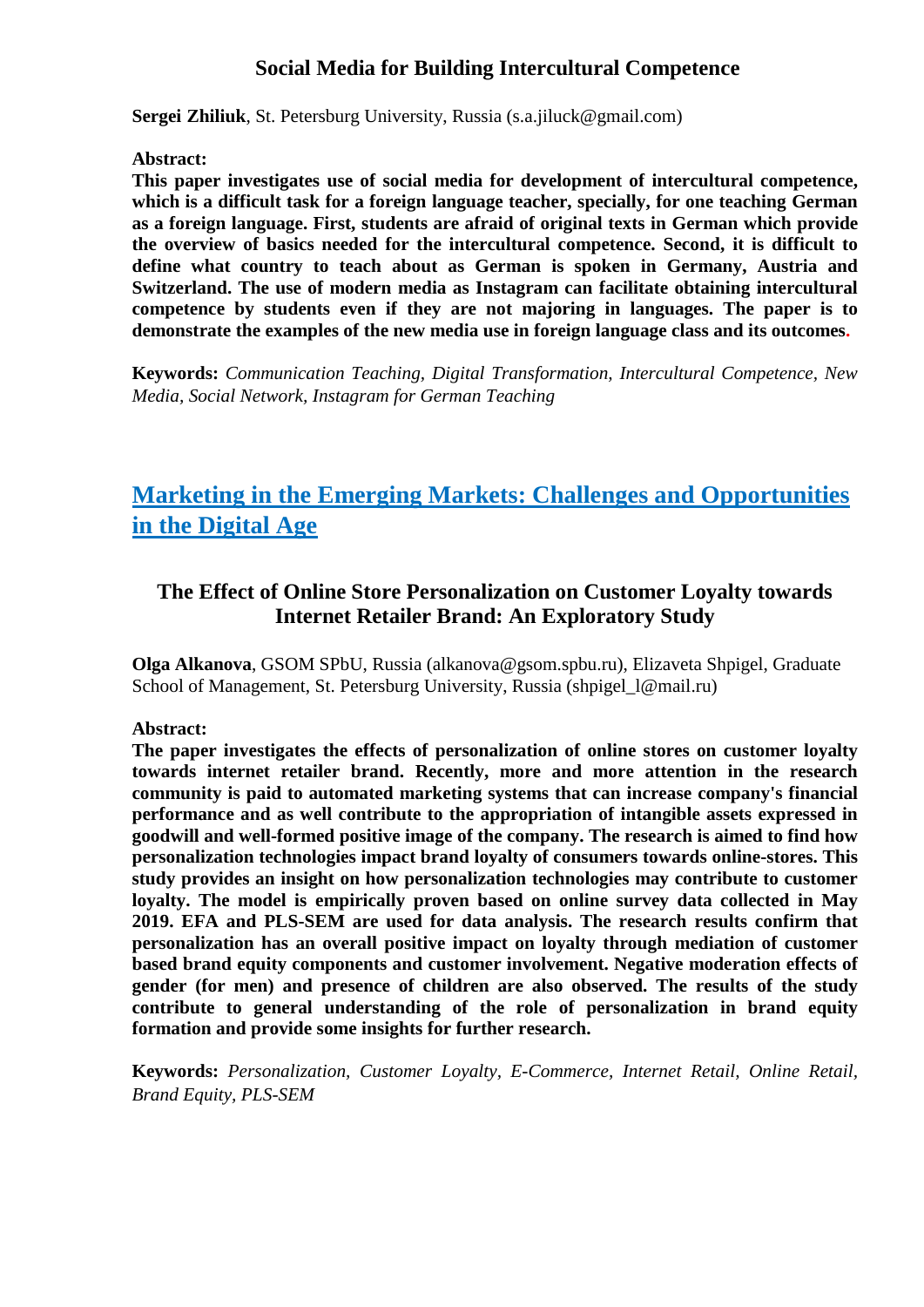# **The Online Influencers Strategies and their Impact on Consumers Decision Process**

**Amitabh Anand,** SKEMA Business School, France (amitabh.anand@skema.edu), Megane Leparoux, SKEMA Business School, France (megane.leparoux@skema.edu), Pauline Minier, SKEMA Business School, France (pauline.minier@skema.edu)

#### **Abstract:**

**Over the last decade, social media influencers have been emerging on social networks. It is notable that over the last ten years they have been starting to multiply and are now playing a key role in shaping the consumer decision making process. Since then, influencing communities and influencers have become contemporary trends and have gone viral on all social media platforms. In this regard, the aim of this current study is to analyze the impact of influencers on the consumer purchase decisions and to understand their impact on our society. Additionally, this paper will analyze the factors that will help us comprehend the brand endorsement, credibility, authenticity, sponsorship, and influencers strategies for growing in market. Using a mixed method approach this study will understand the consumer behaviors, feelings and preferences on consumption through influencers.**

**Keywords:** *Influencer, Social Media, Consumerism, Consumption Decision, Lifestyle, Social Networks, Online Media*

### **The role of online-communities and internet influencers in consumer behavior on the Russian perfumery market**

**Svetlana Berezka,** National Research University Higher School of Economics, Russia (sberezka@gmail.com), Marina Sheresheva, Lomonosov Moscow State University, Russia (m.sheresheva@gmail.com), Anastasia Talnova, Lomonosov Moscow State University, Russia (talnova.as@gmail.com)

### **Abstract:**

**This study addresses consumers' decision-making process of online-communities participants in the Russian perfumery market through determining important criteria and exploring the role of internet-influencers. The special attention is paid to the impact of community opinion leaders, community members, and non-members reviews on consumer preferences. The purpose of the study is to understand the role of different types of internet influencers in consumers' decision-making process. A structured questionnaire was distributed among Russian-speaking perfumery focused online-communities and communities that have no strong thematic framework. The sample size of the study was 635. Statistical data analyses were conducted in order to identify consumer segments and the difference in decision-making by segments. Based on cluster analysis two segments of consumers in Russian perfumery market were identified: advanced and general consumers. The preliminary results show that is typical to the advanced consumer to use perfumes targeted to men or women audience regardless of their gender and worth the opinion of industry experts higher.**

**Keywords:** *Marketing, Consumer Behavior, Online-Communities, Perfumery Market, Internet Influencers, Consumer Perceptions*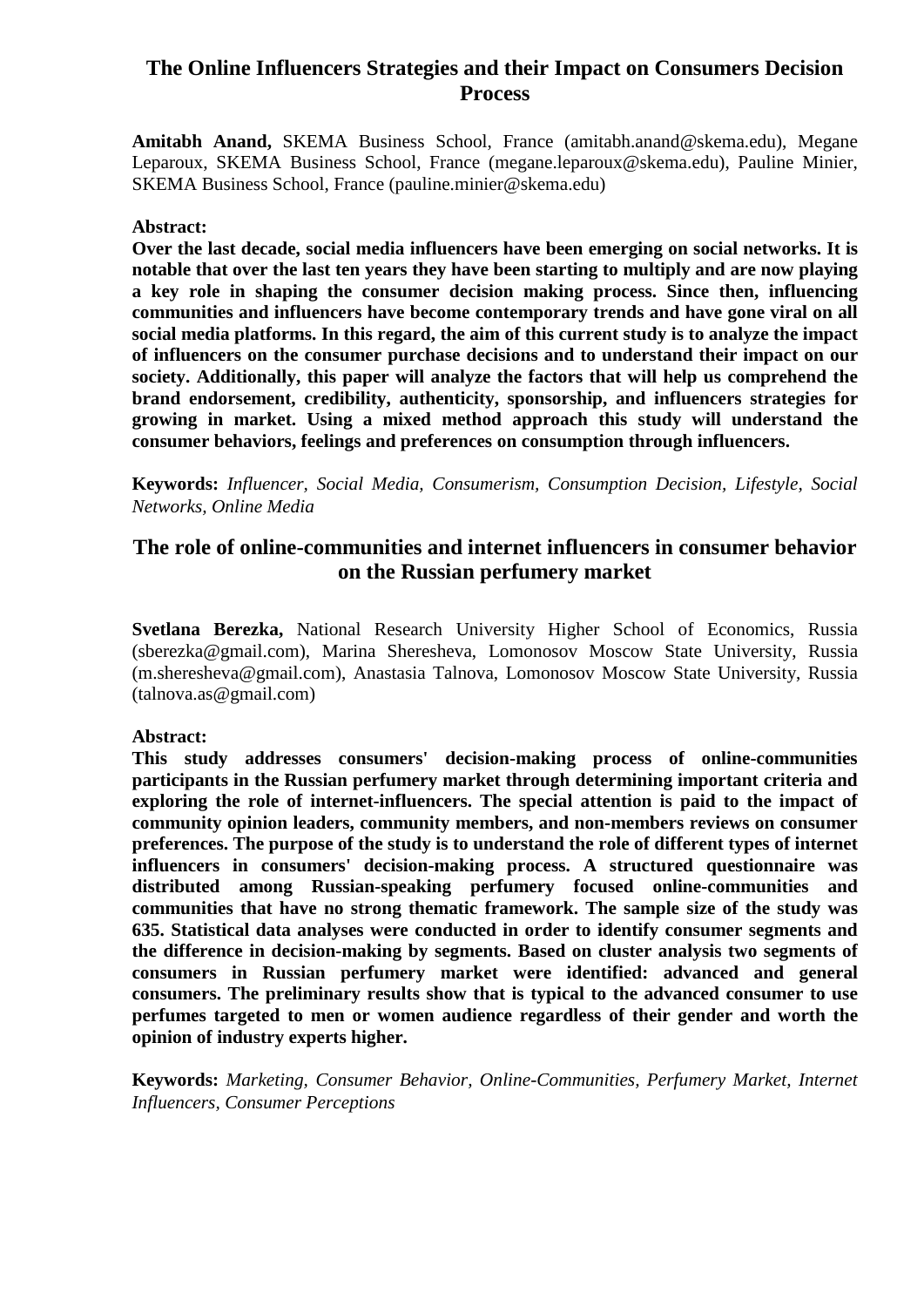## **The Role of Institutional Entrepreneurs in The Evolution of Modern Retailing in India**

**M Deniz Dalman**, GSOM SPbU, Russia (m.dalman@gsom.spbu.ru), Debi P Mishra, School of Management, State University of New York Binghamton, USA (debi.mishra@gmail.co), Satadruta Mookherjee, Neoma Business School, France (mookhe2@binghamton.edu)

#### **Abstract:**

**India, with a population of more than 1.3 billion people, a burgeoning middle class, and a business-friendly political environment offers a highly lucrative and largely untapped market for big-box and modern-day retailers. Despite this potential, in recent years the overall experience of such retailers in India has been mixed. Against this backdrop, the research describes the evolution and growth of modern institutional entrepreneurs in India, i.e., retailers that have successfully overcome significant entry barriers and social stigmatization by performing the seemingly paradoxical task of pursuing change while embracing tradition. Using several real-life examples and case studies, this paper offers guidance to practicing managers wishing to transform their firms into institutional entrepreneurs and tap into the vast and mostly unrealized potential of the Indian retail market.**

**Keywords:** *Institutional Entrepreneurs, Institutional Theory, Legitimization, Indian Retailing, Channels of Distribution, Kirana Stores*

# **Limiting and Driving Factors of E-commerce Market Development in Russia: Evidence from an Empirical Research**

**Anna Daviy,** HSE, Russia (adaviy@hse.ru), Vera Rebiazina, HSE, Russia (rebiazina@hse.ru), Maria Smirnova, GSOM SPbU (mmsmirnova8@gmail.com)

#### **Abstract:**

**While trust is a one of the factors that may influence consumer behavior in the e-commerce market, its role depends on the research context. This study examines the role of trust in the consumer behavior in the e-commerce market in Russia. Drawing on the Theory of Planned Behavior (TPB), this research considers the effect of trust on consumer intention to purchase online, on current online purchasing behavior and anticipated behavior. We propose that trust improve more online consumer behavior and repurchase intentions than consumer intention to buy online. Using structural equation modelling, the conceptual model will be tested with a sample of 1093 Russian Internet buyers. Additionally, influence of actual behavior on anticipated behavior will be calculated.**

**Keywords:** *Internet Retailing, Trust, Theory of Planned Behavior, Online Consumer Behavior, Emerging Markets, Russia*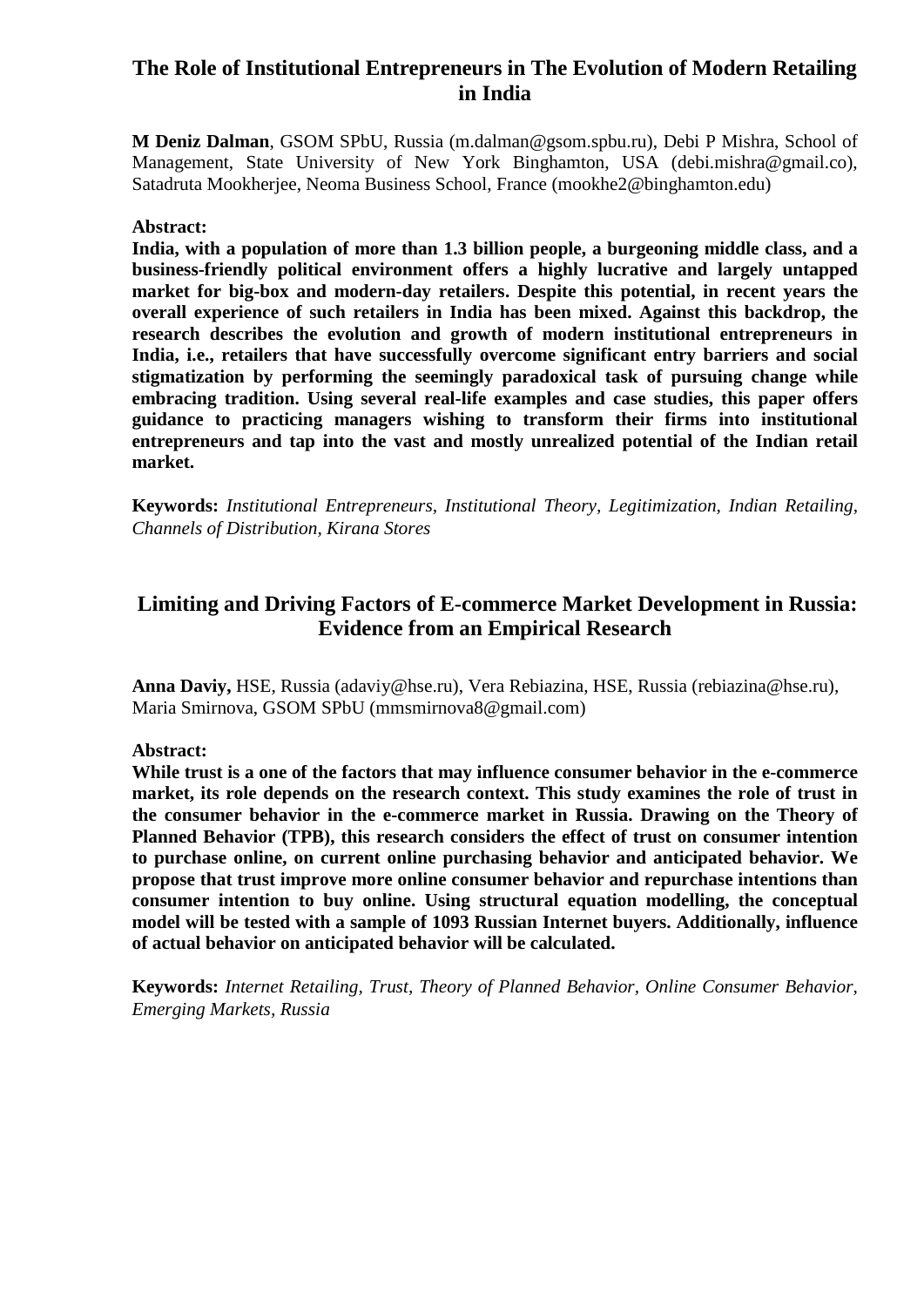### **Consumer Learning in the Context of Mobile Commerce**

**Megi Gogua**, GSOM SPbU, Russia (m.gogua@spbu.ru)

#### **Abstract:**

**This paper investigates consumer learning in regards of the consumers'competences, cognitive readiness and motivation to engage in the mobile commerce from the points of view of the cognitive psychology and economic theory. This topic hold high value due to the fact that new tools of mobile commercial communication require refined competences and abilities. In order to understand dynamically changing environment, consumer engages in the process of learning. However, due to the increased number of factors influencing the communication between consumer and business, learning interruptions occur. Current academic research recognizes this problem with increasing number of articles, however it remains fragmented and does not refer to mobile commerce. Therefore, this paper's output will lay in the systematization of currently existing concepts and their application to the context of mobile commerce. This paper contributes theoretically by establishing the links between concepts of consumers' competences, cognitive readiness and motivation to engage in the commercial activities, and managerially by offering to the business practitioners an insight into their behavioural patterns.**

**Keywords:** *Consumer Learning; Mobile Commerce; Consumer Behavior; Competences; Motivation; Cognitive Readiness; Learning Interruptions*

### **Increasing Willingness to Participate in Frequency Reward Programs Through Gamification**

**Ksenia Golovacheva,** GSOM SPbU, Russia (k.golovacheva@gsom.spbu.ru), Muravskii Daniil, IBS-Moscow, The Russian Presidential Academy of National Economy and Public Administration under the President of the Russian Federation (daniil.muravskii@gmail.com), Snezhana Muravskaia, Graduate School of Management, St. Petersburg University, Russia (snezhana.romadanova@gmail.com), Smirnova Maria, Graduate School of Management, St. Petersburg University, Russia (mmsmirnova8@gmail.com)

#### **Abstract:**

**This paper examines the effects of gamified frequency reward programs (FRPs) on consumers' willingness to participate in such programs. The results of online survey-based experiment support the notion that gamification may be considered as a valid tool to increase consumers' willingness to participate in FRPs provided that the game nature of FRPs is obvious to consumers. The study shows that communicating a FRP in the form of a story makes it look more like a game than a commercial offer. The positive effect of perceived gamification is achieved through a higher entertainment value of a gamified FRP, which in turn partially derived from a higher reward attractiveness.**

**Keywords:** *Frequency Reward Programs, Gamification, Reward Attractiveness, Entertainment Value, Grocery Retailing*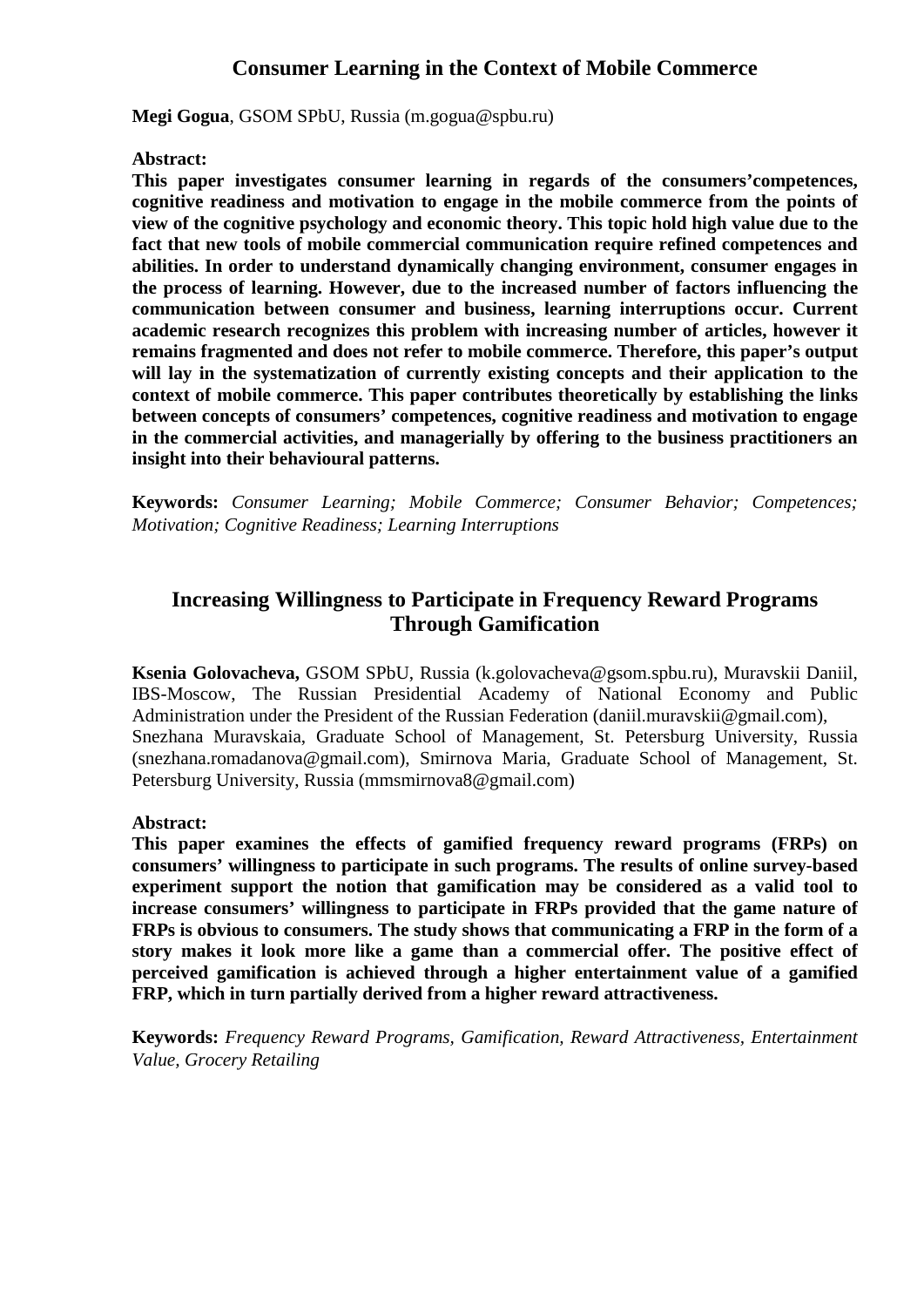### **How Electronic Word of Mouth (eWOM) Leads to Information Adoption?**

**Muddasar Ghani Khwaja,** Universiti Teknologi Malaysia, Malaysia; Shaheed Zulfikar Ali Bhutto Institute of Science and Technology, Pakistan (khawajamuddasar@gmail.com), Ahmad Jusoh, Universiti Teknologi Malaysia, Malaysia (ahmadj@utm.my), Khalil MD Nor, Universiti Teknologi Malaysia, Malaysia (m-khalil@utm.my)

#### **Abstract:**

**The proclivity of electronic-word-of-mouth (eWOM) in the social media websites has led to extensive online sales. The inclination of people towards online buying is escalating, but at the same time, authenticity of the online selling platforms needs verification. Risk issues arising in the online sales are problematic, especially in the developing countries. Similarly, information adoption mechanisms on the social media websites have been revamping too. Due to online information bombardment, it is difficult to examine the correct information posted on the social media websites. Nevertheless, eWOM deems to be of the most important facet in elevating online sales. The current study provides a framework of information adoption prototype by the customers. The inception of customer's journey from eWOM till information adoption is precisely elaborated, considering the mediation effects of several factors. The study provides a framework which can be empirically tested and verified.**

**Keywords:** *Electronic word-of-mouth, Trust, Information Adoption Model, Social Media Networks, Generation Z, Online Buying*

### **AI-Human Cross-Cultural Interaction: Digital Expectations vs Analog Perception**

**Sergei Kladko**, Independent Consultant, Russia (s2kladko@gmail.com)

**Abstract:** 

**The article analyses the impact of cross-cultural problem arisen in the dialogue between humans and artificial intelligence (AI) on different spheres of business. Having underestimated the importance of cross-cultural components in human-AI interaction in the beginning, real-life business is currently facing new digital challenges arisen due to the inability of numerous AI systems to process correctly the ethical, moral and other sociocultural characteristics of the individual. The problem has already attracted serious attention from the governmental bodies of different countries; however, the attempts to find adequate remedies for this situation remain declarative than practical. On the basis of the studies recently performed in several universities (Princeton, Arizona, MIT, etc.), the author identifies several industries with the biggest potential to suffer from the ignorance to such a problem in the near future and presents his opinion about the possible ways to improve human-AI cross-cultural interaction.**

**Keywords:** *Cross-Cultural Management, Artificial Intelligence, Human-Ai Interaction, Communication Traps, International Marketing*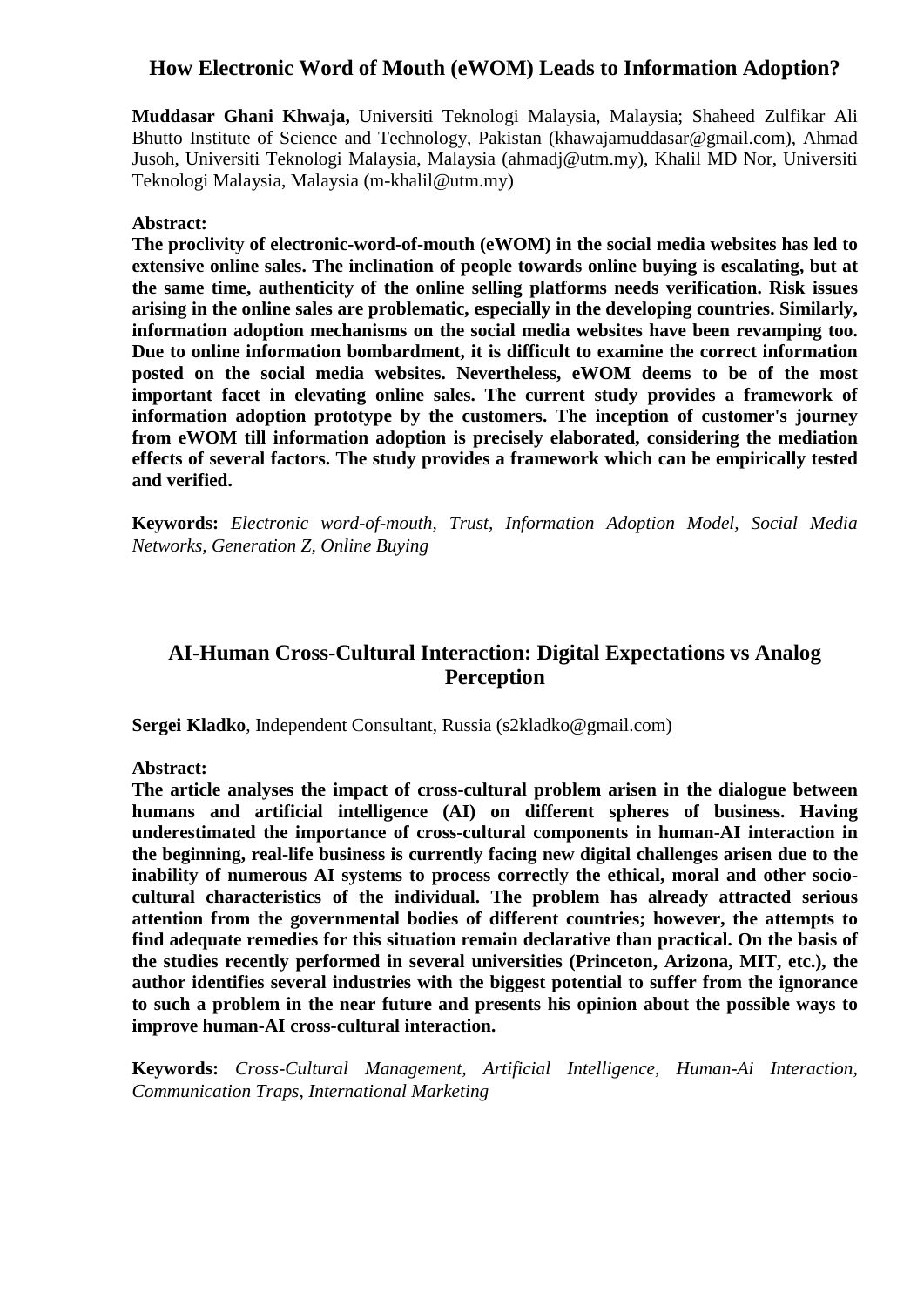### **Forming of Reasonable Information Consumption Patterns: Evidences from Russia**

**Olga Konnikova**, Saint-Petersburg State University of Economics, Russia (olga.a.konnikova@gmail.com), Oksana Yuldasheva, Saint-Petersburg State University of Economics, Russia (uldasheva2006@yandex.ru), Olga Shirshova, Saint-Petersburg State University of Economics, Russia (olga.i.shirshova@gmail.com)

#### **Abstract:**

**Using the concepts of sustainable consumer behavior, information consumption and information overload this paper investigates the process of information consumption with a focus on strategies of coping with information consumption. This exploratory study examines how the different demographic groups of people search and consume information, how they recognize the information overload and what they do to cope with consumption of information. Thus, the purpose of this study can be formulated as to develop the patterns of reasonable consumer behavior regarding to conscious coping with information consumption. During the data processing the basic method of grounded theory was used to reach the "theoretical sensitivity" by technics of coding (Corbin & Strauss, 1990). Using open and axial coding we have identified and grouped key topics which characterized the categories describing the information consumption patterns based on the reasonable content limitation practices. As a result of research three information consumption patterns were identified and described: emerging, established and predominantly entertainment. First two patterns were referred to reasonable information consumption.**

**Keywords:** *Sustainable Consumer Behavior, Reasonable Information Consumption Patterns, Information Overload, Information Overload Coping Strategies, Social Media, Mass Media, Information Assessment*

### **Application Artificial Intelligence in Marketing: desk study**

**Daria Lagutaeva,** NRU HSE, Russia (dlagutaeva@hse.ru), Elena Namchevadze, NRU HSE, Russia, namchevadzeelena@mail.ru)

#### **Abstract:**

**This paper investigates the multiple ways to use Artificial Intelligence (AI) in the sphere of marketing in order to optimize company's activity, boost profit, cut costs and increase the profitability of marketing campaigns. AI nowadays is the largest global technological trend, and companies who implement its technologies as pioneers can gain leadership. However, at the rapid speed the technology is developing, incorporating AI is likely to become a necessity for many firms' survival. It is the main reason to examine the process of AI implementation in the company, to analyze existing technologies for marketing purposes and to evaluate them. There are some constraints concerning AI implementation and it is indispensable to examine them while incorporating AI technologies. These constraints are ethical questions about AI implementation, possible but unknown consequences and AI regulation. Through an extensive analysis of contemporaneous literature it becomes possible to systematically categorize recent developments in AI and**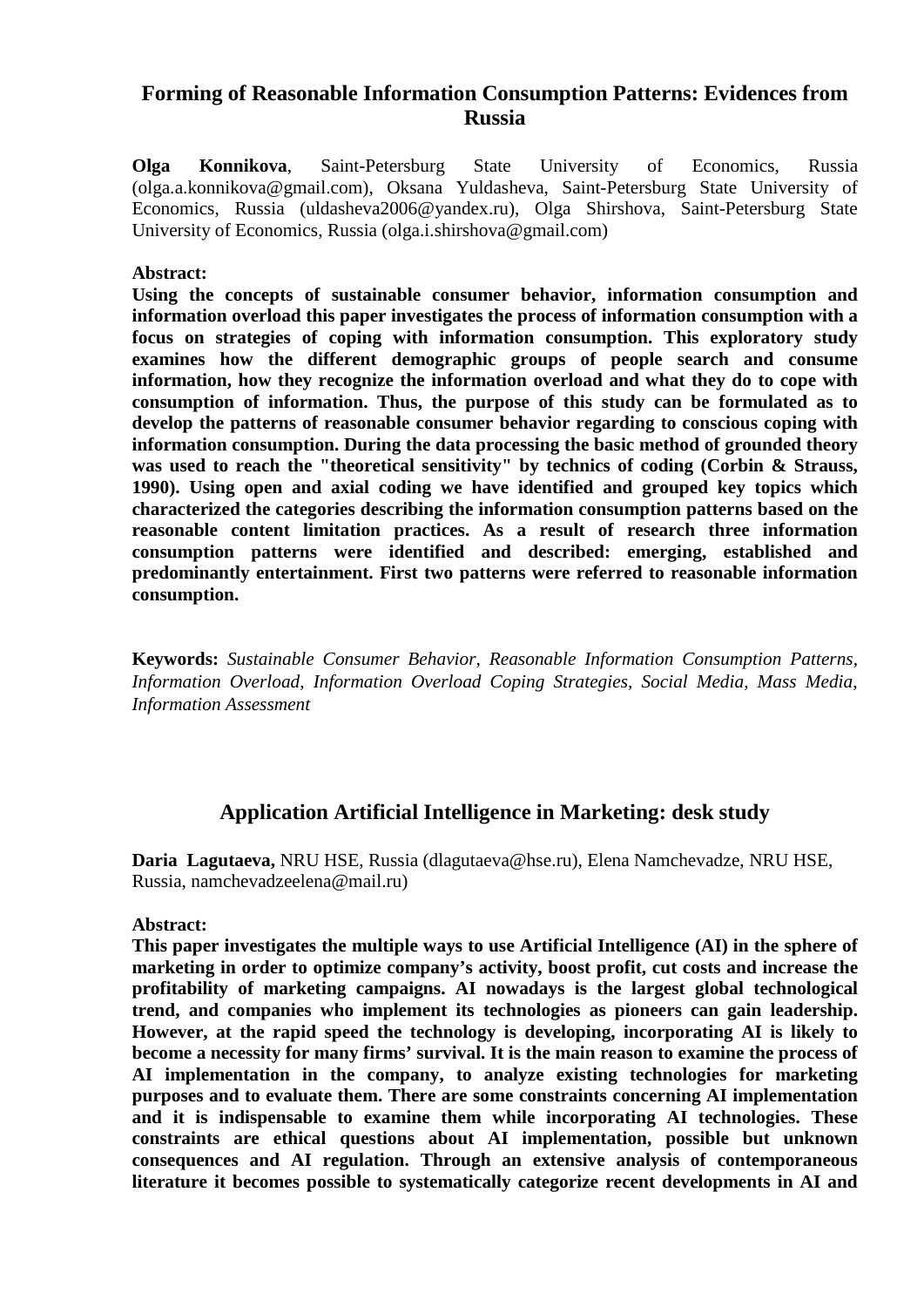#### **their impact on marketing activities. Based on this categorization, several fruitful research directions are provided.**

**Keywords:** *Artificial Intelligence (AI), AI Technologies, Industry 4.0, Marketing Activity, Digital Marketing, Levels of AI Implementation, Constraints of Implementing AI, AI Ethical Issues, AI Regulation and Standardization*

# **Experience Marketing in Banking**

**Veronika Lizovskaya,** Saint-Petersburg State University of Economics, Russia (Lizovskaya.vv@mail.ru), Yana Salichova, Saint-Petersburg State University of Economics, Russia (yana.salichova@mail.ru), Ekaterina Khalina, Saint-Petersburg State University of Economics, Russia (khalina.e@unecon.ru)

### **Abstract:**

**Digitalization influence was significant in banking and a lot of digital banking services appeared. Use of banking cards changed the customer behavior in general and made consumers interaction with banks more close and enhanced it's importance. As the market of banking cards is now saturated, banks are trying to use different opportunities in order to keep the existing customers. Improving the banking service quality can be considered to be an important principle of customer loyalty in banking sphere, based on understanding the customer experience using the instrument of customer journey maps. Experience marketing is becoming a popular and important tool to trace the possible changes and find new service opportunities for the companies, which takes into account both rational reasons of customer behavior and emotional ones. Empirical research of different groups of customers on the market of banking cards, considering their economic behaviour and degree of their involvement in bank transactions, show an ongoing transformation and a need for further improvement of banking services and client's convenience.**

**Keywords:** *Customer Experience, Customer Behavior, Loyalty, Payment (Cash) Cards, Experience Marketing, Qualitative Research*

### **Open Collaborative Innovations as an Antecedent for Adoption of Smart City Solutions**

**Iuliia Malchenko,** GSOM SPbU, Russia (malyulya@list.ru)

**Abstract:** 

**The paper investigates the issue of involving consumers to smart city solutions through open collaborative innovation. Participation in such initiatives requires growth organizational mindset or changing a fixed one due to the fact that companies will need to consider the option of changing their organizational culture for making open innovation happen. The research unveils the correlation between organizational mindset, capabilities to participate in open collaborative innovation initiatives and organizational culture as endogenous and exogenous factors for collaborative innovation initiatives. The paper uses an incorporated theory applicable to the topic open collaborative innovations in smart cities.**

**Keywords:** *Collaborative Innovations, Organizational Mindset, Cultural Distance,Smart City, Smart City Solutions, Consumer Adoption*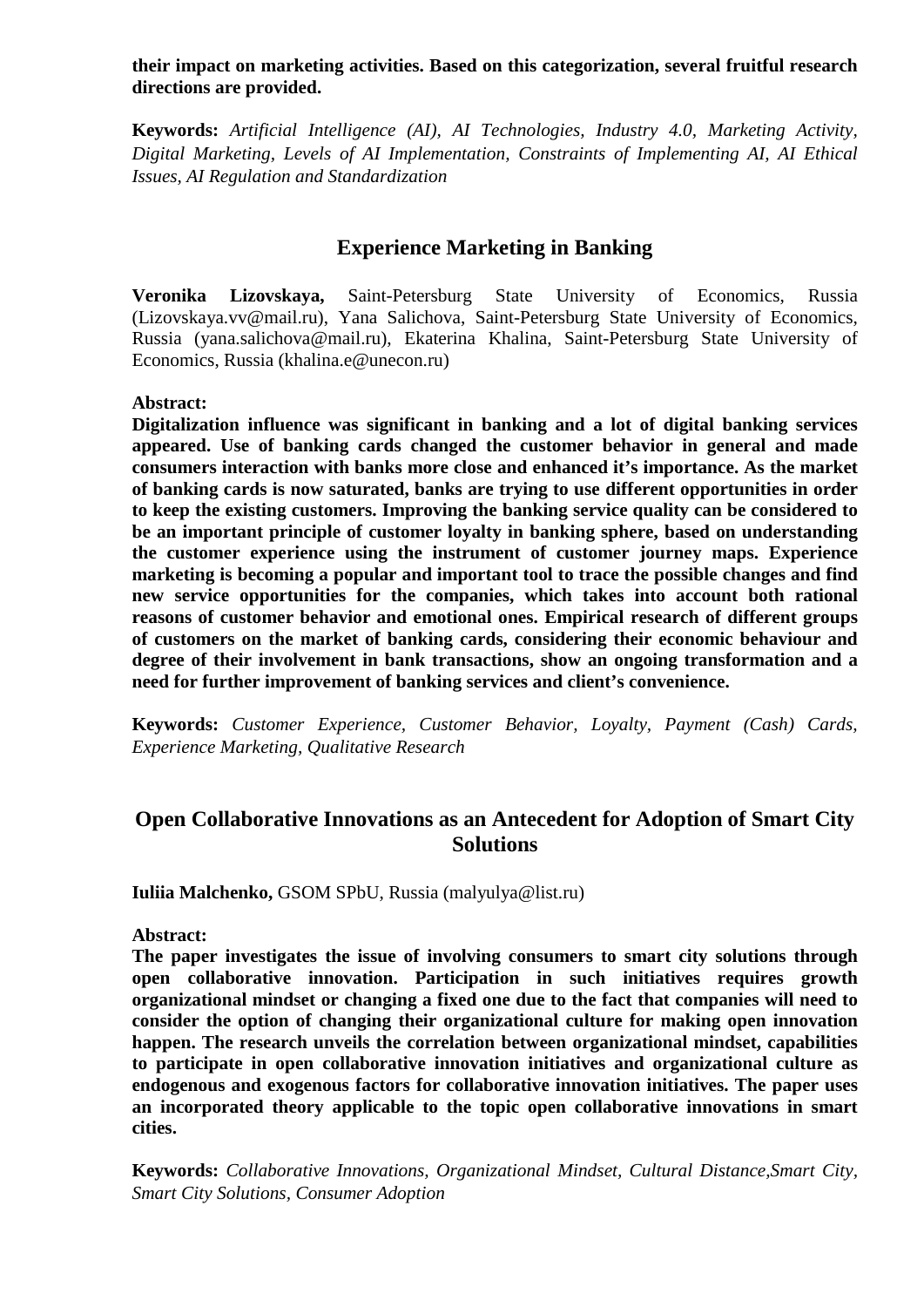# **Analysis and Prediction of Customer Churn in Telecommunication Companies Based on Data Mining Technology**

**Vadim Merkulov,** GSOM SPbU, Russia (vadimmer@mail.ru)

**Abstract:**

**This article examines the issues of churn of subscribers in the telecommunications industry. The life cycle of the market of mobile network providers over the past 10 years is considered in detail. A comparative analysis of existing works on this subject in the world is given. Existing tools to predict and prevent telecom churn are considered. Herein, a practical model has been simulated that allows predicting the subscriber outflow tendency with an accuracy of 88%. The task of preventing the client churn is one of the most discussed ones today, as the cost of attracting clients is much higher than the cost of retaining them. The results of the model are used in the program on retention of clients carried out by a certain mobile network provider.**

**Keywords:** *Customer Churn, Prediction, Telecommunication, Data Mining, Subscriber Base, Forecasting, Machine Learning Models, Neural Networks, Decision Trees, Evolutionary Algorithms*

### **Do the Same Customer Orientation Principles Apply to B2B Firms?**

**Maria Smirnova,** GSOM SPbU, Russia (mmsmirnova8@gmail.com), Vera Rebiazina, National Research University - Higher School of Economics, Russia (rebiazina@gmail.com)

**Abstract:** 

**This paper explores the specifics of B2B firms' CO on the example of Russia's emerging market. The empirical survey of 272 and interviews with 63 B2B firms represents the platform for applying well-established CO measurement tools as an integrated complex measure. The results of data analysis indicate a critically important aspect of CO, which helps to differentiate the customer oriented firms from those with "declared" CO. The results of the qualitative part of the study provide an in-depth perspective into the link between the "location" of CO-related business processes or their stages and the perception of the CO concept.**

**Keywords:** *Customer Orientation, Russia, Emerging Markets, Quantitative Study, Exploratory Study, Cluster Analysis*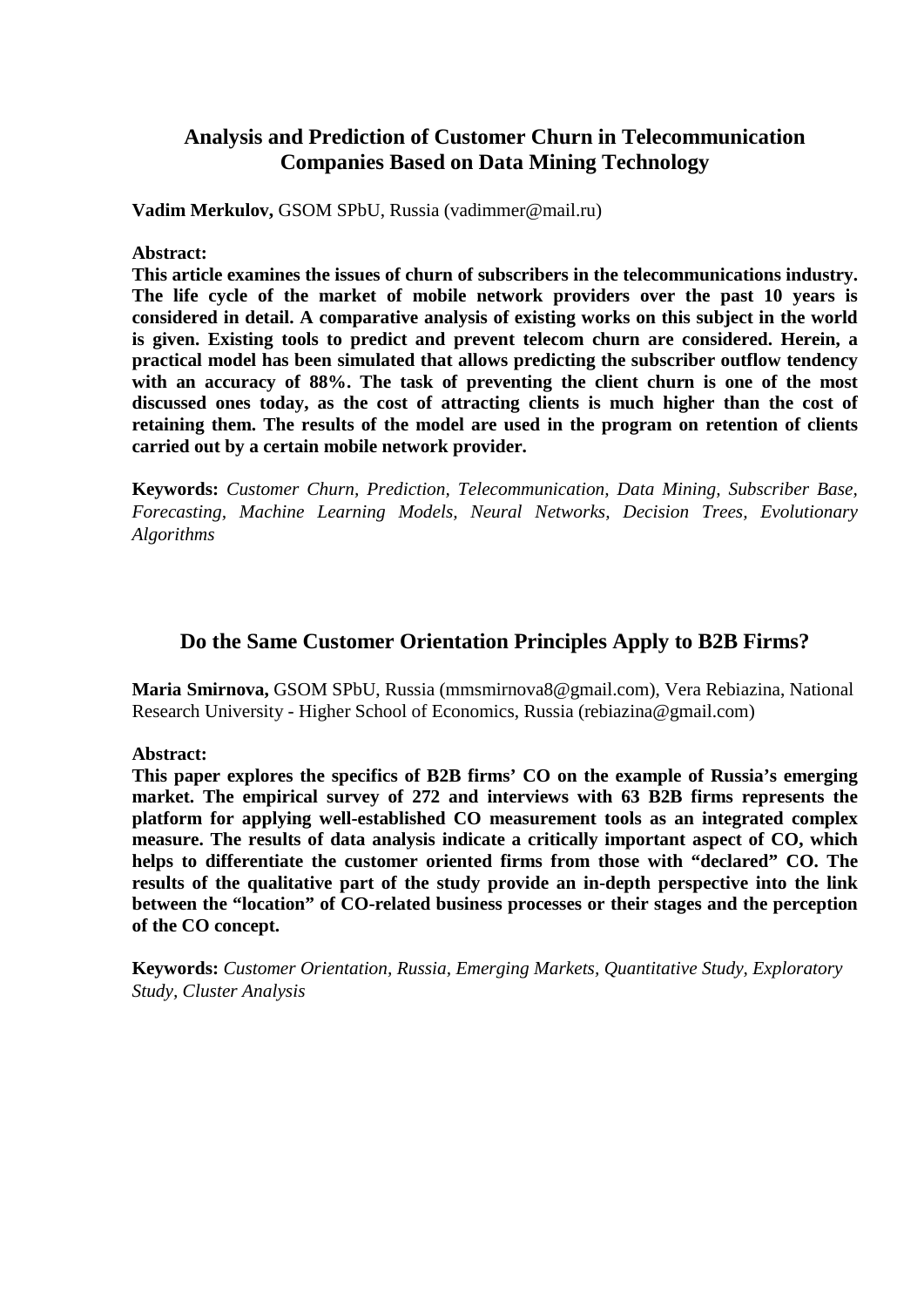### **Is there a Way for a Win-win Approach? The Case of Knowledge-oriented Consumer Digital Performance Research**

**Maria Smirnova,** GSOM SPbU, Russia (mmsmirnova8@gmail.com), Ksenia Golovacheva, Saint Petersburg State University, GSOM, Russia (golovacheva\_k@mail.ru)

#### **Abstract:**

**Active development of the digital economy influences all market agents, including consumers. Moreover, consumers become a driving force behind adoption of technology in their economic activities. They learn through this adoption process, developing both objective and subjective knowledge components. As an outcome, consumers' satisfaction, trust, value and overall perception of a win-win nature of economic interaction are affected, influencing consumer performance, e.g. causing innate dissatisfaction or stimulating inferences of manipulative intent. Current conceptual paper addresses and critically revises existing research on measuring consumer digital activities, decomposing existing indices and screening them for consumer knowledge components. Most of the indices are biased towards objective consumer knowledge, while the large body of consumer research on the relevance of subjective components, associated, for example, with the overall marketplace perception, persuasion knowledge and skepticism are omitted and thus represent potential contribution to strengthening our understanding of the knowledge perspective of consumer digital performance.**

**Keywords:** *Consumer Knowledge, Digital Marketplace, Consumer Performance, Digital Competences, Emerging Markets, Russia, Win-Win*

### **Strategic Thinking: Process Approach to Training Managers Based on Case Study**

**Natalia Strekalova,** Herzen State Pedagogical University of Russia, Graduate School of Economics and Management, Russia (strekalova spb@mail.ru)

#### **Abstract:**

**This paper focuses on professional training to think strategically. Strategic thinking is one of the most important competences for managers. However, we still know quite little about how to develop it. Relying on works on strategy, strategic thinking, cognitive re-searches and adult training, this paper recommends process approach and situational analysis (case study) to be applied in strategic thinking training. Proposed is a model of teaching to analyze, identify and solve strategic problems. The model is presented as a dynamic, iterative and interactive training process. Visualization, game modeling, ques-tioning, conceptualizing and hypotheses testing are used. The training model was tested experimentally. Areas for further research are suggested in order to better comprehend and develop the strategic thinking training process.**

**Keywords:** *Strategic Thinking, Strategic Management, Management Training, Process Approach, Case Study*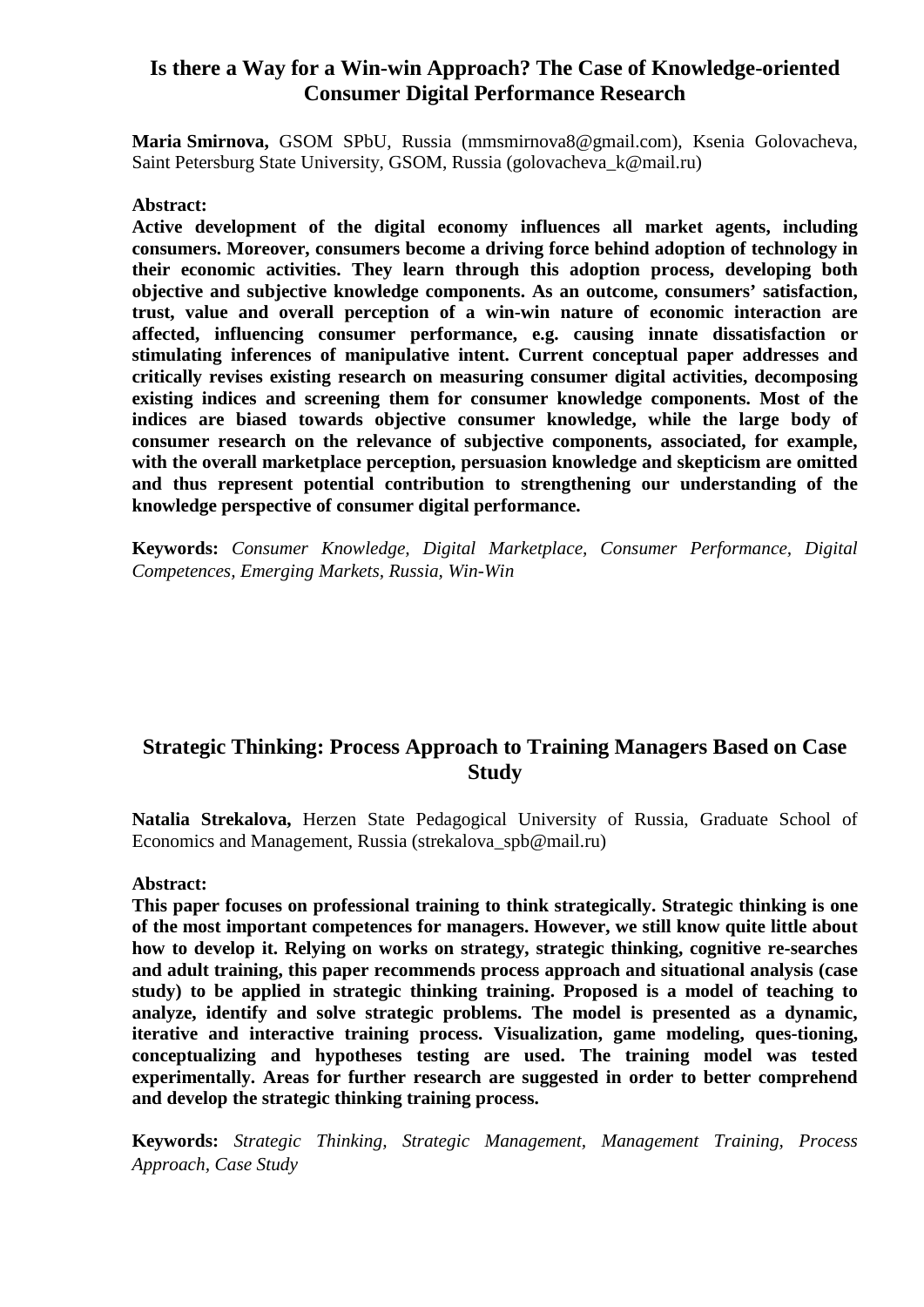# **Public Procurement and Public-Private Partnership in Developed and Developing Countries**

# **Arbitrability of Public Procurement Contracts and PPP Contracts**

**Viktor Eremin, Saint Petersburg University, Russia (eremin.cisp@gmail.com)** 

**Abstract:**

**This article concerned on the problem of possible arbitration of disputes from public procurement contracts and PPP contracts. This problem recently arose in Russian judicial practice. Today there is no conceptual understanding of the admissibility of using privatelaw dispute resolution (arbitration) in relation to such disputes; this is due to the presence of the so-called «public element" in such disputes. The public element ultimately pursues both public goals and public interest, which in turn is a restriction for the application of a purely private dispute resolution mechanism - an appeal to an arbitration court.**

**Keywords:** *Arbitrability, Arbitrage, Public Policy, Public Private Partnership, PPP Contract, Public Procurement Contract*

# **On A New Approach to Collusion Identification in Public Procurement**

**Andrei Ivanov**, GSOM SPbU, Russia (ivanov@gsom.spbu.ru), Evgenii Gilenko, GSOM SPbU, Russia (e.gilenko@gsom.pu.ru), Olga Bezhenar, GSOM SPbU, Russia (st039712@student.spbu.ru)

### **Abstract:**

**In softening price competition at the tendering stage, collusive suppliers may jeopardize the effectiveness and efficiency of a public procurement procedure. The institutional environment of the Russian Federation is characterized by a relatively high corruption level, a medium level of democracy, permitting mass-media to reflect corruption cases, and a low level of regulatory impact assessment. This puts significant pressure on the authorities and encourages them to apply exceptionally rigid anti-corruption methods. From the academic perspective, this rises several problems concerning identification and analysis of stability of collusion schemes both on the** *ex ante* **and the** *ex post* **basis. The current research addressed these issues.**

**Keywords:** *Public Procurement; Oligopoly Market; Collusions; Corruption: Auctions: Mala Fide Behavior; Logistic Regression*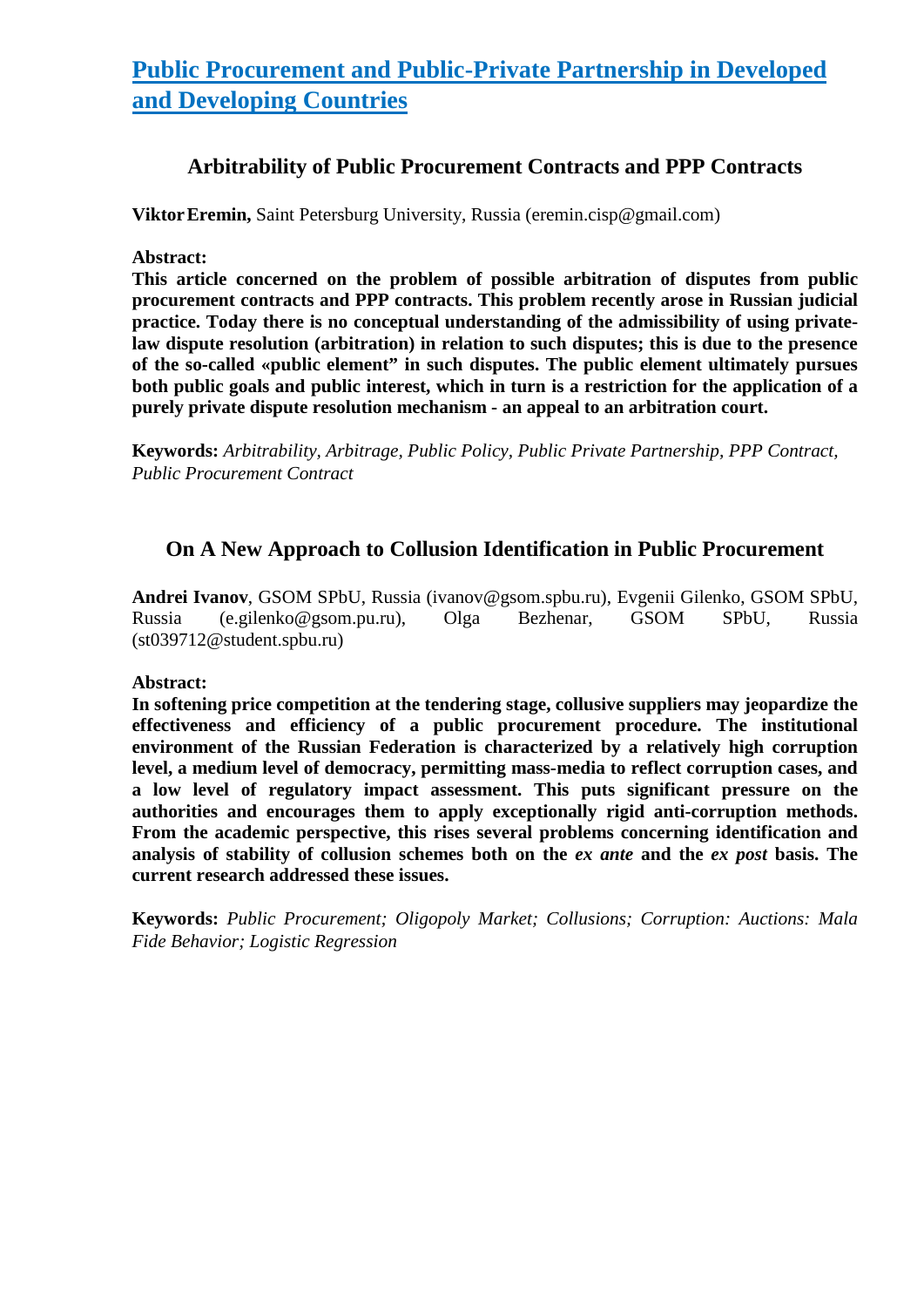# **The Use of Unified Procurement System zakupki.gov.ru for the Pricing of Air Ambulance Monopoly Services – Drawbacks and Risks**

**Igor Khodachek,** RANEPA, Russia (khodachek-ia@ranepa.ru), Dmitrii Minaev, RANEPA, Russia (minaev-dv@ranepa.ru**)**

### **Abstract:**

**This paper investigates the implementation of a government decree, which establishes a legal background for the monopolistic pricing of a state-owned company services on the emerging market of air ambulance services in Russia. Being based on firsthand empirical data the research unveils the pitfalls and shortcomings of the Russian unified procurement system zakupki.gov.ru (UPS) both in terms of its design and use. Even though the UPS is one of the most advanced systems in terms of the scope of the data it provides and the declared transparency, being a part of larger contractual system of public procurements, the UPS creates space for distortion and manipulation of data that characterizes the transactions between customers and providers. The latter concerns incomplete and untimely upload of primary documents, vague description of the procurement object, etc. In the construction when the UPS used as a primary source for pricing monopoly services, this may create risks of fraud and consequently - excessive spending of public funds. The empirical sample consists of 3257 entries in the database, which concern air ambulance services throughout Russia. The sample has been collected in the UPS within 2 months of 2019.**

**Keywords:** *Unified Procurement System Zakupki.Gov.Ru, Monopoly, State-Owned Enterprise, Air Ambulance Aviation Services, Russian Federation*

# **The Quality of Services and Public Procurement: the Case of Moscow Hospitals**

**Margarita Kravtsova,** High School of Economics, Russia (mkravcova@hse.ru)

**Abstract:**

**In our research we consider public procurement as the necessary resources through which the hospital provides services. We assume that the competent public procurement has a positive impact on the quality of services provided by the hospital. In this regard we are trying to answer the question: "Does the high competition at the auction help hospitals to give quality services?". We consider the public procurement system of health care of the Russian Federation, identify the specifics of procurement, determine the stages of interaction between customers and suppliers, and also conduct a comparative analysis of two hospitals considering their actual indicator and strategies at auctions. In the research the following hypothesis is tested: Customers providing high quality services conduct more efficient procurement. The study data on the procurement of 2 Moscow hospitals for 2011- 2018. Also we showed that the customer with a high rating and the customer with a low rating of quality services the auctions are held differently.**

**Keywords:** *Public Procurement, Efficiency, Quality Of Services, Hospitals, Health Care,Customers, Suppliers, Auction*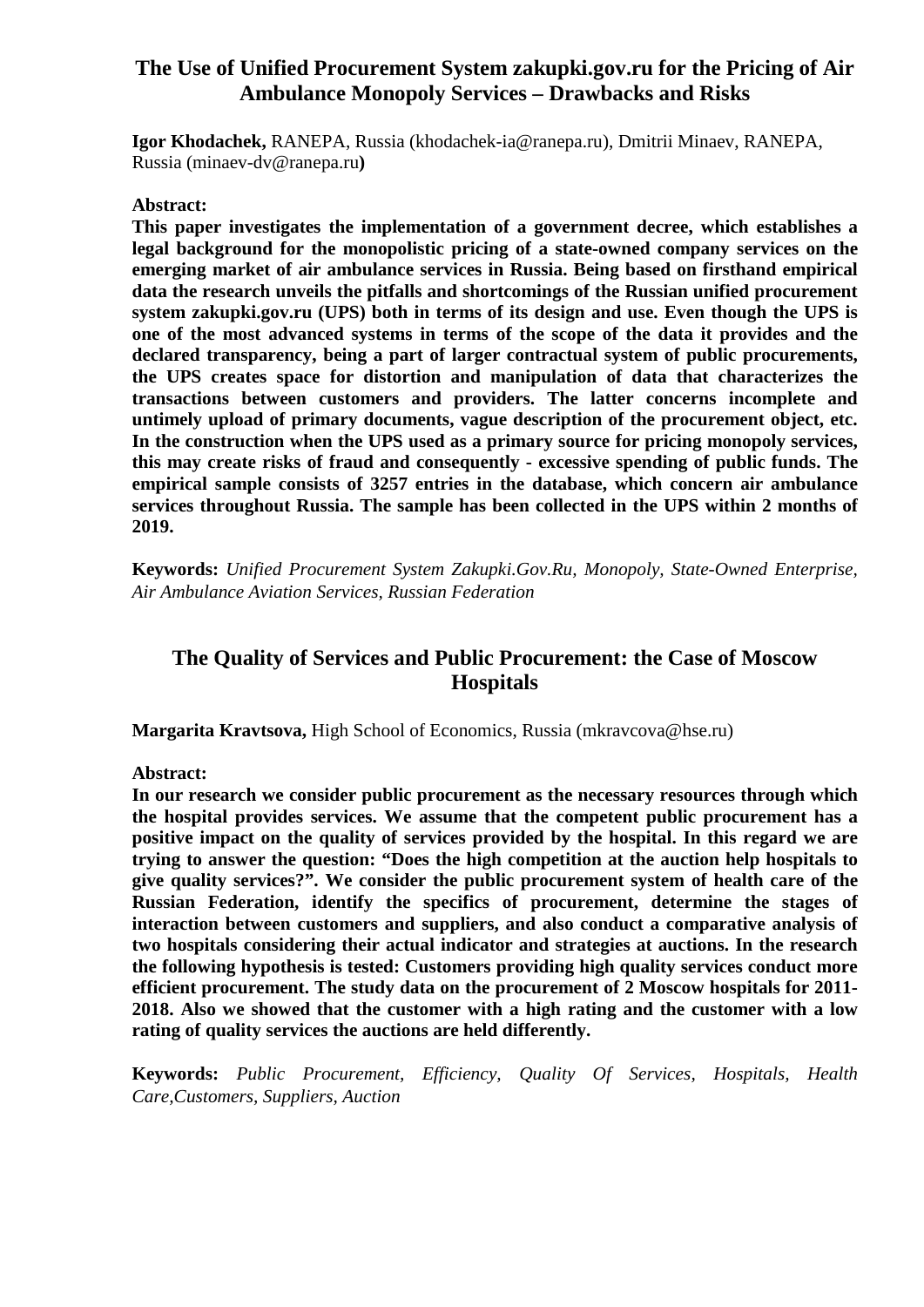### **Strategic Implications of Abandoned Infrastructural Projects on Economic Development in Akwa Ibom State, Nigeria**

**Michael Nnamseh,** University of Uyo, Nigeria (mp.mike8@yahoo.com), Sunday S. A., University of Uyo, Uyo, Nigeria (sundaysakpan@uniuyo.edu.ng), Inemesit E., University of Calabar, Calabar, Nigeria (inemuwahe@yahoo.com)

#### **Abstract:**

**Despite the huge mineral resources endowed in the State in addition to attractive revenue earned from the federation account, it appears a daunting task for the state to achieve economic development benefits given the spate of abandoned infrastructure observed around the length and breadth of the State. This study examined the implication of abandoned government infrastructural projects (AGIP) on economic development of Akwa Ibom State (EDAKS). A quantitative research method was employed and secondary data, drawn from secondary sources including budget archives of Akwa Ibom State government for the period under review was used. The data collected were analyzed using both descriptive and inferential statistical techniques. Particularly, an ordinary least square (OLS) statistical technique was employed to test the hypothesized relationships. Results shows that abandoned Ibaka deep seaport and Ibom science pack have a significant negative effect on economic growth of the state while abandoned Ibom power plant has no effect on the economic growth of the state. Result also shows that abandoned Ibaka deep seaport and Ibom power plant have a significant negative effect on unemployment in the state while abandoned Ibom science pack has no effect on unemployment in state. Finally, the result reveals that Ibom science pack significantly affect population growth negatively while other abandoned projects do not. The study concluded that, abandonment of infrastructural projects has detrimental effect on the economic development of the state. Based on the findings, the study recommended among others that, government of Akwa Ibom State should conduct adequate feasibility study and make adequate plans for the project at starting point and should make sure there are sufficient funding available as estimated by the quantity surveyor also at the starting point as well.**

**Keywords:** *Project Abandonment, Economic Development, Gross Domestic Product, Unemployment, Population Growth*

# **The Problem of the Use of Concession Arrangements in Integrated Mining Projects in Underdeveloped Areas of Russia**

**Tatiana Ponomarenko,** Saint-Petersburg Mmining University, Russia (stv\_mail@mail.ru), Ekaterina Khan-Tsai, Saint-Petersburg Mining University, Russia (ekat2312@bk.ru)

**Abstract:**

**The purpose of the study is to identify and analyze the problems of concession arrangements for the construction of the railway as a key element of the transport infrastructure necessary for the successful implementation of the project for the development of a large field in the underdeveloped region.** 

**Research methods: strategic, institutional, investment analysis of integrated mining projects, methods of modeling and forecasting the effects of the use of concession arrangements in projects.** 

**Results: it is proved that the construction of transport infrastructure is a necessary condition for the implementation of an integrated mining project; the problems of the use**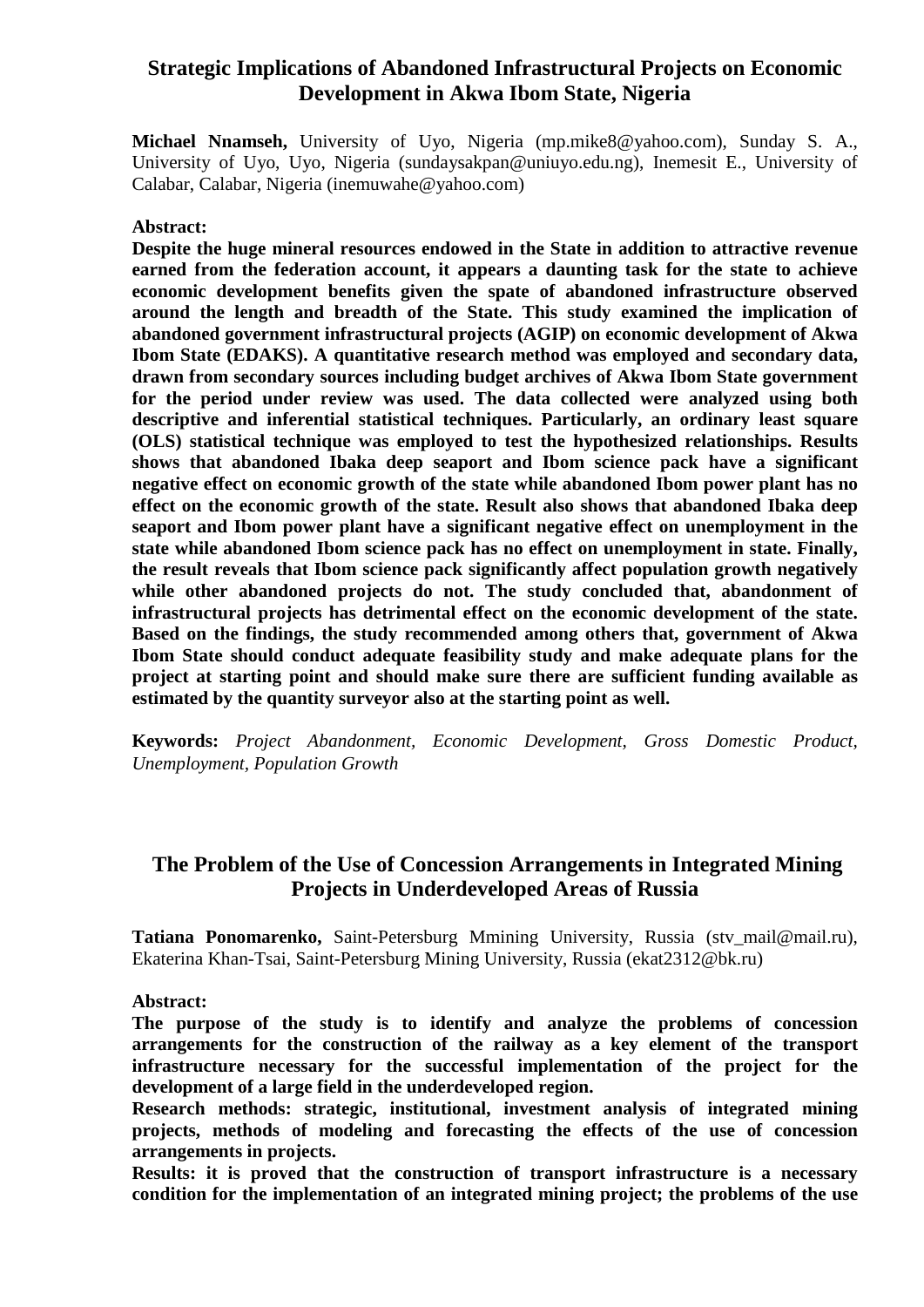**of concession agreements in the railway infrastructure are analyzed; technical, economic and financial parameters of the concession arrangements implemented in the implementation of a complex mining project are specified.** 

**Conclusions: the analysis shows that the lack of transport infrastructure complicates the development of large deposits of mineral raw materials in underdeveloped regions of Russia, increases the capital intensity of the project, or makes its development impossible. As a result of the analysis of railway concession projects, the main problems were identified, including the discrepancy between the actual project indicators, financing, the lack of a risk sharing mechanism between the parties, interaction with stakeholders. The formation of economic effect for the companies-subsoil users, and also social effects for the population of territories of presence and public effects for the state is proved. The basic technical and economic parameters and financial conditions of the concession agreement (compensation of the minimum guaranteed income, capital grant, overdraft, etc.) were developed. The suggested CA (Concession Arrangement) model reflects the scheme of interaction between the state and private business with the concession regulator, partners and other stakeholders of the integrated mining project (contractors, suppliers, carriers, public organizations, etc.).**

**Keywords:** *Concession Arrangement, Transport Infrastructure, Mining Project, Railway Infrastructure, Underdeveloped Region, Economic Effect, Economic Parameters, Minimum Guaranteed Income, Capital Grant*

# **How to Best Procure Innovation: the Case of the EU**

**Georgia Aimilia Voulgari,** University of Warwick, UK/Greece (voulgariyouli@gmail.com)

**Abstract:**

**The paper investigates the use and impact of the tools provided by EU legislation in the procurement of innovation. The issue is of current interest, due to the fact that recent data are available in the Innovation Procurement Policy Framework Benchmarking (2018) and the re-examination of the regulatory frame of innovation public contracts is part of the "Public Procurement Package" which has been adopted by the European Commission on 3.10.2017, as a basis for further discussion and interventions. Innovation has been placed at the heart of the European strategic policy EUROPE 2020 for smart, sustainable and inclusive growth, since it may address efficiently important challenges, in various important sectors, such as the health sector, climate change, energy, transportation, environmental protection, water management, waste management etc, by providing solutions. The paper outlines the reasons why the traditional public procurement procedures (open or restricted procedures) are not suitable for procuring innovation. The paper further outlines the tools for Public Procurement of Innovation provided in the EU legislation, namely (a) the Pre-Commercial Procurement (PCP), (b) the Public Procurement of Innovative solutions (PPI) and (c) Innovation Partnership. The paper provides a comparative assessment of their advantages and disadvantages, in order to suggest the best procedure to be used according to the specific features of each case. The paper presents feedback from Greek Contracting Authorities which participated in recent EU Projects, critically assesses the existing tools of public procurement of Innovation and provides suggestions for their improvement.**

**Keywords:** *Innovation, Public Procurement, Pre-Commercial Procurement, Innovation Partnership*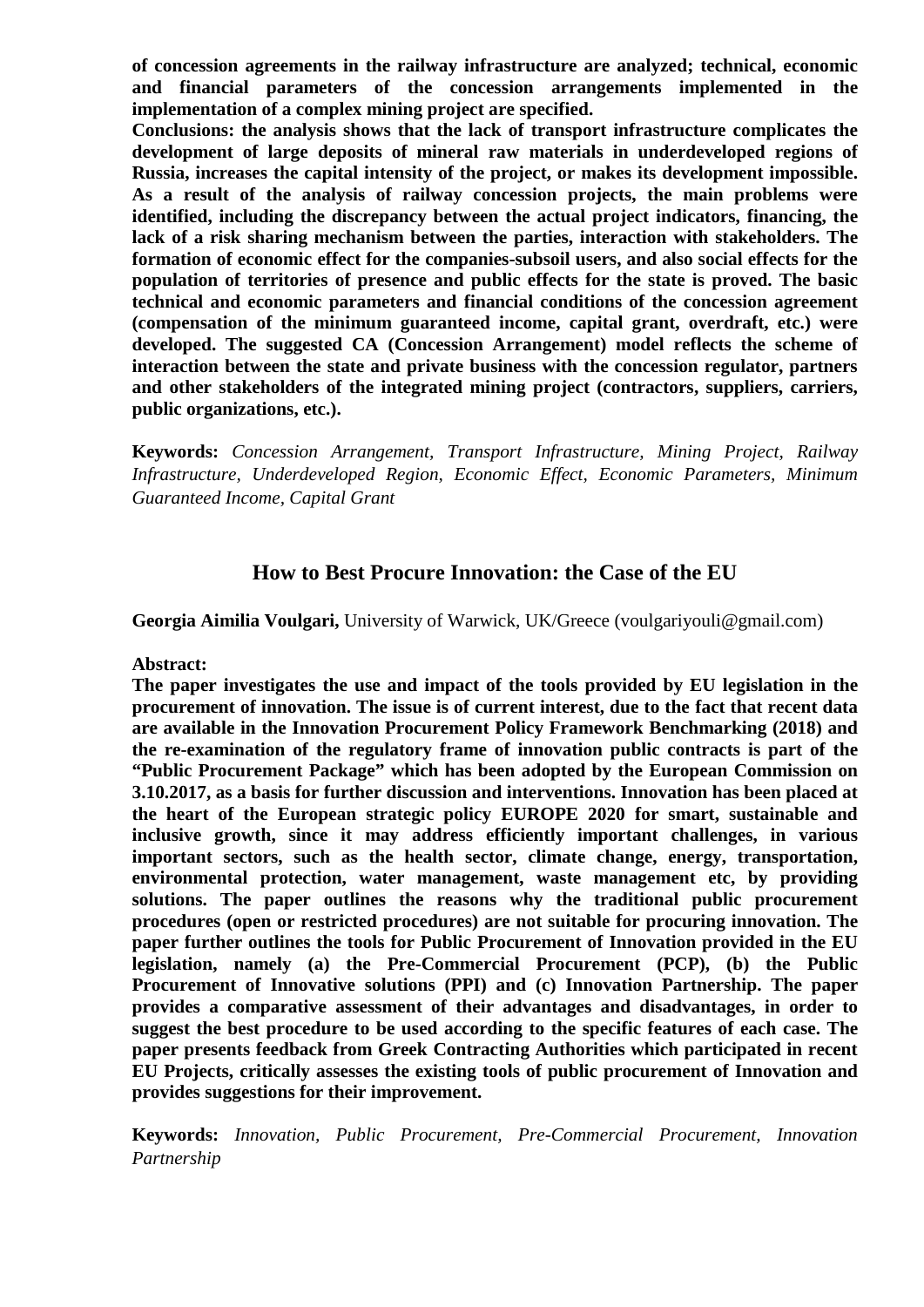# **Digital Infrastructure as a Tool for Spatial Development: the Potential of Public-Private Partnership (on Materials of Russian Localities)**

**Elena Midler,** Southern Federal University, Russia [\(midler2005@yandex.com\)](mailto:midler2005@yandex.com), Timur Sharifyanov, Southern Federal University, Russia

#### **Abstract:**

**The article examines the conditions and possibilities for leveling digital imbalances in the spatial development of Russian localities with the help of public-private partnership (PPP).**

**In developing the economic model of spatial diffusion of the digital social infrastructure of the region through PPP, statistical, logical-structural, functional methods, as well as comparative analysis were used. In determining the territorial factors of heterogeneity of access to digital infrastructure and the development of a model of matching the type of access to localization cluster, statistical and network analysis methods. When developing a strategy for coordinated planning of the development of the digital subsystem of a region in a PPP format, the scenario method.**

**We used empirical analysis data obtained from a survey of a sample of localities included in the PJSC Rostelecom digital inequality elimination program (2014-2018), as well as data from panel studies to determine the effectiveness of integration forms of interaction between subjects of the digital subsystem in the PPP format, infrastructure security and density conducted by the authors in the settlements of the Yamalo-Nenets Autonomous District in 2014-2018.**

**A hierarchical model of the digital subsystem of the social infrastructure of the region and the economic model of the territorial diffusion of digital infrastructure were developed based on the allocation of state-subsidized and market segments and their mutual integration through the PPP mechanism. An organizational mechanism for the creation, distribution and development of digital infrastructure has been proposed, a feature of which is the coordination of the interests of federal and regional stakeholders, the technological neutrality of access infrastructure development and the typology of access. A joint planning strategy has been developed for the development and use of the digital infrastructure market segment.**

**Keywords:** *Digital infrastructure, public-private partnership, spatial development, investment resources, social infrastructure*

# **Strategic Finance and Corporate Governance**

### **Behavioral Discounting: Empirical Results and Potential Pitfalls**

**Vera Bukhvalova,** St. Petersburg University, Russia (vera\_cut@mail.ru), Barbara Bukhvalova, Sage Consulting, Norway, barbara.bukhvalova@berkeley.edu), Alexandra Vingert, none, Russia (alex.vingert@gmail.com)

#### **Abstract:**

**We document that results of empirical/experimental studies of discounting are sensitive to the list of questions. We compare results of our survey conducted in 2018 to the results of a similar smaller survey (Scholten and Read (2006)). Based on the overlapping questions, our results are remarkably similar to these earlier results. At the same time, the overall conclusions from our survey are markedly different. The earlier declared conclusions do**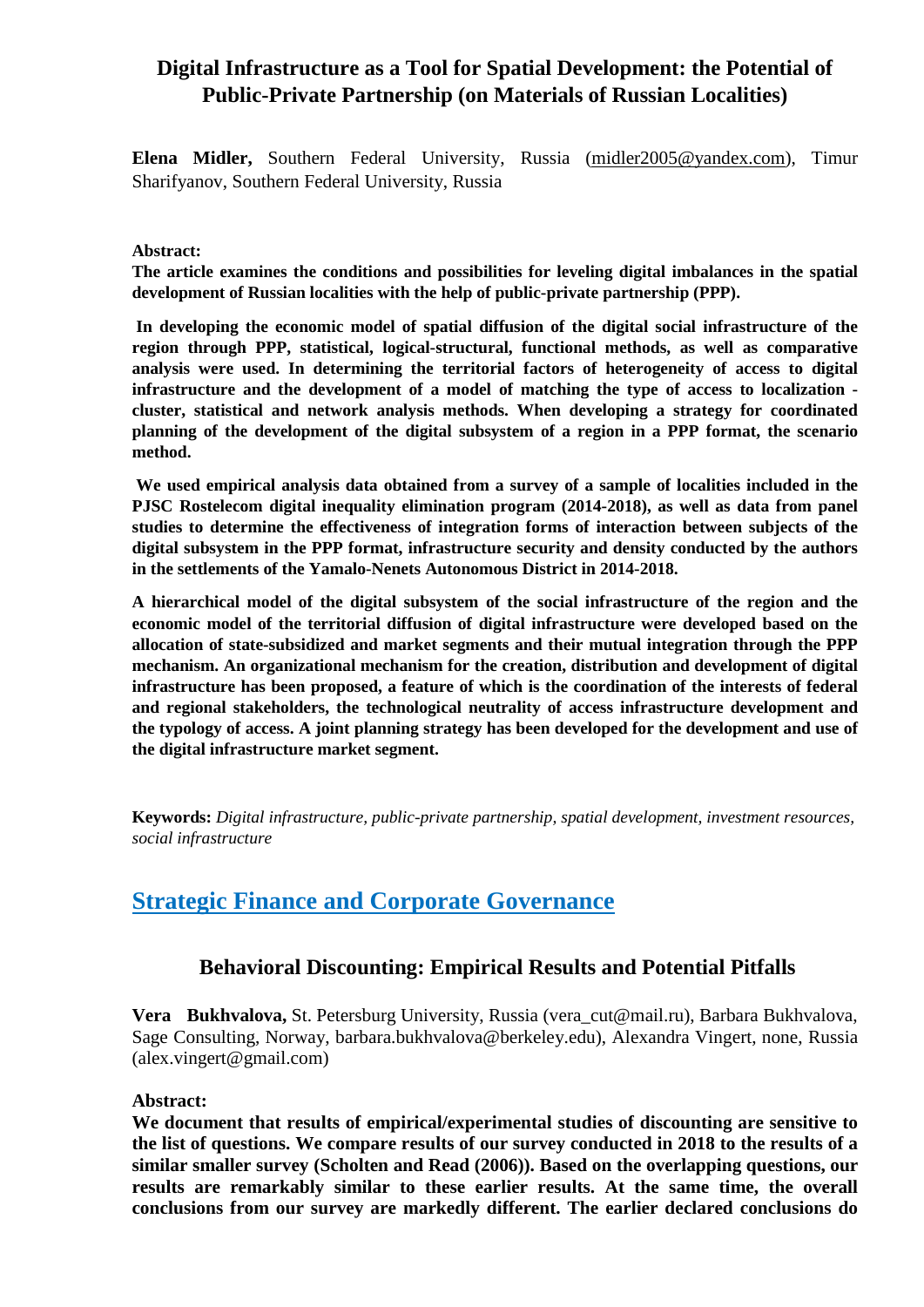**not survive a more complete set of alternative choices offered to the respondents. A much greater share of respondents deviate from choice consistency between the alternatives. Deviations seem to increase in the considered time horizons and time intervals. This may be driven either by the direct effect of time on discounting or by inclusion of choices with higher nominal amounts. Sensitivity of discounting to amounts being discounted warrants further investigation.**

**Keywords:** *Behavioral Finance, Discounting, Intertemporal Choice, Subadditivity, Superadditivity, Transitivity, Survey*

# **Conceptual Framework of Capital Structure Optimization: Southern Copper Corp Case**

**Alexander Burov,** St. Petersburg State University of Economics, Russia (aleksandr.burov@hec.edu)

#### **Abstract:**

**The study aims to provide a conceptual framework for company's capital structure optimization. As the maximization of equity holders' wealth remains the main goal of the company's financial managers, research in this area is also topical for corporate finance practitioners. To reach this goal, the paper provides a brief theoretical background of the topic, describes key steps in a practice-oriented approach to finding the optimal capital structure, and discusses limitations of the framework in respect to companies in emerging markets. The framework is illustrated with a case study of Southern Copper Corp, a USbased metals & mining company due to limitations discussed in part three of the paper.**

**Keywords:** *Capital Structure, Financial Leverage, Leverage, Cost of Debt, Cost of Equity, Cost of Capital, WACC*

### **Merger and Acquisitions and Technological Efficiency: the Empirical View**

**Yury Dranev,** NRU Higher School of Economics, Russia (ydranev@hse.ru), Elena Ochirova, NRU HSE, Russia (eochirova@hse.ru), Nickolay Naumov, NRU HSE, Russia (naumovnikolay@yandex.ru)

**Abstract:**

**The aim of this research is to investigate the efficiency of technological M&A deals and find factors of the efficiency for both acquirers and targets. As it was said before, we consider by TM&A deals where at least one party has either R&D expenses or patents. In this work we tested several research questions that are in scope of our interest. Firstly, the information of patent and R&D of a target is necessary to evaluate efficiency of an acquirer. However, the majority of M&A studies investigated companies focusing on either patents or R&D. Since patents indicate the technological diversity of companies, while R&D expenses are a sign of technological depth, thus, we would like to address this issue and try to estimate the impact of both characteristics all together. To calculate the efficiency we employed data envelopment analysis (DEA) In accordance with the aim of the study we proposed that the substitution effect prevails over a complementarity effect of**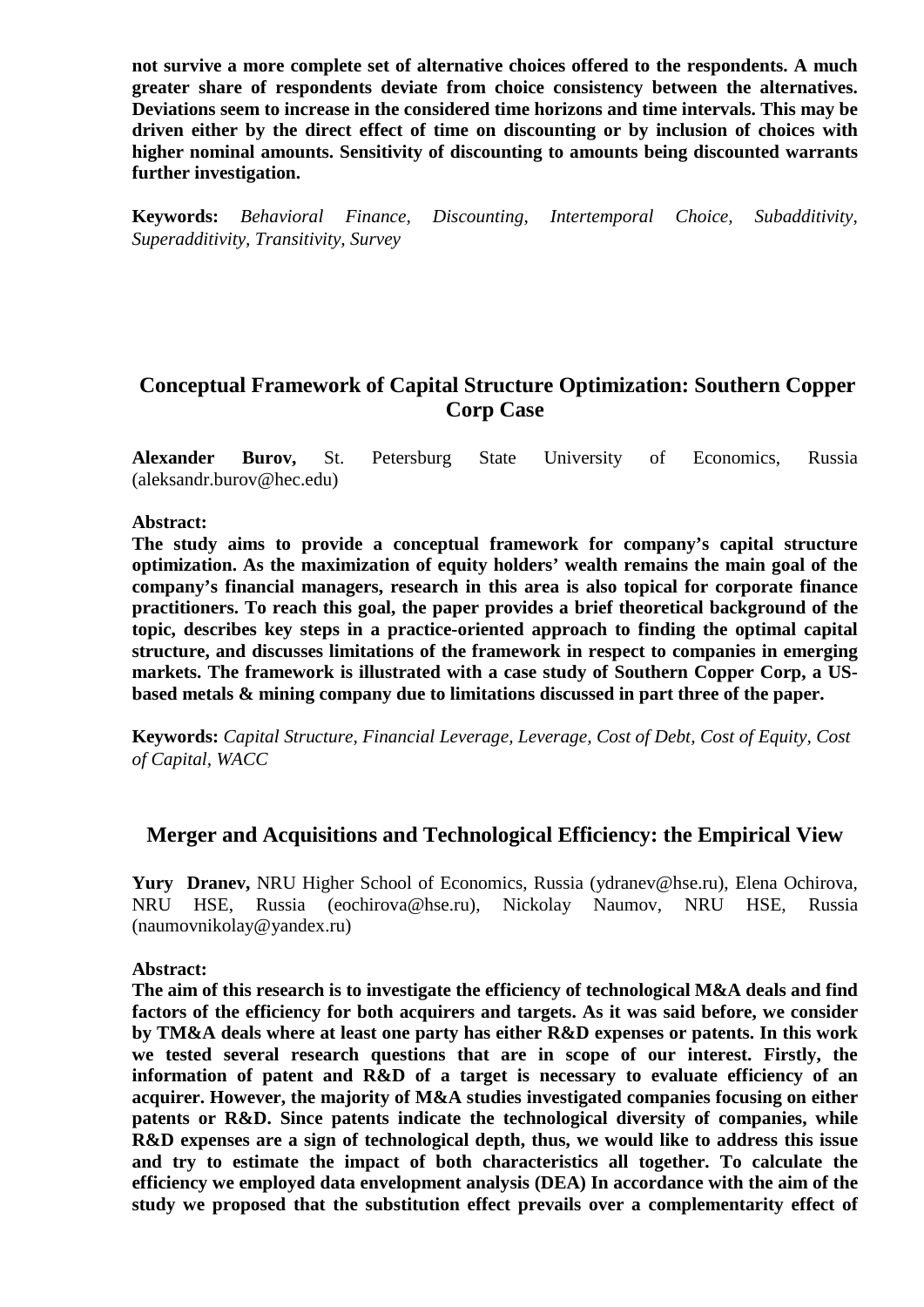**technology of acquirers with respect to technology of a targets. In the literature review it was discussed that there is no consensus regarding what effect of the two dominates. However, in practice, it may depend on what firm**

**Keywords:** *Mergers and Acquisitions, Strategic Motives, Data Envelopment Analysis, Research and Development, Patents, M&A Efficiency*

### **Bankruptcy Risk Assessment of Russian Construction Companies**

**Evgeniya Grigoryeva,** High School of Economics (Nizhniy Novgorod), Russia (grigoreva.jane@yandex.ru), Olga Zamotaeva, High School of Economics (Nizhniy Novgorod), Russia (zamolga609@yandex.ru)

### **Abstract:**

**Nowadays more and more companies are becoming bankrupts. According to statistics, the average number of bankrupt companies is about 12 thousand per year. In order to prevent bankruptcy, it is necessary to assess bankruptcy risk in a proper way. Despite of the fact that there are plenty of models which help to evaluate this kind of risk, all of them are outdated and not adopted to Russian economy. This research aims to create the most accurate model for prediction bankruptcy for Russian construction firms. Thanks to analysis of the most prominent researches in this field it became clear, that it was necessary to concentrate on assessment of bankruptcy risk with the help of a logistic model. We could find out the main difference between successful and bankrupt companies thanks to a descriptive statistics method. Economic modeling made it possible to build our own model to evaluate bankruptcy risk. The results anticipated could lead to better assessment of financial risk and will be very useful for companies' risk-management departments. It could also result in reducing the number of bankrupts in Russia in the nearest future.**

**Keywords:** *Bankruptcy Risk, Bankruptcy Risk Assessment, Logistic Model, Construction Industry, Financial Coefficients, Qualitative Characteristics*

# **On the Issue of Models for Forecasting Probability of Bankruptcy of Russian and Italian Small and Medium-Sized Businesses**

**Andrey Maksimov**, NRU HSE, Nizhny Novgorod, Russia (amaksimov@hse.ru), Ilona Volkova, NRU HSE Nizhny Novgorod, Russia (involkova.me1@yandex.ru), Ilona Volkova, NRU HSE Nizhny Novgorod, Russia (involkova.me1@yandex.ru), Natalia Maksimova, NRU HSE Nizhny Novgorod, Russia (nvmaksimova@hse.ru)

### **Abstract:**

**An important part of the management of the organization is to maintain the business, so the issue of forecasting the probability of bankruptcy of small and medium-sized businesses in modern conditions should be given careful attention. Modern theory offers many methods of this process, but some of them are outdated, some are relevant for foreign firms, some have a rather low accuracy of forecasts. In this study, the authors propose logit-models based on statistical data of small and medium-sized businesses in Russia and Italy. As a result, logit-models were evaluated and proposed as a set of logistic models for predicting the probability of bankruptcy of small and medium-sized businesses. When forecasting the probability of bankruptcy of an enterprise over different time horizons (1**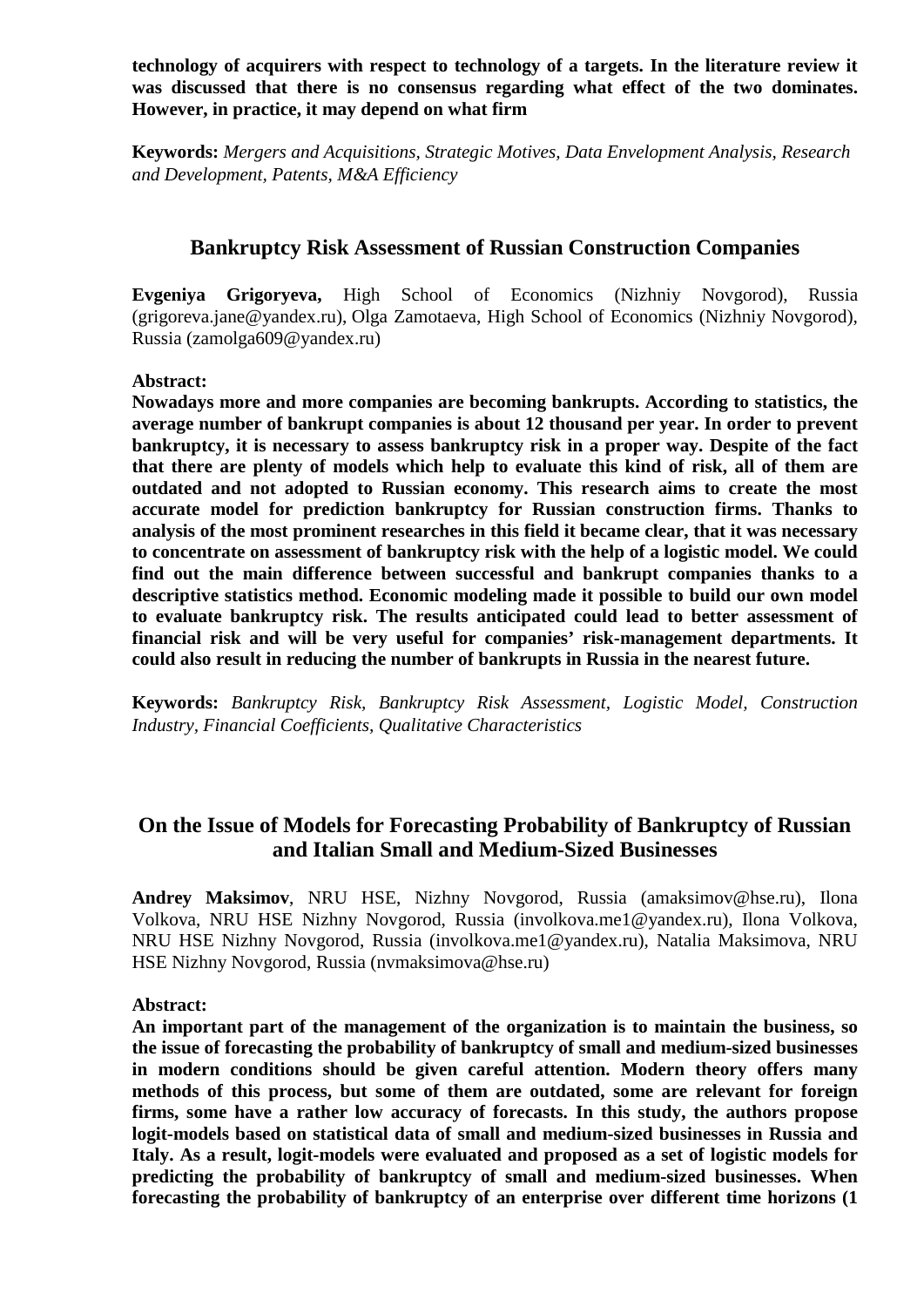**year, 2 years, 3 years), it is more efficient to use different models. The model for predicting the probability of bankruptcy of an enterprise for 1 year contains indicators characterizing to a greater degree the business activity of the enterprise than its solvency; and for 3 years are more likely indicators that characterize solvency. The set of predictors included in the national forecasting model of the probability of bankruptcy of Russian companies differs from the set of predictors for the model for Italian enterprises. The quality of the forecast by the developed models of the fact of the occurrence of bankruptcy is rather high, and higher for Italian enterprises. The resulting model shows relatively good statistics of predictions and can be used in practice by all stakeholders.**

**Keywords:** *Small Business, Medium-Sized Business, Diagnostics, Model, Solvency, Econometric Modeling, Logisyic Model*

# **Can Non-Financial Indicators Shed Light on the Bankruptcy Risk in Russian Agricultural Enterprises?**

**Elizaveta Meshcheryakova**, Higher School of Economics, Russia (lizzamesh@gmail.com), Natalia Feruleva, Higher School of Economics, Russia (natasha.feruleva@mail.ru)

### **Abstract:**

**This paper investigates the factors which influence the risk of bankruptcy in Russian agricultural enterprises. Currently the number of bankruptcies in agricultural sector remains one of the highest and stakeholders need the instruments for bankrupt identification. Despite the features of this industry, the majority of existing bankruptcy prediction models developed for agricultural firms includes only financial indicators. Although the researchers claim that the performance of these companies strongly depends on external environment and the corporate management, these factors remain underrepresented in the models. Thus their influence should be investigated carefully.** 

**In our paper we include in our model such parameters as number of companies affiliated with the CEO (relational data), combination of the ownership and management function by CEO, core activity and the state of agriculture in the region. To check the hypotheses we employ logit model. On the sample of more than 100 Russian agricultural companies it was proven that not only the financial ratios but also non-financial indicators matter. In particular, it was found that the number of companies affiliated with the CEO has the positive impact on the probability of going bankrupt. Thus, this relational data may serve as important non-financial indicator of the bankruptcy risk.**

**Keywords:** *Bankruptcy Prediction Model, Agricultural Enterprises, Logit Model, Bankruptcy Factors, Russian Companies*

# **Owning Structure, Risk Management and Performance: The case of Latin American Banks**

**Maria Cristina Mina**, Edinburgh Napier University, United Kingdom (m.mina@napier.ac.uk)

**Abstract:**

**Our analysis uses data gathered from a sample of 81 large banks from six Latin American countries over the 2013 - 2017 period to examine the impact of alternative ownership models, together with the degree of ownership concentration on profitability, cost efficiency and risk management. Three main results emerge. First, after controlling for bank**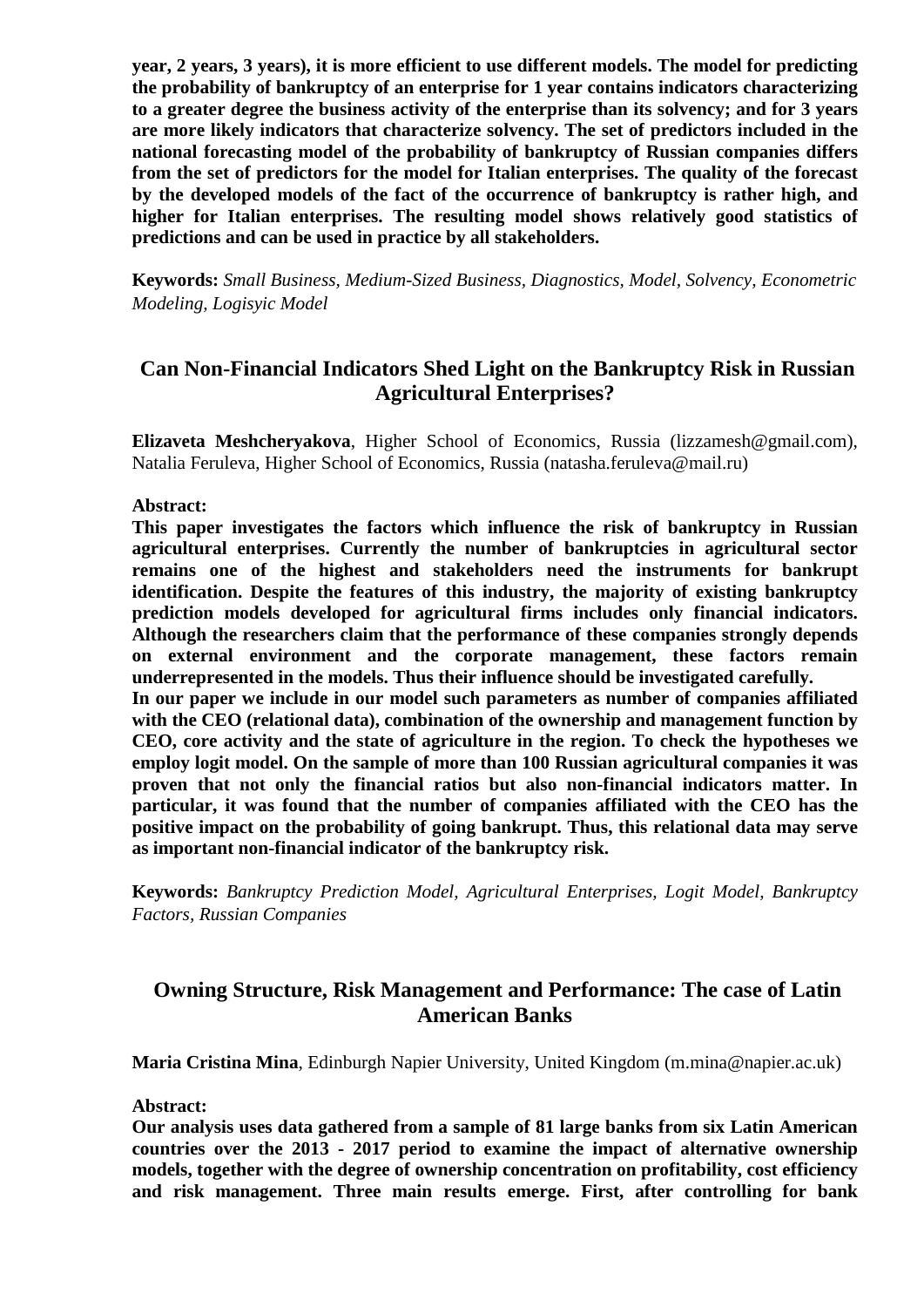**characteristics, country and time effects, mutual banks and state-owned banks exhibit a lower profitability than privately owned banks, in spite of their lower costs. Second, public sector banks have poorer loan quality and higher insolvency risk than other types of banks while mutual banks have better loan quality and lower asset risk than both private and public sector banks. Finally, while ownership concentration does not significantly affect a bank's profitability, a higher ownership concentration is associated with better loan quality, lower asset risk and lower insolvency risk. These differences, along with differences in asset composition and funding mix, indicate a different financial intermediation model for the different ownership forms.**

**Keywords:** *Ownership Structure, Performance, Risk Management, Profitability, Latin American Countries*

### **Banking Board Structure and Accounting Earnings**

**Majdi Quttainah**, Kuwait University College of Business Administration, Kuwait (majdi.quttainah@ku.edu.kw)

### **Abstract:**

**Conclusions: the analysis shows that the lack of transport infrastructure complicates the development of large deposits of mineral raw materials in underdeveloped regions of Russia, increases the capital intensity of the project, or makes its development impossible. As a result of the analysis of railway concession projects, the main problems were identified, including the discrepancy between the actual project indicators, financing, the lack of a risk sharing mechanism between the parties, interaction with stakeholders. The formation of economic effect for the companies-subsoil users, and also social effects for the population of territories of presence and public effects for the state is proved. The basic technical and economic parameters and financial conditions of the concession agreement (compensation of the minimum guaranteed income, capital grant, overdraft, etc.) were developed. The suggested CA (Concession Arrangement) model reflects the scheme of interaction between the state and private business with the concession regulator, partners and other stakeholders of the integrated mining project (contractors, suppliers, carriers, public organizations, etc.).**

**Keywords:** *Accounting Earnings, CEO Duality, Board Size, Reputation, Compensation, Tenure, and Corporate Governance*

### **The Relationship of Earnings Management and Dividend Payouts: Empirical Analysis of Russian Companies**

**Marat Smirnov**, GSOM SPbU, Russia (zavred\_rjm@gsom.spbu.ru), Egor Nikulin, Graduate School of Management SPbU, Russia (nikulin@gsom.spbu.ru), Polina Orlova, Graduate School of Management SPbU, Russia (st049228@student.spbu.ru)

### **Abstract:**

**Current study investigates the relationship between the level of earnings management and dividend policy of Russian companies. Dividend policy represents itself one of corporate governance mechanisms that are generally presumed to restrain earnings management. Prior research considered this relationship in different countries and delivered mixed results. What is more, it primarily considered developed markets. Hence, there is a necessity to analyze this relationship on emerging markets, like Russia. We use dividends payouts as a proxy for dividend policy. The sample includes 144 Russian traded companies**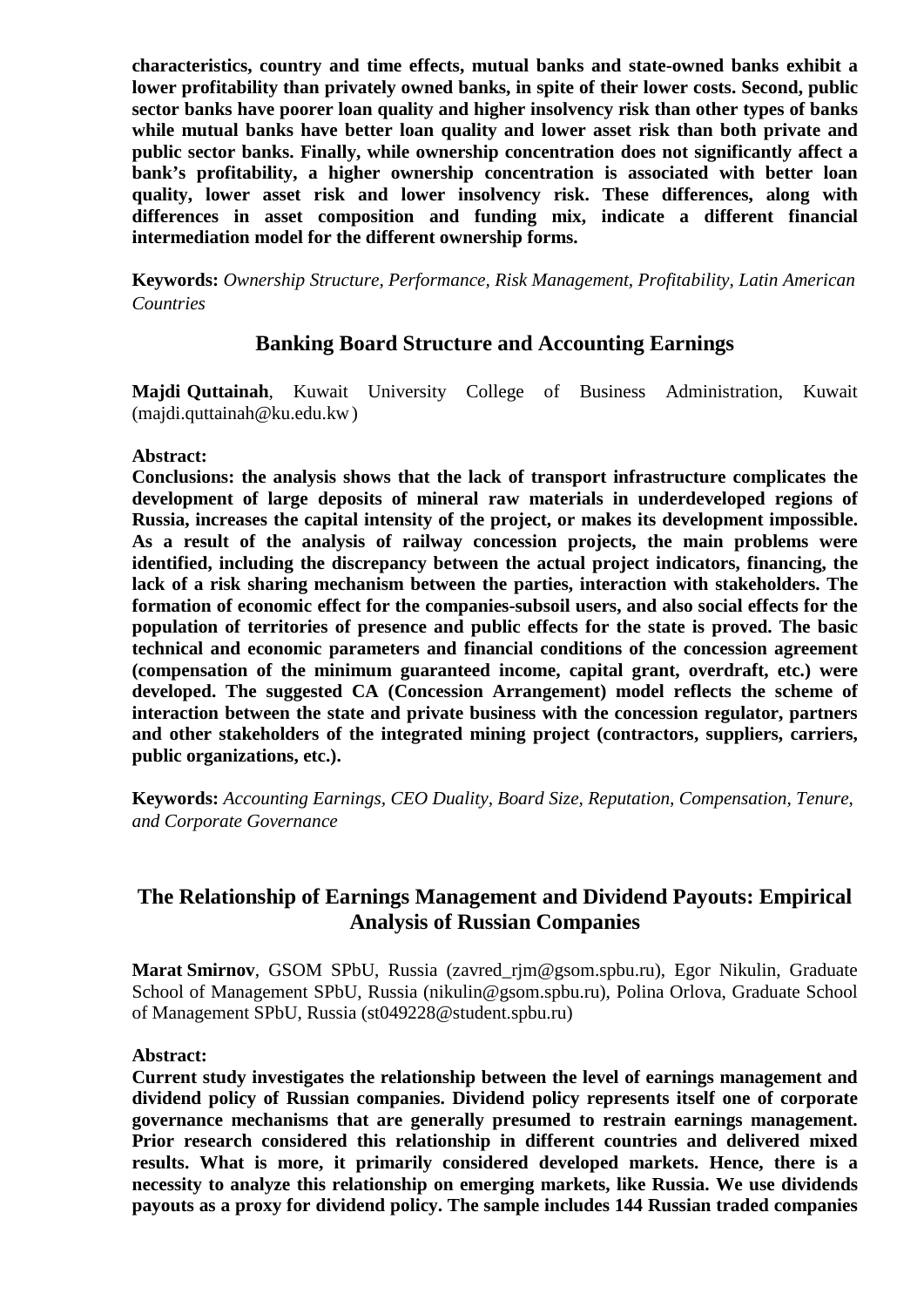**for a period of 2006-2017. Using the classical Jones model we assess the level of earnings management, and then regress it on the number of characteristics of sample companies. We revealed that the average level of earnings management of dividend payers is lower than that of non-payers. The results also show that the payout ratio along with proportion of closely held ownership in a company have inverse relationship with the earnings management in Russian companies.**

**Keywords:** *Earnings Management, Abnormal Accruals, Jones Model, Dividend Policy, Corporate Governance, Russia*

# **Software Platform's Value Correction by Idiosyncratic Risk and its Application in the SaaS Business Model**

**Ekaterina Smirnova,** Institute for Regional Economics Studies of the Russian Academy of Sciences, Russia (eksmir@gmail.com), Anna Loukianova, Graduate School of Management Saint Petersburg University, Russia (Anna.Loukianova@gsom.pu.ru)

### **Abstract:**

**One of the main digitalization risks is the information overwhelming that either consumers either companies face with. The digital economy rearranges the risks, so rare events in the past nobody considered as worth to be afraid of seriously become real. A huge volume of information needs to be structured to become at least partially manageable. But as this is still the problem for institutional organizations, this is far more true for the individual users. So, one of the main risks for a company arising specifically with the digital economy is customer disloyalty. In the study, one of the risks that denote those "disloyalty issue" is called idiosyncratic risk, as far as it is manageable from the company's perspective but it is covered by the market risk. The main aim of this study is to assess whether the idiosyncratic risk influences a company's value or not and if it does, whether that could be utilized in the decision-making mechanism.**

**The Software-as-a-service business model is under consideration. The reasons for the model choice include the rapid growth of SaaS businesses in recent decades (Choudhary, 2007; McKenzie, n.d.). One doesn't need to visit a store to make one's choice. In this sense all software developers are in the comparatively equal conditions, and a company's physical location doesn't matter, at least in the same language region. All consumers who buy the same given software license use totally identical service, and the software bugs or weird features are the same, so the negative reviews on the software will draw much more public attention that they would in case of FMCG market. Software development is considered to be innovative industry (OECD, 2011). Innovation spillover can damage companies' performance (Hamel & Prahalad, 1994; Майсснер, 2012), so the companies could see innovation spillovers as a risk.**

**Keywords:** *Idiosyncratic Risk, Software-as-a-Service Business Model, Software Platform, Emerging Markets, Real Option Approach*

# **Corporate Social Responsibility and Age of Productivity: Upper Echelon Prospective**

**Qaiser Rafique Yasser**, Centre for Rural Economy, Planning Commission, Pakistan (qaiser\_rafique1@hotmail.com)

### **Abstract:**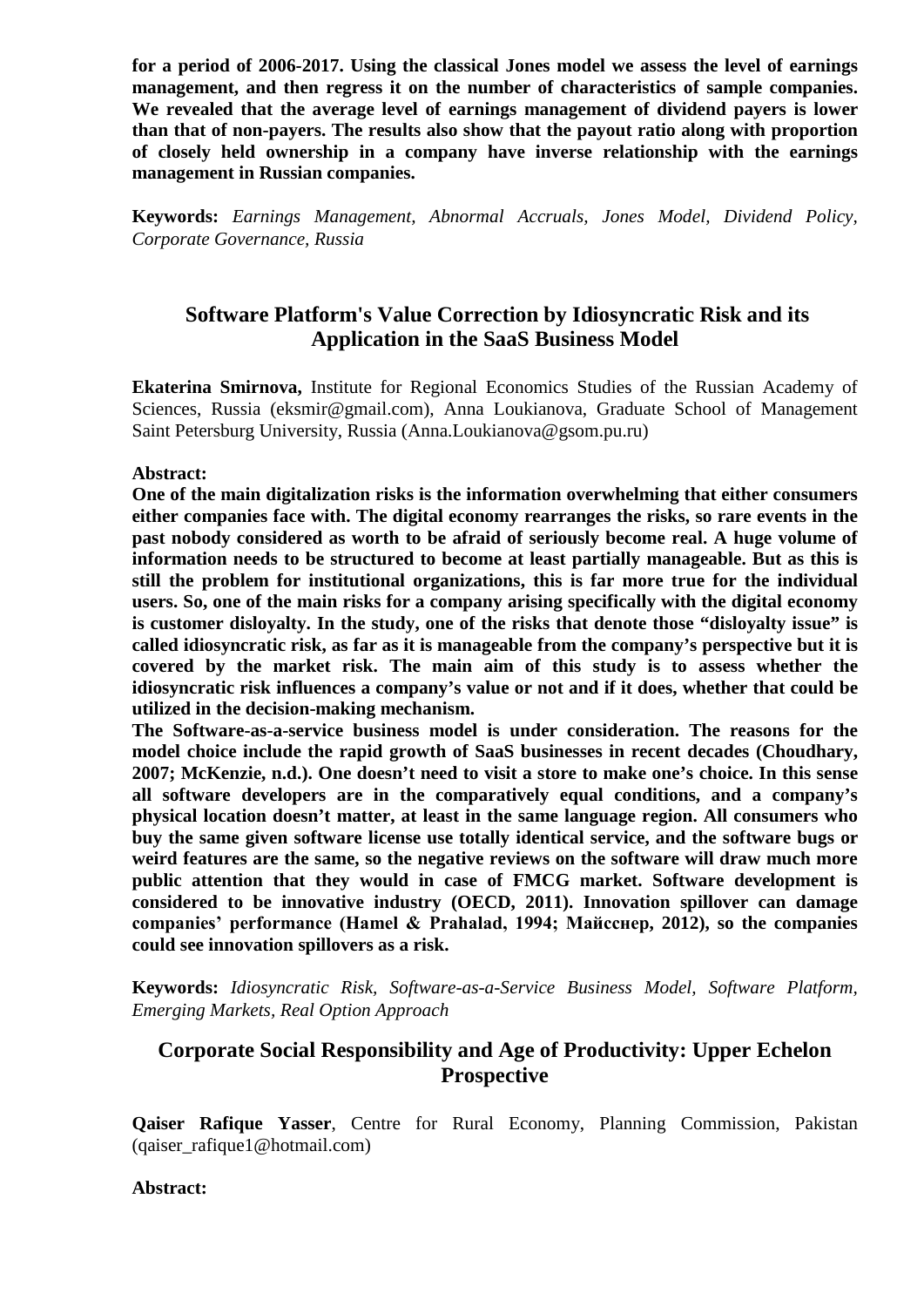**What is the relationship between corporate social responsibilities and director age? To shed light on this issue, we examine whether, and how, positive and negative Corporate Social Responsibility (CSR) events relate to a director's age in Asian emerging economies. By using the upper echelon hypothetical perspective of Hambrick and Mason (1984), we found that the demographic characteristics of top management teams, particularly directors' age, has a significant relationship with corporate social responsibilities. Demographic characteristics of directors are an important way to measure individual cognitive bases; cognitive bases in turn combine to create certain team abilities and tendencies, resulting in patterns inboard decision outcomes.**

**Keywords:** *Directors' Age, Corporate Social Responsibility, Emerging Economies, Upper Echelon Theory, Corporate Governance*

# **Supply Chain Management and Operations in Digital Age**

# **Procurement Process and SRM: Complex Analysis in the Case of the Mining Company**

**Inessa Airapetian,** Higher School of Economics, Saint Petersburg, Russia (airapetyan.inessa@yandex.ru), Daria Kolmychenko, Higher School of Economics, Russia (d.kolmy@yandex.ru), Maria Tipyaeva, Higher School of Economics, Saint Petersburg, Russia (mariahse97@gmail.com), Elena Serova, Higher School of Economics, Saint Petersburg, Russia (egserova@hse.ru)

### **Abstract:**

**The academic literature has paid less attention to the procurement from both process approach and relationship theory perspectives on the SRM concept and the impact this process has on supply base performance, specifically in regard to mining companies. The study aims to identify the effect the procurement process has on supply base performance improvement illustrated in the case of a leading Russian mining company. Particularly, 'as-is' and 'to-be' procurement process modeling is applied, and the structural model is tested using partial least squares structural equation modeling approach to estimate the influence of the capabilities on the supplier portfolio improvement. The thesis shows that pre-Initiation, initiation and development capabilities affect positively the supply base performance whereas ending capability has no statistically significant effect.**

**Keywords:** *Supplier Relationship Management, SRM Capability, Procurement Process Model, Mining Company, PLS-SEM*

# **Cooperative Game for Working Capital Management in Distributive Supply Network**

**Anastasiia Ivakina**, GSOM SPbU, Russia (anastasiyaivakina@gmail.com), Egor Lapin, St. Petersburg University, Graduate School of Management, Russia (egor.lapin.wv@gmail.com), Nikolay A. Zenkevich, St. Petersburg University, Graduate School of Management, St. Petersburg, Russia (zenkevich@gsom.pu.ru)

### **Abstract:**

**Globalization, technological breakthroughs and steadily growing competition between supply chains shape working capital management as important means of liquidity and profitability improvement. More importantly, for companies still focusing on their**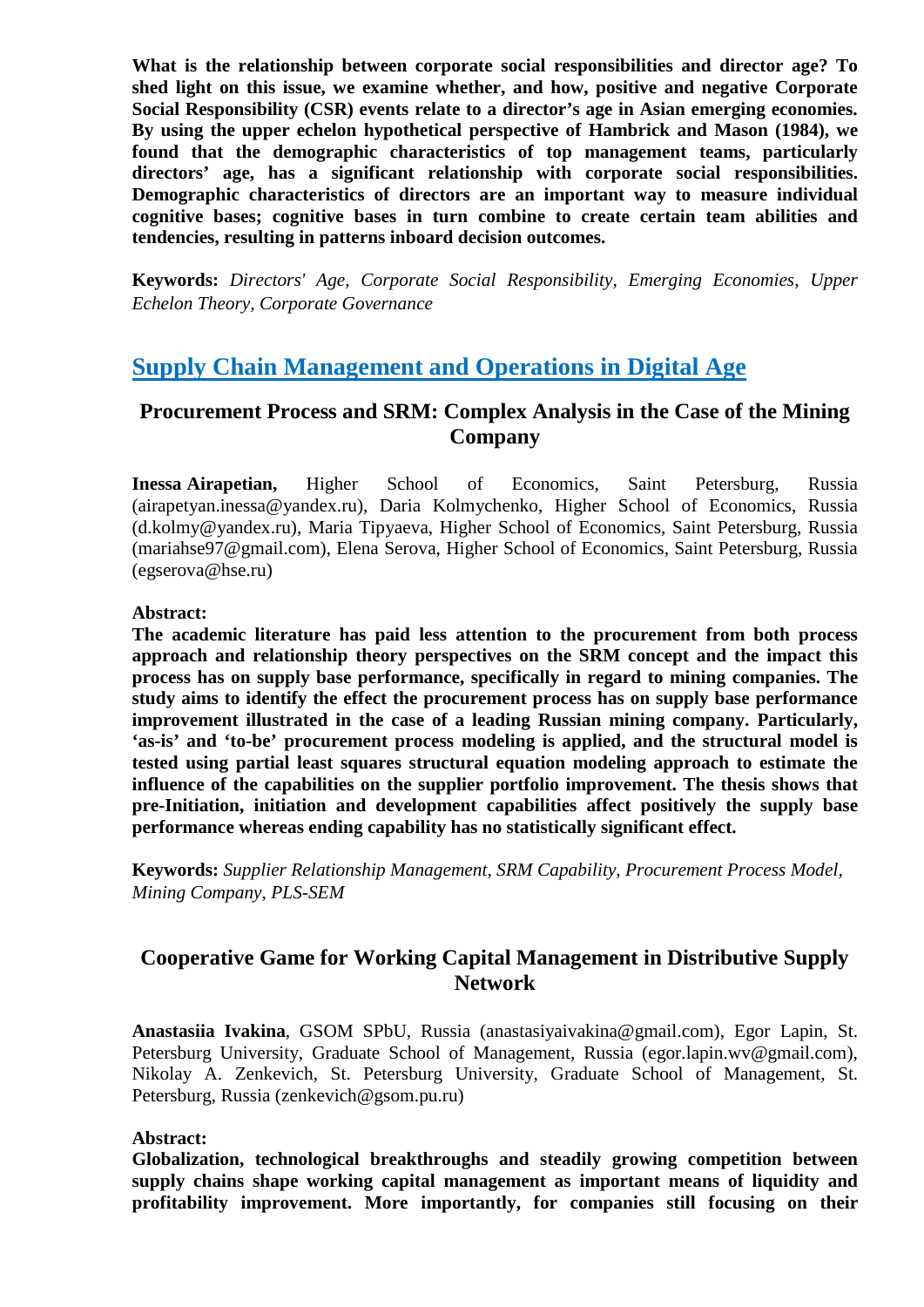**individual SC issues and taking their own interests into account rather than understanding the whole SC and cooperating with their partners this has become critical. Authors address the problem of joint WCM by developing cooperative game working capital cost game aimed at minimizing total financial costs associated with each SC stage. The focal network is a distributive supply network consisting of N suppliers, one distributor and M retailers connected through material, information and financial flows. The members of the network can form various coalitions with the distributor. Each member's working capital position is constrained by liquidity and profitability requirements. For this cooperative game we investigate Shapley value. As a result, we provide empirical evidence of fair SC cost redistribution through a case study focusing on a large Russian ICT supply chain and develop cost redistribution policy.**

**Keywords:** *Supply Chain Finance, Supply Chain Collaboration, Working Capital Management, Cooperative Game, Cost Imputation*

# **Antecedents and Outcomes of Sustainable Supply Chain Integration in Emerging Economies: The Study of Large Russian Companies**

**Dmitrii Knatko,** Graduate School of Management St. Petersburg State University, Russia (d.knatko@spbu.ru), Yulia Aray, Graduate School of Management St. Petersburg State University, Russia (aray\_yulia@gsom.spbu.ru), Anna Levchenko, Graduate School of Management St. Petersburg State University, Russia (a.v.levchenko@gsom.spbu.ru), Anna Veselova, Graduate School of Management St. Petersburg State University, Russia (a.s.veselova@gsom.spbu.ru)

#### **Abstract:**

**The adoption of sustainability practice in the large business agenda is growing trend and it goes along with the increasing number of claims that sustainability business leaders generate more value and with a growing public and state attention to the transition of world economy to the green model of wellbeing, specifically in the field of supply chain management due to its high external effect. In order to push the agenda forwards there is a high demand of researchers for learning about antecedents and drivers of the sustainability adoption in the supply chain management, especially in the context of emerging economies where sustainability trend is still on the early rise. The paper explores the antecedents and outcomes of sustainability adoption in supply chain management in the Russian context using a multiple case-study approach. The data of research includes cases from oil & gas companies Gazprom, Rosneft, SIBUR, Lukoil and is used as an empirical evidence and background for articulation of antecedents and outcomes of sustainable supply chain. Through the analysis of the cases several drivers of sustainable supply chain integration in large Russian oil & gas companies were indicated including strategic, governance, and cultural drivers of sustainability.** 

**Keywords:** *Circular Economy, Closed Loop, Supply Chain, Sustainability, Sustainable Supply Chain Management*

### **Joint Working Capital Management in Supply Chains**

**Iana Kuzmina,** GSOM SPbU, Russia (kuzmina.jana.i@gmail.com), Nikolay Zenkevich, St. Petersburg University, Graduate School of Management, Russia (zenkevich@gsom.spbu.ru)

#### **Abstract:**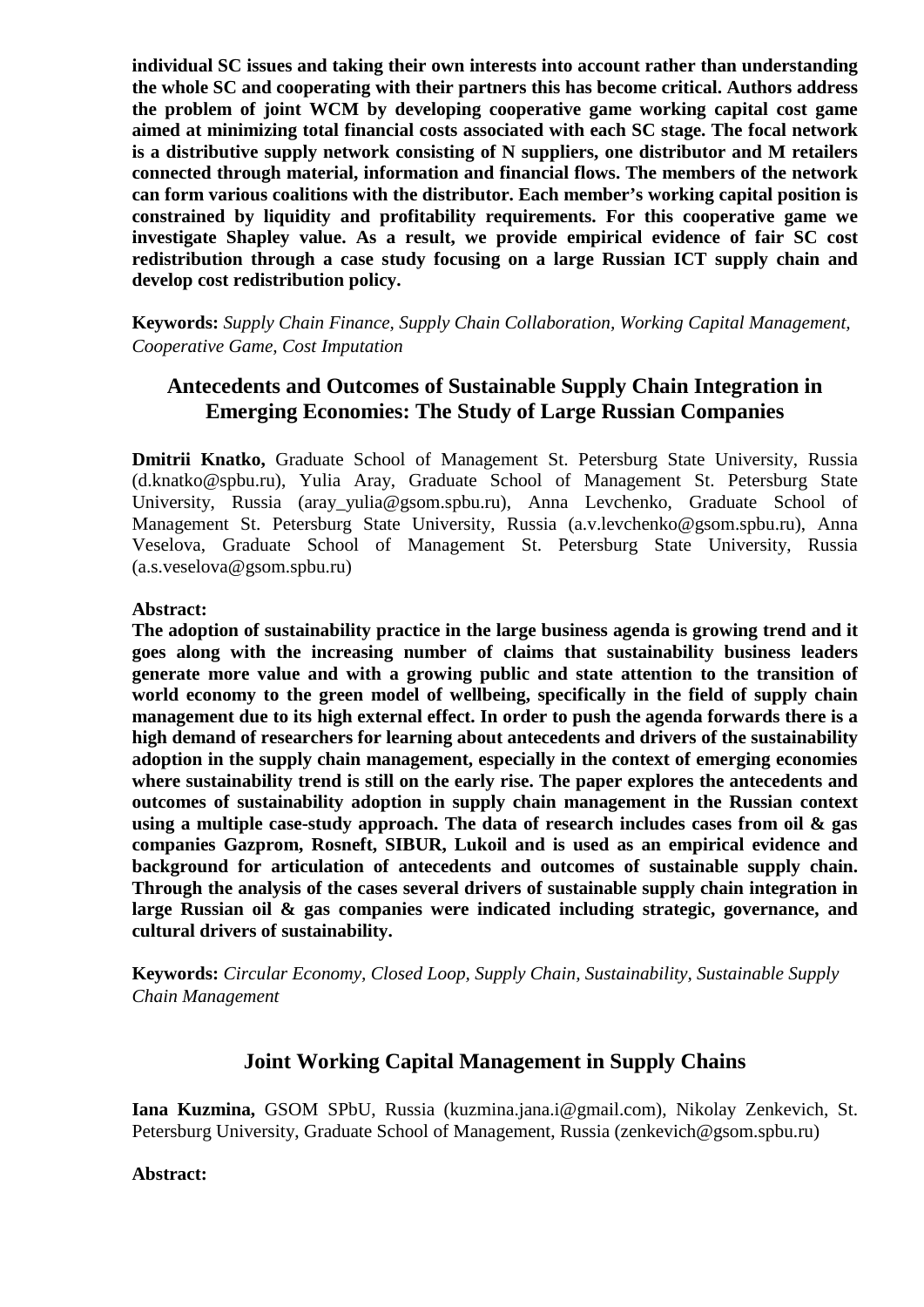**The research is devoted to joint working capital (WC) management in supply chains (SC) aiming to improve joint WC management methods through minimization of financial SC costs on WC using SC finance (SCF) solutions. Although in recent years the topic of SC finance has gained academic attention aiming at its applicability to financial SC management to relieve access to capital sources, there are uninvestigated areas such as managerial perspective of SCF solutions use. Thus, the research suggests the managerial algorithm that contains four developed models: the model of Collaborative cash conversion cycle (CCCC), two model of SCF solutions and the model of joint WC optimization. The models imply using such SCF solutions as Factoring, Reverse Factoring and Inventory Financing to improve joint WC in terms of costs on WC and liquidity of both SC members and entire SC and to provide the optimal conditions of SCF solutions use to achieve the results. Quantitative optimization with SCF solutions use demonstrates on the cases of SCs the improvement of financial position and liquidity of all SC members. The research has strong potential to de applied in businesses since the algorithm represents a comprehensive managerial tool for joint WC management in a SC. It may be used to achieve optimal cash conversion cycle values for minimal SC costs on WC constrained by liquidity and profitability target levels.**

**Keywords:** *Working Capital Management, Collaborative Cash Conversion Cycle, Supply Chain Finance, Supply Chain Finance Solutions, Reverse Factoring, Inventory Financing*

### **4PL Flexibility in Business Models**

**Anna Levchenko,** GSOM SPbU, Russia (annakalvarskaya@gmail.com), Pavel Shrakhin, Economics faculty SPBU, Russia (pavel.sharakhin@metso.com)

#### **Abstract:**

**Current development of delivery types in various business models makes logistics schemes numerous and more complex. Supply chain and its efficiency or agility (or together) become one of the key factors to win in market competition. The flexibility of logistics used in business models vary depending on chosen way to compete. The role of 4PL has incredibly changed the forces in supply chains. 4PL became creators of business models and main innovators in the market. Technological development also contributes to this transformation. Based on internet planforms services 4PL are not needed to be a big company, it could be the smallest (in terms of assets) company, managing all other participants, but it should be the most flexible among them. The paper is devoted to the description of theoretical background for 4PL innovativeness.**

**Keywords:** *Supply Chain, Business Model, Innovation, Fourth Party Logistics*

### **The Problem of Supply Chain Profit Maximization Using Sales Rebate Contract**

**Natalia Nikolchenko,** GSOM SPbU, Russia (st057455@student.spbu.ru), Irina Berezinets, Graduate School of Management St. Petersburg University, Russia (berezinets@gsom.spbu.ru), Yulia Ilina, Graduate School of Management, St. Petersburg University, Russia (jilina@gsom.spbu.ru), Margarita Meshkova, Graduate School of Management, St. Petersburg University, Russia (rita.meshkova@gmail.com)

#### **Abstract:**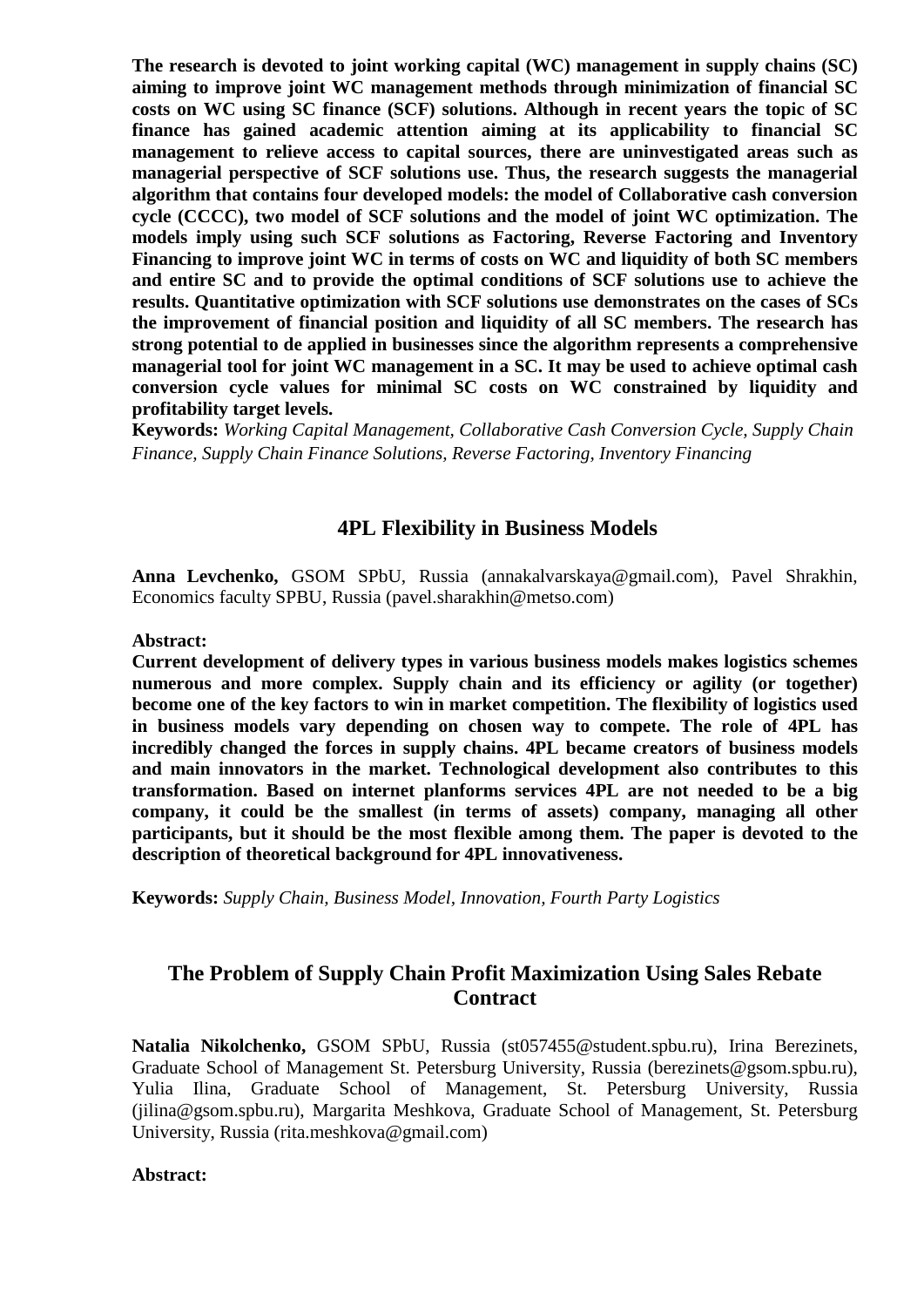**The paper considers the problem of supply chain profit maximization using the sales rebate contract. The problem solving is proposed for the two-echelon supply chain model with risk-neutral partners (supplier and retailer) and the assumption of triangular distributed demand. It was shown that the sales rebate contract is not coordinating in general, as it does not fulfill the condition of individual rationality for the supplier. The authors considered conditional coordination of the supply chain with sales rebate contract, when the expected profits of the supply chain and the retailer reach their maximum, and the supplier's expected profit is greater than for the case of the wholesale price contract. It can be argued that the sales rebate contract implementation under certain conditions is beneficial for both partners involved in the supply chain and provides the maximum of the supply chain expected profit. The algorithm for constructing a coordinating sales rebate is proposed. To verify the algorithm for constructing a coordinating contract, the case of the pharmaceutical supply chain was investigated.**

**Keywords:** *Supply Chain, Profit, Supply Chain Coordination, Coordinating Contract, Sales Rebate Contract*

# **Cluster Approach to Evaluation and Analysis of Regional Transport and Logistics Complexes**

**Elena Serova,** National Research University Higher School of Economics, Russia (serovah@gmail.com), Anatoly Kazantsev, Graduate School of Management St. Petersburg University, Russia (kazantcev@gsom.spbu.ru)

#### **Abstract:**

**In recent years, the issues of strengthening inter-regional relationships, increasing the efficiency of trade between regions and countries, and improving the management of transport flows are becoming increasingly important. The purpose of this work is to assess the level of development and to conduct a comparative analysis of regional transport and logistics complexes based on the cluster approach. The findings of the research are based on providing of algorithm for assessing regional transport and logistics complexes (RTLC) condition, proposing an effective system of indicators, which allows to combine regions into clusters, taking into account the degree and dynamics of transport logistics complexes development.**

**Keywords:** *Regional Transport and Logistics Complexes, Transport and Logistics Clusters, Cluster Analysis, System of Indicators*

# **Empirical Investigation of Bullwhip Effect with Sensitivity Analysis in Supply Chain**

**ShoaibYousaf**, International Islamic University, Pakistan (shoaib.phdtm19@iiu.edu.pk)

#### **Abstract:**

**The main purpose of this research is to empirical investigation of bullwhip effect under sensitivity analysis in two tier supply chain. Simulation modeling technique has been applied in this research as a research methodology to see the sensitivity analysis of bullwhip effect in the rice industry of Pakistan. The research comprises two case studies that has been chosen as a sample. The results of this research have confirmed that reduction in production delay reduces the bullwhip effect. The result of this research also**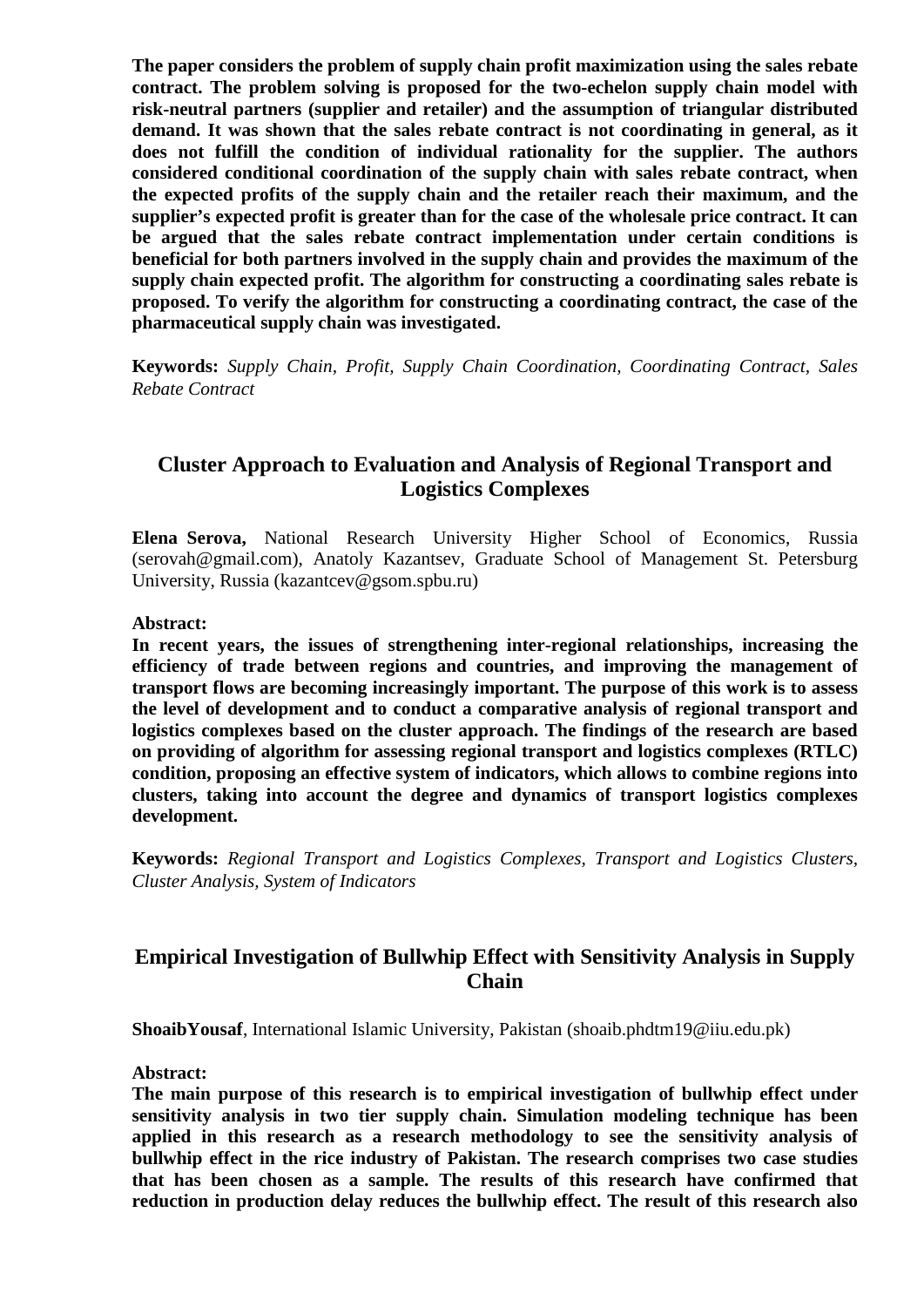**indicates by increasing the value of time to adjust inventory decreases the bullwhip effect. Furthermore, by decreasing the value of alpha increases the damping effect of the exponential smoother. Moreover, by reducing the value of time to work in progress also reduces the bullwhip effect. This research will help practitioners and operation managers to reduces the major costs of their products in three ways. They can reduce their i) inventory levels, ii) better utilize their capacity and iii) improve their forecasting techniques. However, this study is based on two tier supply chain while in reality supply chain has got many tiers. Hence, future work will extend.**

**Keywords:** *Supply Chain Dynamics, Bullwhip Effect, Simulation, Sensitivity Analysis, Rice Industry of Pakistan*

### **Efficiency-based Leadership in the Banking Sector**

**Nikolay Zenkevich,** GSOM SPbU, Russia (zenkevich@gsom.pu.ru), Sajad Kazemi, Graduate School of Management, St. Petersburg University, Russia (st073959@student.spbu.ru)

**Abstract:**

**Nowadays, organizations have faced extremely competitive situations due to uncertain, dynamic, and complex environment in the business market. In the strategic management research, competitive advantage and organizational performance are linked, and organizations prefer to follow the leaders in such an environment but more efficiently. In this research, we will develop a new data envelopment analysis (DEA) model based on the gaps in the literature, theoretically and practically. This research contributes to the leadership literature with the investigation of efficiency-based leadership among a set of rival organizations and in the DEA models with developing a new model according to the initial assumptions. From the practical point of view, we will test the applicability of our developed model in the banking sector to find the leader among 100 Melli bank branches in Isfahan city of Iran. The results will help managers to follow the right organizations as a leader according to the competitive dynamics and neo-institutional theories.**

**Keywords:** *Leadership, Efficiency, Data Envelopment Analysis, Efficiency-Based Leadership, Common Set of Weights*

# **Identification of Factors Affecting the Implementation of the Internet of Things for Evolutionary Stable Strategy in Supply Chain Management**

**Andrey Zyatchin,** GSOM SPbU, Russia (zyatchin@gsom.pbu.ru), Ekaterina Senicheva, GSOM, Russia (senich.kk@gmail.com)

### **Abstract:**

**Research object of this study is the IoT implementation in supply chain management. Research subject is the analysis of factors influencing the implementation of the Internet of Things in supply chain management and their contribution to the evolutionary stable strategy. The context of the research is the Russian telecom industry, which was chosen as the main provider and integrator of IoT solutions. For the purposes of the current research, the partial least squares regression (PLS method) was chosen in order to evaluate factors which affect the implementation of the IoT in SCM. The main result of the paper**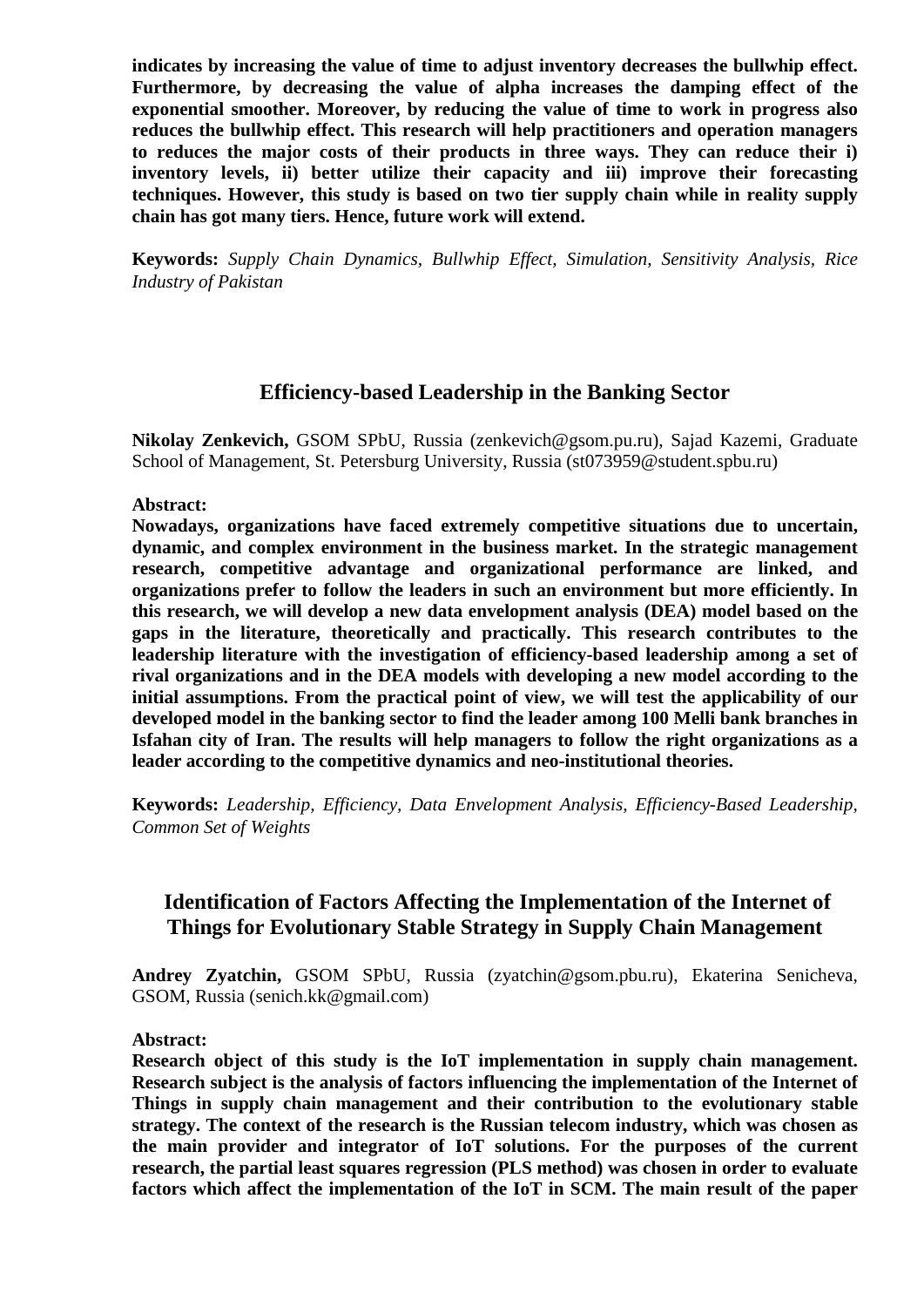**are: a comprehensive approach for factors evaluation was developed and applied to the Russian telecom industry; benefits and challenges affecting the Internet of Things implementation in supply chain management were evaluated based on the PLS method; based on the empirical part, relevant assumptions for the evolutionary stable strategy were stated and incorporated in the mode.**

**Keywords:** *Logistics, Supply Chain Management, Internet of Things*

# **The Digital Contribution into Effectiveness and Efficiency Of The Public Sector**

# **Do Merger Policies Increase Universities' Efficiency? Evidence from a fuzzy Regression Discontinuity Design**

**Aleksei Egorov,** National Research University Higher School of Economics, Russia (aegorov@hse.ru), Tommaso Agasisti (Politecnico di Milano School of Management, Italy (tommaso.agasisti@polimi.it), Margarita Maximova, National Research University Higher School of Economics, Russia (maximovamargaritam@gmail.com)

### **Abstract:**

**This paper focuses on the effect of merger policies in Russia on universities' efficiency. We consider one particular type of involuntary mergers conducted by Ministry of education based on universities' performance indicators. At the first stage we estimate efficiency scores using bootstrapped DEA non-parametric technique. The efficiency scores were evaluated for universities that were merged and for appropriate control group which was formed by propensity score matching approach before and after implemented policy. Then, fuzzy regression discontinuity design was conducted to reveal the impact of mergers on efficiency level. We find non-linear statistically significant effect of merger policy on universities' efficiency. The results of the analysis suggest that merged universities experienced greater efficiency gains (smaller efficiency declines) after the merger was implemented.**

**Keywords:** *Higher Education, Efficiency, Mergers, Public Policy in Higher Education, Data Envelopment Analysis, Regression Discontinuity Design*

# **Transformational Leadership as a Determinant of Organizational Commitment: Testing a Multiple Mediation Model**

**Kamran Iqbal**, University of Lahore, Pakistan (sgd.kamran@gmail.com), Tehreem Fatima, University of Lahore, Sargodha Campus, Pakistan (tehreemfatima1010@gmail.com)

### **Abstract:**

**Drawing on the conservation of resource theory, the present study aims to examine the linkage between transformational leadership and organizational commitment through two underlying mechanisms of psychological empowerment and psychological well-being. Data were collected from (n=299) hospital nurses in Sargodha district of Pakistan. Preacher and Hayes (2008) procedure was used to test direct and mediating hypotheses. The results of the study indicate that transformational leadership positively influences the organizational commitment of nurses. The results further support the mediating role of psychological empowerment and psychological well-being between transformational leadership and**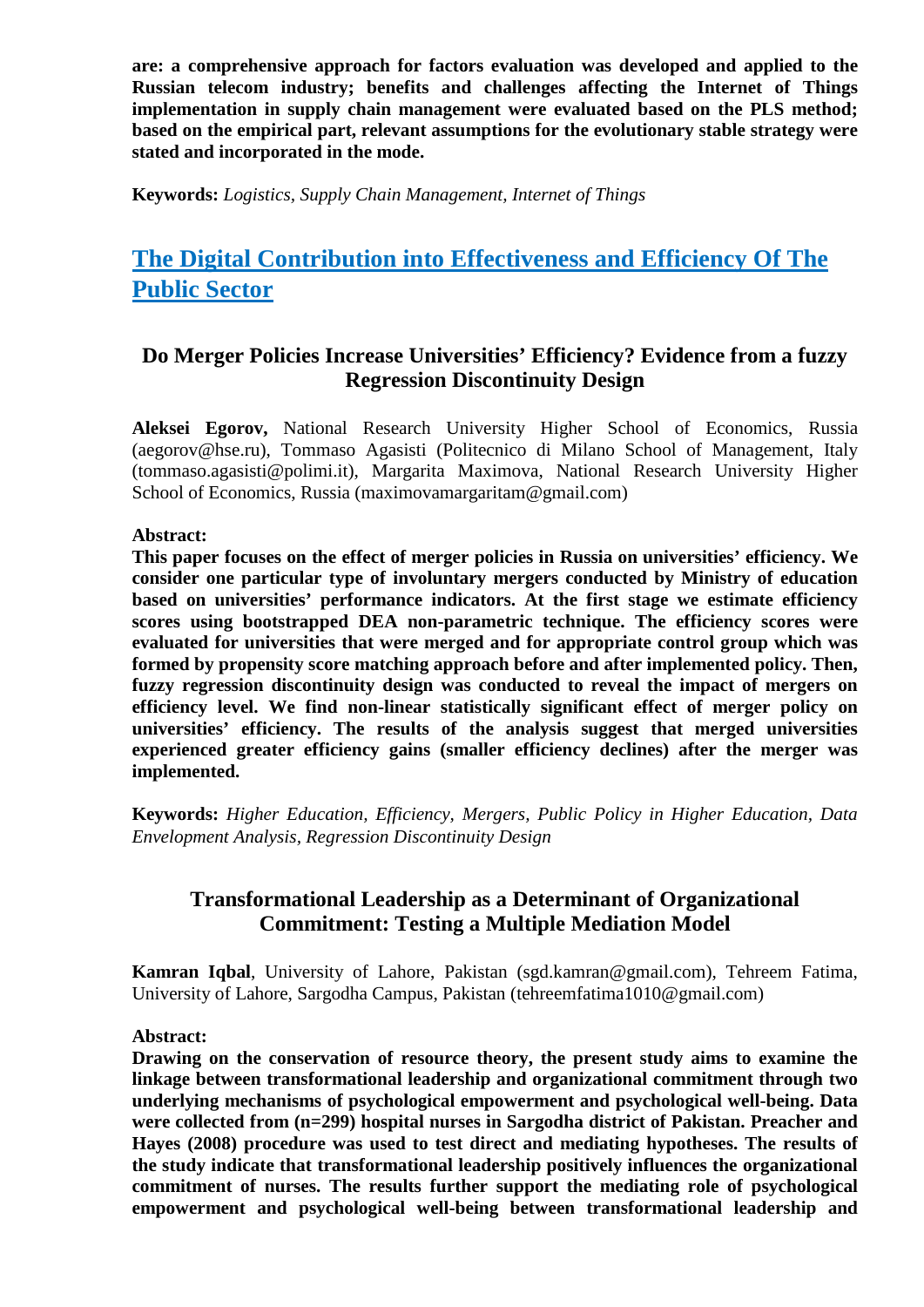**organizational commitment. These findings suggest that when the nursing staff perceives their leader as transformational, they feel more empowered and higher in well-being, which in turn increase their commitment to their hospitals. This study offers a better understanding of the psychological mechanisms through which transformational leadership influence organizational commitment.**

**Keywords:** *Transformational Leadership, Psychological Empowerment, Psychological Wellbeing, and Organizational Commitment*

### **Corporate Governance and Financial Performance in the EU Agencies**

**Eugenio Orlandi,** Former Europol Deputy Director, Italy (orlandi.eugenio@libero.it)

#### **Abstract:**

**Object of this paper is answering the research question: "Is state-of-art financial management of help in fulfilling the institutional goals of EU Agencies"? Corporate performance depends on sound administrative support. In the case of the European Union Agencies, a reform agreed by the Council, the Commission and the European Parliament provided a unified schema for the funding acts. In a previous work evidence has been provided that uniformity of funding acts and standard auditing methods indeed have improved financial performance, but at the same time have reduced overall corporate performance: the ability to take into account some of the objectives of the Agencies' stakeholders represented in the Board of Directors. In this paper pros and cons of applying public sector audit practices to Agencies that should provide services in an unstable and evolving environment are challenged. Standard financial performance reports of the EU Court of Auditor that attribute poor values to the budget without context-related considerations, can have potential negative effects on the ability to react to changes in the environment.**

**Keywords:** *Agencification, Corporate Governance, Funding Act, Financial Performance, Principle of Annuality, Carryover*

# **Evaluating the Gap between Tourist Potential and Attractiveness of Small Historical Towns in Russia**

**Nikolay Zhunda,** ICSER Leontief Centre, Russia (nick@leonteif.ru), Alexander Semenov (St. Petersburg Foundation for Investment projects (FISP), Russia (semenov@fisp.spb.ru)

#### **Abstract:**

**In recent years federal authorities in Russia undertook a number of initiatives to shape public policy on spatial development of the country and address the issues of regional and urban development. These initiatives raised the discussion amongst both experts and officials about fate of the smaller towns and settlements. Small historical cities constitute a special group of settlements, which on the one hand are characterized by typical problems of social and economic development attributing to small towns in Russia including amongst the most acute depopulation, crisis of labor market and the deterioration of urban infrastructure. On the other hand, the cultural heritage of which these cities are the possessors and custodians is a resource capable to provide, under certain conditions, a significant driver of the economic growth through tourism development.** 

**This study carries an attempt to understand the factors which undermine the tourist potential of the small historical towns and explain the gap between potential and**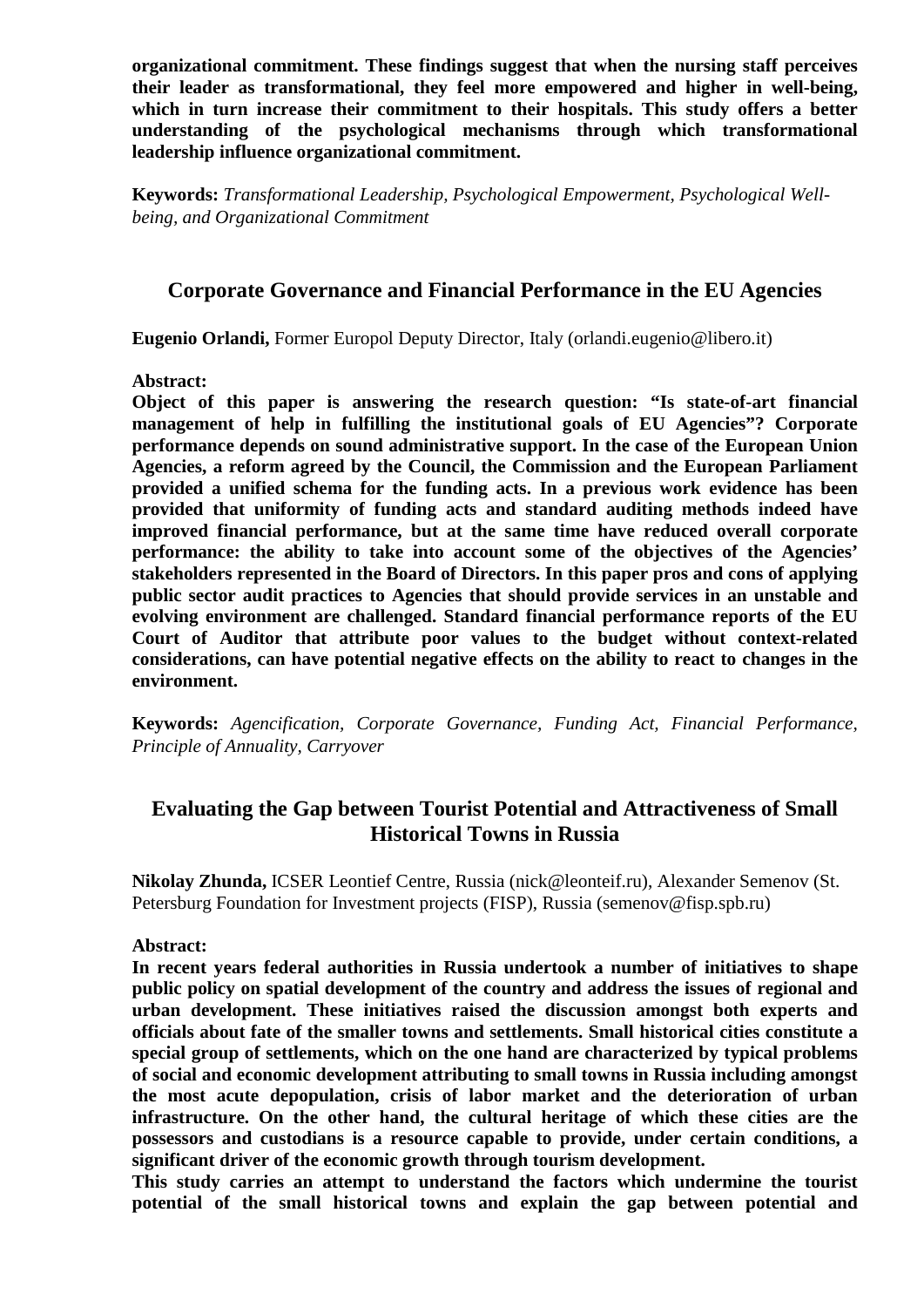**attractiveness of the particular historical settlements for the tourists and further suggest receipts for policymakers addressing the preservation and valorization of cultural heritage and providing the state support to tourism development in small historical towns.**

**Keywords:** *Small Historical Towns; Cultural Heritage; Tourism Potential, Tourist Attractiveness; Public Policy; Evaluation*

# **The New Role of Talent and Human Resource Management in International Business**

# **Inclusiveness of Employees with Childcare Commitments in Different Work Systems: Russian Case**

**Aleksandra Bordunos,** GSOM SPbU, Russia (abordunos@bk.ru), Sofia Kosheleva, GSOM St. Petersburg University, Russia (kosheleva@gsom.pu.ru)

### **Abstract:**

**The paper presents the first phase of the research aiming to reveal legitimate solution for raising inclusion of employees with childcare commitments. The research focuses on questions: how firms understand inclusion of this marginal group and why they engage in it; acknowledged barriers for inclusion and factors shaping legitimacy of possible interruptions. The empirical part of the research grounds on the Q-methodology, thus, the goal of the first phase is to analyze the councourse - a 'flow of communicability' for this social topic, in order to prepare the Q-set – a sample of the most relevant initiatives from the concourse. For this goal, the comprehensive literature review intersects perspectives of two research domains: gender inclusion for revealing the content of initiatives and strategic Human Resource Management for defining the context of them. It results in nine options for each of the three analysed Work Systems, forming a concourse of 27 statements; and the final Q-set consisting of nine final initiatives, pre-sorted for the Q-sort in the Russian context. The research decouples findings from the feminism agenda or gender studies and treats parenting as part of a personal identity work. There are several applications of findings: to acknowledge the list of possible initiatives sorted according to their legitimacy for different business context; to understand the reasons behind each item in the set; to learn from contradictions of their previous approbation.**

**Keywords:** *Childcare, Fatherhood, Gender Inclusion, High-Commitment Work System, High-Involvement Work System, High-Performance Work System, Motherhood, Parenting*

# **Diversity-driven Talent Management and its Relationship with firm Performance**

**Aleksandra Bordunos**, GSOM SPbU, Russia (abordunos@bk.ru), Sofia Kosheleva, GSOM St-Petersburg University, Russia (kosheleva@gsom.pu.ru), Daria Khasieva, GSOM SPbU, Russia (daria.khasieva@gmail.com), Marina Latukha, Graduate School of Management, St. Petersburg University, Russia (marina.latuha@gsom.spbu.ru)

### **Abstract:**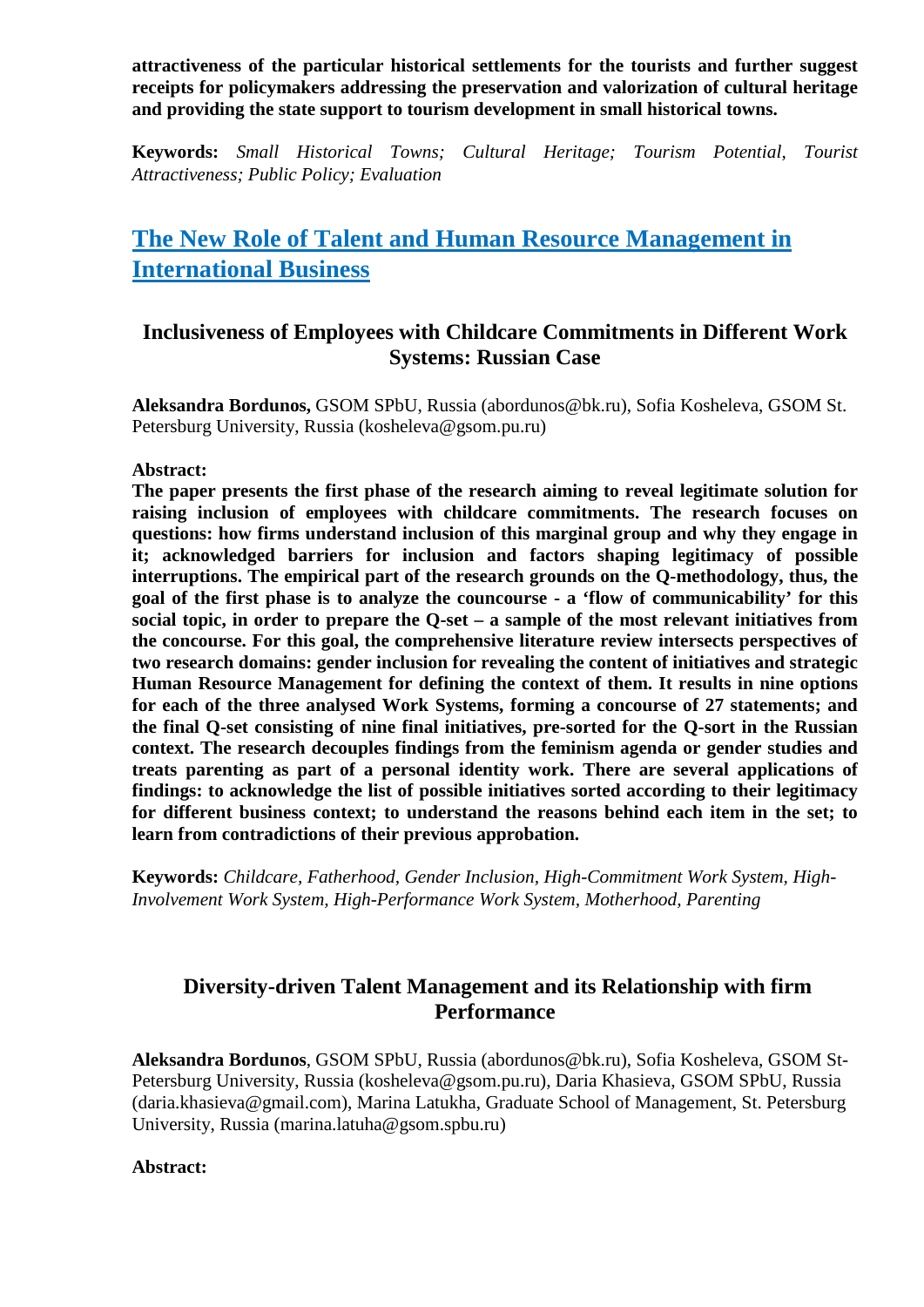**Diversity creates for business both: new challenges and new opportunities. The positive relationship between diverse workforce and firm performance is proven by number of studies. This is the reason why diversity management becomes a strategic task for the companies. The easiest way of diversity management realization at firm-level is HRM practices with diverse focus.**

**This study explores gender-diverse talent management practices in the context of emergent market. Being a part of HRM, talent management is system of practices, addressing to the most effective employees of the firm. Our goal is to investigate specificity of gender-diverse talent management practices, examine the determinants, driving these practices at firmlevel and assess their impact on firm performance. Focusing on female talent we analyze data from 300 MNC operating on the Russia market. We find positive relationship between gender-diverse talent management practices and firm performance, identify groups of determinants, influencing gender-diverse practices significantly, and specify the role of the emergent market context.**

**Our results have several theoretical, context-specific and practical implications in diversity management and talent management fields.**

**Keywords:** *Talent Management; Gender Diversity; Female Talent; Russia*

# **Political Skill, Employer's Psychological Contract Fulfilment and Cross-Cultural Adjustment among Self-Initiated Expatriates**

**Alexei Koveshnikov,** Aalto University, Finland (alexei.koveshnikov@aalto.fi), Heidi Wechtler, Newcastle Business School, Australia (alexei37@hotmail.com)

### **Abstract:**

**Based on our analysis of 200 self-initiated expatriates (SIE), in this study, we, first, we examine the relationship between SIEs' political skill, as a measure of their social ability and effectiveness, and cross-cultural adjustment, defined as the degree of SIEs' psychological (dis)comfort in the new environment. Second, to explain one of the mechanisms, through which the relationship operates, we test whether SIEs' psychological contract (PC) fulfilment, i.e. the fulfilment of the terms of the social exchange relationship between SIEs and their organizations, mediates this relationship. We use PC fulfilment as an indication of the SIEs' ability to secure organizational endowments in their employment relationships. We find support for the proposed relationships and discuss their theoretical and practical implications.**

**Keywords:** *Self-Initiated Expatriates, Political Skill, Psychological Contract, Cross-Cultural Adjustment*

### **High-performance Work Systems in Russian and Indian IT Companies**

**Dmitry Kucherov,** GSOM SPbU, Russia (kucherov@gsom.spbu.ru), Elena Zavyalova, Graduate School of Management, St. Petersburg University, Russia (zavyalova@gsom.spbu.ru), Victoria Tsybova, Graduate School of Management, St. Petersburg University, Russia (tsybova@gsom.spbu.ru)

### **Abstract:**

**The empirical verification of the relationship between High Performance Work Practices (further – 'HPWPs') and firm performance is one of the key topics in strategic human resource management (strategic HRM) literature for the past 25 years. This study aims to**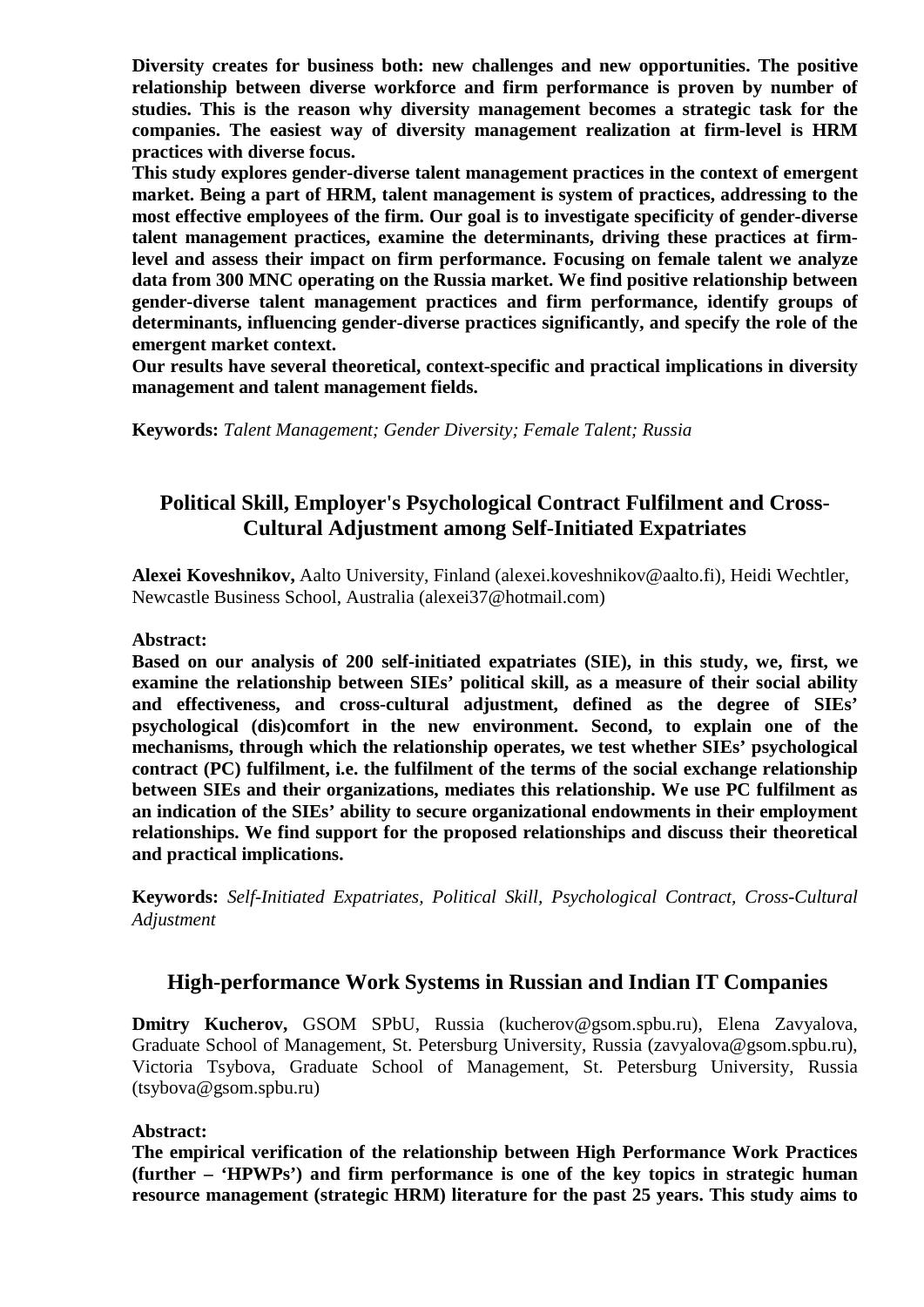**examine the HPW systems (further – 'HPWSs') in IT sector of two emerging markets, Russia and India. Our research design is based on the assumption that IT companies both in Russia and India use HPWPs which in turn contribute to organizational performance. Meanwhile the combination of these practices for each country is different and caused by institutional context. Thus, we stick with contingency (best fit) approach. By the use of well-known European quality standard "Investors in People" (IiP) applied in developed countries as a framework for the assessment of HRM system in organizations, we compare IiP with Russian and IT companies' HPWPs. Additionally, we identify those HPWPs that impact the performance of Russian and Indian IT companies. The findings, based on the survey in 132 companies, indicate that there are differences in HRM practices between Russian and Indian IT companies which construct particular HPWSs. Further, these systems impact differently on firm performance.**

**Keywords:** *High-Performance Work Systems, High-Performance Work Practices; Performance, IT Companies, Russia, India*

### **Double Work of Women in Russia**

**Maria Kurganskaya,** The Herzen State Pedagogical University of Russia, Russia (marysya.95@mail.ru), Maria Pertaya, The Herzen State Pedagogical University of Russia, Russia (pertaja@mail.ru)

#### **Abstract:**

**The work is devoted to the problem of gender discrimination of women in the labor market in Russia. The authors identify two main reasons for the current income situation. They analyze the statistics of executive positions that women and men held and the distribution of home duties in the family. The authors conclude that the stereotypes that rule today in the family are the basis of the double work of women in Russia. The dominance of the patriarchal type of interaction holds this model both for women and men. Authors discover a discrepancy between the norms that dominate under women and their real place. In authors' opinion, this also increases discrimination against women in the labor market**

**Keywords:** *Gender Inequality, Labor Market, Executive Positions, Domestic Responsibilities, Stereotypes, Patriarchal Type*

# **Recruitment Goes Digital. Challenges and Opportunities for the Russian Companies**

**Antonina Lisovskaia,** GSOM SPbU, Russia (a.lisovskaya@spbu.ru)

**Abstract:**

**This paper investigates the origins of E-recruitment and address some challenges that Russian HRs meet. The results of the study "International trends in human capital for 2019" showed that the issue of digitalization of HR functions is in the top 5 priorities for Russian companies (SAP, Deloitte, 2019). Recruitment refers to one of such HR activities covered by technology (Thite, 2019). The data were collected from semi-structured indepth interviews with the HR-representatives from construction, manufacturing, retail companies (4 cases) who are responsible for recruitment process and have already implemented any e-recruitment practice in their everyday life.**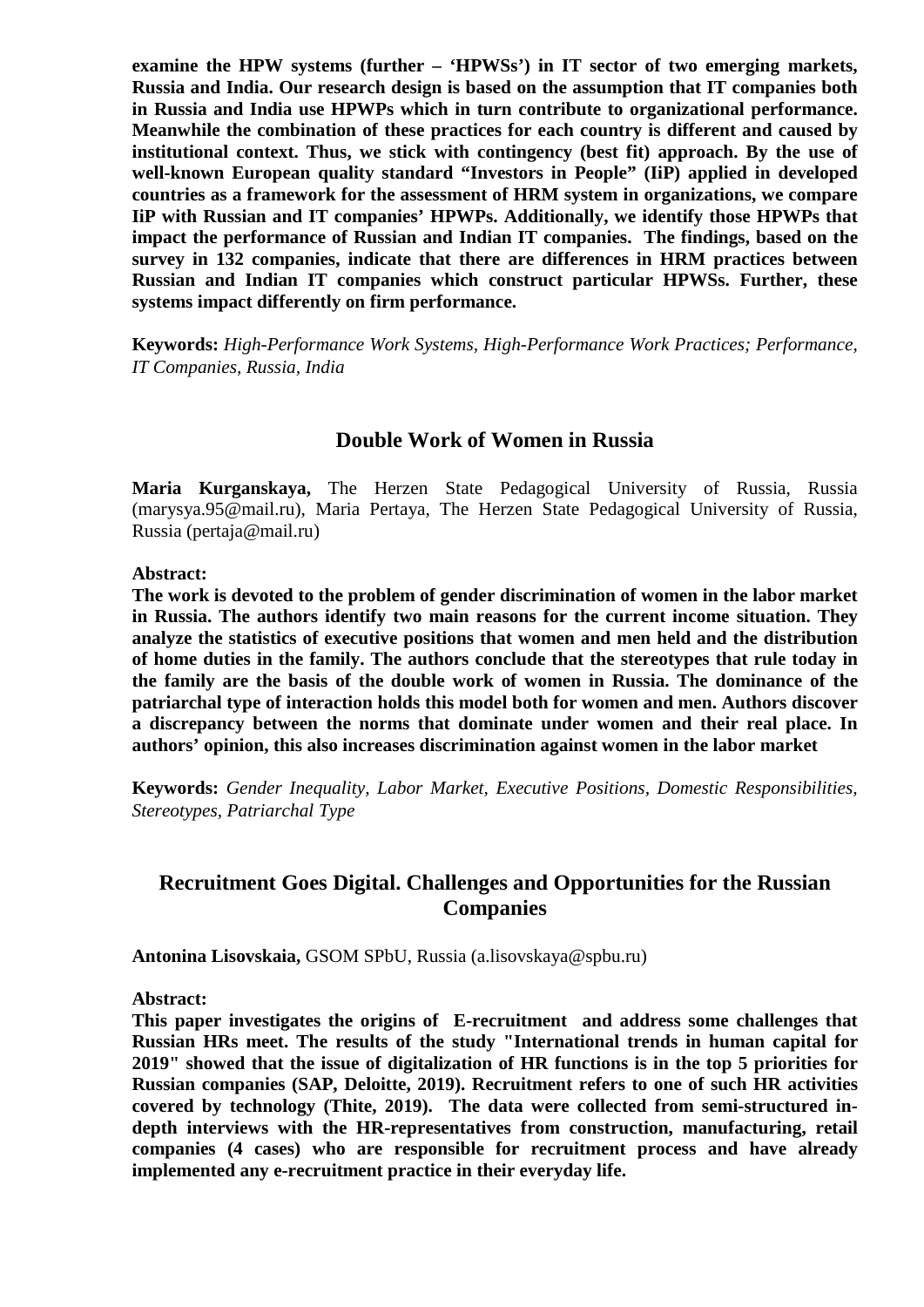**The results demonstrated that E‐recruitment is introduced in order to improve efficiency, but there are some crucial challenges such as devaluation the expertise and professional experience of HRs.**

**Keywords:** *Human Resource Management, Digital Human Resource Management, e-HRM, Traditional Recruitment, E-Recruitment*

# **Exploring the Essential Impact of Talent Management on Innovation Performance: An Ambidexterity Perspective**

**Louisa Selivanovskikh,** GSOM SPbU, Russia (louisa.selivanovskikh@gmail.com)

**Abstract:**

**Depending on the form, magnitude, referent and type of desired organizational innovation, a firm can be overwhelmingly oriented at maintaining a close relative balance between its potential and realized capabilities for 'absorbing' talent, whereas in other cases it can be focused on increasing their combined magnitude. Building on the organizational ambidexterity and absorptive capacity literatures, I argue that the balance and combined dimensions of a firm's capability to acquire, assimilate, transform and exploit talent resources rely on different causal mechanisms, thus making them conceptually distinct. I offer a conceptual framework that explores this relationship in relation to innovation performance and discuss the possible synergistic benefits that concurrent high levels of balance and combined dimensions may yield. It is expected that in resource-constrained and highly competitive contexts firms may benefit from a focus on managing trade-offs between potential and realized talent absorption capacity, but for firms that have access to sufficient resources, including international human capital (i.e. human capital, which is not firm- or location-specific), the simultaneous pursuit of potential and realized talent absorption capacity development is both possible and desirable.**

**Keywords:** *Organizational Ambidexterity Perspective; Innovation Performance; Process-Driven Talent Management; Talent Acquisition; Talent Assimilation; Talent Transformation; Talent Exploitation*

# **Gender-driven Talent Migration and its Implication to Talent Management**

**Mariia Shagalkina,** GSOM SPbU, Russia (mari.shag.101@gmail.com), Marina Latukha, Graduate School of Management, St. Petersburg University, Russia (marina.latuha@gsom.spbu.ru)

**Abstract:**

**This paper investigates gender-specific determinants of talent migration and the role of talent management practices in mitigating their effect in the Russian context. Using the data from 557 senior students which were considered as potential talent, we found that men and women are influenced by diverse factors when deciding on migration. While men are more prone to industry-level push factors, women are more sensitive to socio-individual push factors such as equality, status inconsistencies, and self-actualization. Moreover, both men and women who are notably influenced by push factors, highly evaluate the possibility of talent management practices to change their migration intention.**

**Keywords:** *Talent Management, Gender Migration, Labor Mobility, Brain Drain, Diversity Management, Russia, Female Talent*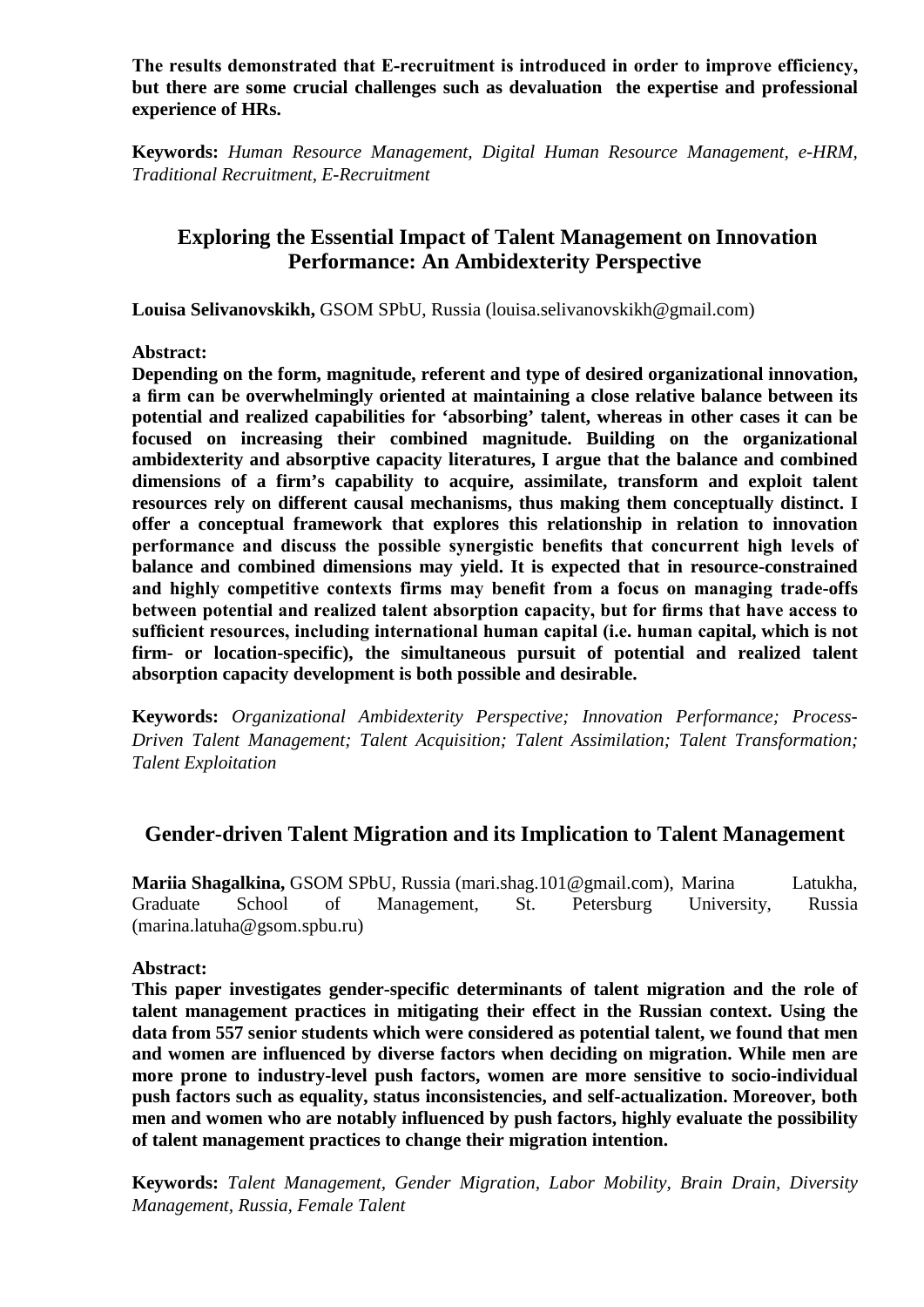# **Talent Migration in Emerging Markets: Agenda for Global Talent Management**

**Mariia Shagalkina,** GSOM SPbU, Russia (st059695@student.spbu.ru), Marina Latukha, Graduate School of Management, St. Petersburg University, Russia (marina.latuha@gsom.spbu.ru)

### **Abstract:**

**Although the problem of talent migration (brain drain) is not new and many countries, especially emerging markets, experience it currently, there is no universal remedy for solving it. Most research connect brain drain with macro-level determinants (institutional, economic, political). Little attention has been paid to firm-level talent management (TM) as a possible tool for overcoming national-level brain drain. Using primary data from 557 talented graduates of Russian universities we find that business- and country-level push factors which determine their migration intension may be influenced by talent attraction, talent development and talent retention practices if implemented in local companies. The result implies the possible positive effect of TM development on brain drain problem at a country level.**

**Keywords:** *Brain Drain; Student Migration; Determinants of Talent Migration; Talent Management; Strategic Human Resource Management; Emerging Markets; Human Capital*

# **Cultural Sensitivity to HR Business Partner's Competencies: Insights from Job Advertisements Across Six Countries**

**Ekaterina Vlakh**, National Research University Higher School of Economics, Russia (kate.vlah@gmail.com), Natalia Volkova, National Research University Higher School of Economics, Russia (nv.volkova@hse.ru), Valeria Pomyalova, National Research University Higher School of Economics, Russia (valeriauu1237@gmail.com)

### **Abstract:**

**Purpose - Over the past decades, Russian businesses have demonstrated rapid growth that leads to urgent needs in developing Human Resource (HR) management knowledge. However, there is a lack of details about similarities or differences between HR practices in Russia and other countries. The aim of this study is to identify the key job requirements and skills for HR business partners sought by employers in both Russia and five Englishspeaking countries (Australia, Canada, India, the UK, and the US) and juxtapose them with cultural values according to the Hofstede cultural dimensions. Design/methodology/approach - Having followed the proportion of 300 job posts for each country, 1 800 vacancies randomly selected from two sources (www.hh.ru and LinkedIn) were studied. Findings - Russian job ads frequently emphasize local employment law and recruitment that could reflect the high Power Distance and Uncertainty Avoidance with a low level of Individualism. While highly individualistic countries have demonstrated a successful background in working on Employee relations or Performance Management.**

**Keywords:** *Cultural Values, Recruitment Advertising, HR Business Partner, Content Analysis, Cultural Differences*